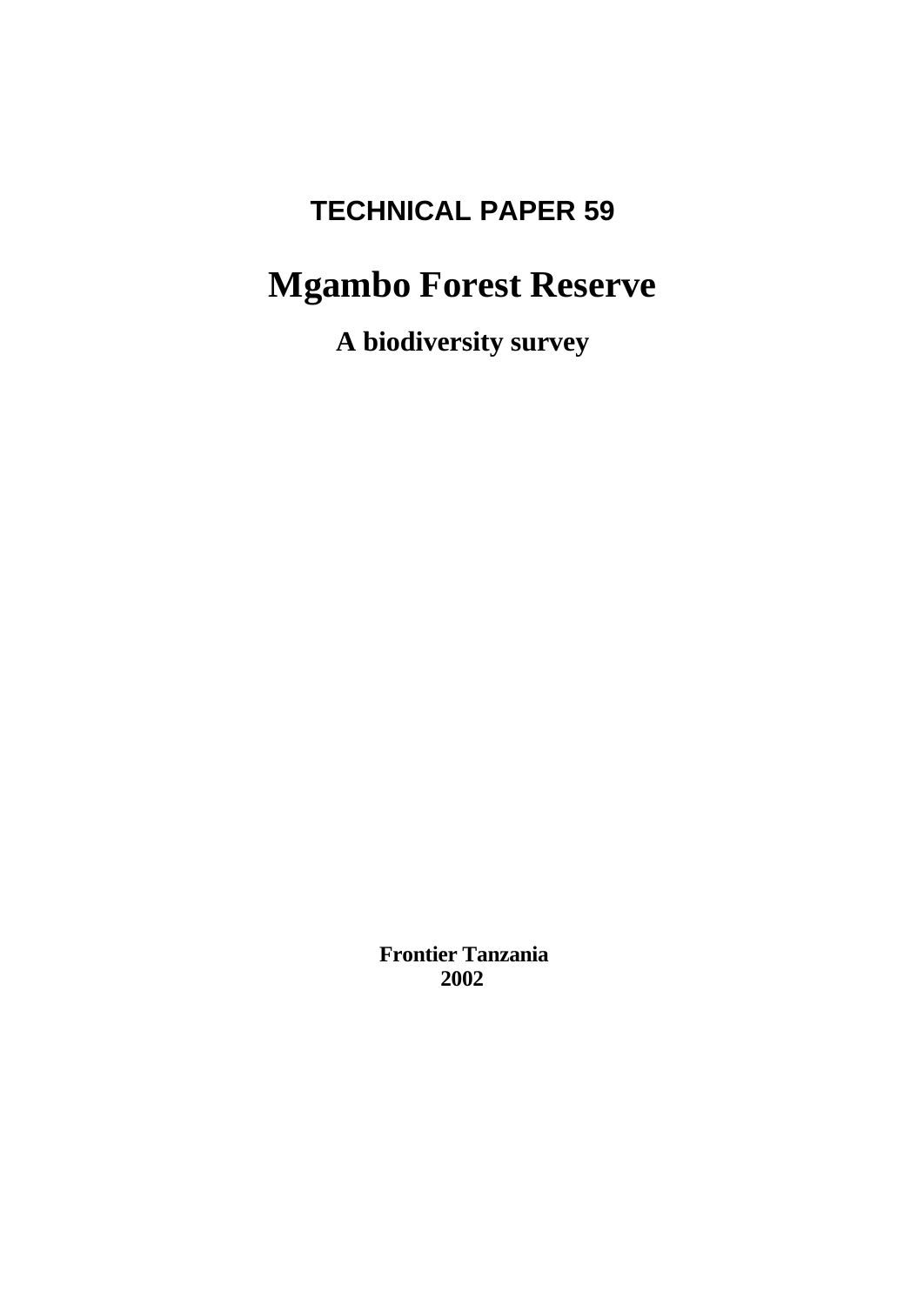**East Usambara Conservation Area Management Programme**

**Technical Paper 59**

# **Mgambo Forest Reserve**

**A biodiversity survey**

## **Oliver, S.A., Bracebridge, C.E., Fanning, E., and Howell, K.M. (eds.)**

**Ministry of Natural Resources and Tourism, Tanzania Forestry and Beekeeping Division**

**Department of International Development Co-operation, Finland Metsähallitus Consulting**

**Frontier-Tanzania University of Dar es Salaam Society for Environmental Exploration**

**Tanga 2002**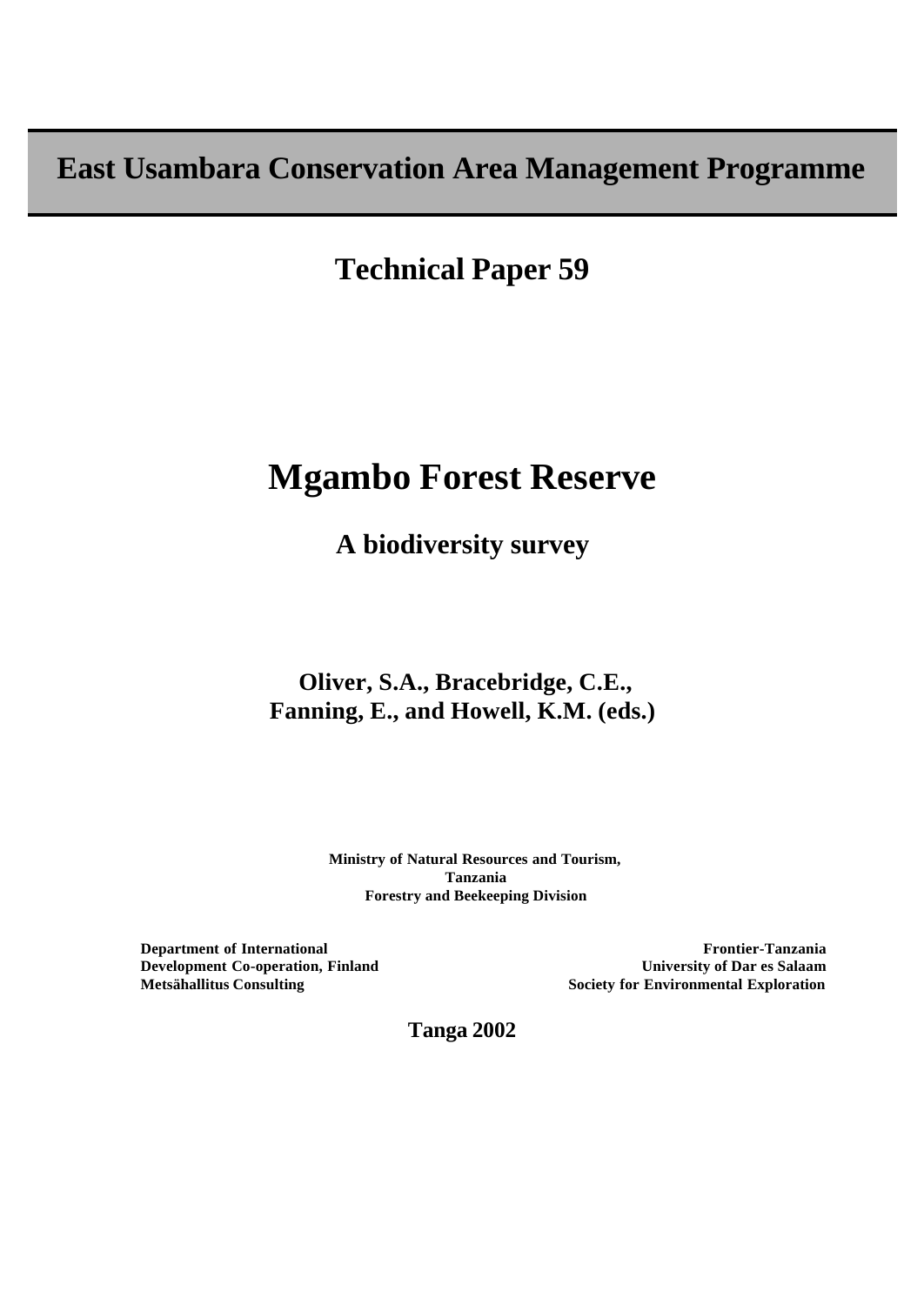#### **Suggested Technical Paper Citation:**

**Frontier Tanzania (2002).** Oliver, S.A., Bracebridge, C.E.; Fanning, E. and Howell, K.M. (eds.). *Mgambo Forest Reserve: A biodiversity survey*. East Usambara Conservation Area Management Programme, Technical Paper No. 59. Frontier Tanzania; Forestry and Beekeeping Division, Dar es Salaam, Tanzania and Indufor / Metsähallitus Group, Vantaa, Finland.

#### **Suggested Section Citations:**

Oliver, S.A., Ntemi, A.S. and Bracebridge, C.E. (2002) *Vegetation*: In Mgambo Forest Reserve: A Biodiversity Survey. pp. 11-42. East Usambara Conservation Area Management Programme, Technical Paper No. 59. Frontier Tanzania; Forestry and Beekeeping Division, Dar es Salaam, Tanzania and Indufor / Metsähallitus Group, Vantaa, Finland.

Bracebridge, C.E., Oliver, S.A. and Hall, S. (2002). *Fauna*: In Mgambo Forest Reserve: A Biodiversity Survey. pp. 43-72. East Usambara Conservation Area Management Programme, Technical Paper No. 59. Frontier Tanzania; Forestry and Beekeeping Division, Dar es Salaam, Tanzania and Indufor / Metsähallitus Group, Vantaa, Finland.

Bracebridge, C.E. and Oliver, S.A. (2002). *Conclusions*: In Mgambo Forest Reserve: A Biodiversity Survey. pp. 73-74. East Usambara Conservation Area Management Programme, Technical Paper No. 59. Frontier Tanzania; Forestry and Beekeeping Division, Dar es Salaam, Tanzania and Indufor / Metsähallitus Group, Vantaa, Finland.

### **© Indufor - Metsähallitus Group**

Cover painting: Jaffary Aussi (1995)

**ISBN 9987-646-15-8 ISSN 1236 620X**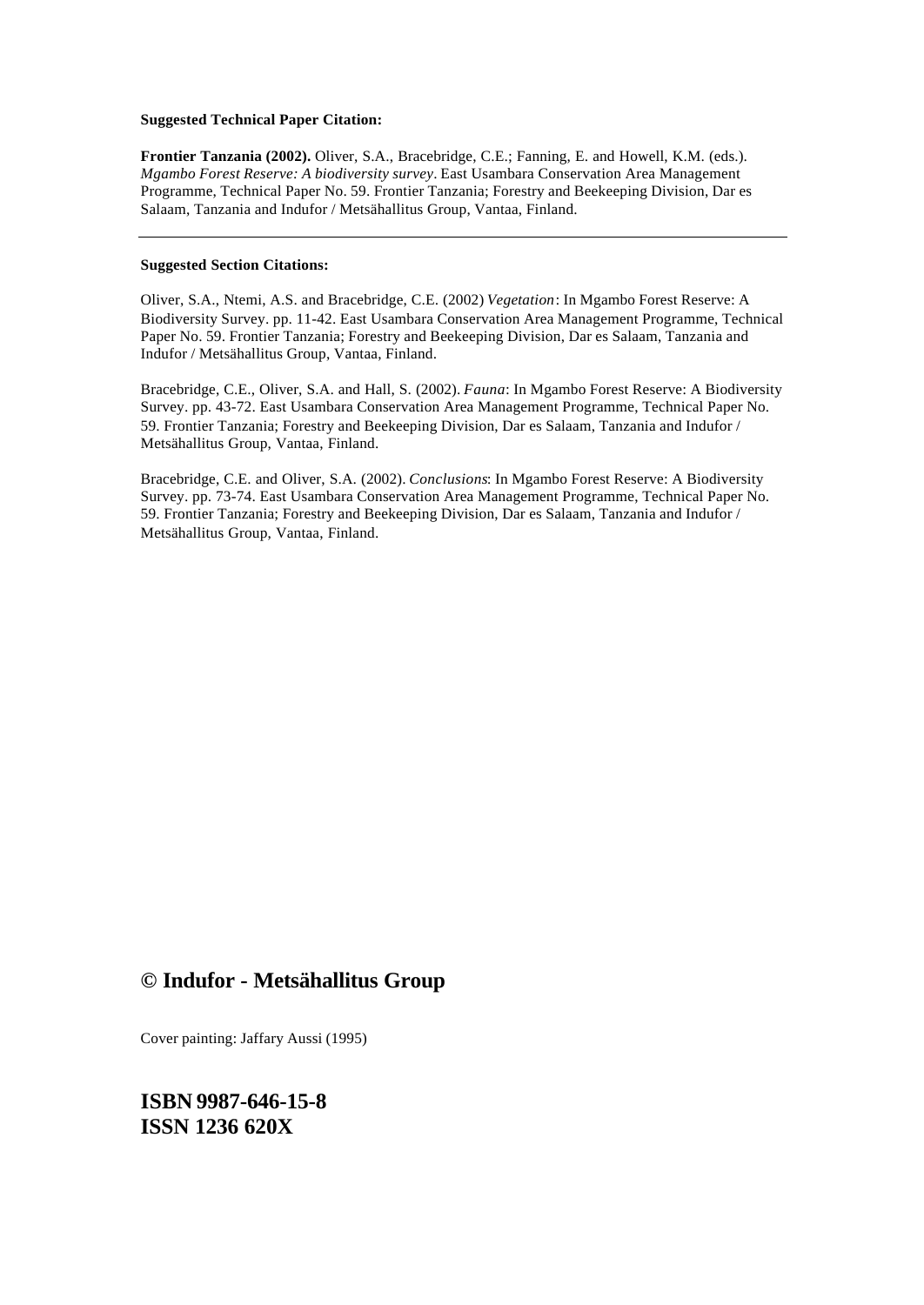#### **East Usambara Conservation Area Management Programme (EUCAMP)**

The East Usambara rain forests are one of the most valuable conservation areas in Africa. Several plant and animal species are found only in the East Usambara mountains. The rain forests secure the water supply of 200,000 people and the local people in the mountains depend on these forests. The East Usambara Conservation Area Management Programme has established the Amani Nature Reserve and aims; at protecting water sources; establishing and protecting forest reserves; sustaining villager's benefits from the forest. The programme is implemented by the Forestry and Beekeeping Division of the Ministry of Natural Resources and Tourism with financial support from the Government of Finland, and implementation support from the Indufor / Metsähallitus Group. To monitor the impact of the project, both baseline biodiversity assessments and development of a monitoring system are needed. The present activity is aimed at establishing baseline information on biological diversity in selected East Usambara forests.

#### **The University of Dar es Salaam (UDSM)**

The University of Dar es Salaam was established in July 1970 as a centre for learning and research in the arts and the physical, natural, earth, marine, medical and human sciences. The University is surveying and mapping the flora and fauna of Tanzania and is conducting research into the maintenance and improvement of the environment and the sustainable exploitation of Tanzania's natural resources.

#### **The Society for Environmental Exploration (SEE)**

The Society is a non-profit making company limited by guarantee and was formed in 1989. The Society's objectives are to advance field research into environmental issues and implement practical projects contributing to the conservation of natural resources. Projects organised by The Society are joint initiatives developed in collaboration with national research agencies in co-operating countries.

#### **Frontier Tanzania Forest Research Programme (FT FRP)**

The Society for Environmental Exploration and the University of Dar es Salaam have been conducting collaborative research into environmental issues since July 1989 under the title of Frontier Tanzania, of which one component is the Frontier Tanzania Forest Research Programme (FT FRP). Since July 1994, the FT FRP has been working in the forests of the East Usambara mountains in collaboration with the East Usambara Conservation Area Management Programme (EUCAMP). This survey of selected forests collects baseline biodiversity data and assists the EUCAMP in the management of the East Usambara forests.

### **FOR MORE INFORMATION:**

Forestry and Beekeeping Division P.O. Box 426, Dar es Salaam, Tanzania Tel: 255-22-2111 062/3/4 Fax: 255-22-2114 659 E-mail: misitu@twiga.com

East Usambara Conservation Area Management Programme P.O. Box 5869, Tanga, Tanzania Tel: 255-27-2643453, 2646907, 2643820 Fax: 255-27-2643820 E-mail: usambara@twiga.com Internet: www.usambara.com

Department of Zoology & Marine Biology University of Dar es Salaam P.O. Box 35064, Dar es Salaam, Tanzania Tel: 255-22-2410462 E-mail: zoology@udsm.ac.tz

Department for Development Co-operation Ministry for Foreign Affairs Katajanokanlaituri 3 FIN-00160 Helsinki, Finland Tel: 358-9-134 161 Fax: 358-9-1341 6293

Indufor / Metsähallitus Consulting Töölönkatu 15, FIN-00100 Helsinki, Finland Tel: 358-9-6840 1122 Fax: 358-9-135 2552 E-mail: indufor@indufor.fi

Society for Environmental Exploration 50-52 Rivington Street, London, U.K. Tel: +44 20 76 13 24 22  $Fax \cdot +44$  20 76 13 29 92 E-mail: info@frontier.ac.uk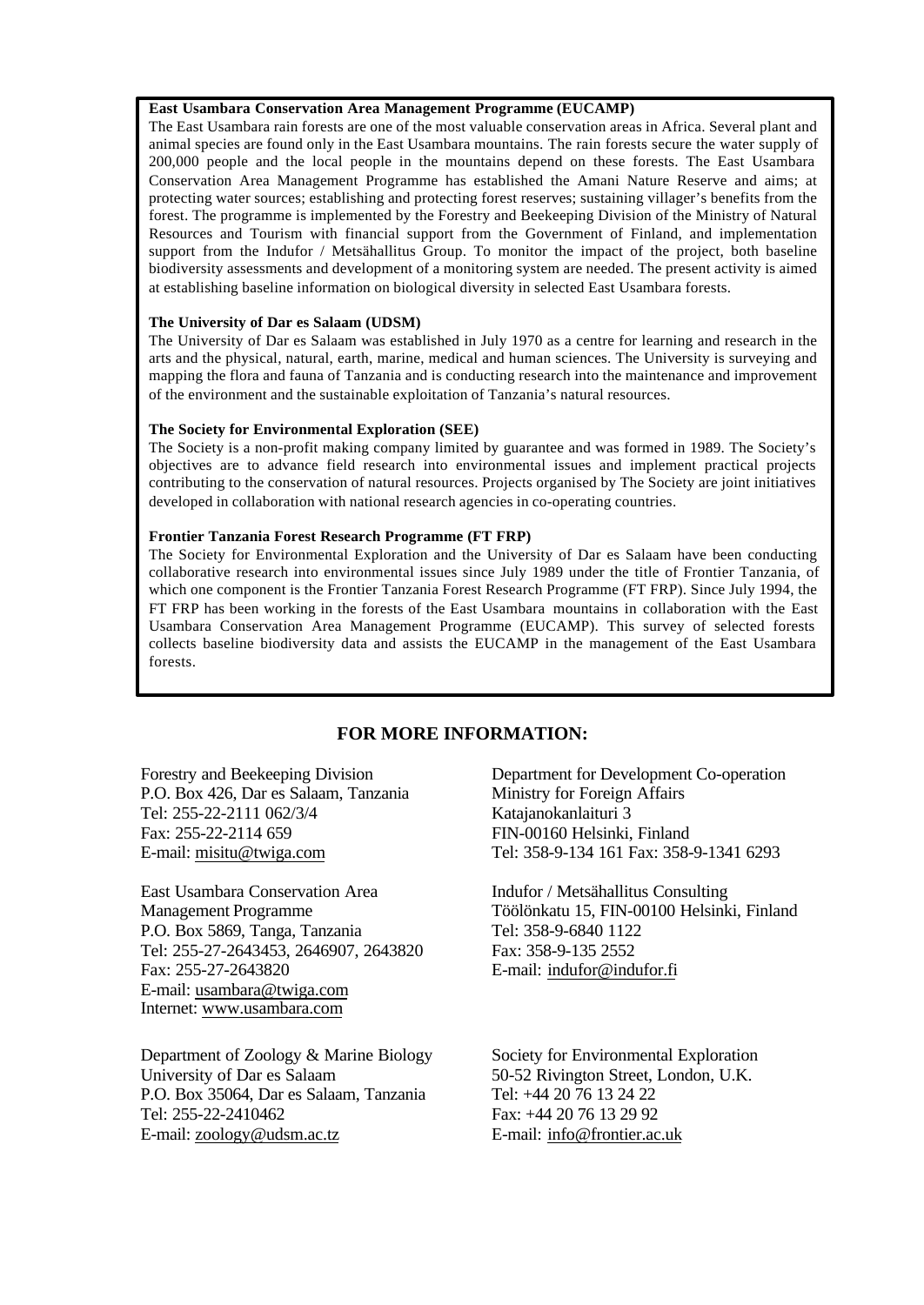### **TABLE OF CONTENTS**

| 1.0              |  |
|------------------|--|
| $1.1 -$          |  |
| 1.2 <sub>1</sub> |  |
|                  |  |
|                  |  |
| 1.2.2.1          |  |
| 1.3              |  |
| 1.4              |  |
| 1.5              |  |
| 2.0              |  |
| <b>3.0</b>       |  |
| 3.1              |  |
|                  |  |
|                  |  |
|                  |  |
|                  |  |
|                  |  |
|                  |  |
| 4.1              |  |
| 4.2.             |  |
|                  |  |
| 4.2.1.1          |  |
| 4.2.1.2          |  |
| 4.2.1.3          |  |
| 4.3              |  |
|                  |  |
| 4.3.1.1          |  |
|                  |  |
|                  |  |
|                  |  |
|                  |  |
|                  |  |
|                  |  |
|                  |  |
|                  |  |
|                  |  |
| 4.3.2.1          |  |
| 4.3.2.2          |  |
| 4.3.2.3          |  |
| 4.4              |  |
|                  |  |
|                  |  |
|                  |  |
|                  |  |
|                  |  |
|                  |  |
|                  |  |
| 5.0              |  |
| 5.1              |  |
| 5.2              |  |
|                  |  |
|                  |  |
|                  |  |
|                  |  |

 $\mathbf{i}$ 

East Usambara Conservation Area Management Programme Technical Paper 59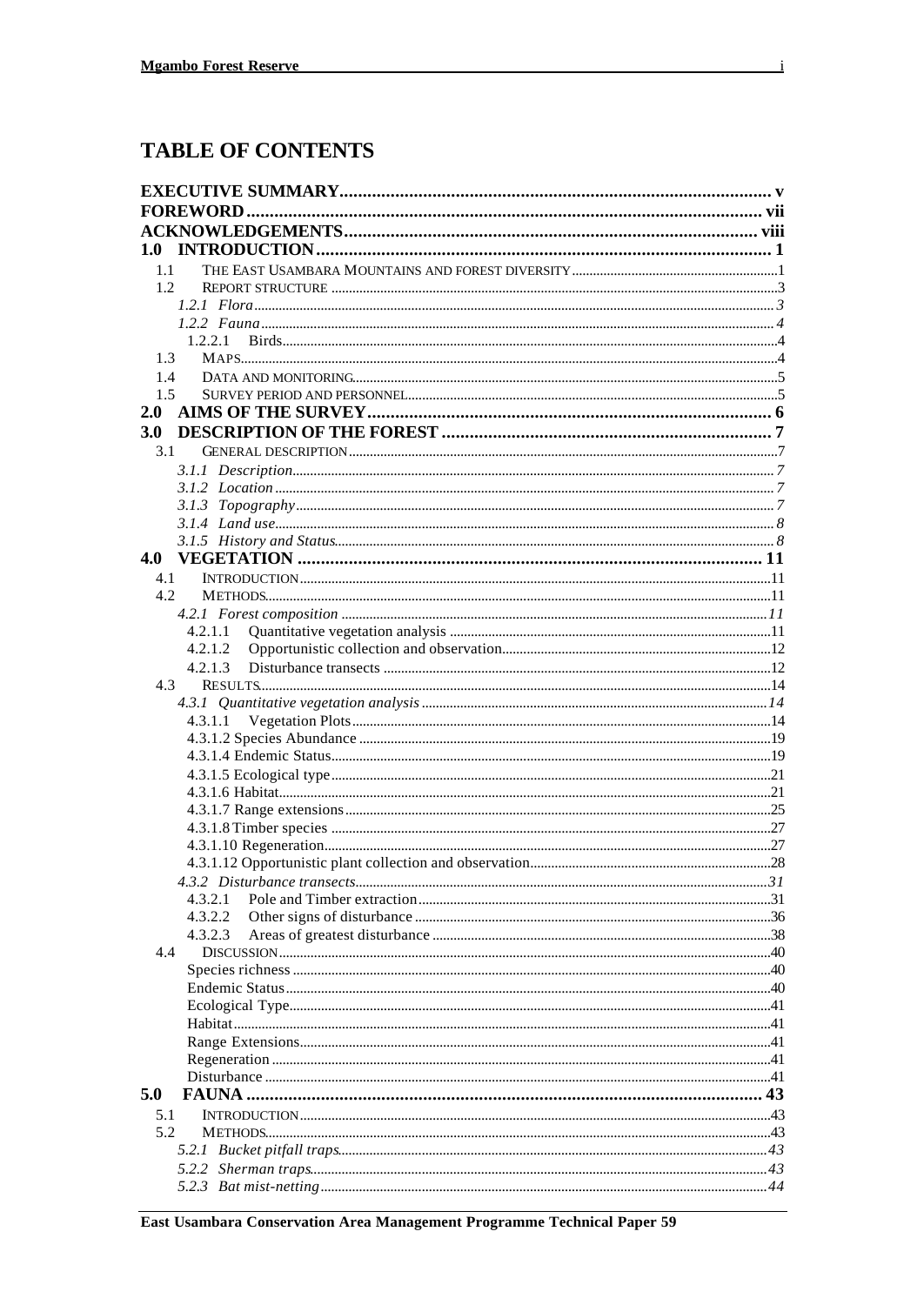| 5.3 |                                                                             |  |
|-----|-----------------------------------------------------------------------------|--|
| 5.4 |                                                                             |  |
|     |                                                                             |  |
|     | 5.4.1.1                                                                     |  |
|     | 5.4.1.2                                                                     |  |
|     | 5.4.1.3                                                                     |  |
|     | 5.4.1.4                                                                     |  |
|     |                                                                             |  |
|     |                                                                             |  |
|     |                                                                             |  |
|     |                                                                             |  |
|     | 5.4.5.1                                                                     |  |
|     | 5.4.5.2                                                                     |  |
|     |                                                                             |  |
|     | 5.4.5.3                                                                     |  |
|     |                                                                             |  |
|     | 5.4                                                                         |  |
|     |                                                                             |  |
|     |                                                                             |  |
|     | 5.5.2.1                                                                     |  |
|     | 5.5.2.2                                                                     |  |
|     | 5.5.2.3                                                                     |  |
|     | 5.5.2.4                                                                     |  |
|     | 5.5.2.5                                                                     |  |
|     | 5.5.2.6                                                                     |  |
|     | 5.5.2.7                                                                     |  |
|     | 5.5.2.8                                                                     |  |
|     |                                                                             |  |
|     |                                                                             |  |
|     |                                                                             |  |
| 6.0 |                                                                             |  |
|     | 6.1                                                                         |  |
|     | 6.2                                                                         |  |
|     | 6.3                                                                         |  |
|     | 6.4                                                                         |  |
|     | 6.5                                                                         |  |
| 7.0 |                                                                             |  |
|     |                                                                             |  |
|     |                                                                             |  |
|     |                                                                             |  |
|     |                                                                             |  |
|     | APPENDIX 4: NEW FLORA FOR THE EAST USAMBARA PLANT BIODIVERSITY DATABASE  81 |  |
|     |                                                                             |  |
|     |                                                                             |  |
|     |                                                                             |  |
|     |                                                                             |  |
|     |                                                                             |  |
|     |                                                                             |  |
|     |                                                                             |  |
|     |                                                                             |  |
|     |                                                                             |  |
|     |                                                                             |  |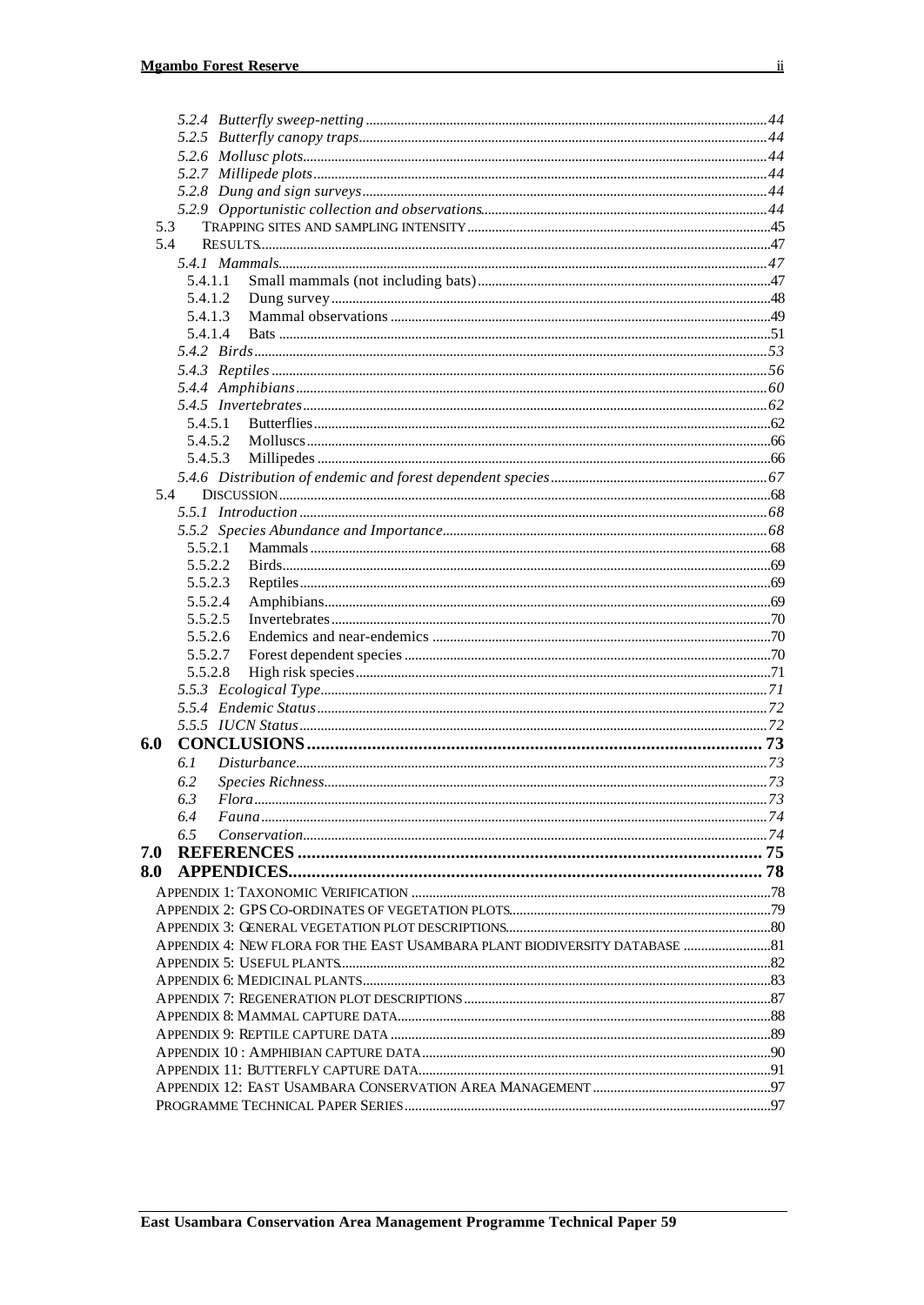### **TABLE OF FIGURES**

| Figure 6 Sketch map of vegetation types in Mgambo FR (based on vegetation plots)18                      |  |
|---------------------------------------------------------------------------------------------------------|--|
| Figure 7 Distribution of endemic and near endemic tree and shrub individuals in Mgambo FR20             |  |
| Figure 8 Distribution of endemic and near endemic tree and shrub species in Mgambo FR20                 |  |
| Figure 9 Distribution of forest dependent tree and shrub individuals in Mgambo FR22                     |  |
|                                                                                                         |  |
| Figure 11 Distribution of non-forest dependent tree and shrub individuals in Mgambo FR23                |  |
|                                                                                                         |  |
| Figure 13 Distribution of submontane and montane tree and shrub individuals in Mgambo FR24              |  |
| Figure 14 Distribution of submontane and montane tree and shrub species in Mgambo FR25                  |  |
|                                                                                                         |  |
|                                                                                                         |  |
|                                                                                                         |  |
| Figure 14 Comparison of cut timbers to dead timbers per hectare in Mgambo FR. 34                        |  |
| Figure 15 Actual pole extraction values per transect length along plot in Mgambo FR35                   |  |
| Figure 16 Actual timber extraction values per transect length along plot in Mgambo FR35                 |  |
| Figure 17 Incidence of fire as percentage of sections evidence was found in, for Mgambo FR. 37          |  |
| Figure 18 Incidence of grazing as percentage of sections evidence was found in, for Mgambo FR. 37       |  |
| Figure 19 Distribution of forest dependent, endemic and near endemic tree and shrub individuals in      |  |
|                                                                                                         |  |
| Figure 20 Distribution of forest dependent, endemic and near endemic plant species in relation to areas |  |
|                                                                                                         |  |
|                                                                                                         |  |
|                                                                                                         |  |
|                                                                                                         |  |
|                                                                                                         |  |
|                                                                                                         |  |
|                                                                                                         |  |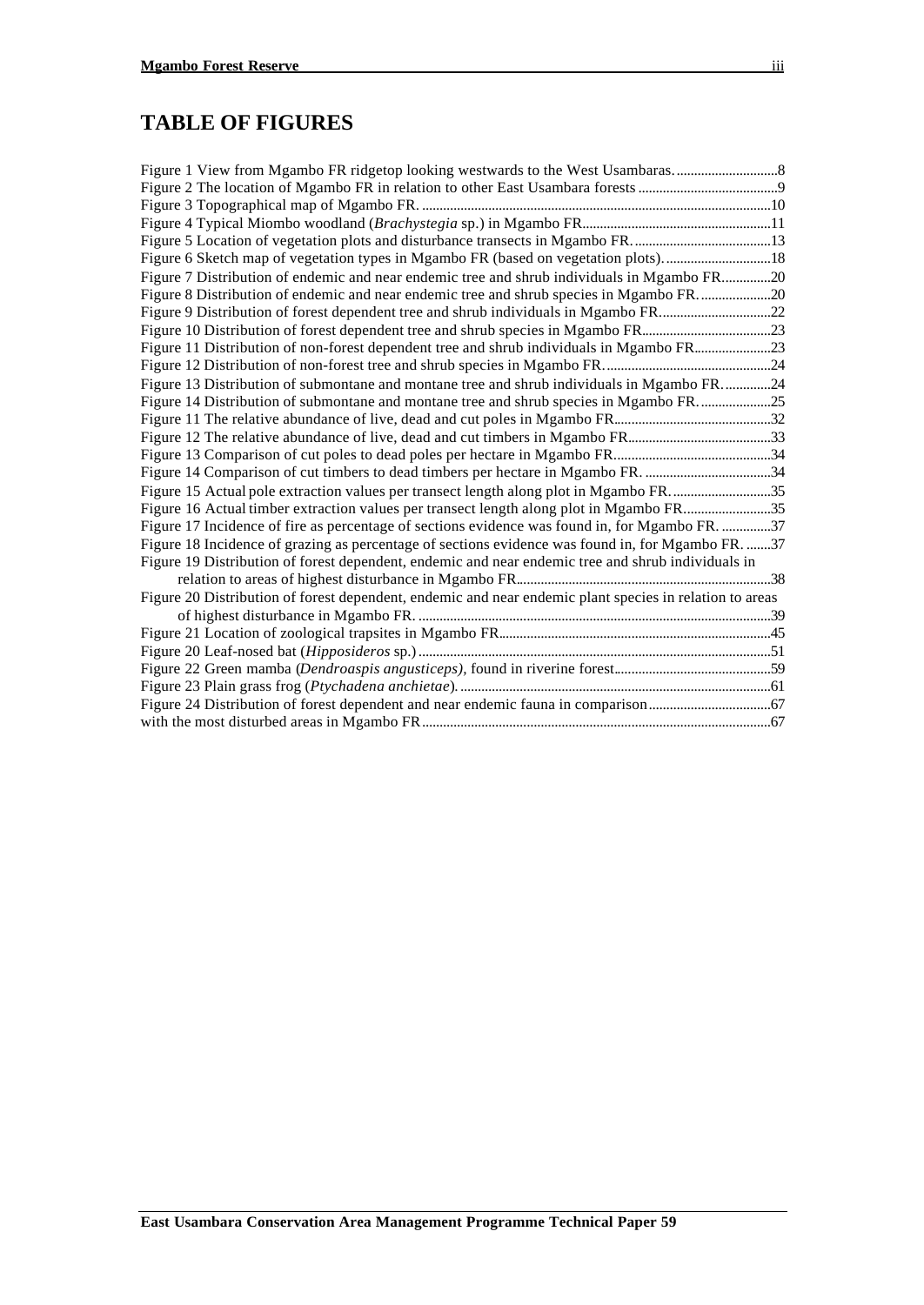### **TABLE OF TABLES**

| Table 5 Ranked abundance of tree and shrub individuals within vegetation plots19                      |  |
|-------------------------------------------------------------------------------------------------------|--|
| Table 6 Summary of endemism for tree and shrub species recorded in the 50m x 20m vegetation plots     |  |
|                                                                                                       |  |
| Table 7 Summary of ecological type of tree and shrub species recorded in the 50m x 20m vegetation     |  |
|                                                                                                       |  |
| Table 8 Summary of habitat type for tree and shrub species recorded in the 50m x 20m vegetation plots |  |
|                                                                                                       |  |
| Table 9 Submontane and/or montane species and the altitudinal ranges at which they were recorded in   |  |
|                                                                                                       |  |
| Table 10 Tree and shrub species found within Mgambo FR not listed by Ruffo et al., 198926             |  |
| Table 11 Tree and shrub species found in Mgambo FR but new to the East Usambara Plant                 |  |
|                                                                                                       |  |
|                                                                                                       |  |
|                                                                                                       |  |
|                                                                                                       |  |
| Table 15 Disturbance transect results showing total pole counts and average pole counts per hectare32 |  |
| Table 16 Disturbance transect results showing total timber counts and average timber counts per       |  |
|                                                                                                       |  |
| Table 17 The incidence of various types of disturbance shown as percentage and rank36                 |  |
|                                                                                                       |  |
|                                                                                                       |  |
|                                                                                                       |  |
|                                                                                                       |  |
|                                                                                                       |  |
|                                                                                                       |  |
|                                                                                                       |  |
|                                                                                                       |  |
| Table 26 Summary of forest dependant birds with corresponding threat status categories55              |  |
|                                                                                                       |  |
| Table 28 Summary of reptile pitfall and opportunistic captures in Mgambo FR57                         |  |
|                                                                                                       |  |
| Table 30 Summary of pitfall and opportunistic amphibian captures in Mgambo FR60                       |  |
|                                                                                                       |  |
|                                                                                                       |  |
|                                                                                                       |  |
| Table 34 Summary of faunal families and species (identified to date) and inclusive of casual          |  |
|                                                                                                       |  |
| Table 35 Summary of ecological type of mammal, bird, reptile, amphibian and butterfly species72       |  |
| Table 36 Summary of endemic status of mammal, bird, reptile, amphibian and butterfly species72        |  |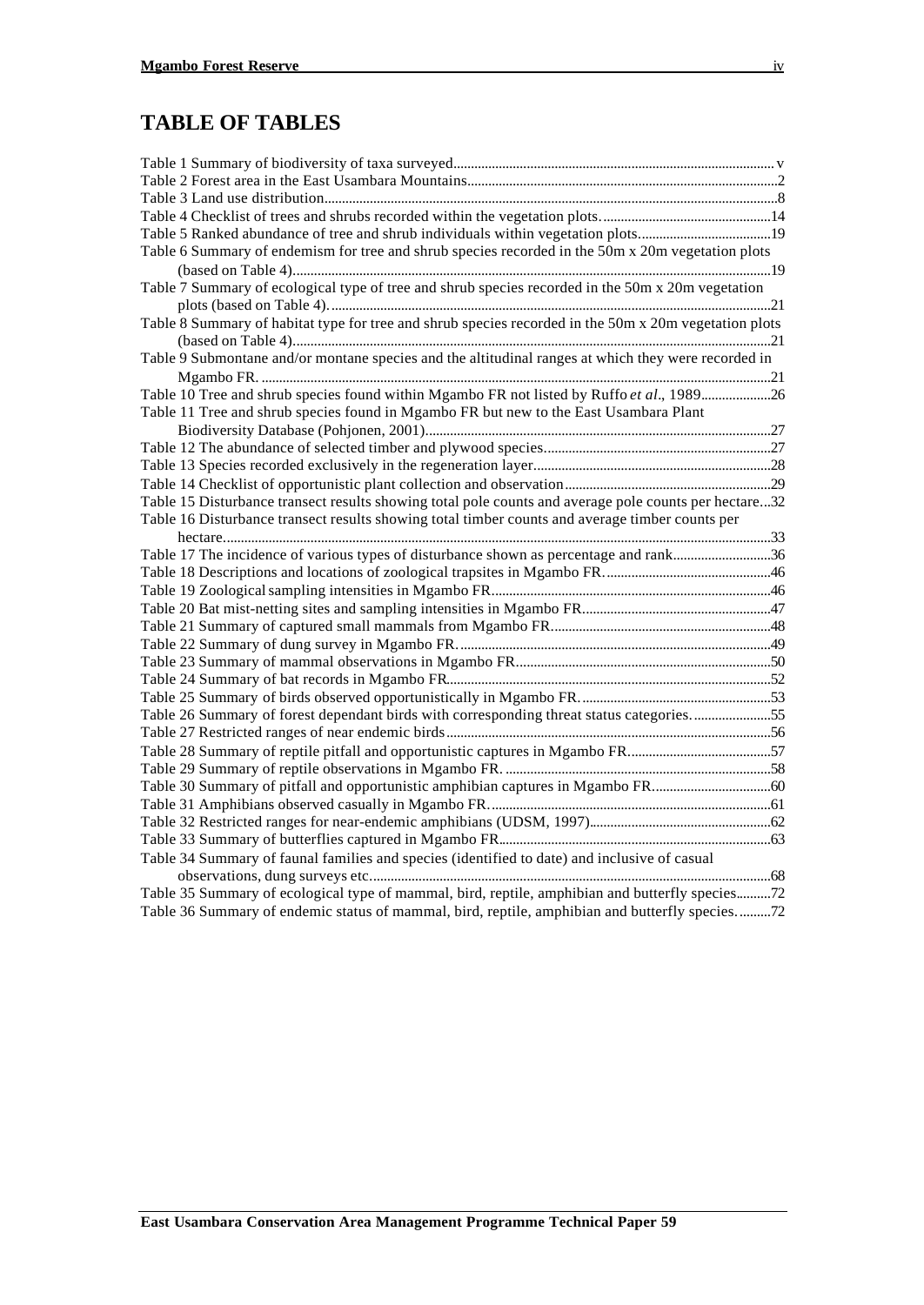### **EXECUTIVE SUMMARY**

Mgambo Forest Reserve (FR) is located in the north-east of the main East Usambara Mountain range, adjacent to the savanna plateau that reaches into Kenya. Mgambo FR covers an area of 13.46 km<sup>2</sup> (1346 ha). It lies in the district of Muheza, Maramba Division, Tanga Region and covers land approximately 10 km north from Maramba town, located on latitude  $4^{\circ}46'00''$  and longitude  $38^{\circ}45'15''$ . Mgambo FR was gazetted in July 1998, as delineated and described on the Forest and Beekeeping Division map number. Jb. 2291. It was gazetted primarily to protect the catchment areas supplying Bwiti, Mavovo, Mgambo and Daluni villages. The region has an average annual rainfall of between 1000 and 1500mm per year, falling principally from March to June although, in recent years, rain has been unpredictable and low. Vegetation cover within Mgambo Forest Reserve has previously been recorded as containing 1,295 ha of poorly stocked lowland forest and 51 ha of cultivation under lowland forest (Johansson, 1996). The biodiversity survey within Mgambo FR shows that this has now changed.

As part of the East Usambara Conservation Area Management Programme, (EUCAMP), (formerly the East Usambara Catchment Forest Project), Frontier-Tanzania conducted a biological survey of Mgambo FR between April and June 2002 for a total of 10 research weeks. The systematic vegetation survey covered all parts of the reserve with a sampling intensity of  $0.25\%$ , the zoological survey was focussed on 4 ten night trapping sites and  $\overline{2}$  two night sites. This report provides an inventory of the trees, shrubs, herbs, mammals, reptiles, amphibians, birds and butterflies recorded during the survey. The report also describes patterns of human disturbance within the reserve. The species richness, endemism and ecological affinities of the taxa recorded are summarised in Table 1.

| <b>Taxon</b>       | Total no. of<br>species | % forest<br>dependent | No. of<br>non-forest<br>species | No. of<br>endemic<br>species | No. of<br>near-<br>endemic<br>species | No. of forest<br>dependent<br>endemics and<br>near-endemics |
|--------------------|-------------------------|-----------------------|---------------------------------|------------------------------|---------------------------------------|-------------------------------------------------------------|
| Trees and shrubs   | 128                     | 5.0                   | 29                              |                              | 12                                    |                                                             |
| <b>Mammals</b>     | 45                      | 9.5                   | 12                              |                              |                                       |                                                             |
| <b>Birds</b>       | 52                      | 6.0                   | 31                              | 0                            |                                       | 0                                                           |
| Reptiles           | 20                      | 10.0                  | 18                              |                              |                                       | 0                                                           |
| Amphibians         | 14                      | 36.0                  | 3                               |                              |                                       |                                                             |
| <b>Butterflies</b> | 138                     | 17.0                  | 44                              |                              | 11                                    |                                                             |
| <b>Total</b>       | 397                     | n/a                   | 137                             |                              | 35                                    | 15                                                          |

#### **Table 1** Summary of biodiversity of taxa surveyed

Relative to other reserves surveyed by Frontier-Tanzania, Mgambo FR has a low floral diversity and low to average faunal diversity.

In terms of flora, Mgambo FR is made up of patches of several different vegetation types including dry lowland forest, riverine lowland forest, scrub forest, open woodland and miombo woodland (*Brachystegia* sp.*)*. A large proportion of species recorded within Mgambo FR were categorised as non-forest dwelling (Table 1). Lowland riverine forest and some of the lowland scrubby habitats were the most important habitats for endemic and near endemic species, althouth the majority of the reserve suffers substantially from fire and overgrazing disturbances. Only one plant species was identified as endemic to the Usambaras, this was *Cassia abbreviata*.

Despite its small size, Mgambo Forest Reserve supports a high diversity of butterfly species and several near endemic amphibian species. The reserve is home to 3 endangered and 5 vulnerable species according to the National Biodiversity Database (UDSM, 1997) and IUCN categories.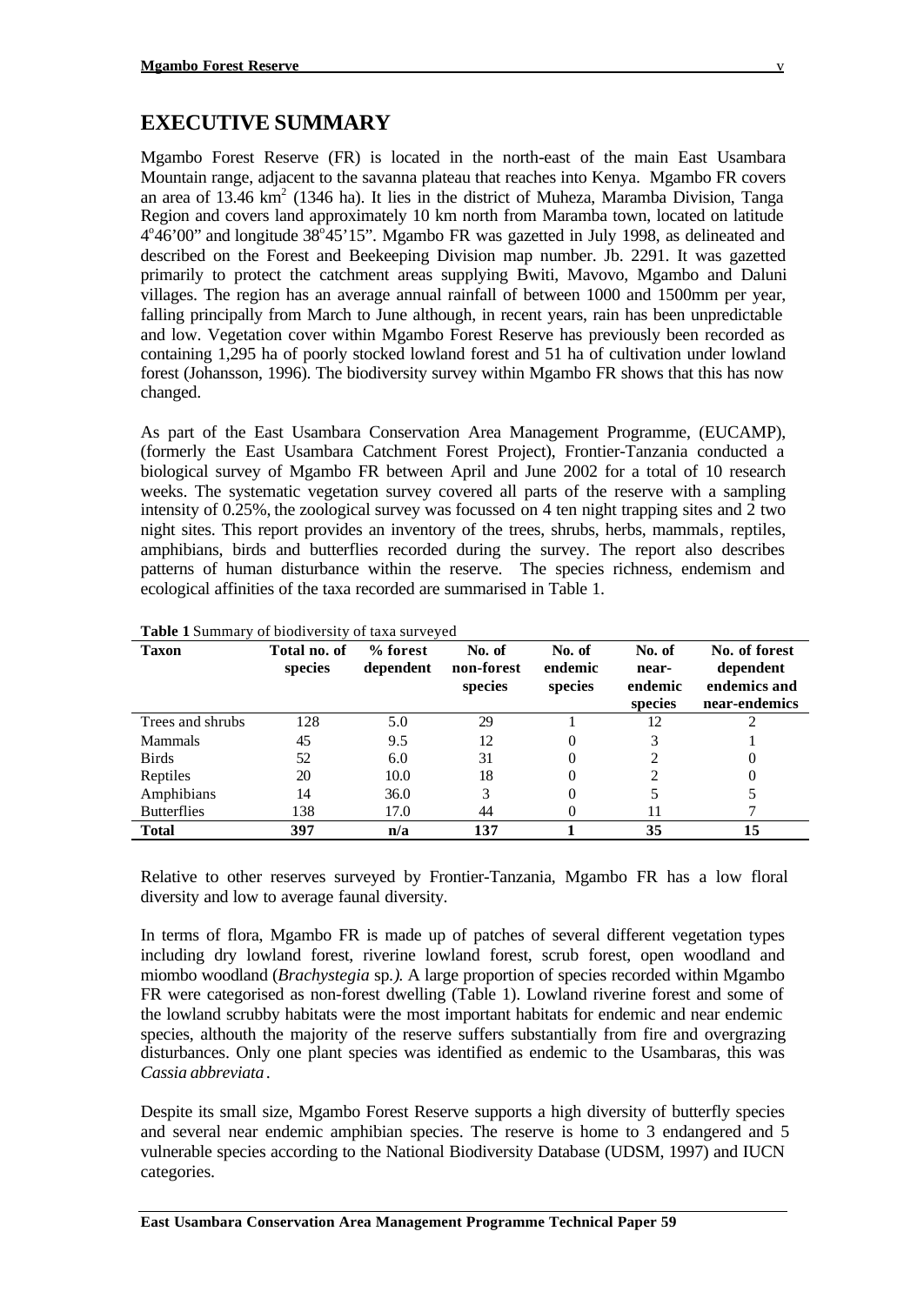To this day, Mgambo FR has spiritual value to local Washambaa communities and serves as a source of medicinal plants and non-timber forest products. A number of ritual areas were observed during the course of the study. These sites were often located in the better forest areas such as the riverine forest areas and site locations included bases of trees and caves.

The greatest threat to Mgambo FR is fire disturbance, to provide fresh grass for illegal livestock grazing in the forest. Pole and timber cutting and animal hunting continue illegally on a small scale within the reserve, generally close to inhabitation.

The information collected by this survey will be used for management planning by the EUCAMP. The survey results are also available as a baseline for monitoring. The data are stored on a Microsoft Access (version Windows 97) database in the EUCAMP library in Tanga, and parts of it are available on the Internet at the following address: www.usambara.com

Animal specimens have been deposited at: the Department of Zoology and Marine Biology, University of Dar es Salaam; Natural History Museum, London; Zoological Museum of Copenhagen, Denmark; Frankfurt Zoological Museum, Germany; The Natural History Museum of Zimbabwe, Bulawayo and the African Butterfly Research Institute, Nairobi. Contact names and addresses are listed in Appendix 2.

Botanical specimens are held at the National Herbarium of Tanzania (NHT) in Arusha, Missouri Botanical Gardens, USA and Kew Royal Botanical Gardens, UK.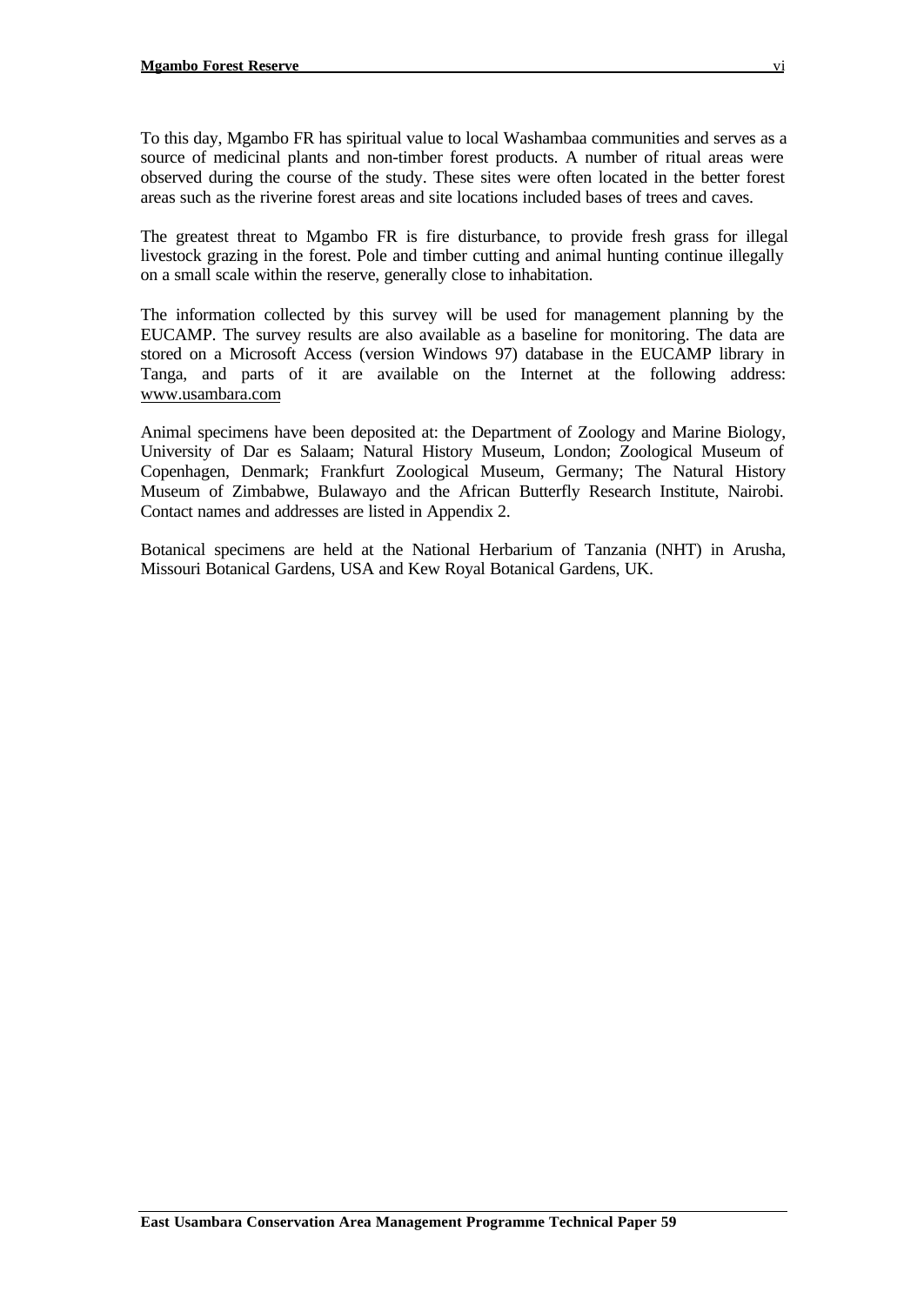### **FOREWORD**

The East Usambara forests in northeastern Tanzania are part of the Eastern Arc mountains. More than one hundred years of biological interest and research have shown that these forests have a unique diversity of flora and fauna, and an exceptionally high degree of endemism. They have gained global recognition as being part of a Biodiversity Hotspot (Conservation International), an Endemic Bird Area (BirdLife), a Centre of Plant Diversity (WWF and IUCN) and a Globally Important Ecoregion (WWF). Since 1990, the East Usambara Conservation Area Management Programme (EUCAMP) (formerly known as the East Usambara Catchment Forest Project (EUCFP)) has worked in the East Usambara Mountains with the mission to protect these natural forests. The project is implemented by the Forestry and Beekeeping Division (FBD) of the Ministry of Natural Resources and Tourism (MNRT) with financial support from the Government of Finland, and technical support from Metsähallitus Consulting.

Although a considerable amount of biological information exists from the East Usambara Mountains, systematic surveys were previously largely restricted to the Amani area. In order to aquire more comprehensive information on the forests, biodiversity surveys were initiated and contracted in July 1995 to Frontier Tanzania, a joint venture between the University of Dar es Salaam and the Society for Environmental Exploration, together with EUCAMP. The aim of the surveys is to provide systematic baseline information on the biological values of different forests as a basis for management planning and long-term monitoring. They will help to set priorities in the conservation of this valuable area. In addition, the surveys provide training for forestry staff in the use of biological inventory techniques.

The programme involves locally employed field assistants, permanent staff from EUCAMP, Frontier-Tanzania, University of Dar es Salaam, and Tanzania Forestry Research Institute, as well as an international network of taxonomists and other experts. The surveys have become progressively more systematic and quantitative, and have already resulted in the discovery of several previously unknown taxa. This will further raise awareness of the unique conservation values of the East Usambara Mountains. EUCAMP has also commissioned the development of a biodiversity database. All data collected during the surveys is entered into this database, which is linked to the Tanzanian national biodiversity database held at the Department of Zoology and Marine Biology, University of Dar es Salaam.

The reports are the result of the work of many people – too many to be listed here. We would like to thank all of them for their invaluable effort. We hope that the surveys will make yet another contribution to the long historic chain of efforts to study and understand these unique forests. Perhaps even more than that we hope that this information will contribute to better management and conservation of the East Usambara Mountains so that the beauty of the area will remain for future generations to know and enjoy.

Mr. Mathias Lema Dr Veli Pohjonen

Project Manager Chief Technical Adviser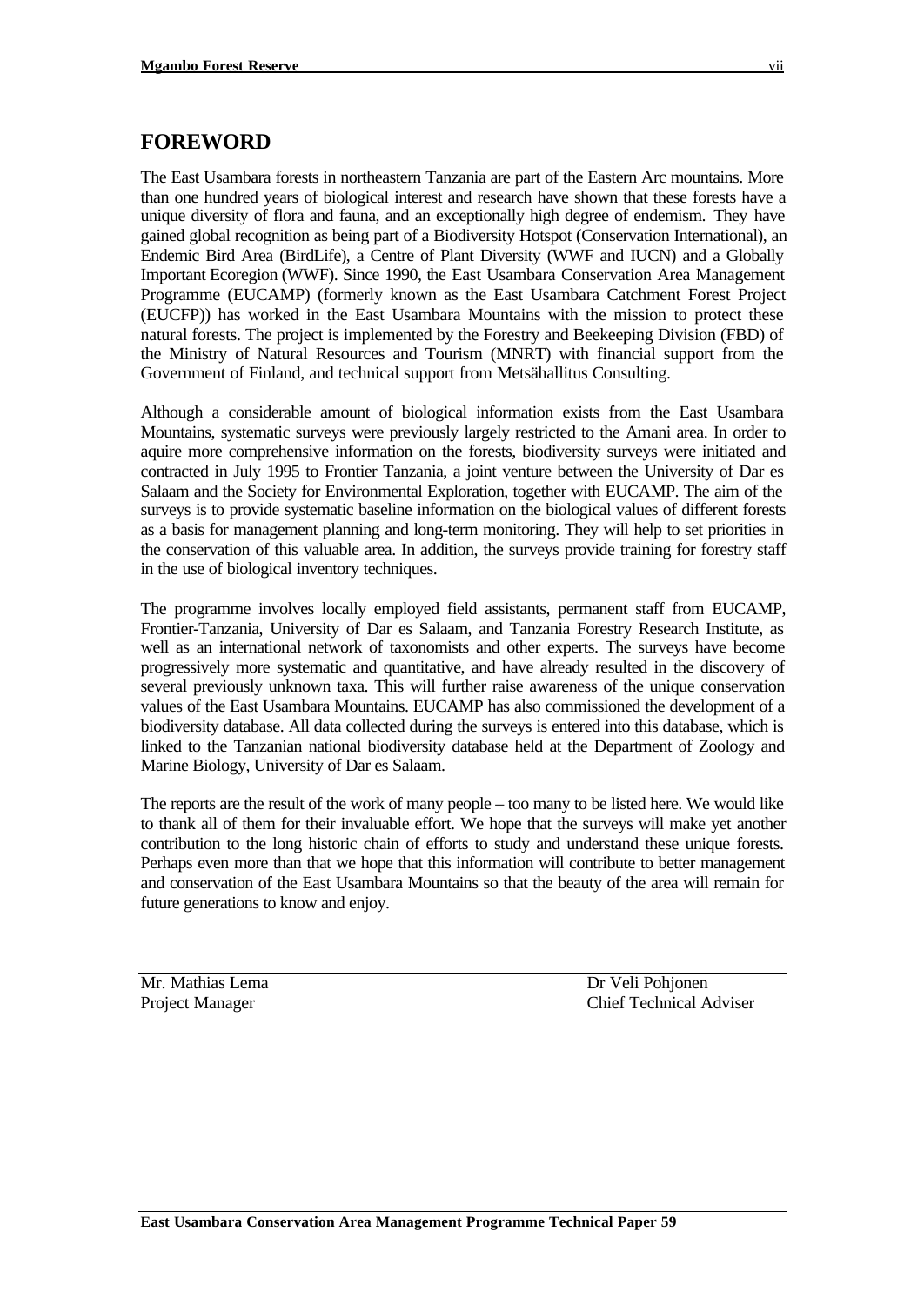### **ACKNOWLEDGEMENTS**

This report is the culmination of the advice, co-operation, hard work and expertise of many people. In particular acknowledgments are due to the following:

### **EUCAMP**

Project Manager: Mr. Mathias Lema Assistant Project Manager: Mr. Matiko Wambura Chief Technical Advisor: Dr. Veli Pohjonen Research and Monitoring: Ms. Lucia Mshana Biodiversity Co-ordinator: Mr. Raymond R. Killenga.<br>Biodiversity Co-ordinator and Mr. Albert Ntemi Sallu Biodiversity Co-ordinator and Botanical collector Foresters: Mr. Johari Mtango, Mr. Francis Tunguli and Mr. Josephat Maingu.

### **SOCIETY FOR ENVIRONMENTAL EXPLORATION**

| <b>Managing Director:</b>          | Ms. Eibleis Fanning      |
|------------------------------------|--------------------------|
| Development Programme Manager:     | Ms. Elizabeth Humphreys  |
| <b>Research Programme Manager:</b> | Dr. Damon Stanwell-Smith |
| <b>Operations Manager:</b>         | Mr. Matthew Willson      |
|                                    |                          |

**UDSM**<br>FT Co-ordinators:

Dr. M. Muruke & Prof. K. M. Howell.

### **FRONTIER-TANZANIA**

Project Co-ordinator: Ms. Nicola Beharrell Research Co-ordinator: Ms. Susannah Hall Logistics Manager: Ms. Claire Latham<br>Field Assistants: Mr. Hassani Abec

Assistant Research Co-ordinators: Ms. Claire Bracebridge and Ms. Sophie Oliver Mr. Hassani Abedi, Mr. Ramathan Rajabu, Ms. Zahara Rashidi, Mr. Ashraf Omari, Mr. Amiri Saidi, Ms. Mwadjuma Esekiel and Mr. Omari Abdallah. FT Driver: Mr. Betram Hyera Research Assistants: Ms. Tracy Beer, Ms. Kirsty Blott, Mr. Alistair Carlisle, Ms. Emma Clarke, Ms. Rosie Irwin, Mr. Martin Kelling, Mr. Christopher King, Mr. Andy Meldrum, Ms. Maria Sandberg and Ms. Emma Thompson.

Thanks to the village leaders, environmental committees and villagers of Bwiti, Kwajanja, Mavovo, Mgambo and Vuga villages; and to Bwiti Primary and Maramba Secondary school.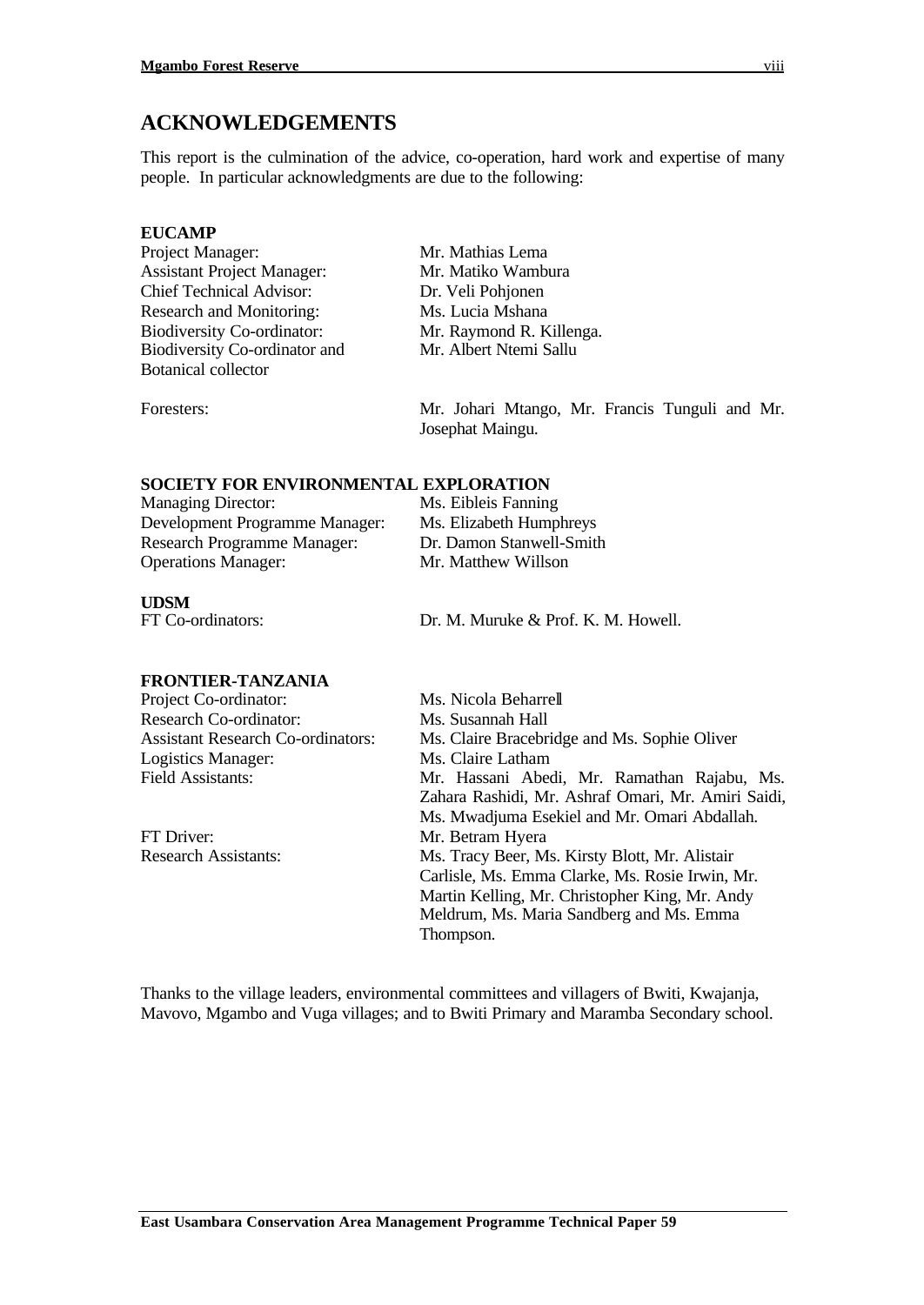### **1.0 INTRODUCTION**

### **1.1 The East Usambara Mountains and forest diversity**

The East Usambara Mountains are situated in northeastern Tanzania within 40 km of the coastal town of Tanga between  $448'$ -5°13'S and  $38°32'$ -38°48'E. These mountains form part of a chain known as the Eastern Arc that stretches down the coast of East Africa from southern Kenya to southern Tanzania. This is a chain of isolated mountains composed of Precambrian rock exposed by block faulting and slow uprising (Griffiths, 1993). Being adjacent to the Indian Ocean, considerable orographic rainfall occurs in this area. The rainfall distribution is bi-modal, peaking between March and May and between September and December. The dry seasons are from June to August and January to March. However precipitation occurs in all months. Rainfall is greatest at higher altitudes and in the southeast of the mountains, increasing from 1,200 mm annually in the foothills to over 2,200 mm at higher altitudes. Due to topographic and climatic interactions, the west-facing slopes of the mountains are drier compared to the east-facing slopes. Due to their age, isolation and their role as condensers of the moisture from the Indian Ocean, the East Usambara Mountains support ancient and unique forests, rich in endemic species (Hamilton, 1989).

Research in the East Usambara Mountains began in the late 1890s with substantial botanical collections being undertaken. Later, in 1928, surveys were undertaken on amphibians and, by the 1930s, detailed ornithological work had begun. Since these early studies biological research in the mountains has steadily increased .

The East Usambara forests have been likened to the African equivalent of the Galapagos Islands in terms of their endemism and biodiversity (Rodgers and Homewood, 1982; Howell, 1989). They are considered to be one of the most important forest blocks in Africa (Tye, 1994). Currently, at least 3450 species of vascular plants have been recorded in the Usambara Mountains of which it is suggested that over one quarter are endemic or near-endemic (Iversen, 1991a) and many species are threatened (Rodgers, 1996).

The forests of the East Usambara Mountains are not only important for their biodiversity, they also play an important role in maintaining the hydrological cycle that feeds the Sigi River. This river is a vital water source for the local communities as well as supplying water for the large coastal town of Tanga. Deforestation in the area will lead to increased soil erosion, particularly from the steeper slopes. Soil erosion is liable to result in a more irregular run off and deterioration in water quality due to siltation.

The latest survey of the East Usambara Mountains, conducted by Johansson and Sandy (1996) shows that approximately 45,137 ha of the East Usambara Mountains remain as natural forest. This can be divided into two types: submontane rain forest and lowland forest. Altitude is the factor differentiating these two forest types (Hamilton, 1989), with submontane forest generally occurring above 850m. The area recorded as forest in the East Usambara Mountains according to these categories is described in Table 2.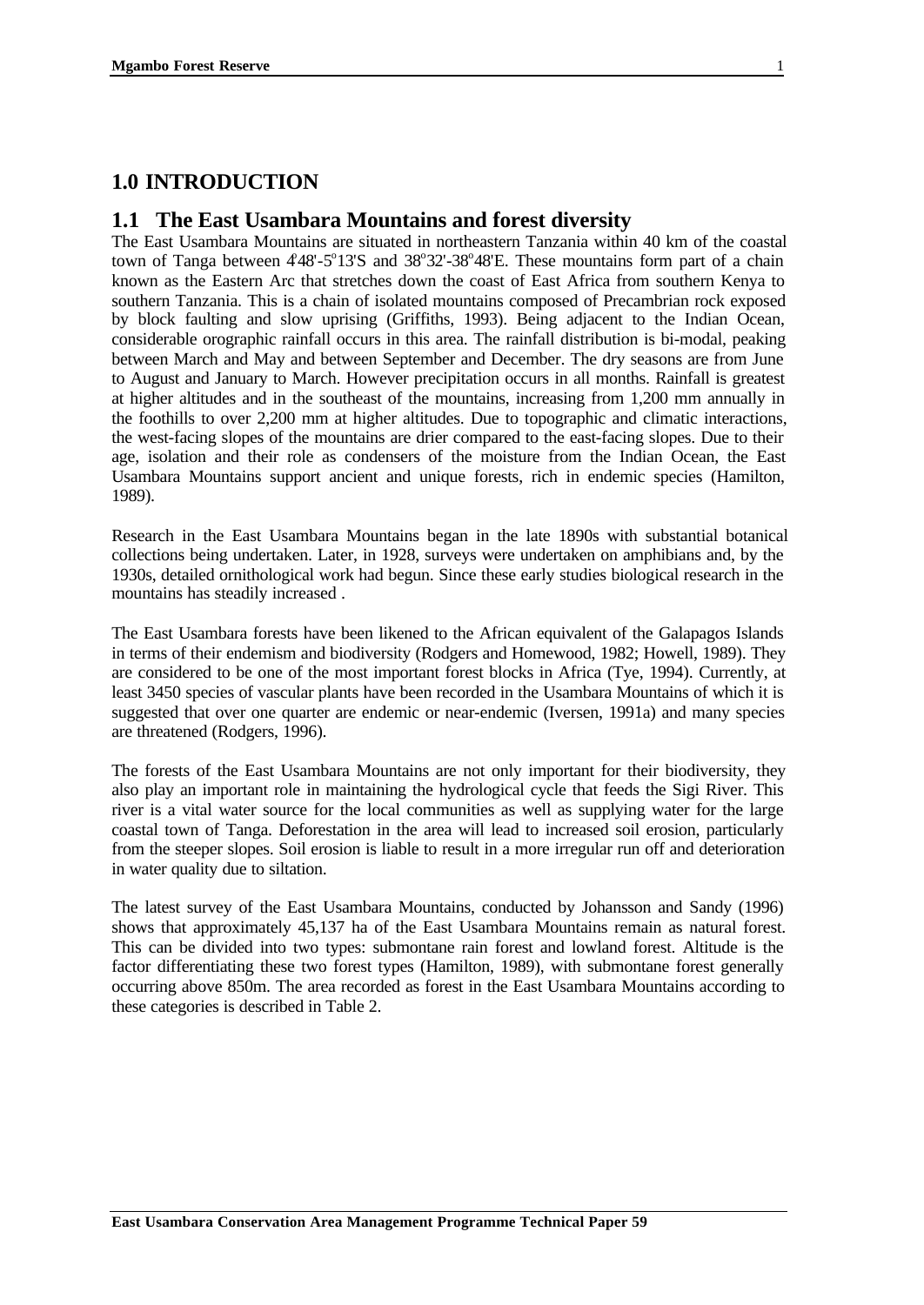| <b>Forest type</b> | Area    | % of area |  |
|--------------------|---------|-----------|--|
| Lowland forest     | 29497.4 | 62.9      |  |
| Submontane forest  | 12916.6 | 30.6      |  |
| Forest plantation  | 2723.6  | 6.5       |  |
| <b>TOTAL</b>       | 45137.6 |           |  |

**Table 2** Forest area in the East Usambara Mountains (based on Johansson and Sandy, 1996).

The mammals of the East Usambara Mountains show limited endemism (Kingdon and Howell 1993). However, there are several species of special interest. These include: the restricted Zanj elephant shrew, *Rhynchocyon petersi,* which is common in the Usambara Mountains (Collar and Stuart, 1987) yet listed as globally 'Endangered' by IUCN due to a decline in habitat extent and quality; Eastern tree hyrax, *Dendrohyrax validus*, listed as 'Vulnerable' by IUCN (Hilton-Taylor, 2000), and the Lesser pouched rat, *Beamys hindei* which is also considered 'Vulnerable' by IUCN (Hilton-Taylor, 2000).

There are at least 11 species of reptiles and amphibians endemic to the East and West Usambara Mountains (Howell, 1993). The East Usambara Biodiversity Surveys provide further information on new species and species' range extensions. A new species of snake, *Prosymna semifasciata,* was recently found in Kwamgumi and Segoma Forest Reserves (Broadley, 1995) and a recently described amphibian species; *Stephopaedes usambarae* (Poynton and Clarke, 1999) has been recorded by the surveys in Mtai and Kwamgumi Forest Reserves.

The forest avifauna of the East Usambara Mountains has a high diversity with at least 110 species (Stuart, 1989). Six species occurring in the lowland forests are considered 'Vulnerable' to global extinction: Sokoke scops owl, *Otus ireneae*; the endemic Usambara eagle owl, *Bubo vosseleri*; Swynnerton's robin, *Swynnertonia swynnertoni*; East coast akalat, *Sheppardia gunningi*; Amani sunbird, *Anthreptes pallidigaster* and the Banded green sunbird, *Anthreptes rubritorques* (IUCN*,* 1996).

The East Usambara Mountains are essentially forest 'islands' (Lovett, 1989). There has been natural forest in the area for several million years. The Usambara Mountains harbour many species that have been geographically separated from their closest relatives for long periods. They also serve as a refuge for formerly widespread flora and fauna that have become extinct over much of their former area (Iversen, 1991a).

These forests have been under continuous exploitative human pressure for at least 2,000 years (Schmidt, 1989). Until recently, especially before the past 50 years, (Kikula, 1989), this pressure was sustainable. However, the growing human population in the area is leading to increased pressure on the remaining natural forest, and represents the main threat to their survival.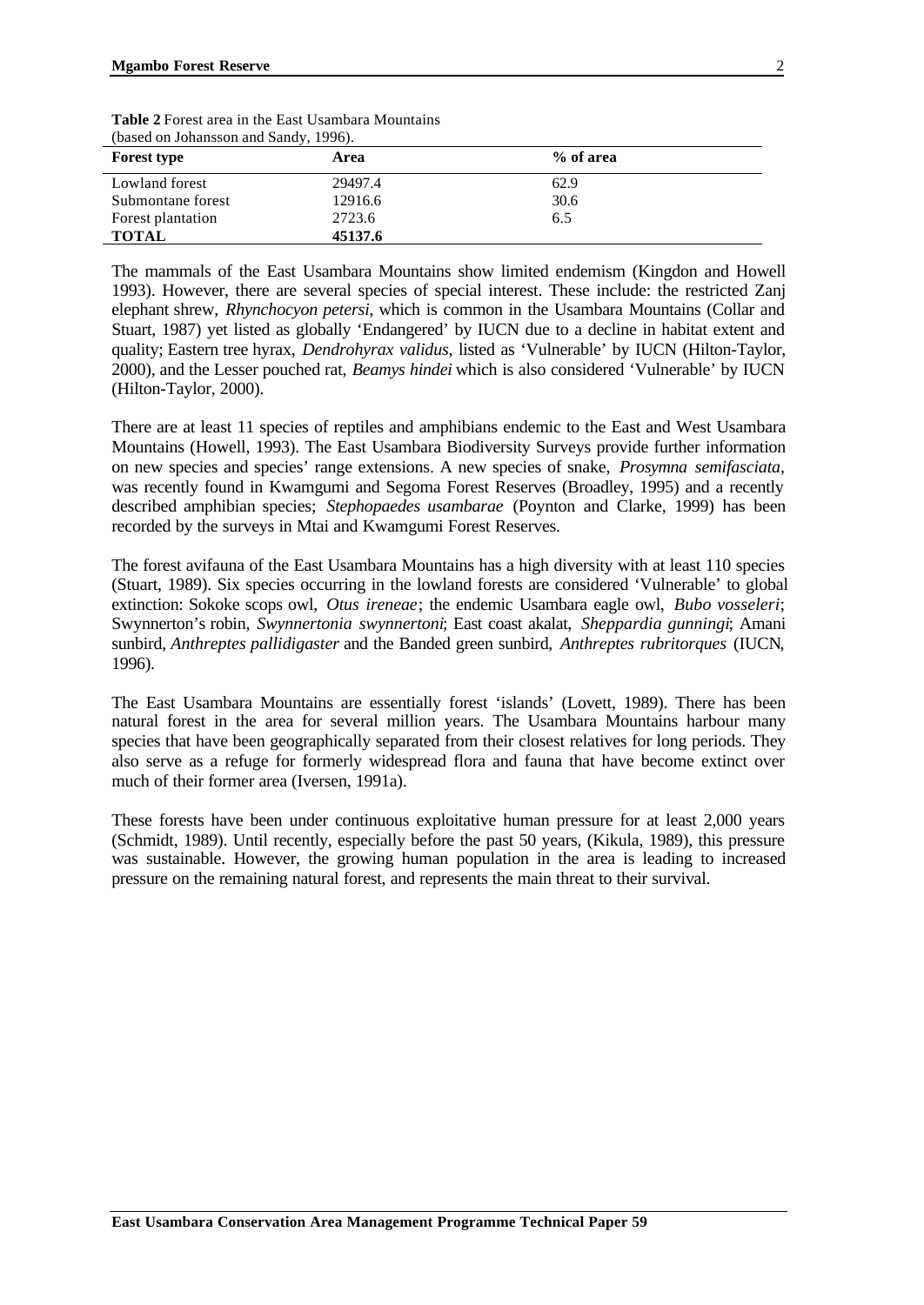### **1.2 Report structure**

This report provides a floral and faunal inventory of Mgambo Forest Reserve (Mgambo FR). Each species is described in terms of its ecological requirements and its endemic status.

Ecological requirements are defined as:

- **Forest dependent species (F)**: Species dependent on primary forest only. This category does not include forest edge or secondary forest species;
- **Forest non-dependent species (f)**: Forest dwelling but not dependent on primary forest: species occurring in primary forest as defined above as well as other vegetation types. It should be emphasised that many of these species are still dependent on a forest habitat albeit forest edge or disturbed forest. Most species in this category will still be adversely affected by forest destruction.
- **Non-forest species (O):** These are species that do not normally occur in primary or secondary forest or forest edge.

Levels of endemism are defined as:

- **Endemic (E):** Occurring only in the Usambara Mountains;
- **Near-endemic (N):** Species with ranges restricted to the Eastern Arc Mountains and / or the East African lowland forests;
- **Widespread (W):** Species with ranges extending beyond the Eastern Arc and East African lowland forests.

The typical habitat association of plant species is categorised as either:

- Lowland (L): Species occurring at altitudes of <850m.
- **Submontane (S):** Species occurring at altitudes of >850m.
- **Montane (M):** Species occurring at altitudes of >1250m.

This refers to the habitat(s) in which they are typically found in East Africa, rather than to where they have been recorded in the reserve.

These three criteria are used to analyse the uniqueness of the biodiversity of the reserve and its vulnerability to disturbance. The categories are based on information from various sources.

### **1.2.1 Flora**

Floral nomeclature generally follows the following databases located on the internet: www.mobot.org (TROPICOS database in University of Missouri, Botanical Garden) www.ipni.org (International Plant Names Index) Family organisation follows Iversen (1991b).

For plants the ecological type and endemic status are primarily based on Iversen (1991b). Forest dependent species refers to those species listed as being exclusively associated with Iversen's categories 1a (wet evergreen forest), 1b (dry evergreen forest) and/or 1c (riverine forest). Species defined as forest dwelling also occur in other habitats.

Definitions of habitat type are based on Hamilton (1989). For those species not listed by Iversen (1991b) or Hamilton (1989), the information is taken from the Flora of Tropical East Africa and from the List of East African Plants (LEAP), Knox (2000).

Endemic and near-endemic status for plants was taken from Iversen (1991b) and FTEA categories Tanzania T3, T6, T8 and Kenya K7.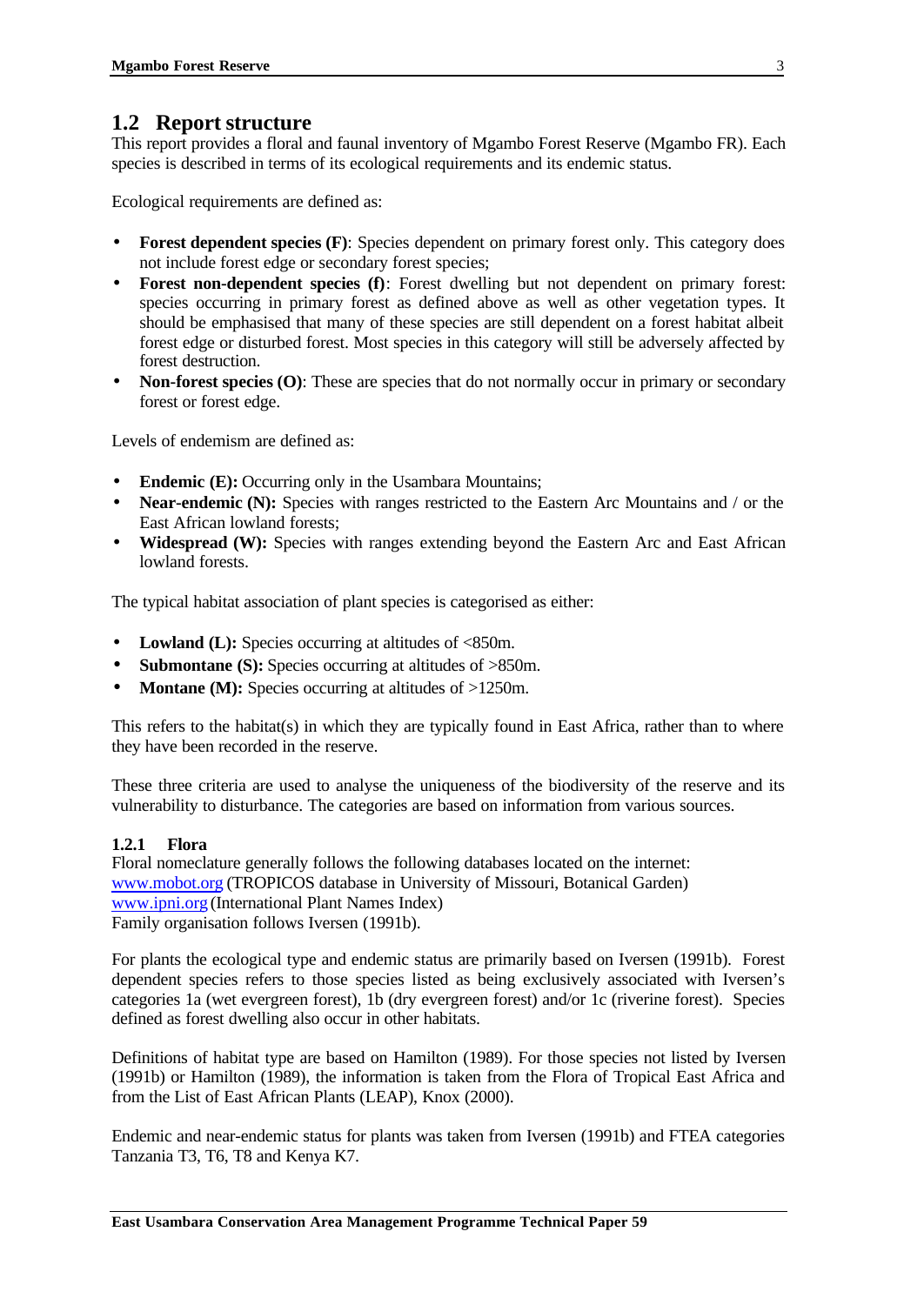#### **1.2.2 Fauna**

For fauna, the following references were used:

| Mammals:     | Kingdon (1997), Kingdon (1989), Kingdon (1974), Walker (1996).              |
|--------------|-----------------------------------------------------------------------------|
| Birds:       | Zimmerman et al. (1996), Stattersfield et al (1998), Mlingwa et al. (2000), |
|              | Stuart (1989).                                                              |
| Reptiles:    | Spawls <i>et al.</i> (2002).                                                |
| Amphibians:  | Passmore and Carruthers (1995).                                             |
| Butterflies: | Kielland (1990) and Larsen (1996).                                          |

For animals, the endemic and near-endemic status was gleaned from the Tanzanian National Biodiversity Database (NBD) (UDSM, 1997).

### *1.2.2.1 Birds*

Ecological type of bird species recorded were based on, Mlingwa *et al.* (2000) which is turn is based on Bennum *et al.* (in press). Those species not included in the above were categorised by Zimmerman *et al.* (1996) and Stuart (1989).

Forest dependence Mlingwa *et al.* (2000):

- **Forest specialist (FF):** Species that are typical of forest interior and likely to disappear when the forest is modified to any extent.
- **Forest generalist (F):** Species that can occur in undisturbed forest but which are able to exist (and may even be numerous) at the forest edge or in modified and fragmented forests. However, these generalists continue to depend upon forests for some of their resources, such as nesting sites.
- **Forest visitors (f):** Species that occur outside forest areas but which might visit forest.

Stuart (1989) categorises species by adaptability:

- 1. those which live in forest but are not dependent upon it for their survival
- 2. those which live in forest and 'overspill' into adjacent habitats, but are dependent upon forest for their continued survival
- 3. those that can only survive in forest and hardly 'overspill' into adjacent habitats.

The NBD (UDSM, 1997) and IUCN 2000 were used to categorise threat status of the animals listed. The NBD lists were compiled with regard to status and threat within Tanzania and East Africa. The status of most species are undergoing national and international evaluation. IUCN, categorises species in terms of global threat and produces Red data books, available from 1996 and earlier. However, a new IUCN 2000 CD-Rom has been released. Many Tanzanian species are not included in the 2000 IUCN Red data CD-Rom. IUCN 2000 status is given, where available, in addition to NBD for all taxa groups and is the main source of threat status for bird species.

### **1.3 Maps**

The distribution of plant species within the reserve is presented as a series of maps. These are thematic maps where the size of each spot is directly proportional to the value that they represent. In the plots where no spot is shown, the relevant taxa were either not found or not surveyed. Only one map summarises animal data. Not enough capture data was available to produce useful thematic maps for each animal taxa.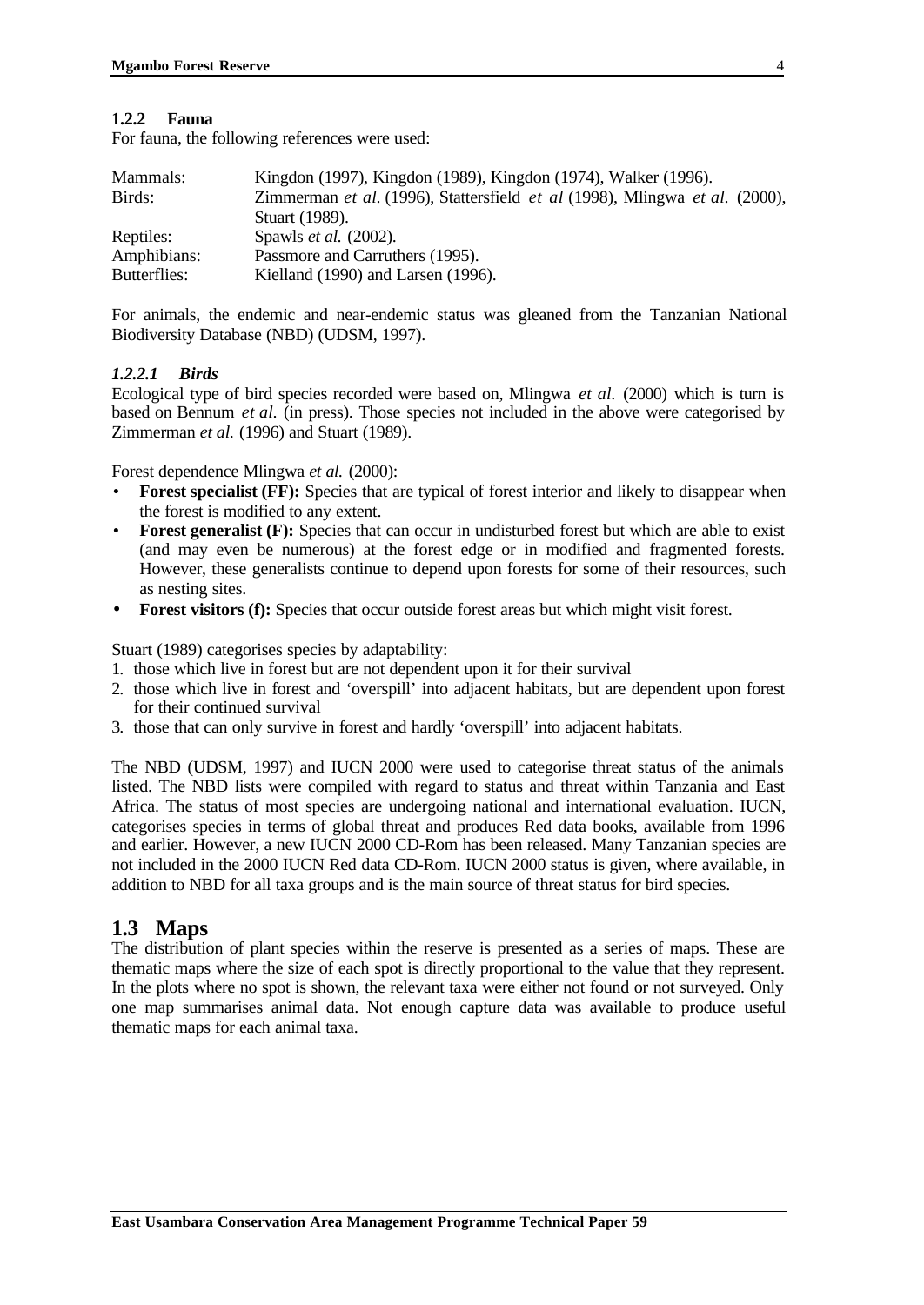### **1.4 Data and monitoring**

Data are stored in a Microsoft Access (version Windows 97) database currently stored at the East Usambara Conservation Area Management Programme and Frontier-Tanzania. Parts of it are now available on the Internet. Zoological data are also stored on the National Biodiversity Database at the Department of Zoology and Marine Biology, University of Dar es Salaam. This is also a Microsoft Access database. The data are geographically referenced and so can be used as a baseline for biodiversity monitoring.

### **1.5 Survey period and personnel**

The survey of Mgambo FR was conducted between  $9<sup>h</sup>$  April and  $17<sup>th</sup>$  June 2002 for a total of 10 research weeks. Frontier-Tanzania staff, Catchment Forest Officers, and locally employed field assistants from Maramba, Tanga, Amani and Bwiti conducted the survey.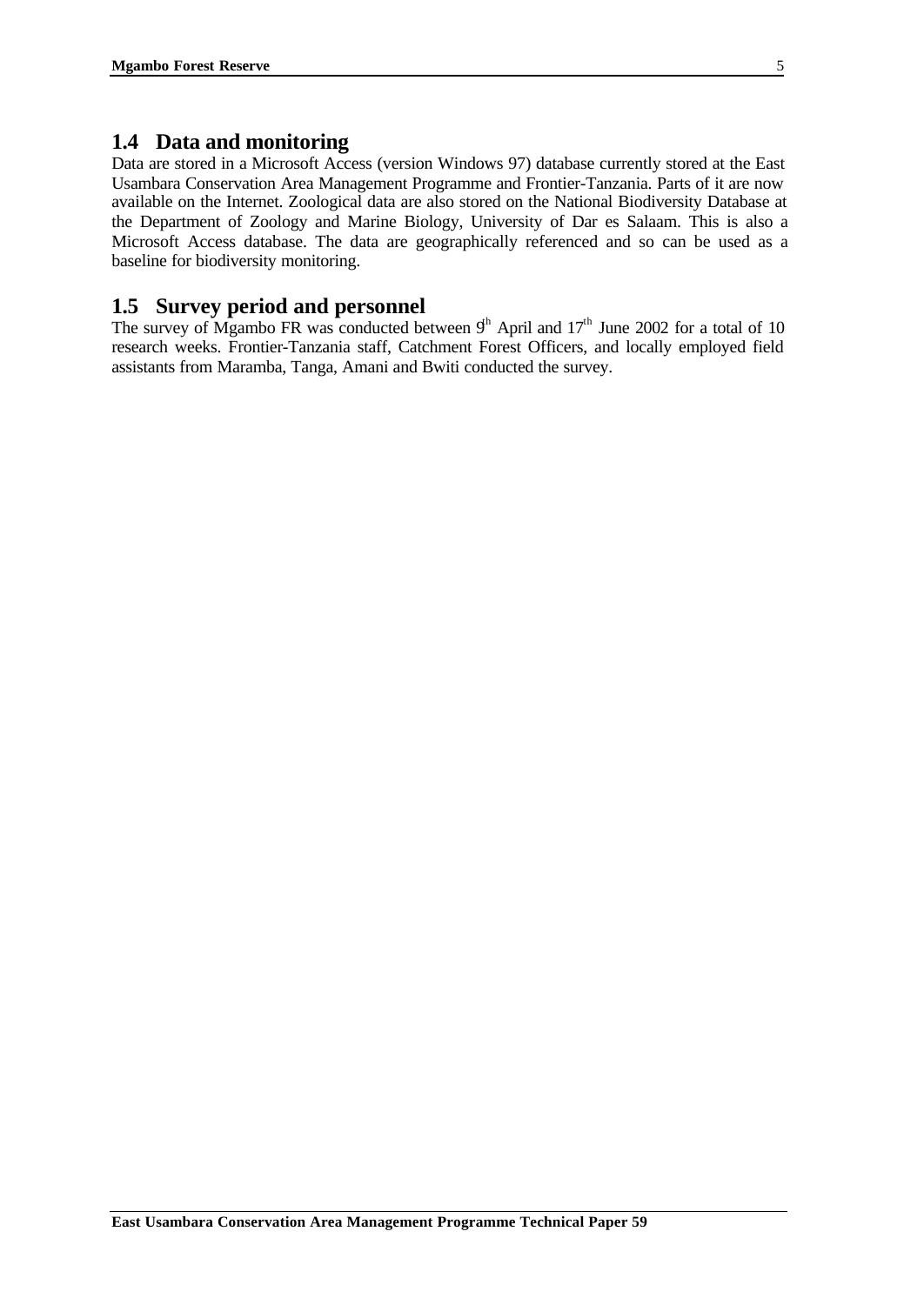### **2.0 AIMS OF THE SURVEY**

The specific aims of the biodiversity survey as outlined in the Terms of Reference between the Frontier Tanzania Forest Research Programme and the East Usambara Conservation Area Management Programme (EUCAMP) are:

- to conduct biological baseline surveys in selected forests as a baseline against which to monitor future changes in biodiversity status;
- to provide information on the biological value and importance of these forests in order to assist in the development of management plans and practices for these forests;
- to provide information on human disturbance and levels of resource use in different areas of the forest;
- to develop specific, quantitative methods of monitoring key biodiveristy indicators, and assist in establishing long term monitoring procedures to address specific aspects of the forest ecology and management such as regeneration and hunting;
- to train Tanzanian personnel from EUCAMP, UDSM, the TAFORI and the Forestry and Bee Keeping Division in forest survey work;
- to contribute to global biodiversity assessment and conservation efforts through collaboration with specialists elsewhere, and the sharing of information, data and material collected during surveys.

Furthermore, the aims of the survey methods applied are:

- to sample the vegetation and tree species composition of selected forests of the East Usambara Mountains using systematic sampling techniques along systematically located vegetation transects, which sample 0.25% of the area of each forest reserve;
- to assess levels of disturbance by systematically sampling the incidence of tree cutting, animal trapping and other illegal activities along the vegetation transects;
- to use standardised and repeatable methods to record biodiversity values of the forest in terms of small mammal, reptile, amphibian, and invertebrate species;
- to collect opportunistic data on all other groups of vertebrate and invertebrates. Species lists resulting from this will be compared against IUCN categories of threat and other conservation criteria in order to assess the overall biodiversity values of each forest.

By using standardised and repeatable methods these surveys provide an assessment of the biodiversity value of the forests, enabling their importance to be determined and their biodiversity value to be monitored in future.

An additional aim of the project that is covered in a separate report includes:

• to provide small scale feedback with regard to the survey findings through environmental education activities within school and village committee networks, in co-operation with the EUCAMP Village Forestry Programme.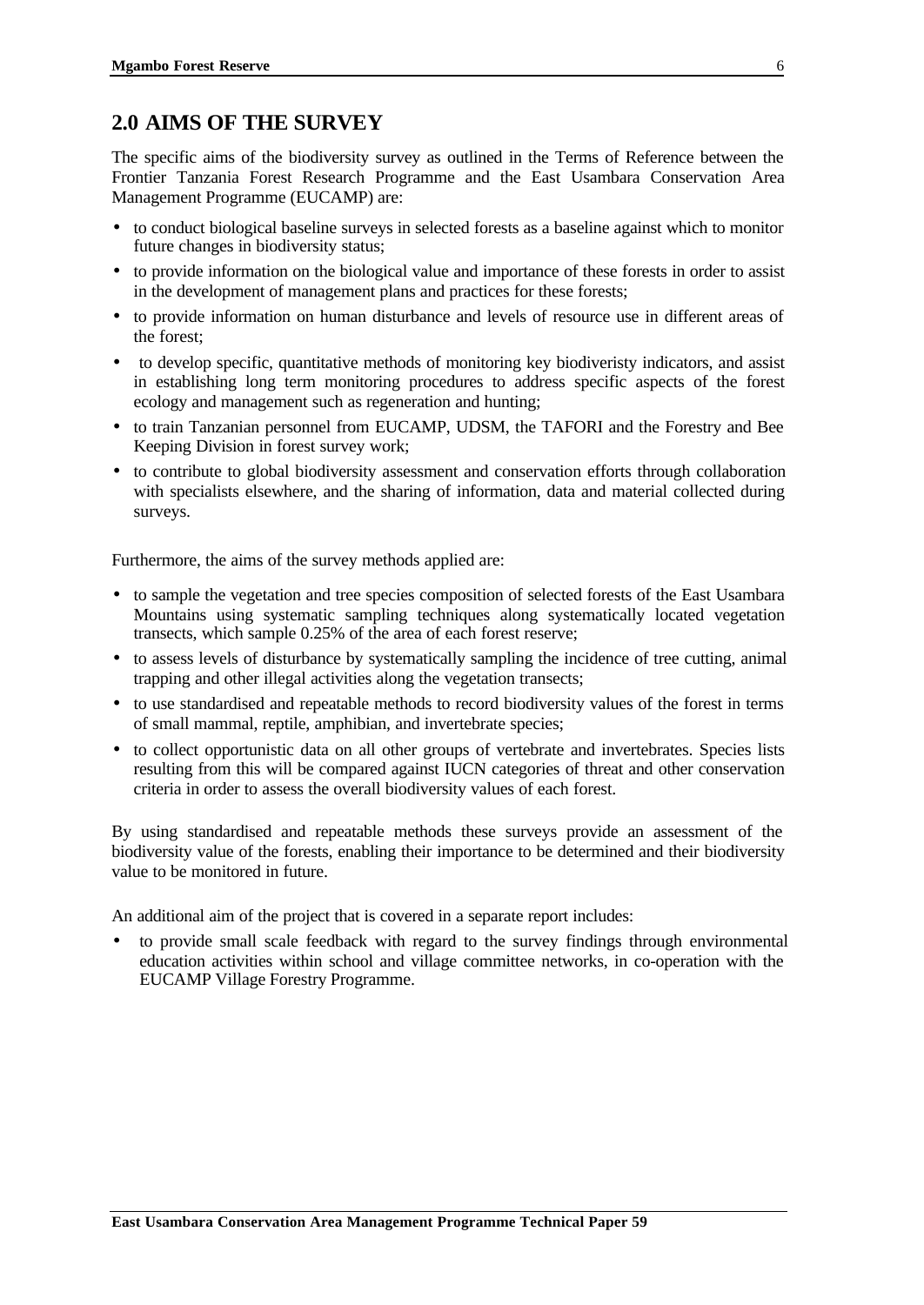### **3.0 DESCRIPTION OF THE FOREST**

### **3.1 General description**

### **3.1.1 Description**

| ◡•+•+   | Description                                                                                                                                                                                                                         |
|---------|-------------------------------------------------------------------------------------------------------------------------------------------------------------------------------------------------------------------------------------|
| Name:   | <b>Mgambo Forest Reserve</b>                                                                                                                                                                                                        |
|         | Muheza District, Tanga Region, Tanzania.                                                                                                                                                                                            |
| Area:   | 1346 ha                                                                                                                                                                                                                             |
| Status: | <b>Catchment Forest Reserve</b><br>Gazetted July 1998 as delineated and described on Forest and Bee Keeping<br>Division Map No. Jb. 2291 Gazettement notice GN 99 (1931; (1995).<br><b>Central Authority Status</b>                 |
| Maps:   | Ordnance Survey topographic maps 1: 50 000 Series Y742 (D.O.S. 422)<br>Sheet 110/4 'Gombero' of 1989 and Sheet 110/2 'Mwakijembe' of 1989<br>Forest and Bee Keeping Division maps:<br>Jb 2291 1996 'Mgambo Forest Reserve' 1:10,000 |

### **3.1.2 Location**

| Lat/Long:  | $S$ 04°44'53" - $S$ 04°47'50", | E 38°47'18" - 38°49'11" E |
|------------|--------------------------------|---------------------------|
| UTM/UPS:   | 94 75228 - 94 69784 S,         | 04 76554 - 04 80020 E     |
| Elevation: | $320m - 820m$ above sea level  |                           |

Mgambo Forest Reserve (FR) is located in the north-east of the main East Usambara Mountain range with Mpanga and Mtai forest reserves to the south. Mgambo FR lies adjacent to the savanna plateau that reaches into Kenya (Figure 2). Mgambo FR covers an area of  $13.46 \text{ km}^2$  (1346 ha). It lies in the district of Muheza, Maramba Division, Tanga Region and covers land approximately 10 km north from Maramba town, located on latitude  $4^{\circ}46'00''$  and longitude  $38^{\circ}45'15''$ . Mgambo FR was gazetted in July 1998, as delineated and described on the Forest and Beekeeping Division map number. Jb. 2291. It was gazetted primarily to protect the catchment areas supplying Bwiti, Mavovo, Mgambo and Daluni villages. The region has an average annual rainfall of the area is between 1000 and 1500 mm per year falling principally from March to June although, in recent years, rain has been unpredictable and low. Vegetation cover within Mgambo Forest Reserve has previously been recorded as containing 1,295 ha of poorly stocked lowland forest and 51 ha of cultivation under lowland forest (Johansson, 1996).

### **3.1.3 Topography**

Mgambo FR consists of two ridges running north to south in the western and eastern halves of the reserve (Figure 3). A photograph of the view from a northerly point along the eastern ridge top can be found in Figure 1. The ridge top reaches an altitude of 800m above sea level. All but one or two rocky cliff areas is accessible by foot. There is a water source feeding Bwiti village and subvillages and another that is used by Mgambo village.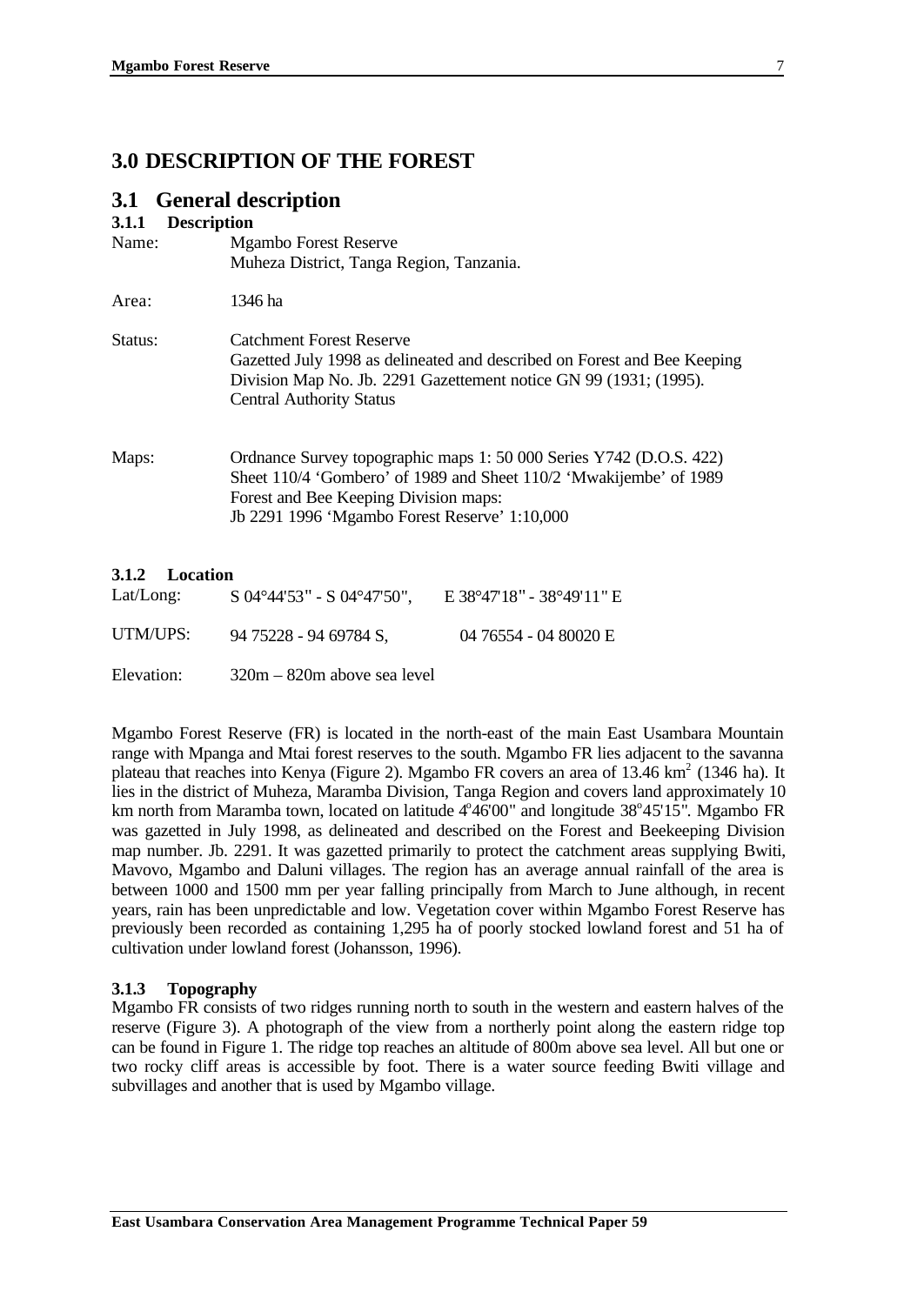### **3.1.4 Land use**

The latest survey of the area was carried out by Hyytiäinen (1995), and updated by Johansson and Sandy (1996). The most common habitat found within Mgambo FR from this survey was recorded as poorly stocked lowland forest (Table 3).



**Figure 1** View from Mgambo FR ridgetop looking westwards to the West Usambaras.

| <b>Table 3</b> Land use distribution                                                          |        |      |  |  |  |  |
|-----------------------------------------------------------------------------------------------|--------|------|--|--|--|--|
| (Johansson and Sandy, 1996).                                                                  |        |      |  |  |  |  |
| <b>Mgambo PFR</b> ('proposed' FR at time of consideration)<br>% of area<br>Area<br>(hectares) |        |      |  |  |  |  |
| <b>Lowland forest:</b>                                                                        |        |      |  |  |  |  |
| Poorly Stocked forest                                                                         | 1295.0 | 96.2 |  |  |  |  |
| Cultivation under forest                                                                      | 51.0   | 3.8  |  |  |  |  |
| <b>Total</b>                                                                                  | 1346.0 | 100% |  |  |  |  |

### **3.1.5 History and Status**

There has been human pressure in the East Usambara Mountains for at least 2000 years. In the 19<sup>th</sup> Century it appears populations were markedly lower in the East Usambara Mountains relative to the West Usambara Mountains with much of the area remaining forested.

Since gazettment, the Mgambo FR has continued to be used for the collection of cultural resources and worshipping. Regular and extensive fires and grazing practices in recent years have occurred within the Forest Reserve and have significantly reduced the quality and expanse of closed forest habitat.

In comparison with other Forest Reserves in the East Usambara Mountains, little research has been conducted within Mgambo FR. This survey is the first comprehensive, systematic and comparable survey of all accessible parts of the forest reserve.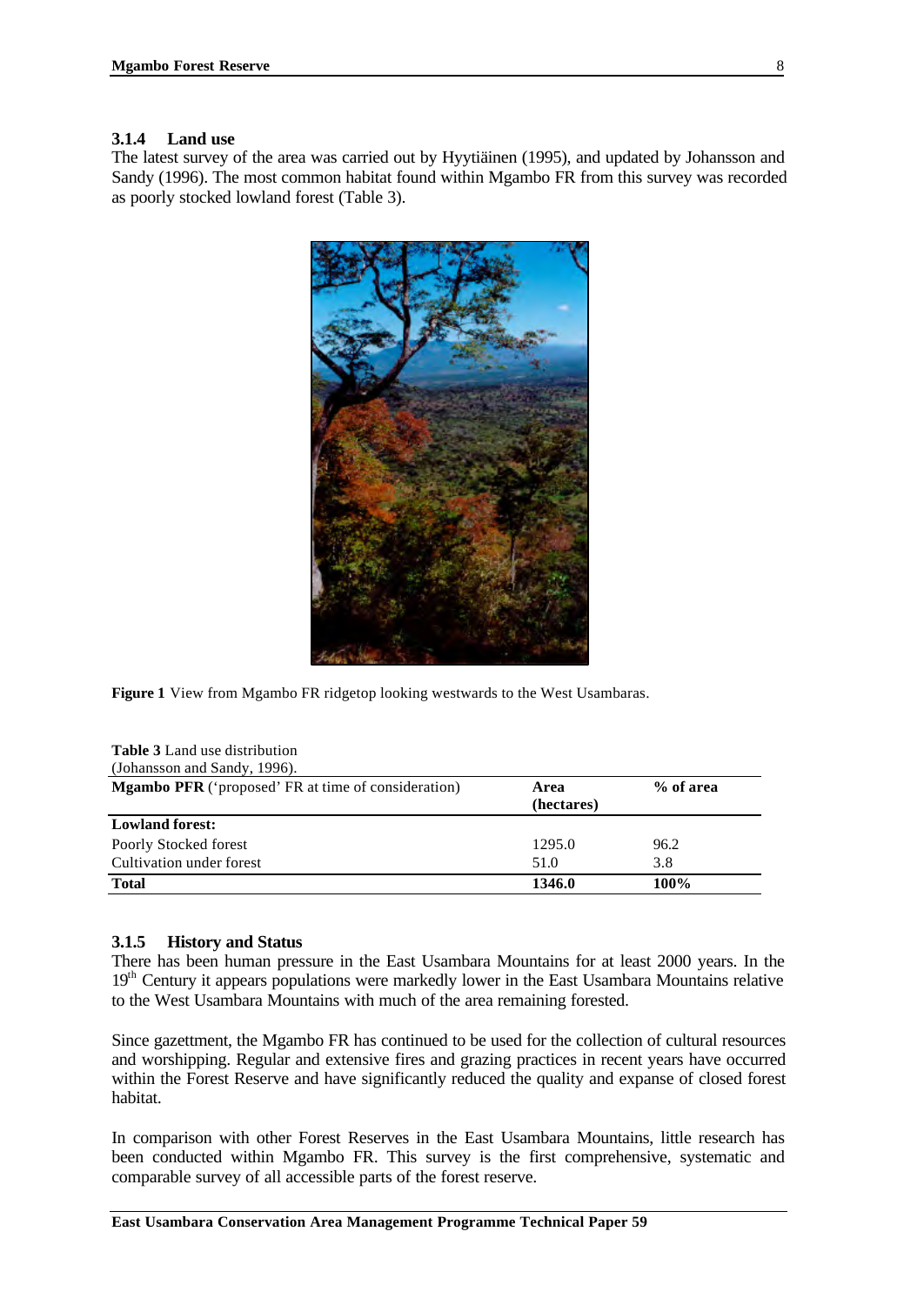

**Figure 2** The location of Mgambo FR in relation to other East Usambara forests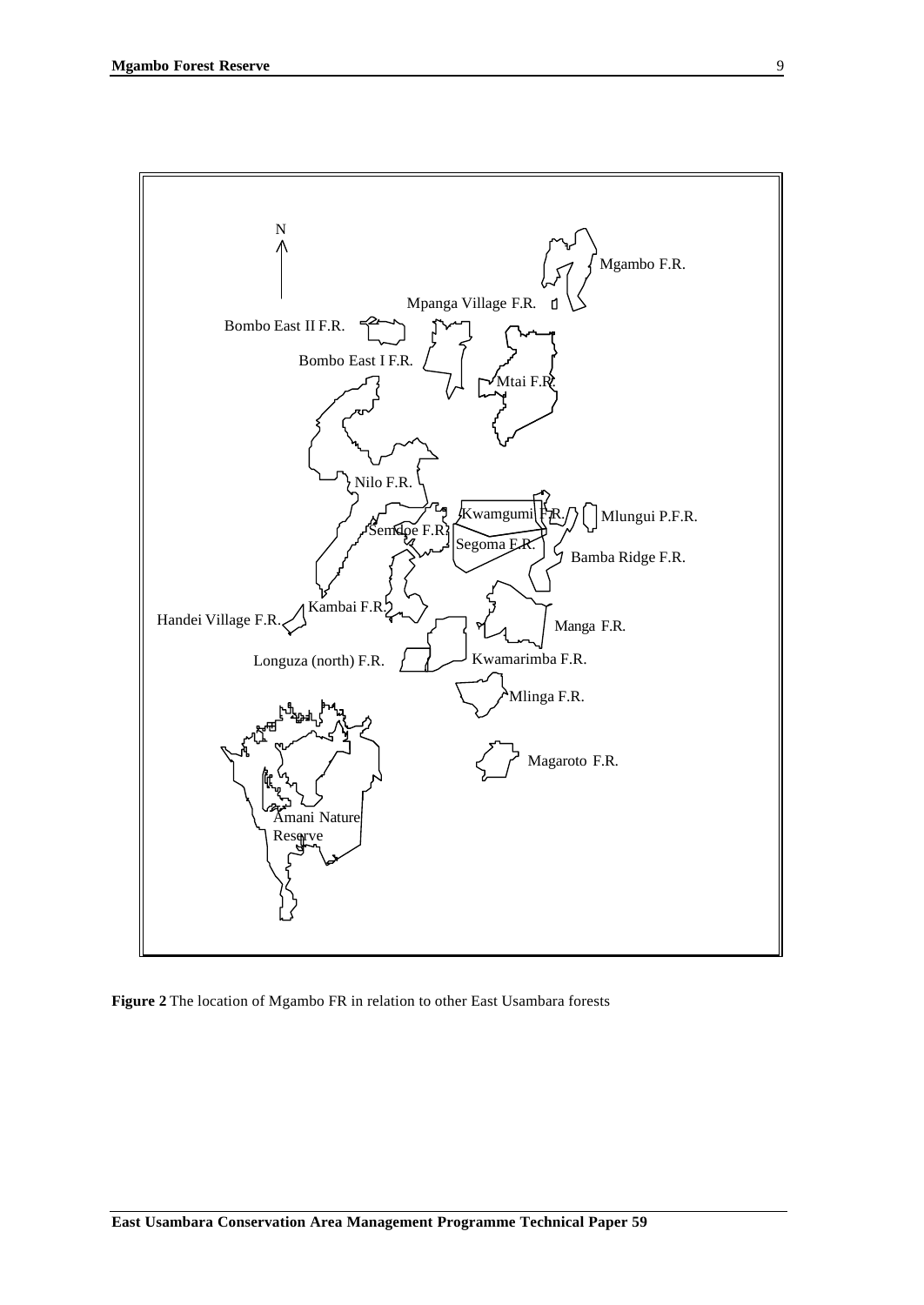

**Figure 3** Topographical map of Mgambo FR.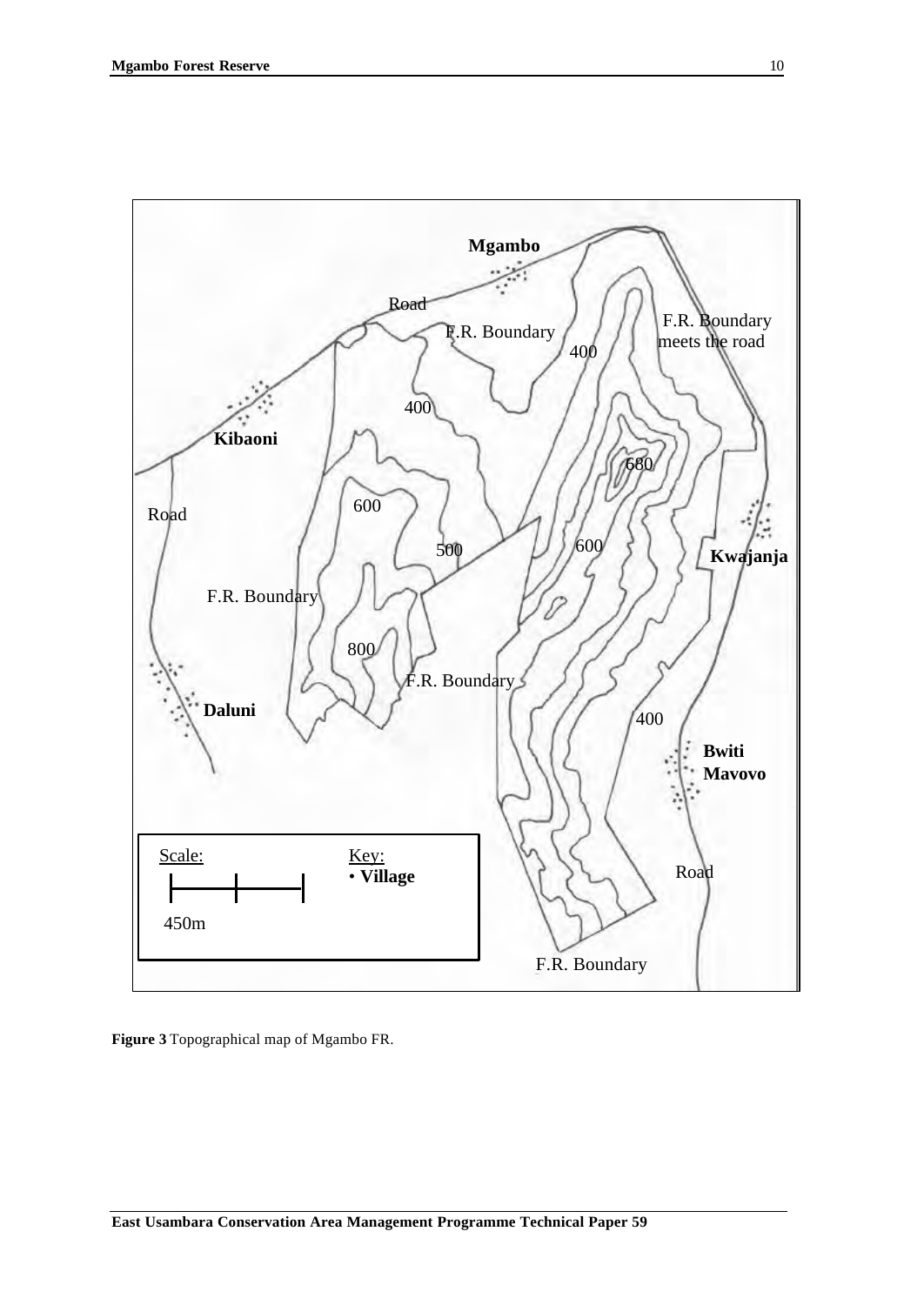### **4.0 VEGETATION**

### **Authors: Oliver, S.A., Ntemi, A.S., Bracebridge, C.E. pp. 11-42**

### **4.1 Introduction**

A species inventory was compiled of the trees and shrubs found within the Mgambo Forest Reserve (FR). Simple, quantitative and repeatable methods were employed and the results are comparable with other forest surveys undertaken by FT FRP. Human disturbance within the forest was also documented. Botanical and disturbance data collected by this survey have been entered onto the EUCAMP database.



**Figure 4** Typical Miombo woodland (*Brachystegia* sp.) in Mgambo FR

### **4.2 Methods**

The forest reserve was divided into a grid of numbered squares marked in the field by tagged transect lines. All methods are based on this grid system and are detailed in the FT FRP methodologies report (SEE, 1998). A brief description is presented below. The location of vegetation plots and disturbance transects were recorded using Global Positioning System (GPS) (see Appendix 2) and their locations on the Mgambo FR outline are illustrated in Figure 5.

### **4.2.1 Forest composition**

Three methods were used to analyse forest composition: (1) quantitative vegetation analysis; (2) opportunistic observations and (3) disturbance transects.

### *4.2.1.1 Quantitative vegetation analysis*

The botanical survey was based on a 900m x 450m grid marked in the field using tagged transect lines. One plot 50m x 20m was sampled in each grid square, giving an approximate sampling intensity of 0.25%. The 50m x 20m vegetation plots were located in the southeast corner of each of the 900m x 450m grid rectangles. Within each sample (vegetation) plot, every tree with a diameter at breast height (dbh) of 10cm and over was recorded, marked with red paint, and identified. An EUCAMP botanist provided the field identification of plant species. Specimen collection was made of fertile individuals, and difficult to identify species.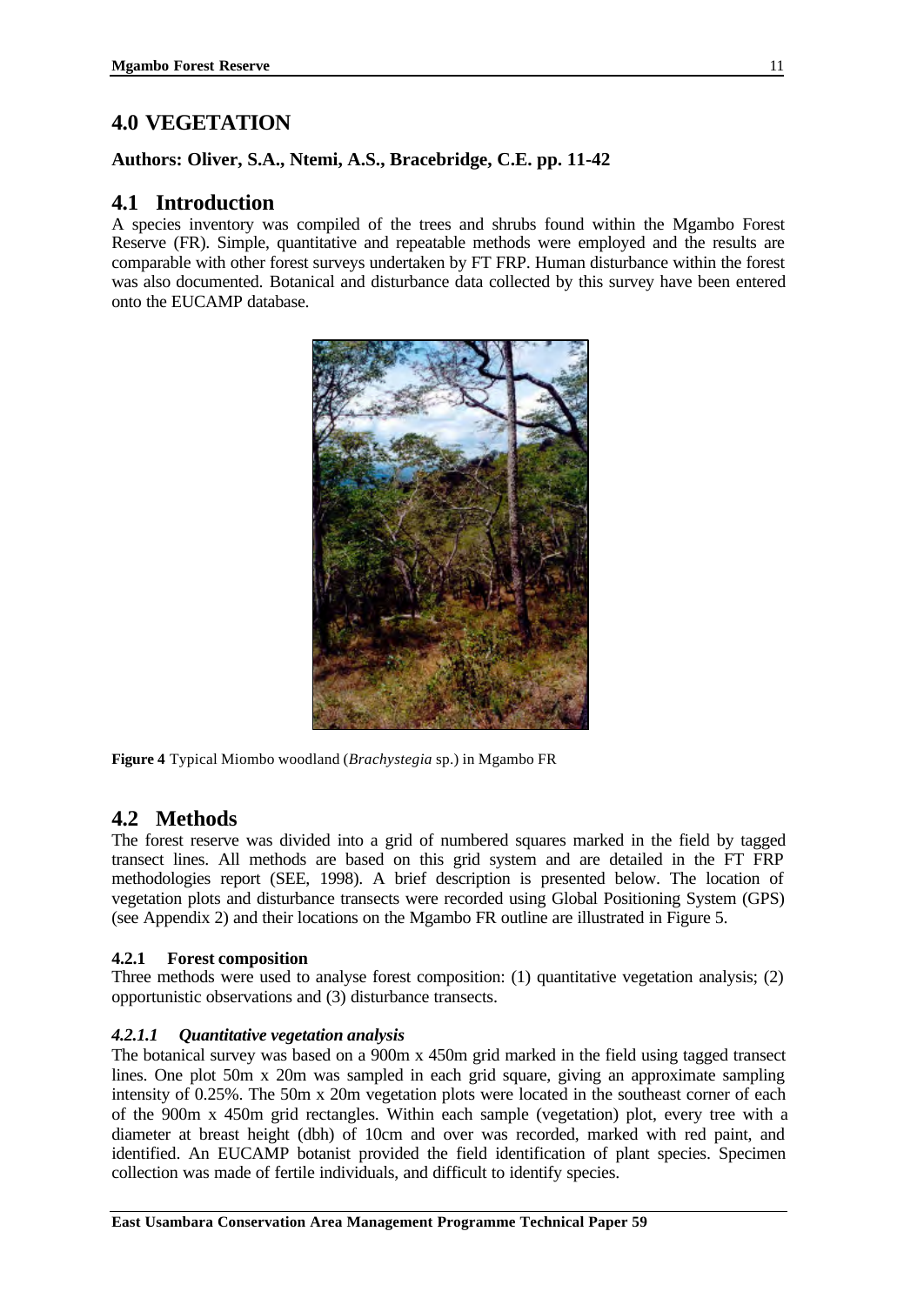The regeneration layer was sampled within 3m x 3m nested subplots at the centre of each vegetation plot. All trees and shrubs with a dbh below 10cm were counted and identified within these plots. The ground cover (of herbaceous vegetation, bare soil, leaf litter and rocks), and the dominance of other vegetation (such as grasses, forbs, mosses, lichens and ferns) were documented as percentages. Systematically sampled vegetation data is presented in the form of checklists and analytical calculations summarised in tables, graphs and maps.

### *4.2.1.2 Opportunistic collection and observation*

Opportunistic collections and observations of ground, shrub and tree floras were made throughout the survey. Fertile individuals were collected as specimens and dried in the field using a kerosene stove. Detailed field notes were made of each specimen and are stored with the specimens. All botanical specimens are held at the National Herbarium, Arusha and Missouri Botanical Gardens, USA. Some specimens are also kept at Kew National Herbarium, UK. Opportunistic data is presented as a checklist, with location information for specimens that were collected.

### *4.2.1.3 Disturbance transects*

Disturbance transects were used to record the intensity of pole and timber cutting and incidence of other disturbance types in the forest reserve. The disturbance transects were based on the 900m x 450m grid prepared for the vegetation plots (Figure 3). Each transect running east-west was sampled from border to border where accessible. Disturbance was recorded per 50m section along each transect.

Every self-standing tree and sapling (not lianas or creepers) 5cm or above dbh was measured within 5m either side of each transect line. Each plant was recorded under one of four categories: live, old cut, new cut or naturally dead. Within these categories a distinction was made between poles and timbers. Poles were classified as having a dbh (diameter at breast height) between 5 and 15cm and a minimum of 2m relatively straight trunk. Timbers were classified as having a dbh of 15cm or above with a minimum 3m relatively straight trunk. These divisions are based on differences in use. New cut stems were determined by cream coloured slash and classified as freshly cut within recent months (approximately within the past 3 months). Old cut stems were determined by black coloured slash and classified as old cut (approximately more than 3 months old). Timber and pole cutting data are presented as an average per hectare and summarised in graphs and maps.

The incidence of other signs of disturbance (such as fire, cultivation, grazing, animal trapping and pitsawing) were documented every 50m section and summarised in a table and maps. The most disturbed plots were calculated using pole and timber cutting counts and incidence figures for 'other signs of disturbance'. Pole and timber cutting counts were combined, summed and then ranked, with the most disturbed plot ranked first. Incidence of fire and grazing disturbance was also summed and ranked, with the most disturbed plot ranked first. The combined top nine plots were used within Figures 19 and 24.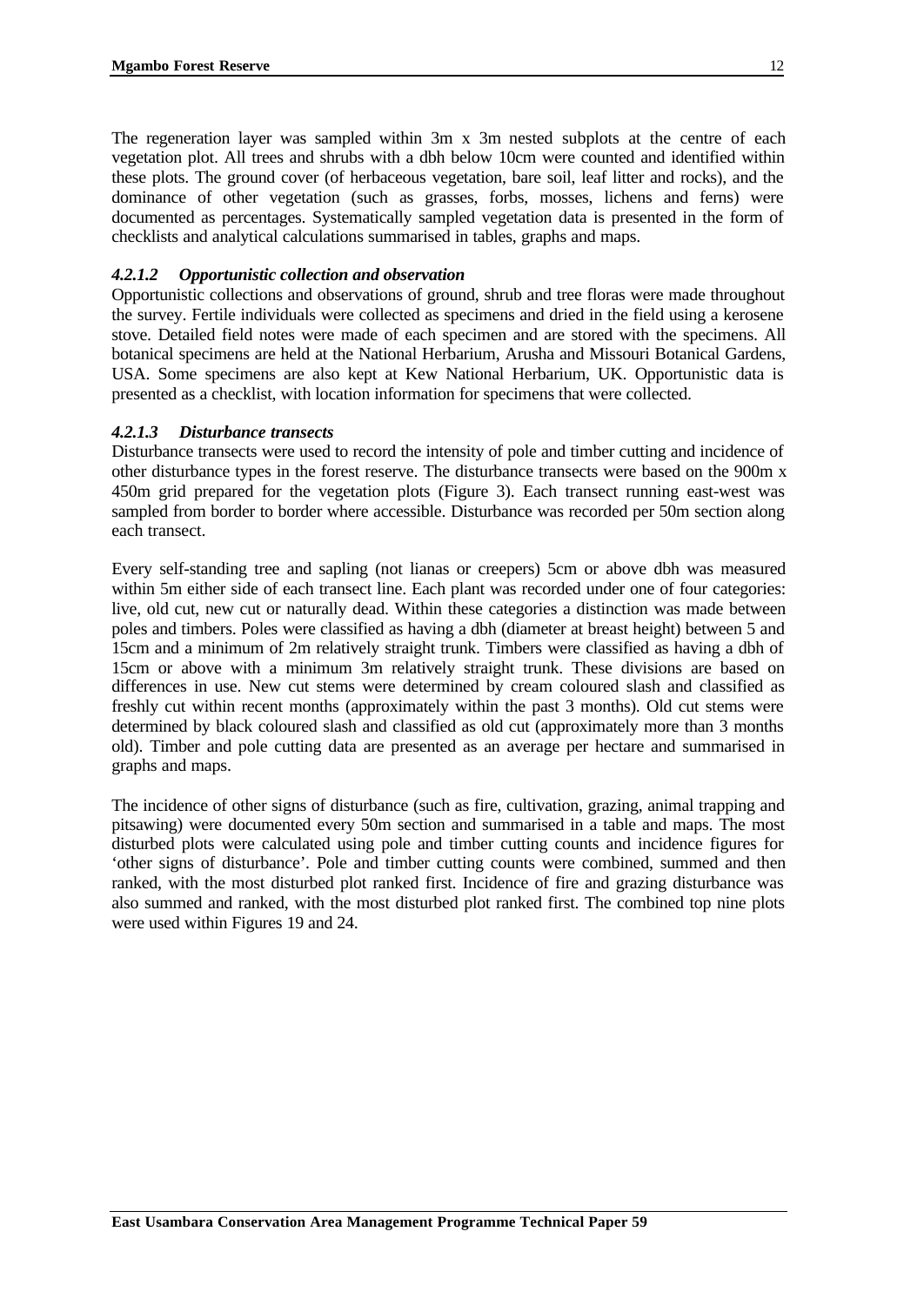

**Figure 5** Location of vegetation plots and disturbance transects in Mgambo FR. (GPS co-ordinates of vegetation plots are summarised in Appendix 2).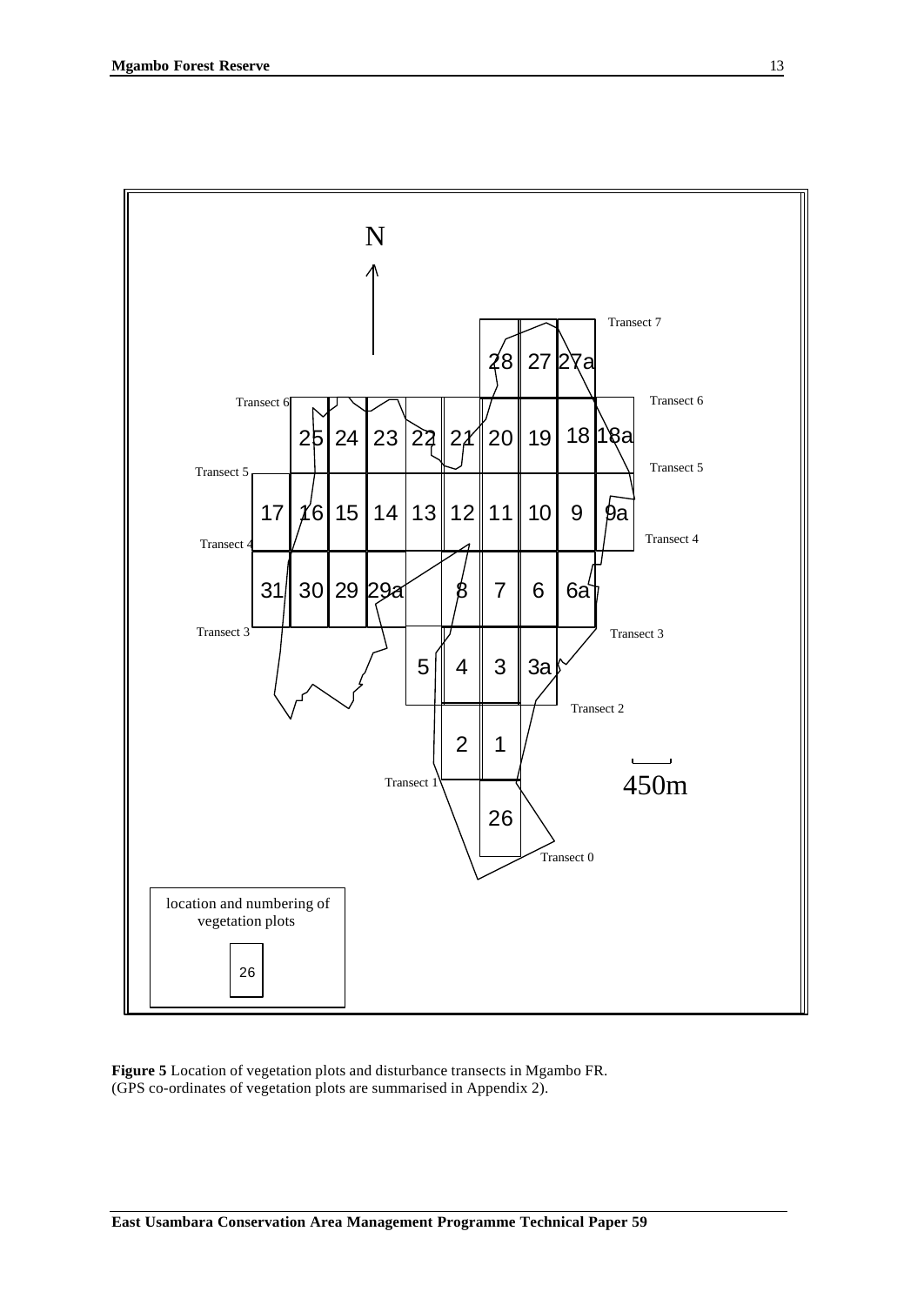### **4.3 Results**

# **4.3.1 Quantitative vegetation analysis**

### *4.3.1.1 Vegetation Plots*

A total of 31 50 x 20m vegetation plots were established. By far the most dominant vegetation type within vegetation plots was found to be open woodland (65% of plots), with lowland forest found in just 16% of plots. There was none submontane forest vegetation plots. Almost 65% of all vegetation plots had an average canopy height of less than 10m, and there were no vegetation plots recorded with canopy heights greater than 20m. A total of 68% of vegetation plots had been affected by fire. The average slope for all accessible vegetation plots was moderately steep at 20.5 degrees. Vegetation plot descriptions are summarised in Appendix 3 and a vegetation map shown in Figure 6.

A total of 858 individuals, representing 31 families and 101 species were recorded in thirty-one 20m x 50m vegetation plots at 0.25% sampling intensity. Species are described, where adequate information exists, in terms of their ecological type, their habitat and their endemic status. Nomenclature follows Iversen (1991b), the Flora of Tropical East Africa (Polhill, 1988) and the LEAP database (Knox, 2000). Table 4 presents a checklist of these tree and shrub species.

**Table 4** Checklist of trees and shrubs recorded within the vegetation plots.

|                                                | Ecol.          | Habitat            | End.           | Total no. of           |                | <b>Present</b> Local name |
|------------------------------------------------|----------------|--------------------|----------------|------------------------|----------------|---------------------------|
|                                                | <b>Type</b>    |                    | <b>Status</b>  | individuals in n plots |                |                           |
| Angiospermae - Dicotyledonae                   |                |                    |                |                        |                |                           |
| <b>ANACARDIACEAE</b>                           |                |                    |                |                        |                |                           |
| Lannea schweinfurthii (Engl.) Engl. 1897       | $\mathbf f$    | L&S                | W              | 19                     | 9              | Mumbu                     |
| Lannea schweinfurthii var. stuhlmannii (Engl.) | $\mathbf f$    | $L&S\&M1$          | W              | 12                     | 9              | Mumbu                     |
| J.D. Kokwaro 1980                              |                |                    |                |                        |                |                           |
| Ozoroa insignis Delile                         | $\mathbf f$    | L                  | W              | $\sqrt{2}$             | 1              |                           |
| Sclerocarya birrea (A. Rich) Hochst            | O <sup>1</sup> | L&S&M <sup>1</sup> | $\mathrm{W}^1$ | $\overline{4}$         | $\overline{c}$ | Mng'ongo                  |
| Sorindeia madagascariensis Thouars ex DC.      | $\mathbf f$    | L&S                | W              | 6                      | $\mathbf{1}$   | Mkwingwira                |
| 1825                                           |                |                    |                |                        |                |                           |
| <b>ANNONACEAE</b>                              |                |                    |                |                        |                |                           |
| Asteranthe asterias (S. Moore) Engl. & Diels   | $\mathbf f$    | L                  | $\mathbf N$    | 3                      | $\mathbf{1}$   |                           |
| Verde                                          |                |                    |                |                        |                |                           |
| Annona senegalensis Pers. 1806                 | $\mathbf f$    | L&S                | W              | 7                      | 5              | Mtonkwe                   |
| Monodora grandidieri Baill. 1867               | $\mathbf O$    | L                  | $\overline{N}$ | 3                      | $\mathbf{1}$   |                           |
| <b>ARALIACEAE</b>                              |                |                    |                |                        |                |                           |
| Cussonia arborea Hochst. ex A. Rich. 1847      | $\mathbf f$    | L&S&M              | W              | $\overline{c}$         | 2              | Mtindii                   |
| <b>BALANITACEAE</b>                            |                |                    |                |                        |                |                           |
| Balanites aegyptica Wall                       | $\mathcal{O}$  | $S\&M^2$           | $\mathbf{W}^2$ | 9                      | $\overline{4}$ |                           |
| <b>BIGNONIACEAE</b>                            |                |                    |                |                        |                |                           |
| Markhamia lutea (Benth.) K. Schum. 1895        | $\mathbf f$    | L&S                | W              | 18                     | 3              | Mtalawanda                |
| Stereospermum kunthianum Cham. 1832            | $\mathbf f$    | L&S                | W              | 27                     | 9              | Mkande                    |
| <b>BOMBACEAE</b>                               |                |                    |                |                        |                |                           |
| Rhodognaphalon schumannianum A.Robyns          | $\mathbf f$    | $L^2$              | $\mathbf{W}^2$ | $\overline{2}$         | $\overline{c}$ | Msufimwitu                |
| 1963 (basionym Bombax rhodognaphalon           |                |                    |                |                        |                |                           |
| K.Schum.ex Engl. 1895)                         |                |                    |                |                        |                |                           |
| <b>BORAGINACEAE</b>                            |                |                    |                |                        |                |                           |
| Cordia ovalis R.Br. ex. DC. 1845               | $f^1$          | L&S&M <sup>1</sup> | $W^1$          | 22                     | 9              | Mzei                      |
| Ehretia amoena Klotzsch                        | $\mathcal{O}$  | $L^1$              | W              | 11                     | 8              |                           |
| <b>BURSERACEAE</b>                             |                |                    |                |                        |                |                           |
| Commiphora africana (A. Rich) Engl.            | $\Omega$       | L&S                | W              | 3                      | 3              | Mbambaa                   |
| Commiphora eminii Engl. ssp. zimmermannii      | F              | L&S                | W              | 3                      | 2              |                           |
| (Engl.) J. B. Gillet 1991 (basionym. C.        |                |                    |                |                        |                |                           |
| Zimmermannii Engl.)                            |                |                    |                |                        |                |                           |
| <b>CAPPARACEAE</b>                             |                |                    |                |                        |                |                           |
| Maerua kirkii (Oliv.) F.White 1958             | $\mathbf f$    | L & S <sup>1</sup> | $W^1$          | $\mathbf{1}$           | 1              |                           |
|                                                |                |                    |                |                        |                |                           |

**East Usambara Conservation Area Management Programme Technical Paper 59**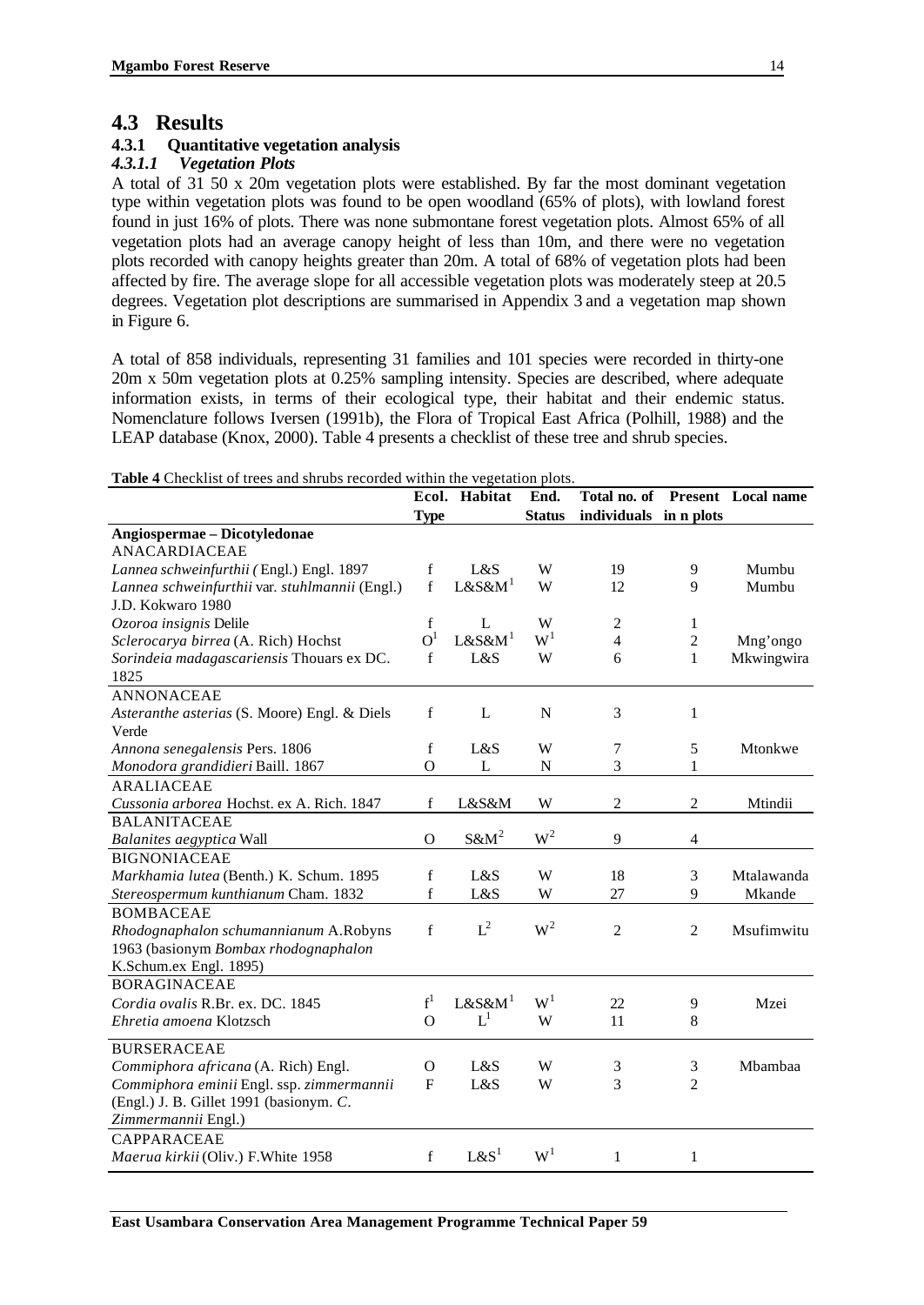### **Table 4** continued

|                                                                                                                       | Ecol.                    | Habitat            | End.                       |                        |                          | Total no. of Present Local name |
|-----------------------------------------------------------------------------------------------------------------------|--------------------------|--------------------|----------------------------|------------------------|--------------------------|---------------------------------|
|                                                                                                                       | <b>Type</b>              |                    | <b>Status</b>              | individuals in n plots |                          |                                 |
| <b>CELASTRACEAE</b>                                                                                                   |                          |                    |                            |                        |                          |                                 |
| Maytenus sp.                                                                                                          | $\overline{\mathcal{L}}$ | $\gamma$           | $\boldsymbol{\mathcal{P}}$ | 3                      | $\mathbf{1}$             |                                 |
| Maytenus undata (Thunb.) Blakelock 1956                                                                               | $\mathbf f$              | L&S&M <sup>2</sup> | W                          | 14                     | 5                        |                                 |
| Mystroxylon aethiopicum Loes.                                                                                         | $\mathbf f$              | L                  | W                          | $\overline{4}$         | 1                        |                                 |
| <b>COMBRETACEAE</b>                                                                                                   |                          |                    |                            |                        |                          |                                 |
| Combretum exalatum (Engl.) 1895                                                                                       | f                        | L                  | $\mathbf N$                | 1                      | 1                        |                                 |
| Combretum molle R. Br. ex G. Don 1827                                                                                 | $\mathbf O$              | L                  | W                          | 15                     | 10                       | Mnama                           |
| Combretum schumannii Engl. 1895                                                                                       | f                        | $L\&S^2$           | W                          | 6                      | $\overline{c}$           | Mperamwitu                      |
| Combretum zeyheri Sond. 1950                                                                                          | $\mathbf O$              | L                  | W                          | 77                     | 16                       | Mgodogodo                       |
| Pteleopsis myrtifolia (Laws) Engl. & Diels                                                                            | f                        | L                  | W                          | 15                     | $8\,$                    | Myovu                           |
| Terminalia prunioides M. Laws                                                                                         | $\mathbf f$              | L                  | W                          | 1                      | 1                        |                                 |
| Terminalia sambesiaca Engl. & Diels 1900                                                                              | $\mathbf f$              | L                  | W                          | 3                      | $\overline{c}$           | Mkenge                          |
| COMPOSITAE                                                                                                            |                          |                    |                            |                        |                          |                                 |
| Brachylaena huillensis O. Hoffm. 1902                                                                                 | $\mathbf f$              | L&S                | W                          | 11                     | 3                        |                                 |
| <b>EBENACEAE</b>                                                                                                      |                          |                    |                            |                        |                          |                                 |
|                                                                                                                       | $\mathbf f$              | L                  | W                          | 4                      | 3                        |                                 |
| Diospyros squarrosa Klotzsch.                                                                                         |                          |                    |                            |                        |                          |                                 |
| Euclea natalensis A. DC                                                                                               | f                        | L&S                | W                          | 7                      | 5                        | Mdaa                            |
| <b>EUPHORBIACEAE</b>                                                                                                  |                          |                    |                            |                        |                          |                                 |
| Bridelia cathartica Bertol.f. 1854                                                                                    | $\mathbf O$              | L                  | W                          | $\mathfrak{Z}$         | $\mathbf{2}$             |                                 |
| Bridelia micrantha (Hochst.) Baill 1862                                                                               | f                        | L&S&M              | W                          | 1                      | $\mathbf{1}$             | Mwiza                           |
| Euphorbia candelabrum Tremaut ex.                                                                                     | $\mathbf O$              | L                  | W                          | 2                      | $\overline{c}$           | Kibaranga                       |
| Klotshy 1857                                                                                                          |                          |                    |                            |                        |                          |                                 |
| Magaritaria discoides (Baill.) Webster                                                                                | O                        | L&S                | W                          | 4                      | $\overline{\mathcal{L}}$ |                                 |
| 1967                                                                                                                  |                          |                    |                            |                        |                          |                                 |
| Phyllanthus sp.                                                                                                       | ?                        | $\overline{\cdot}$ |                            | $\overline{c}$         | 1                        |                                 |
| Ricinodendron heudelotii (Baill.) Pierre ex                                                                           | $\mathbf f$              | L&S                | W <sup>1</sup>             | 1                      | 1                        |                                 |
| Pax 1911                                                                                                              |                          |                    |                            |                        |                          |                                 |
| Spirostachys africana Sond. 1850                                                                                      | $\mathbf{O}$             | L                  | W                          | 5                      | 1                        | Mshaaka                         |
| Suregada zanzibarensis (Baill.) Mill 1861                                                                             | f                        | L                  | W                          | 3                      | 3                        |                                 |
| <b>FLACOURTIACEAE</b>                                                                                                 |                          |                    |                            |                        |                          |                                 |
| Caloncoba welwitschii (Olive.) Gilg 1908                                                                              | $f^1$                    | $S\&M^2$           | $W^2$                      | 1                      | 1                        |                                 |
| (basionym Oncoba welwitschii Oliv. 1868)                                                                              |                          |                    |                            |                        |                          |                                 |
| Dovyalis hispidula Wild                                                                                               | f                        | L                  | W                          | 9                      | $\overline{2}$           |                                 |
|                                                                                                                       |                          |                    |                            |                        |                          |                                 |
| LEGUMINOSAE subfamily:                                                                                                |                          |                    |                            |                        |                          |                                 |
| <b>CAESALPINIDAE</b>                                                                                                  |                          |                    |                            |                        |                          |                                 |
| Afzelia quanzensis Welw. 1858                                                                                         | f                        | L                  | W                          | 1                      | 1                        | Mbambakofi                      |
| Brachystegia spiciformis Benth 1866                                                                                   | $\mathbf f$              | L                  | W                          | 33                     | $\sqrt{3}$               | Miombo                          |
| Cassia abbreviata Oliver                                                                                              | O <sup>1</sup>           | $L^1$              | $E^1$                      | $\overline{4}$         | $\mathfrak{Z}$           |                                 |
| Piliostigma thonningii (Schumach.) Milne-                                                                             | $\mathbf f$              | L&S&M              | W                          | $\overline{c}$         | $\overline{c}$           | Kigona                          |
| Redh.                                                                                                                 |                          |                    |                            |                        |                          | mbogo                           |
| Scorodophloeus fischeri (Taub.) J. Leonard                                                                            | $\mathbf O$              | L&S                | ${\bf N}$                  | 15                     | $\mathfrak{Z}$           | Mhande                          |
| 1951 (basionym. Theodora fischeri Taub.                                                                               |                          |                    |                            |                        |                          |                                 |
| 1895)                                                                                                                 |                          |                    |                            |                        |                          |                                 |
| LEGUMINOSAE subfamily: MIMOSOIDAE                                                                                     |                          |                    |                            |                        |                          |                                 |
| Acacia hockii De Wild. 1913                                                                                           | O                        | L                  | W                          | 19                     | 5                        |                                 |
| Acacia mellifera Benth <sup>1</sup> 1842                                                                              | $\mathbf{O}$             | ${\bf S}$          | W                          | 6                      | 3                        | Kikwata                         |
| Acacia nilotica Delile                                                                                                | $\mathbf f$              | $S^1$              | W                          | 17                     | $\mathfrak{2}$           | Mgunga                          |
| Acacia polyacantha Willd.                                                                                             | f                        | L&S                | W                          | 15                     | 5                        | Mgunga                          |
| Acacia sp. (new)                                                                                                      | $\overline{\cdot}$       | $\gamma$           | $\overline{\mathcal{L}}$   | $\overline{4}$         | 1                        | Mgunga                          |
| Albizia anthelmintica Brongn 1860                                                                                     | $\mathbf{O}$             | L&S                | W                          | 31                     | 14                       | Mfueta                          |
|                                                                                                                       | $\mathbf f$              |                    |                            |                        |                          |                                 |
| Inga glaberrima (Schumach. & Thonn.)<br>Roberty 1954 (basionymAlbizia glaberrima<br>(Schumach. & Thonn.) Benth. 1844) |                          | L&S                | W                          | 1                      | $\mathbf{1}$             | Mshai                           |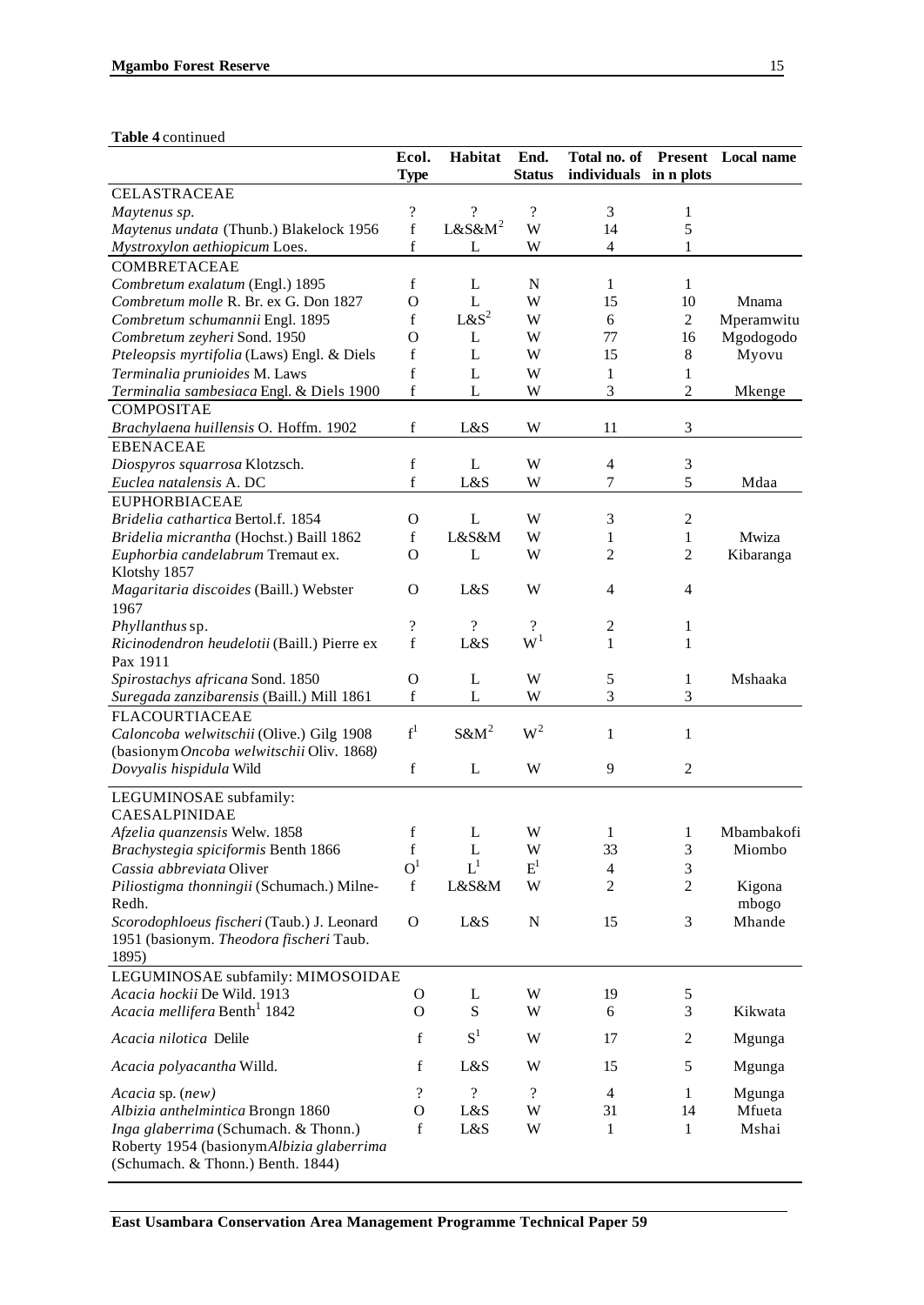### **Table 4** continued

|                                                                                            | <b>Type</b>              | Ecol. Habitat            | End.<br><b>Status</b>    | Total no. of<br>individuals | in n<br>plots  | <b>Present Local name</b> |
|--------------------------------------------------------------------------------------------|--------------------------|--------------------------|--------------------------|-----------------------------|----------------|---------------------------|
| LEGUMINOSAE subfamily: MIMOSOIDAE cont.                                                    |                          |                          |                          |                             |                |                           |
| Albizia gummifera (J.F. Gmel.) C.A. Sm.                                                    | f                        | L&S&M                    | W                        | 24                          | 9              | Mshai                     |
| 1930*                                                                                      |                          |                          |                          |                             |                |                           |
| Feuillea versicolor (Welw. ex Oliv.) Kuntze<br>1891Albizia versicolor (Welw.ex) Oliv. 1871 | O                        | L&S&M                    | W                        | 6                           | $\overline{c}$ | Mshai                     |
| Dichrostachys cinerea (L.) Wight & Arn.<br>1834                                            | f                        | $L&S\&M^2$               | W                        | 12                          | 3              | Kikulagembe               |
| Julbernadia globiflora (no author)                                                         | $\mathbf f$              | L&S                      | W                        | $\mathbf{1}$                | $\mathbf{1}$   |                           |
| Tamarindus indica (L.)                                                                     | $\mathbf f$              | L                        | W                        | $\overline{c}$              | 2              | Mkwaju                    |
| LEGUMINOSAE subfamily: PAPILIONIDAE                                                        |                          |                          |                          |                             |                |                           |
| Dalbergia melanoxylon Guill & Perr                                                         | $f^1$                    | $L&S\&M1$                |                          | 8                           | 5              | Mpingo                    |
| Erythrina abyssinica D.C.                                                                  | $\mathbf f$              | $L&S\&M1$                | W                        | $\overline{c}$              | 2              |                           |
| Lonchocarpus bussei Harms 1902                                                             | $\Omega$                 | L&S&M                    | W                        | 22                          | 8              | Mfumbii                   |
| Milletia dura Dunn                                                                         | f                        | S&M                      | W                        | 3                           | 2              | Mhata                     |
|                                                                                            | f                        | $L&S\&M1$                | W                        | 4                           | 2              |                           |
| Xeroderris stuhlmannii (Taub.) Mendonça                                                    |                          |                          |                          |                             |                |                           |
| & E.P Sousa                                                                                |                          |                          |                          |                             |                |                           |
| <b>LABIATAE</b>                                                                            |                          |                          |                          |                             |                |                           |
| Unknown species                                                                            |                          | ?                        | ?                        | 2                           | 1              | Msoo                      |
| <b>LOGANIACEAE</b>                                                                         |                          |                          |                          |                             |                |                           |
| Strychnos henningsii Gilg.                                                                 | f                        | L                        | W                        | 1                           | 1              |                           |
| Strychnos innocua Delile 1826                                                              | O <sup>1</sup>           | M <sup>2</sup>           | $W^2$                    | $\overline{c}$              | 2              | <b>Mkwakwa</b>            |
| Strychnos spinosa Lam (syn. Strychnos                                                      | f                        | $L^1$                    | W                        | 1                           | 1              | Mkwakwa                   |
| madagascariensis Poir)                                                                     |                          |                          |                          |                             |                |                           |
| <b>MELIACEAE</b>                                                                           |                          |                          |                          |                             |                |                           |
| Trichilia emetica Vahl                                                                     | $\mathbf f$              | L&S                      | W                        | $\mathfrak{2}$              | 1              | Mgoimazi                  |
| Turraea holstii Guerke 1894                                                                | $\mathbf{F}$             | L&S&M                    | W                        | 22                          | 7              | Mduayu                    |
| <b>MORACEAE</b>                                                                            |                          |                          |                          |                             |                |                           |
| Artocarpus heterophyllus Lam. 1789                                                         | O                        | other                    | W                        | 1                           | 1              | Mfenesi                   |
| (exotic)                                                                                   |                          |                          |                          |                             |                |                           |
| Ficus ottoniifolia (S. Miq.)                                                               | f                        | L                        | N                        | 3                           | 1              | Mkuyu                     |
| Ficus sp. (new)                                                                            | $\overline{\mathcal{L}}$ | $\overline{?}$           | $\overline{\mathcal{L}}$ | 1                           | 1              | Mkuyu                     |
| Milicia excelsa (Welw.) C.C. Berg 1982                                                     | $\mathbf f$              | L&S                      | W                        | 1                           | 1              | Mvule                     |
| <b>MYRSINACEAE</b><br>Baeobotrys lanceolata (Forssk. Vahl 1790                             | f                        | L&S&M                    | W                        | 1                           | 1              |                           |
| (basionym Maesas lanceolata Forssk 1775)                                                   |                          |                          |                          |                             |                |                           |
| <b>OLACACEAE</b>                                                                           |                          |                          |                          |                             |                |                           |
| Ximenia americana Linn.                                                                    | $\mathbf{O}$             | L&S                      | W                        | 1                           | 1              |                           |
| <b>RHAMNACEAE</b>                                                                          |                          |                          |                          |                             |                |                           |
| Ziziphus mucronata Willd. 1809                                                             | $\mathbf f$              | $L&S\&M^2$               | W                        | 1                           | $\mathbf{1}$   |                           |
| <b>RUBIACEAE</b>                                                                           |                          |                          |                          |                             |                |                           |
| Canthium mombazense Baill.                                                                 | $\mathbf f$              | L&S                      | ${\bf N}$                | $10\,$                      | 5              |                           |
| Rothmannia manganjae (Hiern) Garcia                                                        | ${\bf F}$                | L&S&M                    | W                        | 1                           | $\mathbf{1}$   |                           |
| 1958*                                                                                      |                          |                          |                          |                             |                |                           |
| Rutidea fuscenscens Hiern.                                                                 | $\mathbf f$              | L                        | W                        | $\mathbf{1}$                | 1              | Mshembeshe<br>mbe         |
| Rytigynia sp.                                                                              | $\overline{?}$           | $\overline{\mathcal{C}}$ | $\gamma$                 | $\mathfrak{2}$              | 1              |                           |
| Vangueria tomentosa Hochst. 1842                                                           | f                        | L                        | W                        | 5                           | 3              | Mviu                      |
| <b>RUTACEAE</b>                                                                            |                          |                          |                          |                             |                |                           |
| Vepris amaniensis (Engl.) Mziray 1992                                                      | f                        | L                        | W                        | 1                           | 1              |                           |
| Vepris trichocarpa (Engl.) Mziray 1992                                                     | $\mathbf f$              | L                        | W                        | 10                          | 5              | Kidimu                    |
| (basionym Toddalia trichocarpa Engl.)                                                      |                          |                          |                          |                             |                |                           |
| Zanthoxylum deremense (Engl.) Kokwaro                                                      | F                        | L&S                      | N                        | 2                           | $\mathbf{2}$   | Muungu                    |
| Zanthoxylum sp.                                                                            | $\overline{?}$           | $\overline{\mathcal{L}}$ | $\overline{?}$           | 1                           | 1              | Mhombo                    |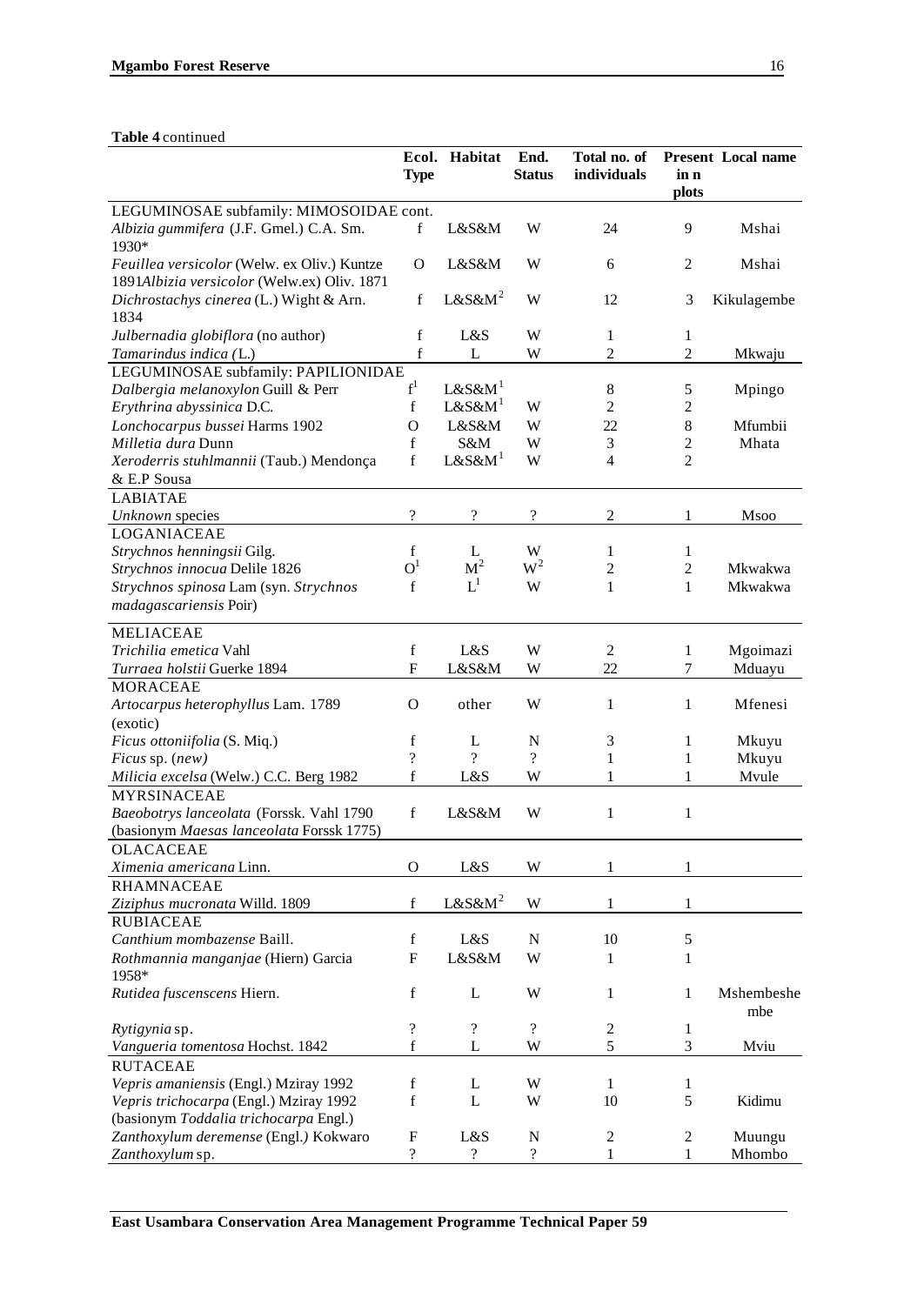#### **Table 4** continued

|                                                         | Ecol.<br><b>Type</b> | Habitat                  | End.<br><b>Status</b> | Total no. of<br>individuals | in n<br>plots  | <b>Present Local name</b> |
|---------------------------------------------------------|----------------------|--------------------------|-----------------------|-----------------------------|----------------|---------------------------|
| <b>SAPINDACEAE</b>                                      |                      |                          |                       |                             |                |                           |
| Allophylus calophyllus Gilg.                            | f                    | L                        | W                     | 4                           | 3              |                           |
| Allophylus ferrugineus Taub.                            | f                    | $\mathbf{L}$             | W                     | 1                           | 1              |                           |
| Allophylus melliodorus Gilg ex Radlk.<br>1909           | f                    | S&M                      | N                     | 1                           | 1              |                           |
| Deinbollia kilimandscharica Taub. 1895                  | F                    | S&M                      | N                     | 1                           | 1              |                           |
| Haplocoelum inopleum Radlk. 1878                        | $f^1$                | $L^1$                    | $N^1$                 | 2                           | $\overline{c}$ | Kigogodeka                |
| Haplocoelum foliolosum (Hiern) Bullock                  | $\Omega$             | L                        | W                     | 1                           | $\mathbf{1}$   |                           |
| 1931                                                    |                      | L&S&M                    | W                     | 27                          | 9              |                           |
| Lecaniodiscus fraxinifolius Baker*<br><b>SAPOTACEAE</b> | f                    |                          |                       |                             |                | Mbwewe                    |
|                                                         |                      | $L^2$                    |                       |                             |                |                           |
| Manilkara sulcata (Engl.) Dubard 1915                   | f                    |                          | W                     | 28                          | 6              | Mgambo                    |
| <b>SIMAROBACEAE</b>                                     |                      |                          |                       |                             |                |                           |
| Harrisonia abyssinica Oliver                            | f                    | L                        | W                     | 1                           | 1              |                           |
| <b>STERCULIACEAE</b>                                    |                      |                          |                       |                             |                |                           |
| Dombeya kirkii Mast.                                    | $\Omega$             | L                        | W                     | 6                           | 1              | Kwengaa                   |
| Dombeya shupangae K. Schum. 1900                        | $\Omega$             | ${\cal L}^2$             | N                     | 55                          | 12             | Mkiika                    |
| Sterculia africana (Lour.) Fiori 1911                   | O                    | ${\bf S}$                | W                     | 7                           | 3              | Mosa                      |
| <b>TILIACEAE</b>                                        |                      |                          |                       |                             |                |                           |
| Grewia bicolor Juss. 1804                               | O                    | S                        | W                     | 41                          | 13             | Mkole                     |
| Grewia goetzeana K. Schum                               | f                    | L & S <sup>1</sup>       | N                     | 4                           | 2              | Mkole-                    |
|                                                         |                      |                          |                       |                             |                | ngombe                    |
| Grewia holstii Burrett 1910                             | f                    | L & S <sup>1</sup>       | W                     | 5                           | $\mathfrak{Z}$ | Mkole                     |
| Grewia microcarpa K. Schum.                             | $\Omega$             | L                        | W                     | 21                          | 9              | Mkole-                    |
|                                                         |                      |                          |                       |                             |                | mbuzi                     |
| VERBENACEAE                                             |                      |                          |                       |                             |                |                           |
| Clerodendrum sp.                                        | ?                    | $\overline{\mathcal{L}}$ | ?                     | 3                           | $\overline{c}$ |                           |

<sup>1</sup> Information is based on FTEA

 $2$  Information is based on LEAP (Knox, 2000)

#### **KEY TO ABBREVIATIONS FOR TABLE 4**

Ecological type: (based on Iversen, 1991b)

- F Forest dependent species: Species previously recorded as restricted to primary or closed canopy forest only, e.g. wet evergreen forest, dry evergreen forest and/or riverine forest;
- f Forest dwelling but not forest dependent: Species previously recorded in primary or closed canopy forest as defined above and/or in forest edge, clearings, secondary forest, deciduous forest and woodland, and
- O Non-forest species: These are species that do not occur in primary or secondary forest or forest edge (e.g. species that have been recorded in bushland, heathland, thicket, secondary scrub, grassland, rocky outcrops, swamps, wastelands and cultivation.

Habitat: (where possible based on Hamilton, 1989)

- L Lowland: Species occurring at altitudes less than 850m above sea level;
- S Submontane: Species occurring at altitudes greater than 850m above sea level.
- M Montane Species occurring at altitudes greater than 1,250m above sea level.

If species occur in more than one habitat range, this has been recorded (e.g. L&S – this species has been recorded at altitudess between 0 and 850m above sea level).

Endemic status: (based on Iversen, 1991b):

- E Endemic: Occurring only in the Usambara mountains, EU Range limited to the East Usambara Mountains, WU Range limited to the West Usambara Mountains;
- N Near endemic: Species with limited ranges in the Eastern Arc mountains and/or the East African lowland forests;
- W Widespread distribution.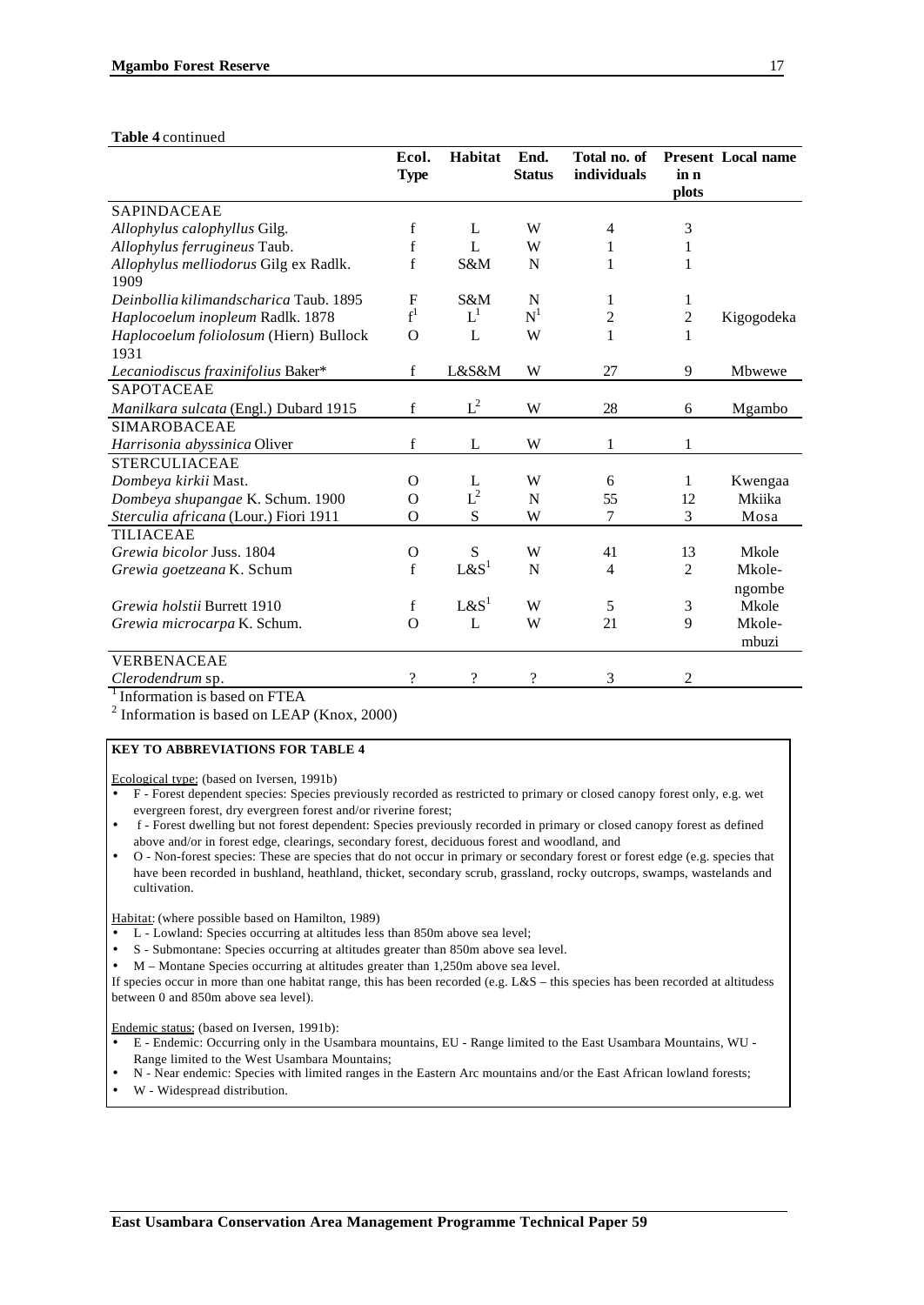

**Figure 6** Sketch map of vegetation types in Mgambo FR (based on vegetation plots).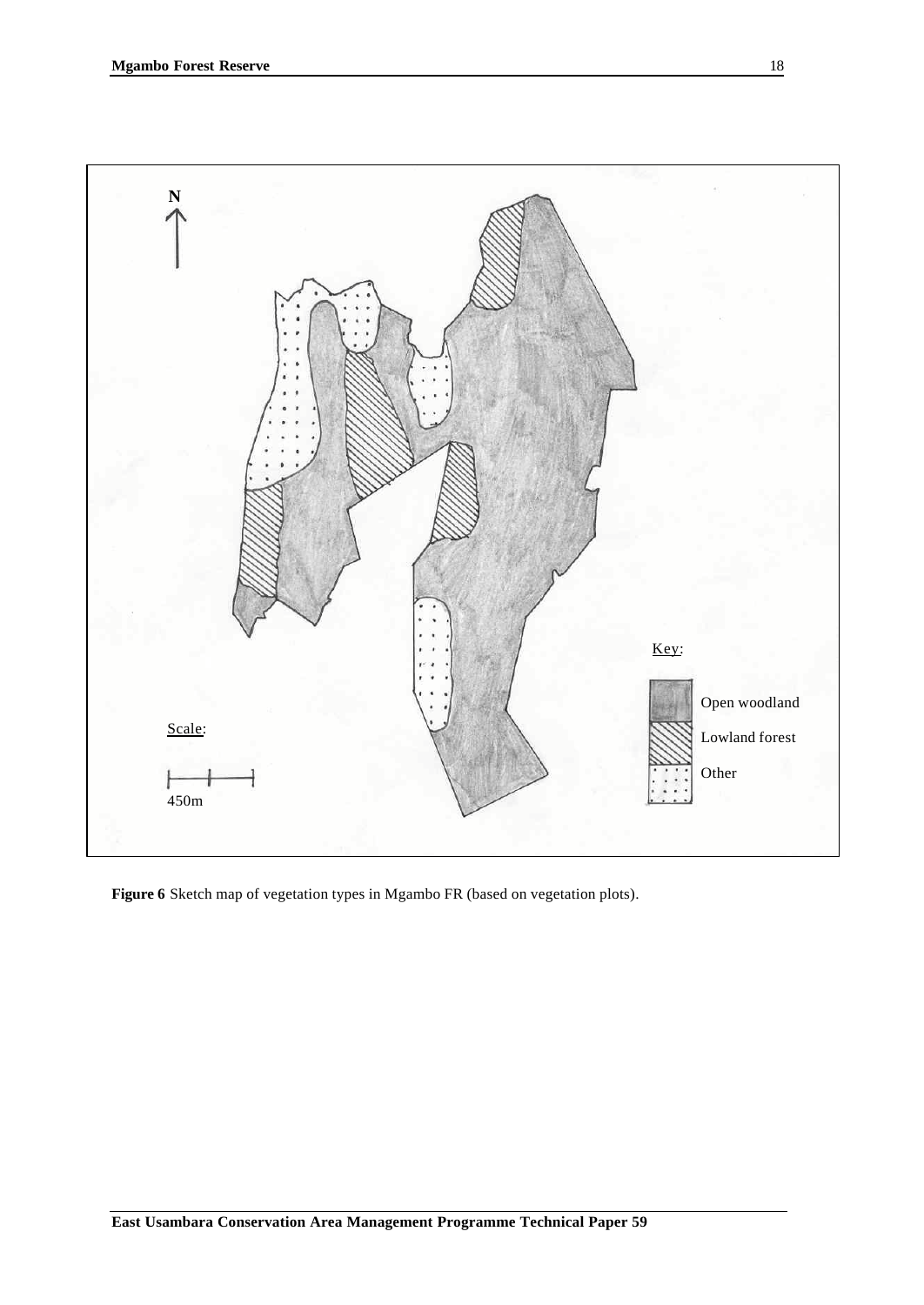### *4.3.1.2 Species Abundance*

The most abundant species within vegetation plots was *Combretum zeyheri* representing 9.0% of all individuals sampled. This species was present within 16 vegetation plots and was the most dominant species in 5 vegetation plots (Table 5). *Combretum zeyheri* was common at low altitudes in open woodland and lowland forest margins. *Dombeya shupangae* was ranked as the second most abundant species within vegetation plots representing 6.4% of all individuals sampled. This woodland species was found in 12 vegetation plots. All of the most abundant species are widespread in their distribution and common in woodland and lowland forest.

| Family               | <b>Tuble</b> of Kaliked abundance of tree and sin ab murvidadis within vegetation prots.<br><b>Species</b> | Rank | <b>Number</b>      | % of total  | $\ln x$      | % of total |
|----------------------|------------------------------------------------------------------------------------------------------------|------|--------------------|-------------|--------------|------------|
|                      |                                                                                                            |      | of                 | no.         | <b>plots</b> | no. plots  |
|                      |                                                                                                            |      | <b>Individuals</b> | individuals | $(n=31)$     |            |
| <b>COMBRETACEAE</b>  | Combretum zeyheri                                                                                          |      | 77                 | 9.0         | 16           | 51.6       |
| <b>STERCULIACEAE</b> | Dombeya shupangae                                                                                          | 2    | 55                 | 6.4         | 12           | 38.7       |
| <b>TILIACEAE</b>     | Grewia bicolor                                                                                             | 3    | 41                 | 4.8         | 13           | 41.9       |
| <b>LEGUMINOSAE</b>   | Brachystegia spiciformis                                                                                   | 4    | 33                 | 3.8         | 3            | 9.7        |
| <b>LEGUMINOSAE</b>   | Albizia anthelmintica                                                                                      | 5    | 31                 | 3.6         | 14           | 45.2       |
| <b>SAPOTACEAE</b>    | Manilkara sulcata                                                                                          | 6    | 28                 | 3.3         | 6            | 19.4       |
| <b>SAPINDACEAE</b>   | Lecaniodiscus fraxinifolius                                                                                | 7    | 27                 | 3.1         | 9            | 29.0       |
| <b>BIGNONIACEAE</b>  | Stereospermum kunthianum                                                                                   |      | 27                 | 3.1         | 9            | 29.0       |
| LEGUMINOSAE          | Albizia gummifera                                                                                          | 9    | 24                 | 2.8         | 9            | 29.0       |
| <b>BORAGINACEAE</b>  | Cordia ovalis                                                                                              | 10   | 22                 | 2.6         | 9            | 29.0       |
| <b>LEGUMINOSAE</b>   | Lonchocarpus bussei                                                                                        | 10   | 22                 | 2.6         | 8            | 25.8       |
| <b>MELIACEAE</b>     | Turraea holstii                                                                                            | 10   | 22                 | 2.6         | 7            | 22.6       |
| <b>TILIACEAE</b>     | Grewia microcarpa                                                                                          | 13   | 21                 | 2.4         | 9            | 29.0       |

**Table 5** Ranked abundance of tree and shrub individuals within vegetation plots.

*Combretum zeyheri* and *Dombeya shupangae* were present in the greatest numbers of plots (9.0% and 6.4% of total individuals respectively) (Table 5). Both of these are woodland species that are fire tolerant.

*Combretum zeyheri* was also found in the most number of vegetation plots (51.6% of all plots). *Albizia anthelmintica, Grewia bicolor* and *Dombeya shupangae* were also found in a large proportion of the vegetation plots (45.2%, 41.6% and 38.7% respectively). These are also all woodland species.

### *4.3.1.4 Endemic Status*

Only 4 individual specimens from 1 species recorded in vegetation plots was endemic to the Usambara Mountains, this species was *Cassia abbreviata*. There were 12 species (11.8% of total) and 97 individuals recorded as near endemic. The majority of species recorded were therefore widespread in their distribution (Table 4). Endemic and near endemic species were found in greater numbers on the western side of the reserve (Figures 7 and 8).

**Table 6** Summary of endemism for tree and shrub species recorded in the 50m x 20m vegetation plots (based on Table 4).

|                                       | Number of |      |                    | % of species Number of % of individuals |
|---------------------------------------|-----------|------|--------------------|-----------------------------------------|
|                                       | species   |      | <i>individuals</i> |                                         |
| Endemic to the Usambara Mountains (E) |           | 1.0  |                    |                                         |
| Near endemic $(N)$                    | 12        | 11.8 | -97                | 11.3                                    |
| Widespread (W)                        | 81        | 80.2 | 741                | 86.4                                    |
| Unknown $(?)$                         |           | 7.0  | 16                 | 1.8                                     |
| <b>Total</b>                          | 101       | 100  | 858                | 100                                     |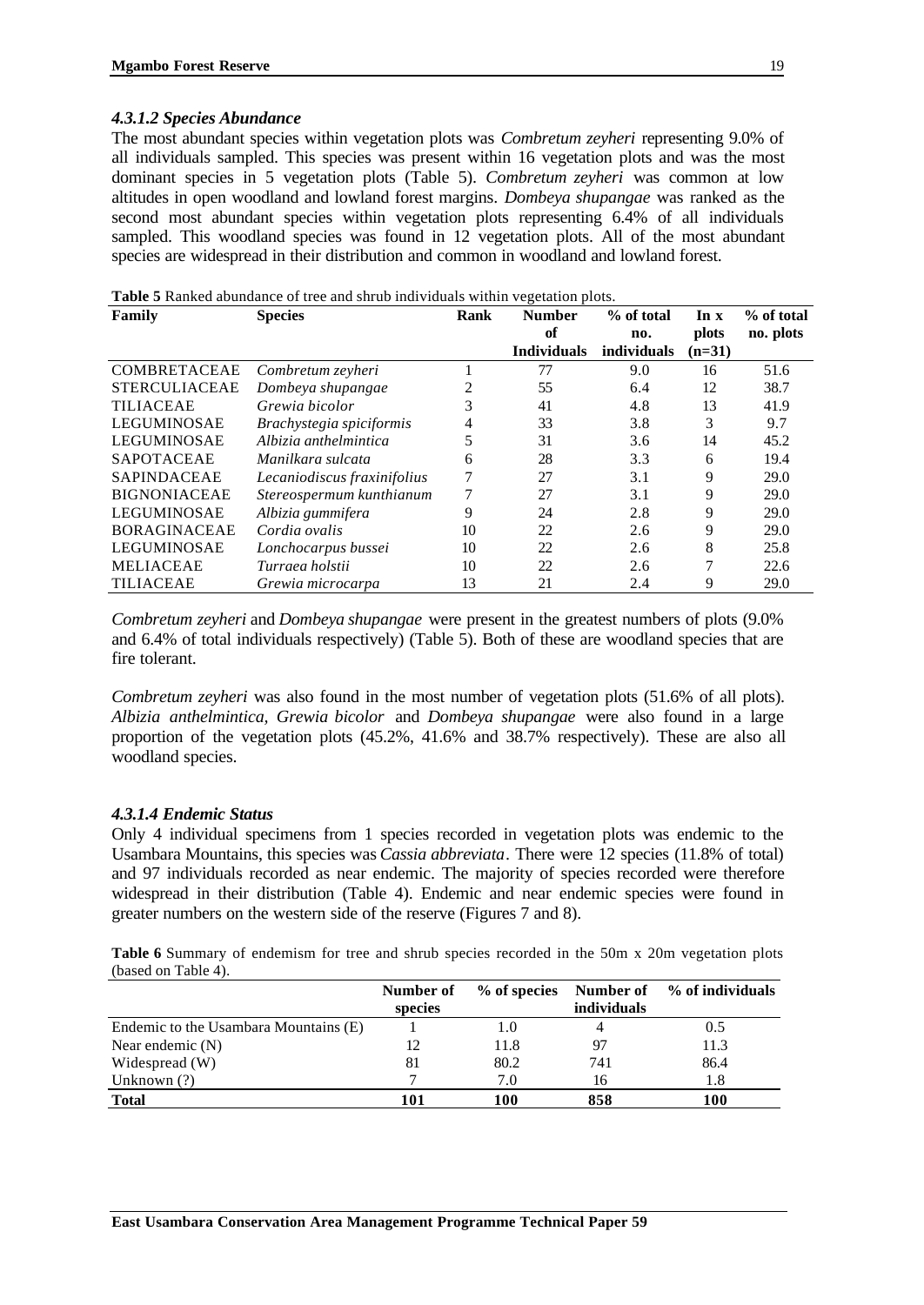

**Figure 7** Distribution of endemic and near endemic tree and shrub individuals in Mgambo FR.



**Figure 8** Distribution of endemic and near endemic tree and shrub species in Mgambo FR.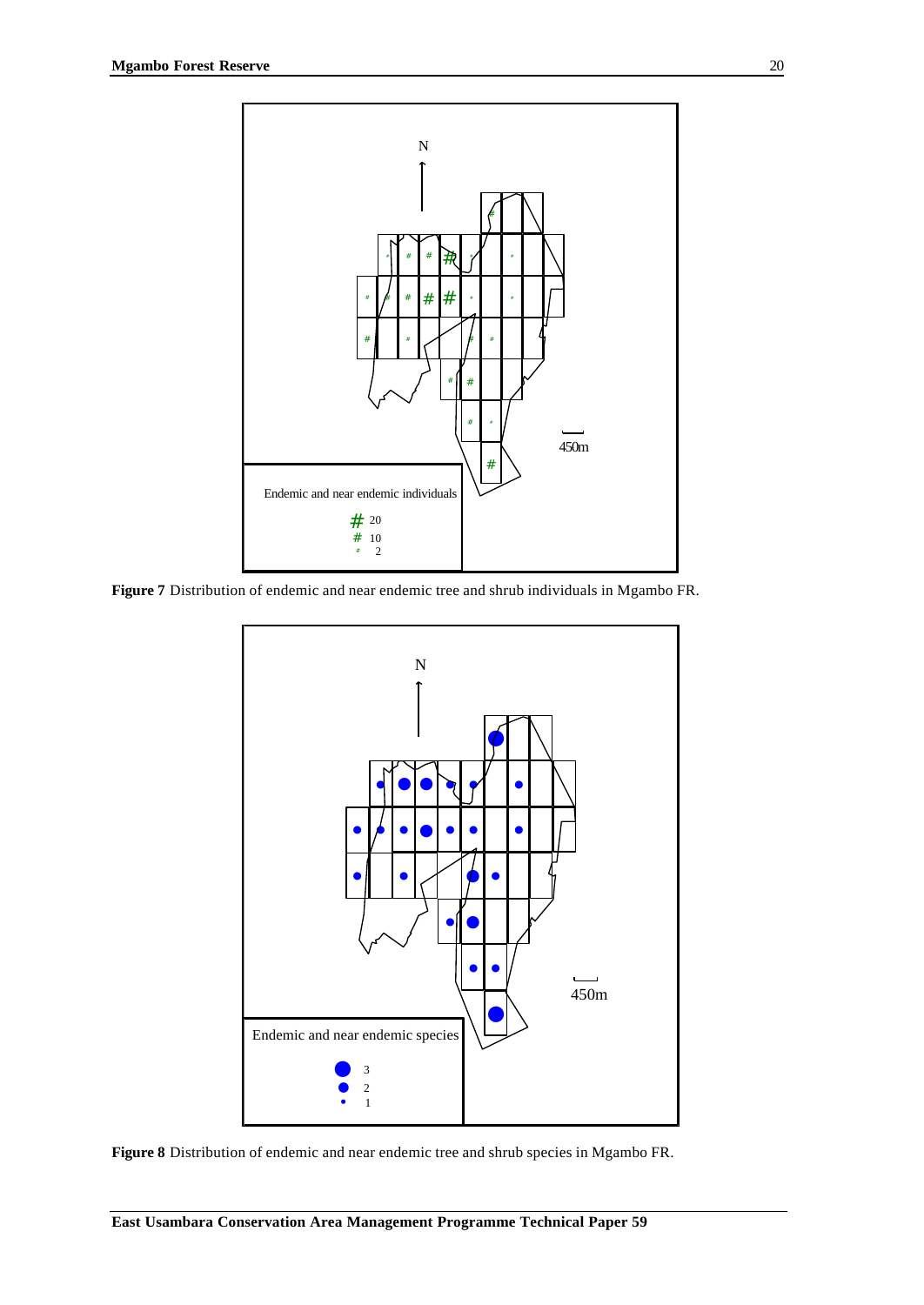### *4.3.1.5 Ecological type*

Just 29 individuals representing 5 species (5% of total) recorded within vegetation plots were forest dependent (Table 7). However, the majority individuals recorded were from species that were forest dwelling (Table 7). Figures 9 and 10 shows the distribution of forest dependent individuals and species. The south-western section of the reserve contained the most forest dependent species.

Non-forest individuals and species were found widely distributed throughout the forest reserve (Figures 11 and 12). This widespread distribution resulted in the majority of the forest reserve being woodland and grassland habitat and this reflects the significant disturbance pressure the the forest reserve is under.

| Table 7 Summary of ecological type of tree and shrub species recorded in the 50m x 20m vegetation plots |  |  |  |  |  |
|---------------------------------------------------------------------------------------------------------|--|--|--|--|--|
| (based on Table 4).                                                                                     |  |  |  |  |  |

| <b>Ecological Type</b> | Number of<br>species | % of total<br>species | Number of<br>individuals | % of total<br><b>individuals</b> |
|------------------------|----------------------|-----------------------|--------------------------|----------------------------------|
| Forest dependent (F)   |                      | 5.0                   | 29                       | 3.4                              |
| Forest dwelling (f)    | 62                   | 61.4                  | 437                      | 50.9                             |
| Other $(O)$            | 27                   | 26.7                  | 374                      | 43.6                             |
| Unknown $(?)$          |                      | 6.9                   | 18                       | 2.1                              |
| <b>Total</b>           | 101                  | 100                   | 858                      | 100                              |

### *4.3.1.6 Habitat*

Flora recorded from the vegetation plots of Mgambo FR was most commonly categorised within the lowland forest habitat type. A total of 39 (38.6%) species and 363 (42.3%) individuals were categorised as lowland forest species. There were only 4 species, *Acacia mellifera, Acacia nilotica*, *Grewia bicolor* and *Sterculia africana,* that were categorised as sub-montane species and 1 species, *Strychnos innocua*, categorised as a montane species (Figure 13 and 14). Despite the habitat categories of these species, they were all found in woodland lowland areas. Many other species (48 in total) were categorised as combinations of lowland with submontane and/or without montane forest habitats.

**Table 8** Summary of habitat type for tree and shrub species recorded in the 50m x 20m vegetation plots (based on Table 4).

| Habitat                                            | No. of<br>species | % of total<br>species | No. of<br>individuals | % of total<br>individuals |
|----------------------------------------------------|-------------------|-----------------------|-----------------------|---------------------------|
| Montane $(M)$                                      |                   | 1.0                   |                       | 0.2                       |
| Submontane $\&$ montane ( $S\&M$ )                 |                   | 5.0                   | 15                    | 1.7                       |
| Submontane $(S)$                                   | 4                 | 4.0                   | 71                    | 8.3                       |
| Lowland, submontane $\&$ montane (L $\&$ S $\&$ M) | 18                | 17.8                  | 185                   | 21.7                      |
| Lowland & submontane $(L&S)$                       | 25                | 24.8                  | 201                   | 23.4                      |
| Lowland $(L)$                                      | 39                | 38.6                  | 365                   | 42.5                      |
| Unknown $(?)$                                      |                   | 6.9                   | 19                    | 2.2                       |
| <b>Total</b>                                       | 101               | 100                   | 858                   | 100                       |

**Table 9** Submontane and/or montane species and the altitudinal ranges at which they were recorded in Mgambo FR.

| Family               | <b>Species</b>         | Altitudinal range (masl) |
|----------------------|------------------------|--------------------------|
| <b>BALANITACEAE</b>  | Balanites aegyptica    | 420-505                  |
| <b>FLACOURIACEAE</b> | Caloncoba welwitschii  | 505                      |
| LEGUMINOSAE          | Acacia mellifera       | 400                      |
| LEGUMINOSAE          | Acacia nilotica        | 510                      |
| LEGUMINOSAE          | Milletia dura          | 540-570                  |
| LOGANIACEAE          | Strychnos innocua      | 360-430                  |
| <b>SAPINDACEAE</b>   | Allophylus melliodorus | 480                      |

**East Usambara Conservation Area Management Programme Technical Paper 59**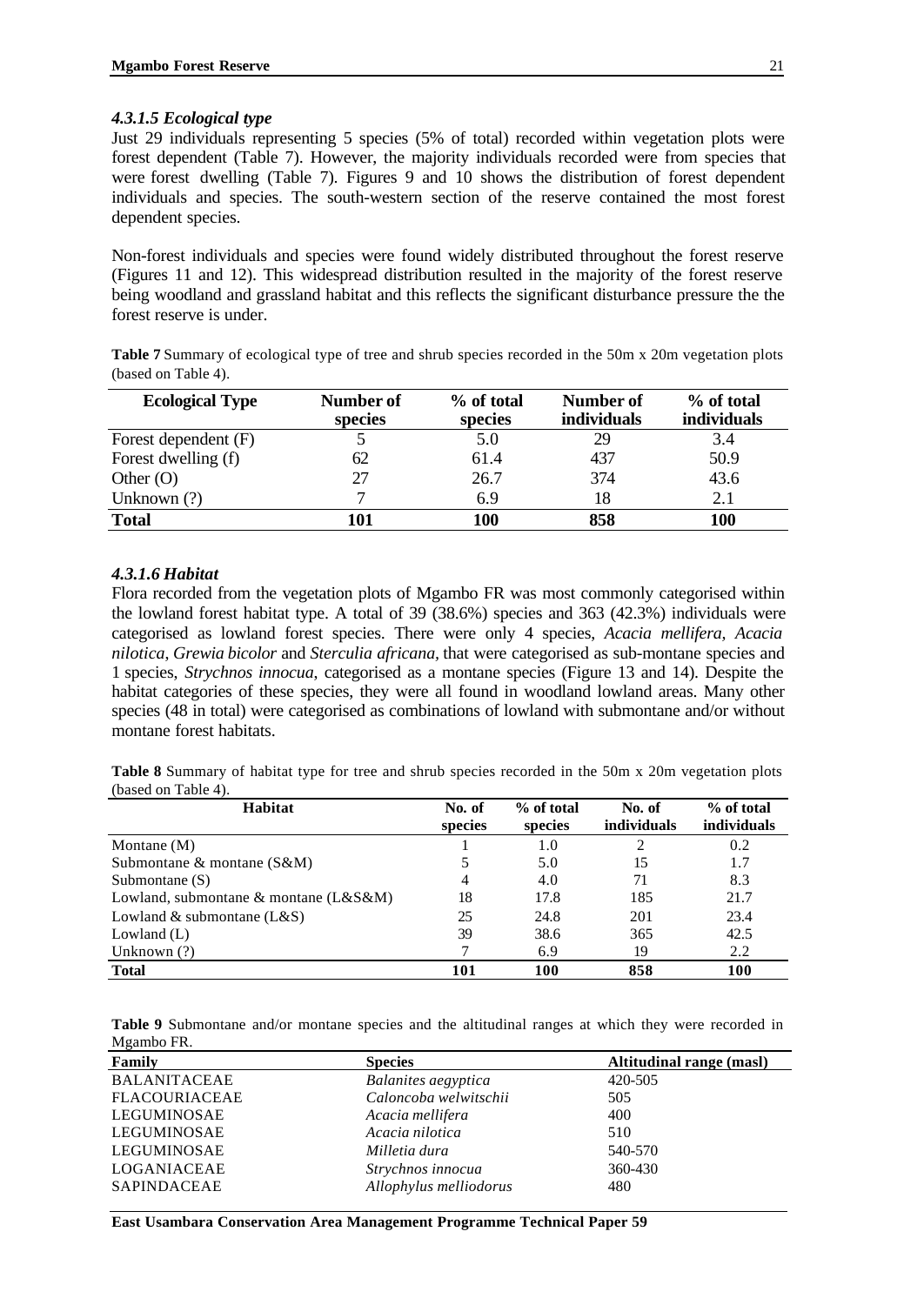| <b>SAPINDACEAE</b>                      | Deinbollia kilimandscharica | 530     |
|-----------------------------------------|-----------------------------|---------|
| <b>STERCULIACEAE</b>                    | Sterculia africana          | 505-520 |
| <b>TILIACEAE</b>                        | Grewia bicolor              | 400-800 |
| Altitude (masl): metres above sea level |                             |         |

**Bold Type:** Montane Forest species



**Figure 9** Distribution of forest dependent tree and shrub individuals in Mgambo FR.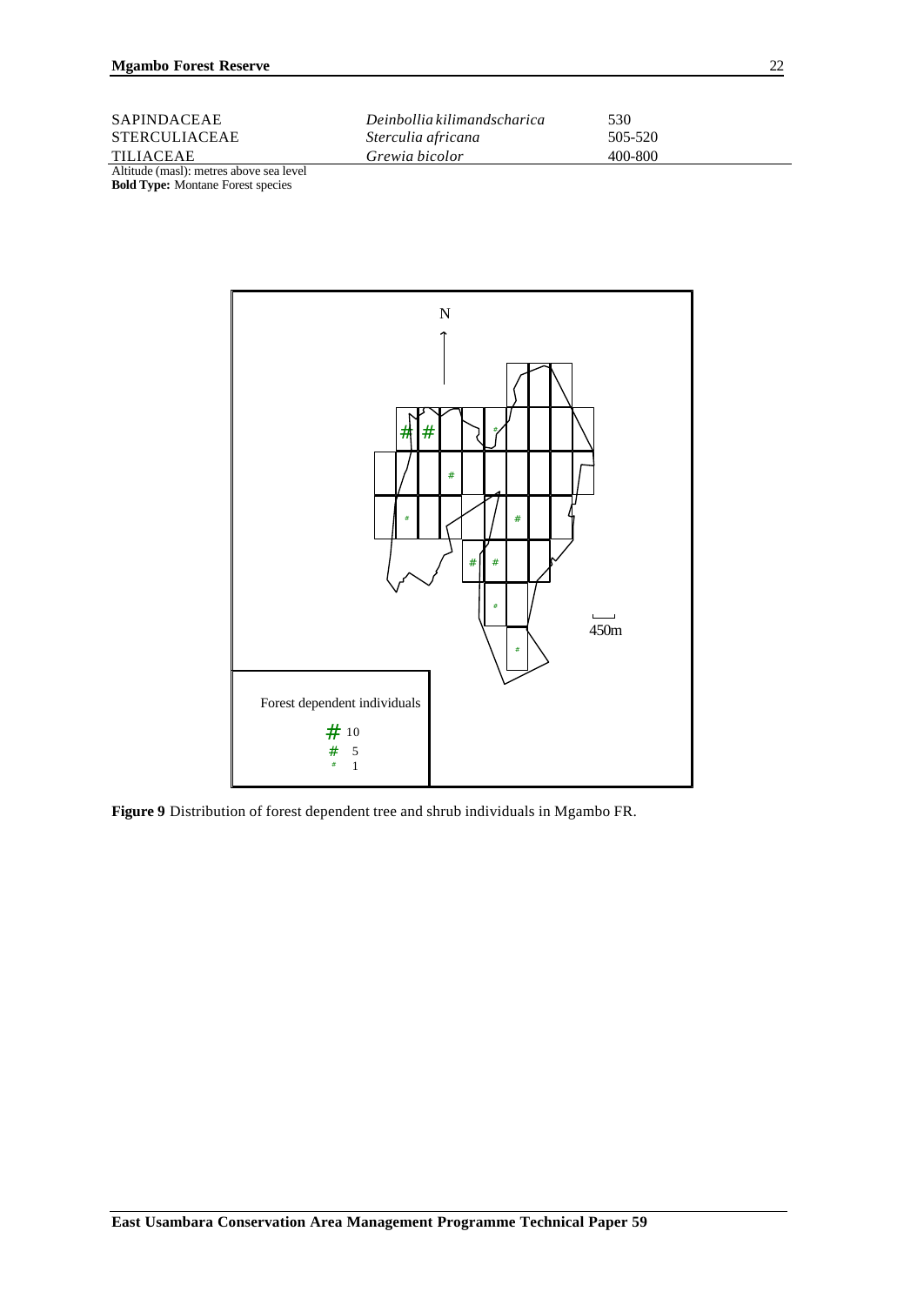

**Figure 10** Distribution of forest dependent tree and shrub species in Mgambo FR.



**Figure 11** Distribution of non-forest dependent tree and shrub individuals in Mgambo FR.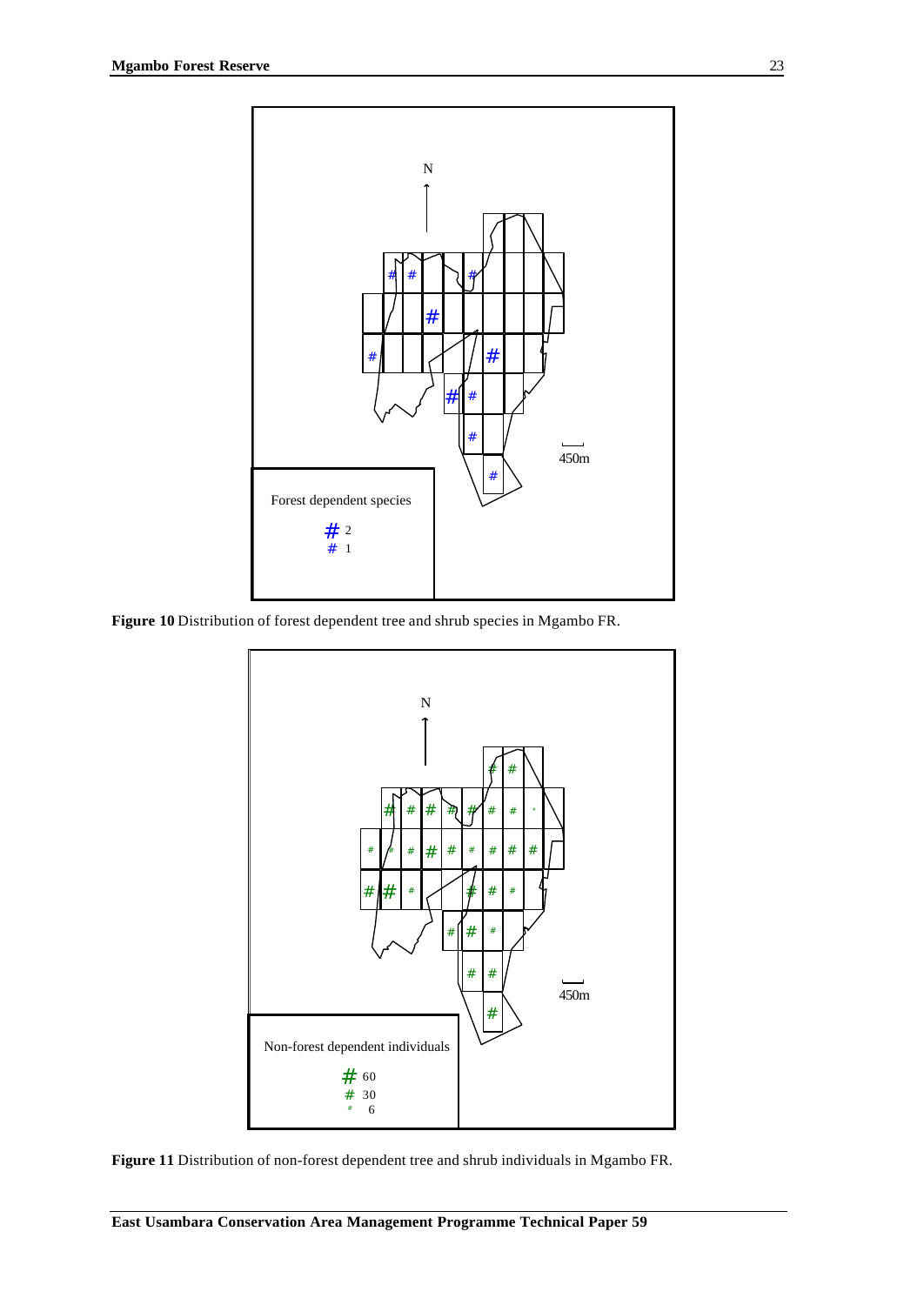

**Figure 12** Distribution of non-forest tree and shrub species in Mgambo FR.



**Figure 13** Distribution of submontane and montane tree and shrub individuals in Mgambo FR.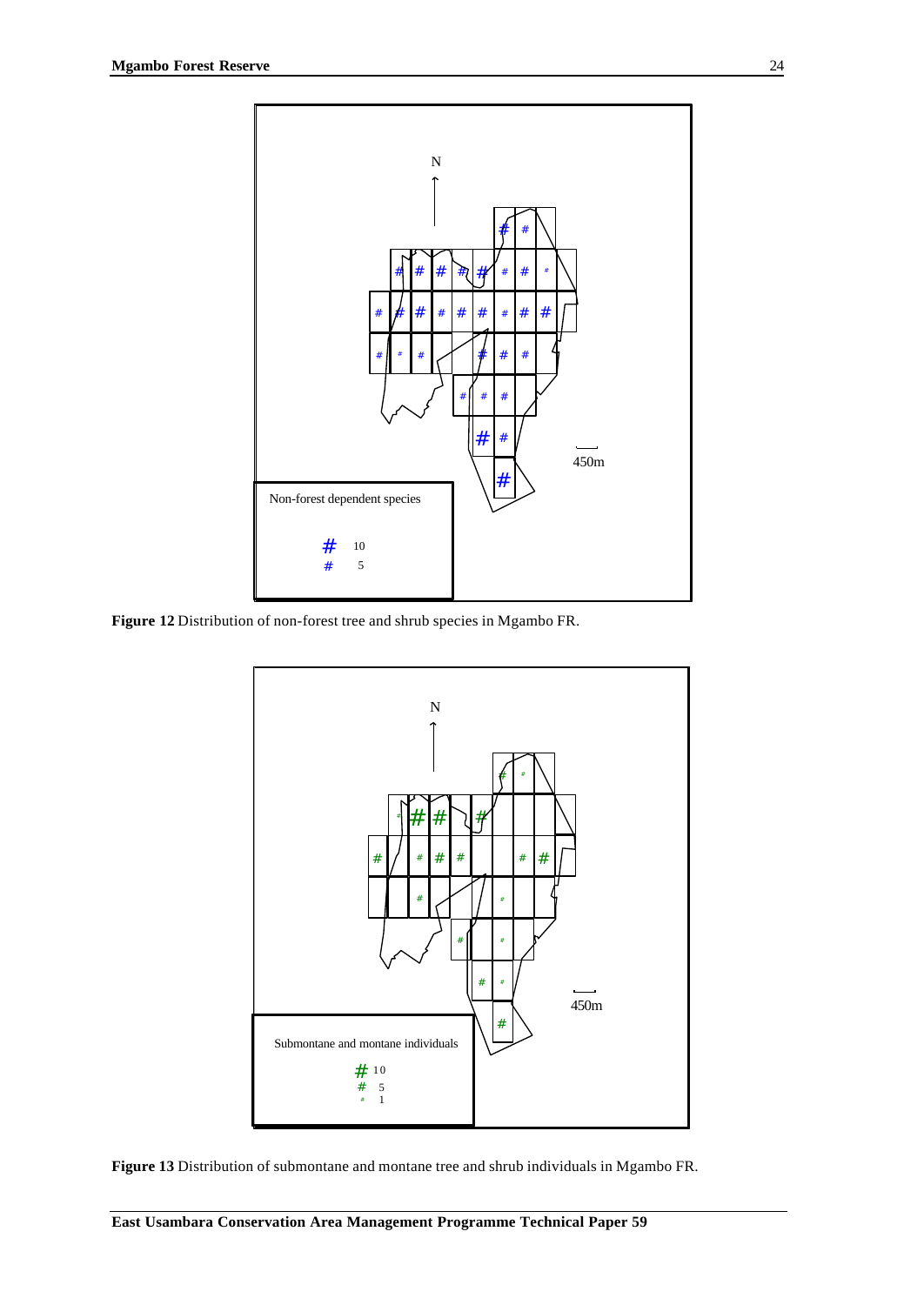

**Figure 14** Distribution of submontane and montane tree and shrub species in Mgambo FR.

#### *4.3.1.7 Range extensions*

In 1986 and 1987, botanical surveys was conducted in a number of reserves in the East Usambara Mountains (Ruffo et al. 1989). 33 species recorded in vegetation plots in Mgambo FR were also recorded by Ruffo et al. (1989) within these surveys. The remaining 71 species were not recorded at all by Ruffo et al. (1989). Table 10 lists those species not previously recorded by Ruffo et al (1989).

Despite more than seven years systematic and opportunistic vegetation survey work by the EUBS team throughout the majority of the East Usambara Forest Reserves, 8 new species were found in the vegetation plots in Mgambo FR that were new to the East Usambara Biodiversity Database. These species are listed in Table 11 and Appendix 4.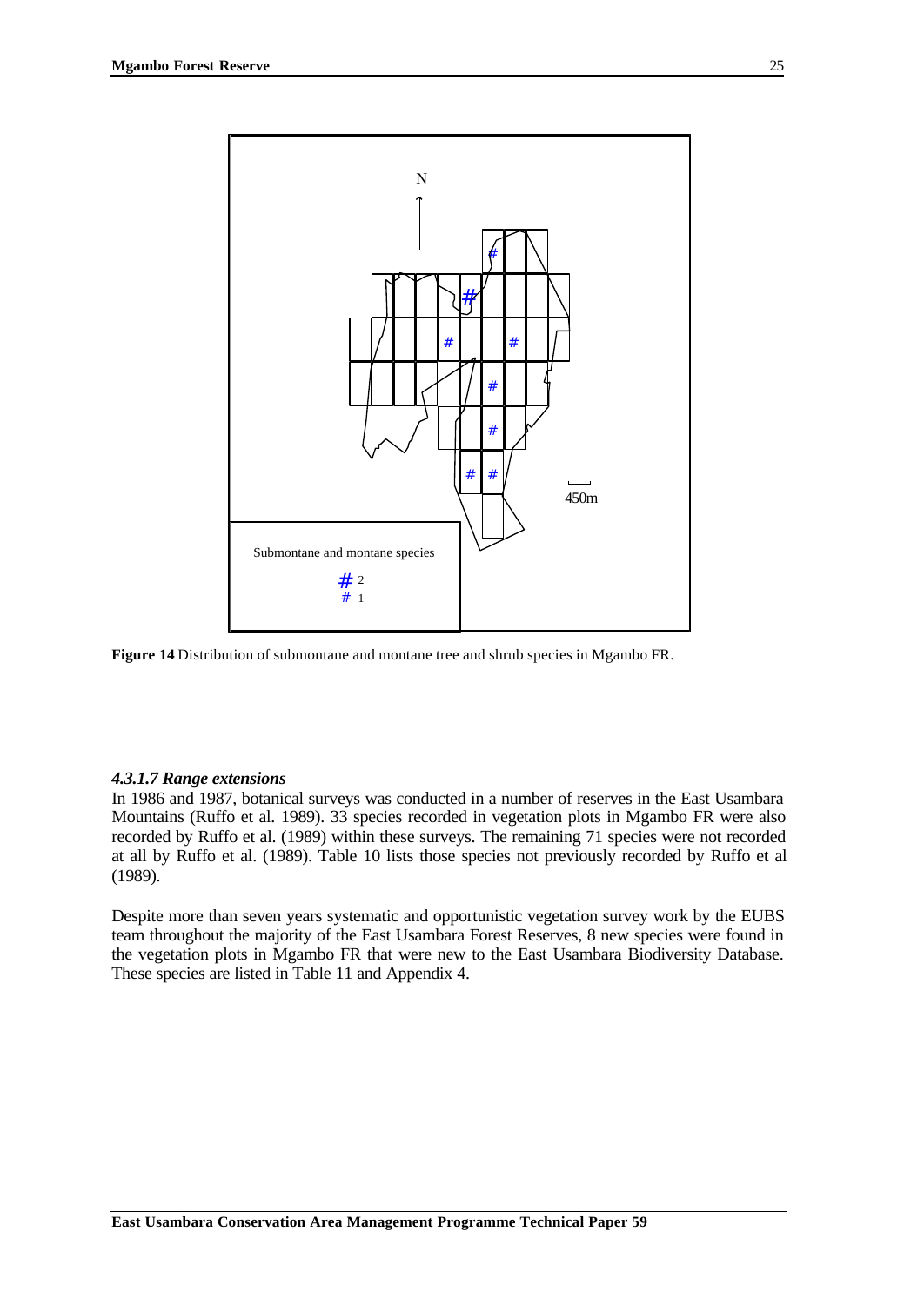| <b>Species</b>                         | <b>Species</b>                           |
|----------------------------------------|------------------------------------------|
| <b>ANACARDIACEAE</b>                   | LEGUMINOSAE subfamily: MIMOSOIDEAE cont. |
| Lannea schweinfurthii.                 | Acacia nilotica                          |
| Lannea schweinfurthii var. stuhlmannii | Acacia polyacantha                       |
| Ozoroa insignis                        | Albizia anthelmintica                    |
| Sclerocarya birrea                     | Albizia versicolor                       |
| <b>ANNONACEAE</b>                      | Dichrostachys cinerea                    |
| Asteranthe asterias                    | Julbernadia globiflora                   |
| Annona senegalensis                    | Tamarindus indica                        |
| <b>ARALIACEAE</b>                      | LEGUMINOSAE subfamily: PAPILIONOIDEAE    |
| Cussonia arborea                       | Dalbergia melanoxylon                    |
| <b>BALANITACEAE</b>                    | Erythrina abycaffra                      |
| Balanites aegyptica                    | Xeroderris stuhlmannii                   |
| <b>BIGNONIACEAE</b>                    | <b>LOGANIACEAE</b>                       |
| Stereospermum kunthianum               | Strychnos innocua                        |
| <b>BORAGINACEAE</b>                    | Strychnos spinosa                        |
| Cordia ovalis                          | <b>MELIACEAE</b>                         |
| Ehretia amoena                         | Trichilia emetica                        |
| <b>BURSERACEAE</b>                     | <b>MORACEAE</b>                          |
| Commiphora africana                    | Artocarpus heterophyllus                 |
| Maerua kirkii                          | Ficus ottoniifolia                       |
| <b>CELASTRACEAE</b>                    | <b>OLACACEAE</b>                         |
| Mystroxylon aethiopicum                | Ximemia americana                        |
| <b>COMBRETACEAE</b>                    | <b>RUBIACEAE</b>                         |
| Combretum exalatum                     | Canthium mombazense                      |
| Combretum molle                        | Rutidea fuscenscens                      |
| Combretum zeyheri                      | Vangueria tomentosa                      |
| Pteleopsis myrtifolia                  | <b>RUTACEAE</b>                          |
| Terminalia prunioides                  | Vepris amaniensis                        |
| <b>COMPOSITAE</b>                      | Vepris trichocarpa                       |
| Brachylaena huillensis                 | <b>SAPINDACEAE</b>                       |
| <b>EBENACEAE</b>                       | Allophylus calophyllus                   |
| Euclea natalensis                      | Allophylus ferrugineus                   |
| <b>EUPHORBIACEAE</b>                   | Deinbollia kilimandscharica              |
| Bridelia cathartica                    | Haplocoelum inopleum                     |
| Euphorbia candelabrum                  | Haplocoelum foliolosum                   |
| Spirostachys africana                  | <b>SAPOTACEAE</b>                        |
| <b>FLACOURTIACEAE</b>                  | Manilkara sulcata                        |
| Dovyalis hispidula                     | <b>STERCULIACEAE</b>                     |
| LEGUMINOSAE subfamily: CAESALPINOIDEAE | Dombeya kirkii                           |
| Brachystegia spiciformis               | Sterculia africana                       |
| Cassia abbreviata                      | <b>TILIACEAE</b>                         |
| Piliostigma thonningii                 | Grewia bicolor                           |
| LEGUMINOSAE subfamily: MIMOSOIDEAE     | Grewia goetzeana                         |
| Acacia hockii                          | Grewia microcarpa                        |
| Acacia mellifera                       |                                          |

**Table 10** Tree and shrub species found within Mgambo FR not listed by Ruffo *et al.*, 1989.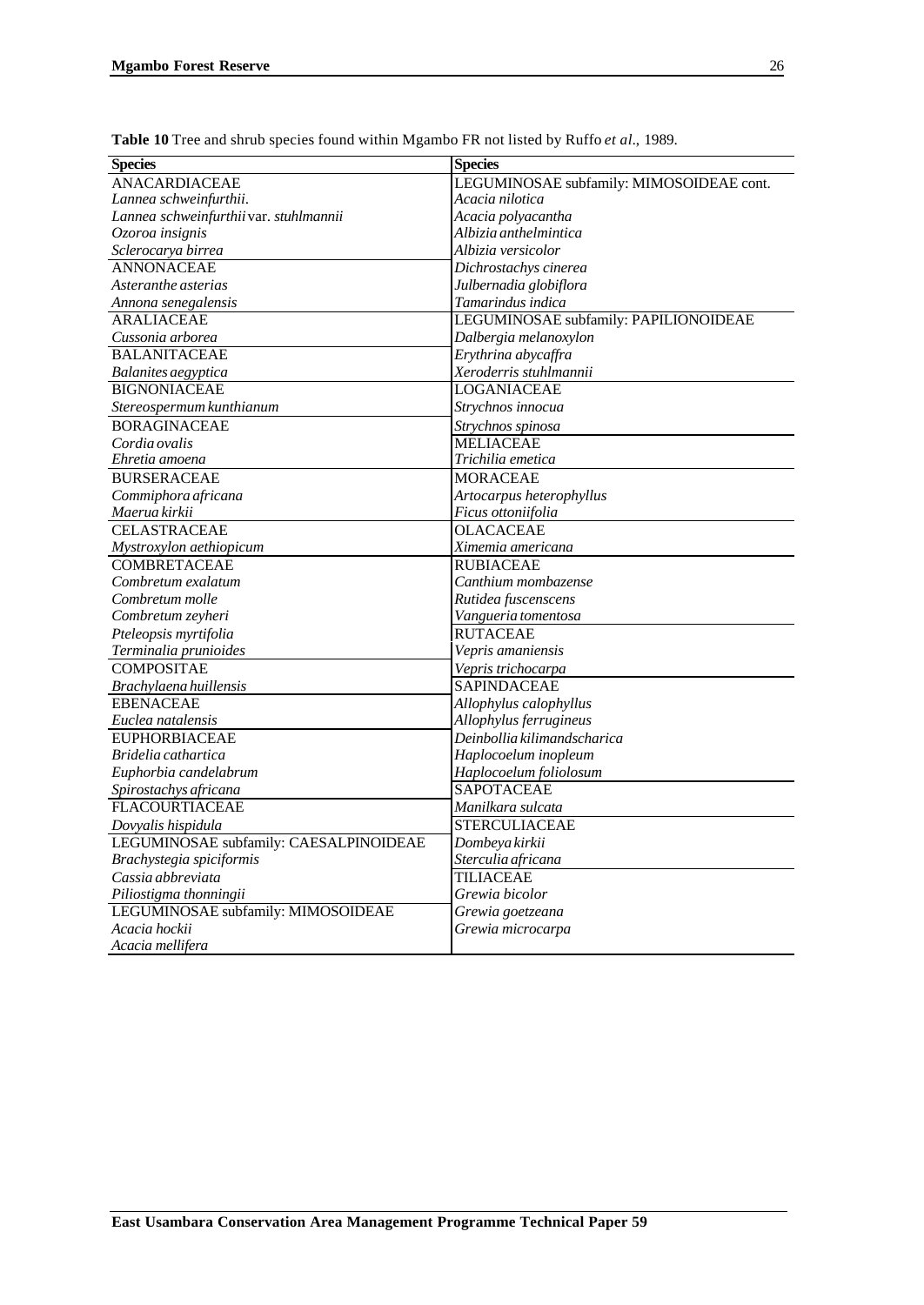| <b>Species</b>                         |                       |
|----------------------------------------|-----------------------|
| ANACARDIACEAE                          | <b>FLACOURTIACEAE</b> |
| Lannea schweinfurthii var. stuhlmannii | Dovyalis hispidula    |
| Ozoroa insignis                        | LEGUMINOSAE           |
| Sclerocarya birrea                     | Cassia abbreviata     |
| COMBRETACEAE                           | Erythrina abyssinica  |
| Combretum exelatum                     |                       |
| <b>EUPHORBIACEAE</b>                   |                       |
| Spirostachys africana                  |                       |

**Table 11** Tree and shrub species found in Mgambo FR but new to the East Usambara Plant Biodiversity Database (Pohjonen, 2001).

#### *4.3.1.8 Timber species*

Small scale extraction of timber for local and commercial use over the years within most East Usambara forest reserves is suspected to have been significant. The most commonly extracted trees within Tanzania (Ruffo, 1989) are listed in Table 12 to present an indication of the remaining populations of these species within Mgambo FR.

A total of five tree species recorded within the vegetation plots were listed by Ruffo (1989) as useful for timber or plywood use. Four of these species (34 individuals) were recorded as 'timber only' (species that are regarded by the Forestry Division as timber trees, although may not necessarily have been used in the East Usambaras) and one species (2 individuals) were listed as 'plywood only' (information based on Sikh Saw Mills (T) Ltd of Tanga).

#### **Table 12** The abundance of selected timber and plywood species**.**

| Family              | <b>Species</b>               | Ruffo, (1989)<br>category | No. of<br><b>Individuals</b> | <b>Present in</b><br>n plots |
|---------------------|------------------------------|---------------------------|------------------------------|------------------------------|
| <b>COMBRETACEAE</b> | Combretum schumannii.        | Timber only               | 6                            | 2                            |
| <b>COMBRETACEAE</b> | Terminalia sambesiaca        | Timber only               | 3                            | $\overline{c}$               |
| LEGUMINOSAE         | Albizia gummifera            | Timber only               | 24                           | 9                            |
| <b>MORACEAE</b>     | Milicia excelsa              | Timber only               |                              |                              |
| <b>BOMBACEAE</b>    | Rhodognaphalon schumannianum | Plywood only              | 2                            | 2                            |
|                     |                              | <b>Total</b>              | 36                           | 16                           |

**Bold Type** – species that are listed by Ruffo (1989) as one of four prefered species utilised by pitsawyers.

Timber only – regarded as timber trees by the Forestry Division but have not necessarily been used in the East Usambaras.

Plywood only and Plywood & Timber – lists of species provided by Sikh Saw Mills (T) Ltd of Tanga.

Appendices 5 and 6 provide further lists of useful plant species found within Mgambo FR (including fuelwood, building poles and medicinal plants).

#### *4.3.1.10 Regeneration*

An additional five species were recorded solely in the regeneration layer within the 3 x 3m sample plots. None of these species was classified as forest dependent, although most were forest dwelling (Table 13).

Only two species, *Cola clavata* and *Ochna* sp. were previously recorded in the survey by Ruffo *et al.* (1989). All of the species are present in the East Usambara Plant Biodiversity Database (Pohjonen, 2001). *Cola clavata* is also listed as a useful species for providing building poles (Ruffo, 1989).

Herbaceous vegetation dominated the ground layer in plots, with grasses predominant. Soils were a mixture of loamy clay, sandy clay, sandy loam. Regeneration, in general was poor with an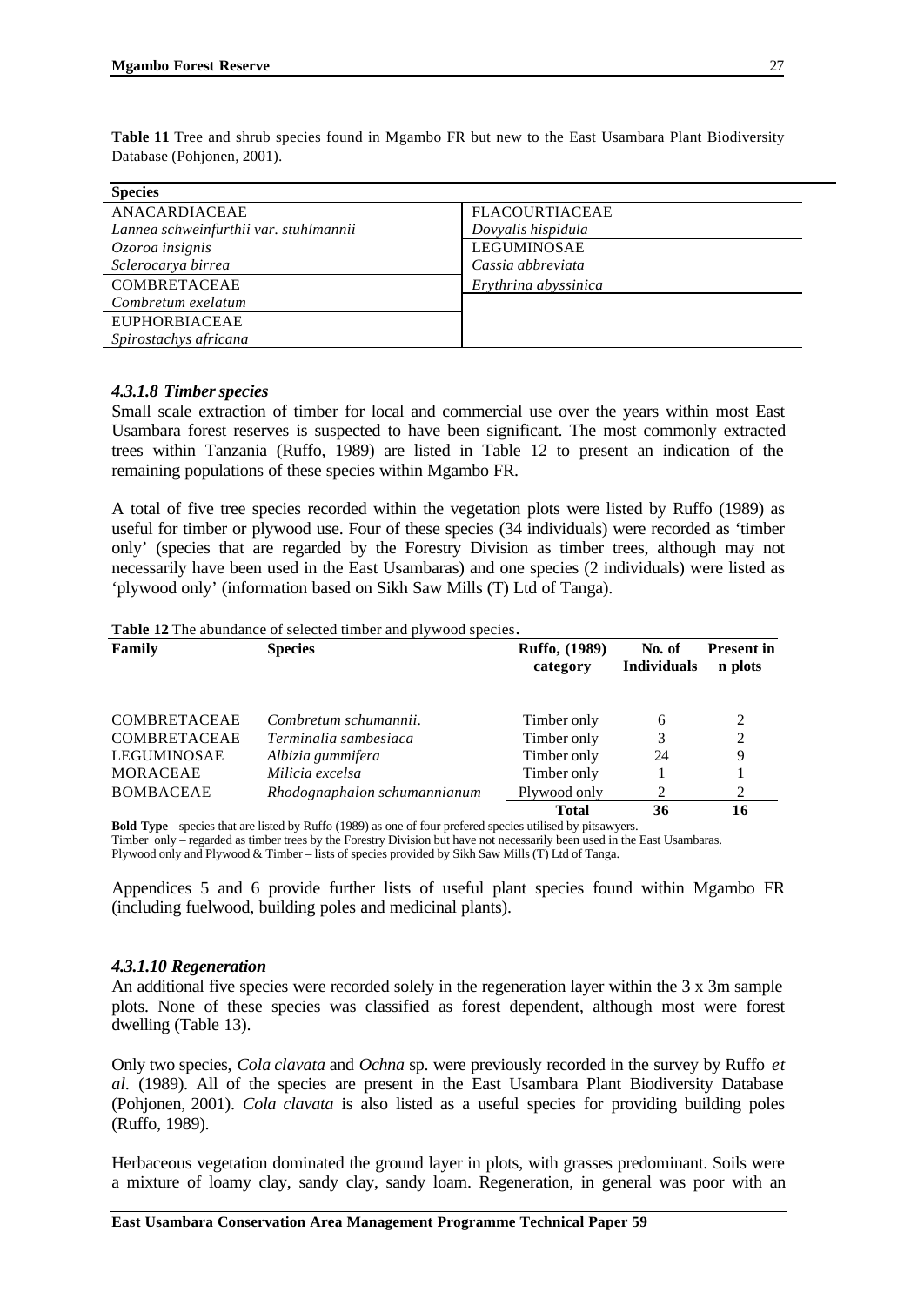average of 2.1 species regenerating within each 3 x 3m plot. A more detailed summary of regeneration plot information is shown in Appendix 7.

**Table 13** Species recorded exclusively in the regeneration layer.

|                        | Ecol. Type | Habitat | <b>Endemic</b><br><b>Status</b> |
|------------------------|------------|---------|---------------------------------|
| <b>APOCYNACEAE</b>     |            |         |                                 |
| Carissa tetramera      |            | റ       | W                               |
| <b>CAPPARIDACEAE</b>   |            |         |                                 |
| Boscia salicifolia     | ∩          | റ       | W                               |
| <b>CELASTRACEAE</b>    |            |         |                                 |
| Maytenus hetelophylla. |            | റ       | W                               |
| <b>OCHNACEAE</b>       |            |         |                                 |
| Ochna sp.              |            |         |                                 |
| <b>STERCULIACEAE</b>   |            |         |                                 |
| Cola clavata           | റ          | റ       |                                 |

#### **KEY TO ABBREVIATIONS FOR TABLE 13**

Ecological type: (based on Iversen, 1991b)

- F Forest dependent species: Species previously recorded as restricted to primary or closed canopy forest only, e.g. wet evergreen forest, dry evergreen forest and/or riverine forest;
- f Forest dwelling but not forest dependent: Species previously recorded in primary or closed canopy forest as defined above and/or in forest edge, clearings, secondary forest, deciduous forest and woodland, and
- O Non-forest species: These are species that do not occur in primary or secondary forest or forest edge (e.g. species that have been recorded in bushland, heathland, thicket, secondary scrub, grassland, rocky outcrops, swamps, wastelands and cultivation.

Habitat: (based on Hamilton, 1989)

- L Lowland: Species occurring at altitudes less than 850m above sea level;
- S Submontane: Species occurring at altitudes greater than 850m above sea level.
- M Montane Species occurring at altitudes greater than 1,250m above sea level.

If species occur in more than one habitat range, this has been recorded (e.g. L&S – this species has been recorded at altitudess between 0 and 850m above sea level).

Endemic status: (based on Iversen, 1991b):

- E Endemic: Occurring only in the Usambara mountains, EU Range limited to the East Usambara Mountains, WU -
- Range limited to the West Usambara Mountains;
- N Near endemic: Species with limited ranges in the Eastern Arc mountains and/or the East African lowland forests;
- W Widespread distribution.

#### *4.3.1.12 Opportunistic plant collection and observation*

A total of 34 species of dicotyledons were opportunistically recorded within Mgambo FR. These represented 22 families. An additional one near endemic and one forest dependent species were recorded during opportunistic collection.

Eight species from the opportunistic checklist (Table 14) are new species records for the East Usambara Biodiveristy Database. These species are summarised in Appendix 4.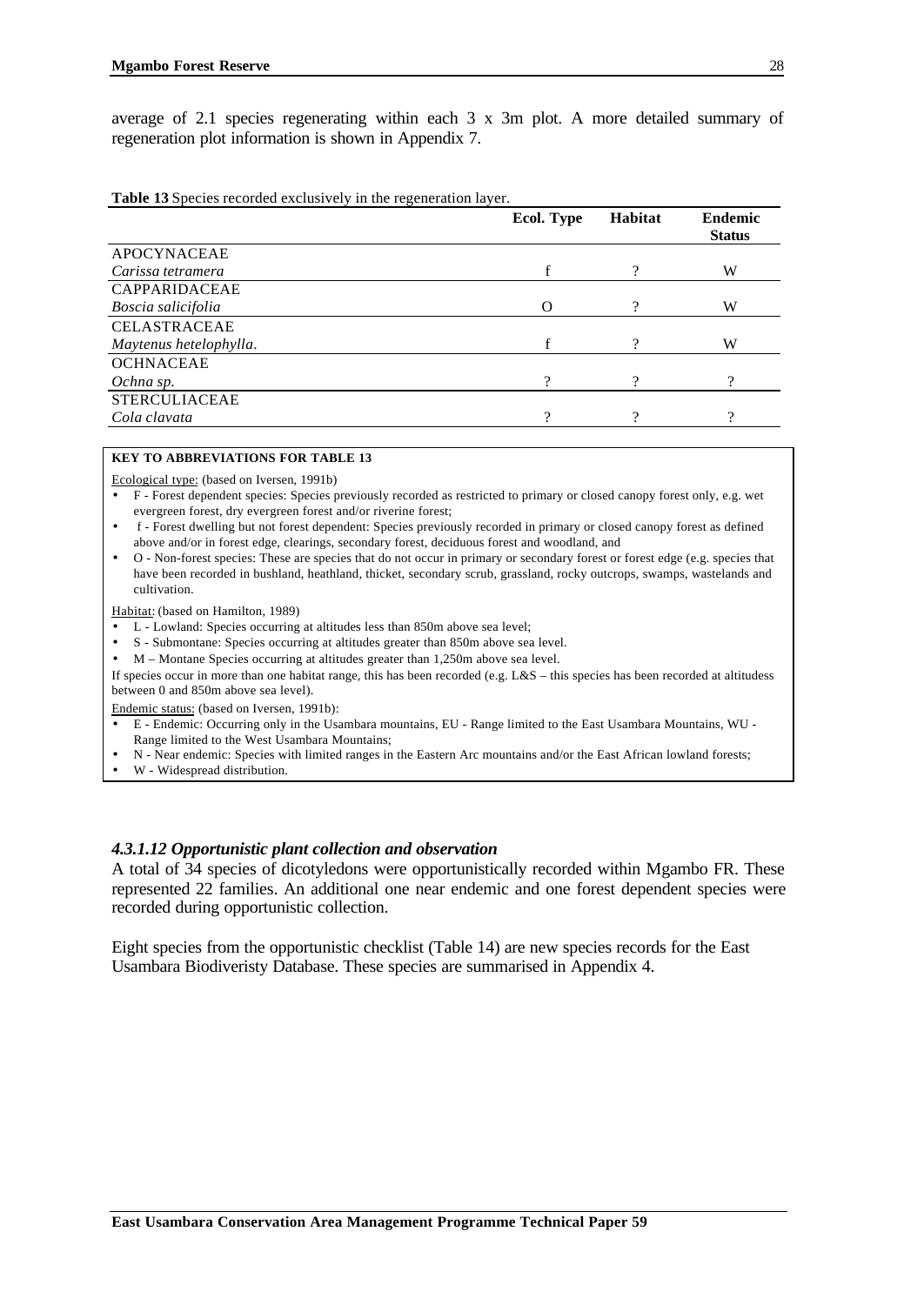| Angiospermae - Dicotyledonae<br><b>ACANTHACEAE</b><br>$\overline{\mathcal{L}}$<br>$\overline{\cdot}$<br>$\overline{\mathcal{L}}$<br>Acanthaspermum hispidum DC<br>Herb<br><b>ASCELEPIDACEAE</b><br>$\gamma$<br>$\gamma$<br>$\gamma$<br>Climber<br>Secamore sp.<br><b>BORAGINACEAE</b><br>W <sup>1</sup><br>$\mathbf f$<br>$L&S\&M1$<br>Cordia goetzei Guerke (basionym Gerascanthus<br>Shrub<br>goetzei (Guerke) A. Borhidi)<br><b>CAPPARIDACEAE</b><br>f<br>Shrub<br>L&S<br>W<br>Maerua triphylla A. Rich<br><b>CELASTRACEAE</b><br>W <sup>1</sup><br>$\mathbf f$<br>$L&S\&M1$<br>Mystroxylon aethiopicum (Thunb.) Loes<br>Shrub<br><b>COMBRETACEAE</b><br>W <sup>1</sup><br>$L&S\&M1$<br>Combretum zeyheri Sond<br>Tree<br>$\mathbf{O}$<br><b>EBENACEAE</b><br>f<br>W<br>Shrub<br>L&S&M<br>Diospyros squarrosa Klotzsch<br><b>EUPHORBIACEAE</b><br>W <sup>1</sup><br>$S\&M1$<br>$\gamma$<br>Acalypha psilostachya Hochst<br>Herb<br>$L&S\&M1$<br>Bridelia cathartica Bertol. f 1854<br>Shrub<br>$\Omega$<br>W<br><b>FLACOURTIACEAE</b><br>$\mathbf f$<br>W<br>Shrub<br>L<br>Dovyalis hispidula Wild.<br><b>ICACINACEAE</b><br>$\overline{\mathcal{L}}$<br>$\overline{?}$<br>$\overline{\mathcal{L}}$<br>Climber<br>Pyranacantha sp.<br><b>LABIATAE</b><br>$\gamma$<br>$\gamma$<br>$\overline{\cdot}$<br>Becium kirkii Bak<br>Shrub<br>$W^1$<br>$\mathbf{M}^1$<br>?<br>Orthosiphon rubicondus (D.Don) Benth<br>Herb<br>$\gamma$<br>$\overline{?}$<br>$\gamma$<br>Tinnea aethiopica Kotschy ex. Hook.f.<br>Shrub<br>LEGUMINOSAE: MIMOSACEAE<br>$\mathbf f$<br>W<br>L&S<br>Acacia polyacantha Willd.<br>Tree<br><b>LOGANIACEAE</b><br>W <sup>1</sup><br>$\mathbf f$<br>L&S&M <sup>1</sup><br>Strychnos henningsii Gilg<br>Tree<br><b>MELIACEAE</b><br>$S\&M1$<br>Turraea holstii Guerke 1894<br>F<br>W<br>Tree<br><b>MORACEAE</b><br>$L^1$<br>W <sup>1</sup><br>$\overline{\mathcal{L}}$<br>Dorstenia tayloriana Rendle 1915<br>Herb<br>W <sup>1</sup><br>L&S&M <sup>1</sup><br>Ficus cyathistipula Warb<br>Tree<br>f<br>N<br>Ficus ottoniifolia (Mildbr. & Burret) C.C.Berg<br>Tree<br>L<br><b>OLACACEAE</b><br>$\mathbf f$<br>Ximenia caffra Sond.<br>Tree<br>L&S&M<br>W<br><b>RHAMNACEAE</b><br>L&S&M <sup>2</sup><br>Shrub<br>f<br>W<br>Ziziphus mucronata Willd. 1809<br><b>ROSACEAE</b><br>$\overline{\mathcal{L}}$<br>$\boldsymbol{\mathcal{P}}$<br>$\overline{\cdot}$<br>Abrus schimperi Bak<br>Climber<br><b>RUBIACEAE</b><br>$\mathbf f$<br>Canthium mombazense Baill 1878<br>Shrub<br>L&S<br>W<br>Heinsia crinita (Afzel) G. Taylor 1944<br>Shrub<br>L<br>W<br>$W^1$<br>L&S&M <sup>1</sup><br>Pavetta crebrifolia Hiern<br>Shrub<br>L & S <sup>1</sup><br>Polysphaeria lanceolata Hiern<br>Shrub<br>W<br>$\boldsymbol{\mathcal{P}}$<br>$\overline{\mathcal{L}}$<br>$\overline{\cdot}$<br>Psychotria ambonia K. Schum 1894<br>Shrub<br>$\gamma$<br>L<br>Psychotria lauracea (K. Schum) E. Petit 1964<br>Shrub<br>$\mathbf f$<br>L<br>W<br>Shrub<br>Rutidea fuscenscens Hiern<br><b>TILIACEAE</b><br>$L&S\&M1$<br>$\mathbf f$<br>Shrub<br>W<br>Triumfetta rhomboidea Jacq.<br>VERBENACEAE<br>$f^1$<br>W <sup>1</sup><br>$L&S\&M1$<br>Shrub<br>Lantana trifolia L.<br><b>VITACEAE</b><br>L&S<br>Cissus quadrangularis L.<br>Climber<br>f<br>W<br>W <sup>1</sup><br>$L&S\&M1$<br>Climber<br>Rhoicissus revoilii Planch 1887<br>$\mathbf{O}$ | <b>Species</b> | Lifeform | Ecol. Type | Habitat | <b>Endemic Status</b> |
|---------------------------------------------------------------------------------------------------------------------------------------------------------------------------------------------------------------------------------------------------------------------------------------------------------------------------------------------------------------------------------------------------------------------------------------------------------------------------------------------------------------------------------------------------------------------------------------------------------------------------------------------------------------------------------------------------------------------------------------------------------------------------------------------------------------------------------------------------------------------------------------------------------------------------------------------------------------------------------------------------------------------------------------------------------------------------------------------------------------------------------------------------------------------------------------------------------------------------------------------------------------------------------------------------------------------------------------------------------------------------------------------------------------------------------------------------------------------------------------------------------------------------------------------------------------------------------------------------------------------------------------------------------------------------------------------------------------------------------------------------------------------------------------------------------------------------------------------------------------------------------------------------------------------------------------------------------------------------------------------------------------------------------------------------------------------------------------------------------------------------------------------------------------------------------------------------------------------------------------------------------------------------------------------------------------------------------------------------------------------------------------------------------------------------------------------------------------------------------------------------------------------------------------------------------------------------------------------------------------------------------------------------------------------------------------------------------------------------------------------------------------------------------------------------------------------------------------------------------------------------------------------------------------------------------------------------------------------------------------------------------------------------------------------------------------------------------------------------------------------------------------------------------------------------------------------------------------------------------------------------------------------------------------------------------------------------------------------------|----------------|----------|------------|---------|-----------------------|
|                                                                                                                                                                                                                                                                                                                                                                                                                                                                                                                                                                                                                                                                                                                                                                                                                                                                                                                                                                                                                                                                                                                                                                                                                                                                                                                                                                                                                                                                                                                                                                                                                                                                                                                                                                                                                                                                                                                                                                                                                                                                                                                                                                                                                                                                                                                                                                                                                                                                                                                                                                                                                                                                                                                                                                                                                                                                                                                                                                                                                                                                                                                                                                                                                                                                                                                                                   |                |          |            |         |                       |
|                                                                                                                                                                                                                                                                                                                                                                                                                                                                                                                                                                                                                                                                                                                                                                                                                                                                                                                                                                                                                                                                                                                                                                                                                                                                                                                                                                                                                                                                                                                                                                                                                                                                                                                                                                                                                                                                                                                                                                                                                                                                                                                                                                                                                                                                                                                                                                                                                                                                                                                                                                                                                                                                                                                                                                                                                                                                                                                                                                                                                                                                                                                                                                                                                                                                                                                                                   |                |          |            |         |                       |
|                                                                                                                                                                                                                                                                                                                                                                                                                                                                                                                                                                                                                                                                                                                                                                                                                                                                                                                                                                                                                                                                                                                                                                                                                                                                                                                                                                                                                                                                                                                                                                                                                                                                                                                                                                                                                                                                                                                                                                                                                                                                                                                                                                                                                                                                                                                                                                                                                                                                                                                                                                                                                                                                                                                                                                                                                                                                                                                                                                                                                                                                                                                                                                                                                                                                                                                                                   |                |          |            |         |                       |
|                                                                                                                                                                                                                                                                                                                                                                                                                                                                                                                                                                                                                                                                                                                                                                                                                                                                                                                                                                                                                                                                                                                                                                                                                                                                                                                                                                                                                                                                                                                                                                                                                                                                                                                                                                                                                                                                                                                                                                                                                                                                                                                                                                                                                                                                                                                                                                                                                                                                                                                                                                                                                                                                                                                                                                                                                                                                                                                                                                                                                                                                                                                                                                                                                                                                                                                                                   |                |          |            |         |                       |
|                                                                                                                                                                                                                                                                                                                                                                                                                                                                                                                                                                                                                                                                                                                                                                                                                                                                                                                                                                                                                                                                                                                                                                                                                                                                                                                                                                                                                                                                                                                                                                                                                                                                                                                                                                                                                                                                                                                                                                                                                                                                                                                                                                                                                                                                                                                                                                                                                                                                                                                                                                                                                                                                                                                                                                                                                                                                                                                                                                                                                                                                                                                                                                                                                                                                                                                                                   |                |          |            |         |                       |
|                                                                                                                                                                                                                                                                                                                                                                                                                                                                                                                                                                                                                                                                                                                                                                                                                                                                                                                                                                                                                                                                                                                                                                                                                                                                                                                                                                                                                                                                                                                                                                                                                                                                                                                                                                                                                                                                                                                                                                                                                                                                                                                                                                                                                                                                                                                                                                                                                                                                                                                                                                                                                                                                                                                                                                                                                                                                                                                                                                                                                                                                                                                                                                                                                                                                                                                                                   |                |          |            |         |                       |
|                                                                                                                                                                                                                                                                                                                                                                                                                                                                                                                                                                                                                                                                                                                                                                                                                                                                                                                                                                                                                                                                                                                                                                                                                                                                                                                                                                                                                                                                                                                                                                                                                                                                                                                                                                                                                                                                                                                                                                                                                                                                                                                                                                                                                                                                                                                                                                                                                                                                                                                                                                                                                                                                                                                                                                                                                                                                                                                                                                                                                                                                                                                                                                                                                                                                                                                                                   |                |          |            |         |                       |
|                                                                                                                                                                                                                                                                                                                                                                                                                                                                                                                                                                                                                                                                                                                                                                                                                                                                                                                                                                                                                                                                                                                                                                                                                                                                                                                                                                                                                                                                                                                                                                                                                                                                                                                                                                                                                                                                                                                                                                                                                                                                                                                                                                                                                                                                                                                                                                                                                                                                                                                                                                                                                                                                                                                                                                                                                                                                                                                                                                                                                                                                                                                                                                                                                                                                                                                                                   |                |          |            |         |                       |
|                                                                                                                                                                                                                                                                                                                                                                                                                                                                                                                                                                                                                                                                                                                                                                                                                                                                                                                                                                                                                                                                                                                                                                                                                                                                                                                                                                                                                                                                                                                                                                                                                                                                                                                                                                                                                                                                                                                                                                                                                                                                                                                                                                                                                                                                                                                                                                                                                                                                                                                                                                                                                                                                                                                                                                                                                                                                                                                                                                                                                                                                                                                                                                                                                                                                                                                                                   |                |          |            |         |                       |
|                                                                                                                                                                                                                                                                                                                                                                                                                                                                                                                                                                                                                                                                                                                                                                                                                                                                                                                                                                                                                                                                                                                                                                                                                                                                                                                                                                                                                                                                                                                                                                                                                                                                                                                                                                                                                                                                                                                                                                                                                                                                                                                                                                                                                                                                                                                                                                                                                                                                                                                                                                                                                                                                                                                                                                                                                                                                                                                                                                                                                                                                                                                                                                                                                                                                                                                                                   |                |          |            |         |                       |
|                                                                                                                                                                                                                                                                                                                                                                                                                                                                                                                                                                                                                                                                                                                                                                                                                                                                                                                                                                                                                                                                                                                                                                                                                                                                                                                                                                                                                                                                                                                                                                                                                                                                                                                                                                                                                                                                                                                                                                                                                                                                                                                                                                                                                                                                                                                                                                                                                                                                                                                                                                                                                                                                                                                                                                                                                                                                                                                                                                                                                                                                                                                                                                                                                                                                                                                                                   |                |          |            |         |                       |
|                                                                                                                                                                                                                                                                                                                                                                                                                                                                                                                                                                                                                                                                                                                                                                                                                                                                                                                                                                                                                                                                                                                                                                                                                                                                                                                                                                                                                                                                                                                                                                                                                                                                                                                                                                                                                                                                                                                                                                                                                                                                                                                                                                                                                                                                                                                                                                                                                                                                                                                                                                                                                                                                                                                                                                                                                                                                                                                                                                                                                                                                                                                                                                                                                                                                                                                                                   |                |          |            |         |                       |
|                                                                                                                                                                                                                                                                                                                                                                                                                                                                                                                                                                                                                                                                                                                                                                                                                                                                                                                                                                                                                                                                                                                                                                                                                                                                                                                                                                                                                                                                                                                                                                                                                                                                                                                                                                                                                                                                                                                                                                                                                                                                                                                                                                                                                                                                                                                                                                                                                                                                                                                                                                                                                                                                                                                                                                                                                                                                                                                                                                                                                                                                                                                                                                                                                                                                                                                                                   |                |          |            |         |                       |
|                                                                                                                                                                                                                                                                                                                                                                                                                                                                                                                                                                                                                                                                                                                                                                                                                                                                                                                                                                                                                                                                                                                                                                                                                                                                                                                                                                                                                                                                                                                                                                                                                                                                                                                                                                                                                                                                                                                                                                                                                                                                                                                                                                                                                                                                                                                                                                                                                                                                                                                                                                                                                                                                                                                                                                                                                                                                                                                                                                                                                                                                                                                                                                                                                                                                                                                                                   |                |          |            |         |                       |
|                                                                                                                                                                                                                                                                                                                                                                                                                                                                                                                                                                                                                                                                                                                                                                                                                                                                                                                                                                                                                                                                                                                                                                                                                                                                                                                                                                                                                                                                                                                                                                                                                                                                                                                                                                                                                                                                                                                                                                                                                                                                                                                                                                                                                                                                                                                                                                                                                                                                                                                                                                                                                                                                                                                                                                                                                                                                                                                                                                                                                                                                                                                                                                                                                                                                                                                                                   |                |          |            |         |                       |
|                                                                                                                                                                                                                                                                                                                                                                                                                                                                                                                                                                                                                                                                                                                                                                                                                                                                                                                                                                                                                                                                                                                                                                                                                                                                                                                                                                                                                                                                                                                                                                                                                                                                                                                                                                                                                                                                                                                                                                                                                                                                                                                                                                                                                                                                                                                                                                                                                                                                                                                                                                                                                                                                                                                                                                                                                                                                                                                                                                                                                                                                                                                                                                                                                                                                                                                                                   |                |          |            |         |                       |
|                                                                                                                                                                                                                                                                                                                                                                                                                                                                                                                                                                                                                                                                                                                                                                                                                                                                                                                                                                                                                                                                                                                                                                                                                                                                                                                                                                                                                                                                                                                                                                                                                                                                                                                                                                                                                                                                                                                                                                                                                                                                                                                                                                                                                                                                                                                                                                                                                                                                                                                                                                                                                                                                                                                                                                                                                                                                                                                                                                                                                                                                                                                                                                                                                                                                                                                                                   |                |          |            |         |                       |
|                                                                                                                                                                                                                                                                                                                                                                                                                                                                                                                                                                                                                                                                                                                                                                                                                                                                                                                                                                                                                                                                                                                                                                                                                                                                                                                                                                                                                                                                                                                                                                                                                                                                                                                                                                                                                                                                                                                                                                                                                                                                                                                                                                                                                                                                                                                                                                                                                                                                                                                                                                                                                                                                                                                                                                                                                                                                                                                                                                                                                                                                                                                                                                                                                                                                                                                                                   |                |          |            |         |                       |
|                                                                                                                                                                                                                                                                                                                                                                                                                                                                                                                                                                                                                                                                                                                                                                                                                                                                                                                                                                                                                                                                                                                                                                                                                                                                                                                                                                                                                                                                                                                                                                                                                                                                                                                                                                                                                                                                                                                                                                                                                                                                                                                                                                                                                                                                                                                                                                                                                                                                                                                                                                                                                                                                                                                                                                                                                                                                                                                                                                                                                                                                                                                                                                                                                                                                                                                                                   |                |          |            |         |                       |
|                                                                                                                                                                                                                                                                                                                                                                                                                                                                                                                                                                                                                                                                                                                                                                                                                                                                                                                                                                                                                                                                                                                                                                                                                                                                                                                                                                                                                                                                                                                                                                                                                                                                                                                                                                                                                                                                                                                                                                                                                                                                                                                                                                                                                                                                                                                                                                                                                                                                                                                                                                                                                                                                                                                                                                                                                                                                                                                                                                                                                                                                                                                                                                                                                                                                                                                                                   |                |          |            |         |                       |
|                                                                                                                                                                                                                                                                                                                                                                                                                                                                                                                                                                                                                                                                                                                                                                                                                                                                                                                                                                                                                                                                                                                                                                                                                                                                                                                                                                                                                                                                                                                                                                                                                                                                                                                                                                                                                                                                                                                                                                                                                                                                                                                                                                                                                                                                                                                                                                                                                                                                                                                                                                                                                                                                                                                                                                                                                                                                                                                                                                                                                                                                                                                                                                                                                                                                                                                                                   |                |          |            |         |                       |
|                                                                                                                                                                                                                                                                                                                                                                                                                                                                                                                                                                                                                                                                                                                                                                                                                                                                                                                                                                                                                                                                                                                                                                                                                                                                                                                                                                                                                                                                                                                                                                                                                                                                                                                                                                                                                                                                                                                                                                                                                                                                                                                                                                                                                                                                                                                                                                                                                                                                                                                                                                                                                                                                                                                                                                                                                                                                                                                                                                                                                                                                                                                                                                                                                                                                                                                                                   |                |          |            |         |                       |
|                                                                                                                                                                                                                                                                                                                                                                                                                                                                                                                                                                                                                                                                                                                                                                                                                                                                                                                                                                                                                                                                                                                                                                                                                                                                                                                                                                                                                                                                                                                                                                                                                                                                                                                                                                                                                                                                                                                                                                                                                                                                                                                                                                                                                                                                                                                                                                                                                                                                                                                                                                                                                                                                                                                                                                                                                                                                                                                                                                                                                                                                                                                                                                                                                                                                                                                                                   |                |          |            |         |                       |
|                                                                                                                                                                                                                                                                                                                                                                                                                                                                                                                                                                                                                                                                                                                                                                                                                                                                                                                                                                                                                                                                                                                                                                                                                                                                                                                                                                                                                                                                                                                                                                                                                                                                                                                                                                                                                                                                                                                                                                                                                                                                                                                                                                                                                                                                                                                                                                                                                                                                                                                                                                                                                                                                                                                                                                                                                                                                                                                                                                                                                                                                                                                                                                                                                                                                                                                                                   |                |          |            |         |                       |
|                                                                                                                                                                                                                                                                                                                                                                                                                                                                                                                                                                                                                                                                                                                                                                                                                                                                                                                                                                                                                                                                                                                                                                                                                                                                                                                                                                                                                                                                                                                                                                                                                                                                                                                                                                                                                                                                                                                                                                                                                                                                                                                                                                                                                                                                                                                                                                                                                                                                                                                                                                                                                                                                                                                                                                                                                                                                                                                                                                                                                                                                                                                                                                                                                                                                                                                                                   |                |          |            |         |                       |
|                                                                                                                                                                                                                                                                                                                                                                                                                                                                                                                                                                                                                                                                                                                                                                                                                                                                                                                                                                                                                                                                                                                                                                                                                                                                                                                                                                                                                                                                                                                                                                                                                                                                                                                                                                                                                                                                                                                                                                                                                                                                                                                                                                                                                                                                                                                                                                                                                                                                                                                                                                                                                                                                                                                                                                                                                                                                                                                                                                                                                                                                                                                                                                                                                                                                                                                                                   |                |          |            |         |                       |
|                                                                                                                                                                                                                                                                                                                                                                                                                                                                                                                                                                                                                                                                                                                                                                                                                                                                                                                                                                                                                                                                                                                                                                                                                                                                                                                                                                                                                                                                                                                                                                                                                                                                                                                                                                                                                                                                                                                                                                                                                                                                                                                                                                                                                                                                                                                                                                                                                                                                                                                                                                                                                                                                                                                                                                                                                                                                                                                                                                                                                                                                                                                                                                                                                                                                                                                                                   |                |          |            |         |                       |
|                                                                                                                                                                                                                                                                                                                                                                                                                                                                                                                                                                                                                                                                                                                                                                                                                                                                                                                                                                                                                                                                                                                                                                                                                                                                                                                                                                                                                                                                                                                                                                                                                                                                                                                                                                                                                                                                                                                                                                                                                                                                                                                                                                                                                                                                                                                                                                                                                                                                                                                                                                                                                                                                                                                                                                                                                                                                                                                                                                                                                                                                                                                                                                                                                                                                                                                                                   |                |          |            |         |                       |
|                                                                                                                                                                                                                                                                                                                                                                                                                                                                                                                                                                                                                                                                                                                                                                                                                                                                                                                                                                                                                                                                                                                                                                                                                                                                                                                                                                                                                                                                                                                                                                                                                                                                                                                                                                                                                                                                                                                                                                                                                                                                                                                                                                                                                                                                                                                                                                                                                                                                                                                                                                                                                                                                                                                                                                                                                                                                                                                                                                                                                                                                                                                                                                                                                                                                                                                                                   |                |          |            |         |                       |
|                                                                                                                                                                                                                                                                                                                                                                                                                                                                                                                                                                                                                                                                                                                                                                                                                                                                                                                                                                                                                                                                                                                                                                                                                                                                                                                                                                                                                                                                                                                                                                                                                                                                                                                                                                                                                                                                                                                                                                                                                                                                                                                                                                                                                                                                                                                                                                                                                                                                                                                                                                                                                                                                                                                                                                                                                                                                                                                                                                                                                                                                                                                                                                                                                                                                                                                                                   |                |          |            |         |                       |
|                                                                                                                                                                                                                                                                                                                                                                                                                                                                                                                                                                                                                                                                                                                                                                                                                                                                                                                                                                                                                                                                                                                                                                                                                                                                                                                                                                                                                                                                                                                                                                                                                                                                                                                                                                                                                                                                                                                                                                                                                                                                                                                                                                                                                                                                                                                                                                                                                                                                                                                                                                                                                                                                                                                                                                                                                                                                                                                                                                                                                                                                                                                                                                                                                                                                                                                                                   |                |          |            |         |                       |
|                                                                                                                                                                                                                                                                                                                                                                                                                                                                                                                                                                                                                                                                                                                                                                                                                                                                                                                                                                                                                                                                                                                                                                                                                                                                                                                                                                                                                                                                                                                                                                                                                                                                                                                                                                                                                                                                                                                                                                                                                                                                                                                                                                                                                                                                                                                                                                                                                                                                                                                                                                                                                                                                                                                                                                                                                                                                                                                                                                                                                                                                                                                                                                                                                                                                                                                                                   |                |          |            |         |                       |
|                                                                                                                                                                                                                                                                                                                                                                                                                                                                                                                                                                                                                                                                                                                                                                                                                                                                                                                                                                                                                                                                                                                                                                                                                                                                                                                                                                                                                                                                                                                                                                                                                                                                                                                                                                                                                                                                                                                                                                                                                                                                                                                                                                                                                                                                                                                                                                                                                                                                                                                                                                                                                                                                                                                                                                                                                                                                                                                                                                                                                                                                                                                                                                                                                                                                                                                                                   |                |          |            |         |                       |
|                                                                                                                                                                                                                                                                                                                                                                                                                                                                                                                                                                                                                                                                                                                                                                                                                                                                                                                                                                                                                                                                                                                                                                                                                                                                                                                                                                                                                                                                                                                                                                                                                                                                                                                                                                                                                                                                                                                                                                                                                                                                                                                                                                                                                                                                                                                                                                                                                                                                                                                                                                                                                                                                                                                                                                                                                                                                                                                                                                                                                                                                                                                                                                                                                                                                                                                                                   |                |          |            |         |                       |
|                                                                                                                                                                                                                                                                                                                                                                                                                                                                                                                                                                                                                                                                                                                                                                                                                                                                                                                                                                                                                                                                                                                                                                                                                                                                                                                                                                                                                                                                                                                                                                                                                                                                                                                                                                                                                                                                                                                                                                                                                                                                                                                                                                                                                                                                                                                                                                                                                                                                                                                                                                                                                                                                                                                                                                                                                                                                                                                                                                                                                                                                                                                                                                                                                                                                                                                                                   |                |          |            |         |                       |
|                                                                                                                                                                                                                                                                                                                                                                                                                                                                                                                                                                                                                                                                                                                                                                                                                                                                                                                                                                                                                                                                                                                                                                                                                                                                                                                                                                                                                                                                                                                                                                                                                                                                                                                                                                                                                                                                                                                                                                                                                                                                                                                                                                                                                                                                                                                                                                                                                                                                                                                                                                                                                                                                                                                                                                                                                                                                                                                                                                                                                                                                                                                                                                                                                                                                                                                                                   |                |          |            |         |                       |
|                                                                                                                                                                                                                                                                                                                                                                                                                                                                                                                                                                                                                                                                                                                                                                                                                                                                                                                                                                                                                                                                                                                                                                                                                                                                                                                                                                                                                                                                                                                                                                                                                                                                                                                                                                                                                                                                                                                                                                                                                                                                                                                                                                                                                                                                                                                                                                                                                                                                                                                                                                                                                                                                                                                                                                                                                                                                                                                                                                                                                                                                                                                                                                                                                                                                                                                                                   |                |          |            |         |                       |
|                                                                                                                                                                                                                                                                                                                                                                                                                                                                                                                                                                                                                                                                                                                                                                                                                                                                                                                                                                                                                                                                                                                                                                                                                                                                                                                                                                                                                                                                                                                                                                                                                                                                                                                                                                                                                                                                                                                                                                                                                                                                                                                                                                                                                                                                                                                                                                                                                                                                                                                                                                                                                                                                                                                                                                                                                                                                                                                                                                                                                                                                                                                                                                                                                                                                                                                                                   |                |          |            |         |                       |
|                                                                                                                                                                                                                                                                                                                                                                                                                                                                                                                                                                                                                                                                                                                                                                                                                                                                                                                                                                                                                                                                                                                                                                                                                                                                                                                                                                                                                                                                                                                                                                                                                                                                                                                                                                                                                                                                                                                                                                                                                                                                                                                                                                                                                                                                                                                                                                                                                                                                                                                                                                                                                                                                                                                                                                                                                                                                                                                                                                                                                                                                                                                                                                                                                                                                                                                                                   |                |          |            |         |                       |
|                                                                                                                                                                                                                                                                                                                                                                                                                                                                                                                                                                                                                                                                                                                                                                                                                                                                                                                                                                                                                                                                                                                                                                                                                                                                                                                                                                                                                                                                                                                                                                                                                                                                                                                                                                                                                                                                                                                                                                                                                                                                                                                                                                                                                                                                                                                                                                                                                                                                                                                                                                                                                                                                                                                                                                                                                                                                                                                                                                                                                                                                                                                                                                                                                                                                                                                                                   |                |          |            |         |                       |
|                                                                                                                                                                                                                                                                                                                                                                                                                                                                                                                                                                                                                                                                                                                                                                                                                                                                                                                                                                                                                                                                                                                                                                                                                                                                                                                                                                                                                                                                                                                                                                                                                                                                                                                                                                                                                                                                                                                                                                                                                                                                                                                                                                                                                                                                                                                                                                                                                                                                                                                                                                                                                                                                                                                                                                                                                                                                                                                                                                                                                                                                                                                                                                                                                                                                                                                                                   |                |          |            |         |                       |
|                                                                                                                                                                                                                                                                                                                                                                                                                                                                                                                                                                                                                                                                                                                                                                                                                                                                                                                                                                                                                                                                                                                                                                                                                                                                                                                                                                                                                                                                                                                                                                                                                                                                                                                                                                                                                                                                                                                                                                                                                                                                                                                                                                                                                                                                                                                                                                                                                                                                                                                                                                                                                                                                                                                                                                                                                                                                                                                                                                                                                                                                                                                                                                                                                                                                                                                                                   |                |          |            |         |                       |
|                                                                                                                                                                                                                                                                                                                                                                                                                                                                                                                                                                                                                                                                                                                                                                                                                                                                                                                                                                                                                                                                                                                                                                                                                                                                                                                                                                                                                                                                                                                                                                                                                                                                                                                                                                                                                                                                                                                                                                                                                                                                                                                                                                                                                                                                                                                                                                                                                                                                                                                                                                                                                                                                                                                                                                                                                                                                                                                                                                                                                                                                                                                                                                                                                                                                                                                                                   |                |          |            |         |                       |
|                                                                                                                                                                                                                                                                                                                                                                                                                                                                                                                                                                                                                                                                                                                                                                                                                                                                                                                                                                                                                                                                                                                                                                                                                                                                                                                                                                                                                                                                                                                                                                                                                                                                                                                                                                                                                                                                                                                                                                                                                                                                                                                                                                                                                                                                                                                                                                                                                                                                                                                                                                                                                                                                                                                                                                                                                                                                                                                                                                                                                                                                                                                                                                                                                                                                                                                                                   |                |          |            |         |                       |
|                                                                                                                                                                                                                                                                                                                                                                                                                                                                                                                                                                                                                                                                                                                                                                                                                                                                                                                                                                                                                                                                                                                                                                                                                                                                                                                                                                                                                                                                                                                                                                                                                                                                                                                                                                                                                                                                                                                                                                                                                                                                                                                                                                                                                                                                                                                                                                                                                                                                                                                                                                                                                                                                                                                                                                                                                                                                                                                                                                                                                                                                                                                                                                                                                                                                                                                                                   |                |          |            |         |                       |
|                                                                                                                                                                                                                                                                                                                                                                                                                                                                                                                                                                                                                                                                                                                                                                                                                                                                                                                                                                                                                                                                                                                                                                                                                                                                                                                                                                                                                                                                                                                                                                                                                                                                                                                                                                                                                                                                                                                                                                                                                                                                                                                                                                                                                                                                                                                                                                                                                                                                                                                                                                                                                                                                                                                                                                                                                                                                                                                                                                                                                                                                                                                                                                                                                                                                                                                                                   |                |          |            |         |                       |
|                                                                                                                                                                                                                                                                                                                                                                                                                                                                                                                                                                                                                                                                                                                                                                                                                                                                                                                                                                                                                                                                                                                                                                                                                                                                                                                                                                                                                                                                                                                                                                                                                                                                                                                                                                                                                                                                                                                                                                                                                                                                                                                                                                                                                                                                                                                                                                                                                                                                                                                                                                                                                                                                                                                                                                                                                                                                                                                                                                                                                                                                                                                                                                                                                                                                                                                                                   |                |          |            |         |                       |
|                                                                                                                                                                                                                                                                                                                                                                                                                                                                                                                                                                                                                                                                                                                                                                                                                                                                                                                                                                                                                                                                                                                                                                                                                                                                                                                                                                                                                                                                                                                                                                                                                                                                                                                                                                                                                                                                                                                                                                                                                                                                                                                                                                                                                                                                                                                                                                                                                                                                                                                                                                                                                                                                                                                                                                                                                                                                                                                                                                                                                                                                                                                                                                                                                                                                                                                                                   |                |          |            |         |                       |
|                                                                                                                                                                                                                                                                                                                                                                                                                                                                                                                                                                                                                                                                                                                                                                                                                                                                                                                                                                                                                                                                                                                                                                                                                                                                                                                                                                                                                                                                                                                                                                                                                                                                                                                                                                                                                                                                                                                                                                                                                                                                                                                                                                                                                                                                                                                                                                                                                                                                                                                                                                                                                                                                                                                                                                                                                                                                                                                                                                                                                                                                                                                                                                                                                                                                                                                                                   |                |          |            |         |                       |
|                                                                                                                                                                                                                                                                                                                                                                                                                                                                                                                                                                                                                                                                                                                                                                                                                                                                                                                                                                                                                                                                                                                                                                                                                                                                                                                                                                                                                                                                                                                                                                                                                                                                                                                                                                                                                                                                                                                                                                                                                                                                                                                                                                                                                                                                                                                                                                                                                                                                                                                                                                                                                                                                                                                                                                                                                                                                                                                                                                                                                                                                                                                                                                                                                                                                                                                                                   |                |          |            |         |                       |
|                                                                                                                                                                                                                                                                                                                                                                                                                                                                                                                                                                                                                                                                                                                                                                                                                                                                                                                                                                                                                                                                                                                                                                                                                                                                                                                                                                                                                                                                                                                                                                                                                                                                                                                                                                                                                                                                                                                                                                                                                                                                                                                                                                                                                                                                                                                                                                                                                                                                                                                                                                                                                                                                                                                                                                                                                                                                                                                                                                                                                                                                                                                                                                                                                                                                                                                                                   |                |          |            |         |                       |
|                                                                                                                                                                                                                                                                                                                                                                                                                                                                                                                                                                                                                                                                                                                                                                                                                                                                                                                                                                                                                                                                                                                                                                                                                                                                                                                                                                                                                                                                                                                                                                                                                                                                                                                                                                                                                                                                                                                                                                                                                                                                                                                                                                                                                                                                                                                                                                                                                                                                                                                                                                                                                                                                                                                                                                                                                                                                                                                                                                                                                                                                                                                                                                                                                                                                                                                                                   |                |          |            |         |                       |
|                                                                                                                                                                                                                                                                                                                                                                                                                                                                                                                                                                                                                                                                                                                                                                                                                                                                                                                                                                                                                                                                                                                                                                                                                                                                                                                                                                                                                                                                                                                                                                                                                                                                                                                                                                                                                                                                                                                                                                                                                                                                                                                                                                                                                                                                                                                                                                                                                                                                                                                                                                                                                                                                                                                                                                                                                                                                                                                                                                                                                                                                                                                                                                                                                                                                                                                                                   |                |          |            |         |                       |
|                                                                                                                                                                                                                                                                                                                                                                                                                                                                                                                                                                                                                                                                                                                                                                                                                                                                                                                                                                                                                                                                                                                                                                                                                                                                                                                                                                                                                                                                                                                                                                                                                                                                                                                                                                                                                                                                                                                                                                                                                                                                                                                                                                                                                                                                                                                                                                                                                                                                                                                                                                                                                                                                                                                                                                                                                                                                                                                                                                                                                                                                                                                                                                                                                                                                                                                                                   |                |          |            |         |                       |
|                                                                                                                                                                                                                                                                                                                                                                                                                                                                                                                                                                                                                                                                                                                                                                                                                                                                                                                                                                                                                                                                                                                                                                                                                                                                                                                                                                                                                                                                                                                                                                                                                                                                                                                                                                                                                                                                                                                                                                                                                                                                                                                                                                                                                                                                                                                                                                                                                                                                                                                                                                                                                                                                                                                                                                                                                                                                                                                                                                                                                                                                                                                                                                                                                                                                                                                                                   |                |          |            |         |                       |
|                                                                                                                                                                                                                                                                                                                                                                                                                                                                                                                                                                                                                                                                                                                                                                                                                                                                                                                                                                                                                                                                                                                                                                                                                                                                                                                                                                                                                                                                                                                                                                                                                                                                                                                                                                                                                                                                                                                                                                                                                                                                                                                                                                                                                                                                                                                                                                                                                                                                                                                                                                                                                                                                                                                                                                                                                                                                                                                                                                                                                                                                                                                                                                                                                                                                                                                                                   |                |          |            |         |                       |
|                                                                                                                                                                                                                                                                                                                                                                                                                                                                                                                                                                                                                                                                                                                                                                                                                                                                                                                                                                                                                                                                                                                                                                                                                                                                                                                                                                                                                                                                                                                                                                                                                                                                                                                                                                                                                                                                                                                                                                                                                                                                                                                                                                                                                                                                                                                                                                                                                                                                                                                                                                                                                                                                                                                                                                                                                                                                                                                                                                                                                                                                                                                                                                                                                                                                                                                                                   |                |          |            |         |                       |
|                                                                                                                                                                                                                                                                                                                                                                                                                                                                                                                                                                                                                                                                                                                                                                                                                                                                                                                                                                                                                                                                                                                                                                                                                                                                                                                                                                                                                                                                                                                                                                                                                                                                                                                                                                                                                                                                                                                                                                                                                                                                                                                                                                                                                                                                                                                                                                                                                                                                                                                                                                                                                                                                                                                                                                                                                                                                                                                                                                                                                                                                                                                                                                                                                                                                                                                                                   |                |          |            |         |                       |
|                                                                                                                                                                                                                                                                                                                                                                                                                                                                                                                                                                                                                                                                                                                                                                                                                                                                                                                                                                                                                                                                                                                                                                                                                                                                                                                                                                                                                                                                                                                                                                                                                                                                                                                                                                                                                                                                                                                                                                                                                                                                                                                                                                                                                                                                                                                                                                                                                                                                                                                                                                                                                                                                                                                                                                                                                                                                                                                                                                                                                                                                                                                                                                                                                                                                                                                                                   |                |          |            |         |                       |
|                                                                                                                                                                                                                                                                                                                                                                                                                                                                                                                                                                                                                                                                                                                                                                                                                                                                                                                                                                                                                                                                                                                                                                                                                                                                                                                                                                                                                                                                                                                                                                                                                                                                                                                                                                                                                                                                                                                                                                                                                                                                                                                                                                                                                                                                                                                                                                                                                                                                                                                                                                                                                                                                                                                                                                                                                                                                                                                                                                                                                                                                                                                                                                                                                                                                                                                                                   |                |          |            |         |                       |
|                                                                                                                                                                                                                                                                                                                                                                                                                                                                                                                                                                                                                                                                                                                                                                                                                                                                                                                                                                                                                                                                                                                                                                                                                                                                                                                                                                                                                                                                                                                                                                                                                                                                                                                                                                                                                                                                                                                                                                                                                                                                                                                                                                                                                                                                                                                                                                                                                                                                                                                                                                                                                                                                                                                                                                                                                                                                                                                                                                                                                                                                                                                                                                                                                                                                                                                                                   |                |          |            |         |                       |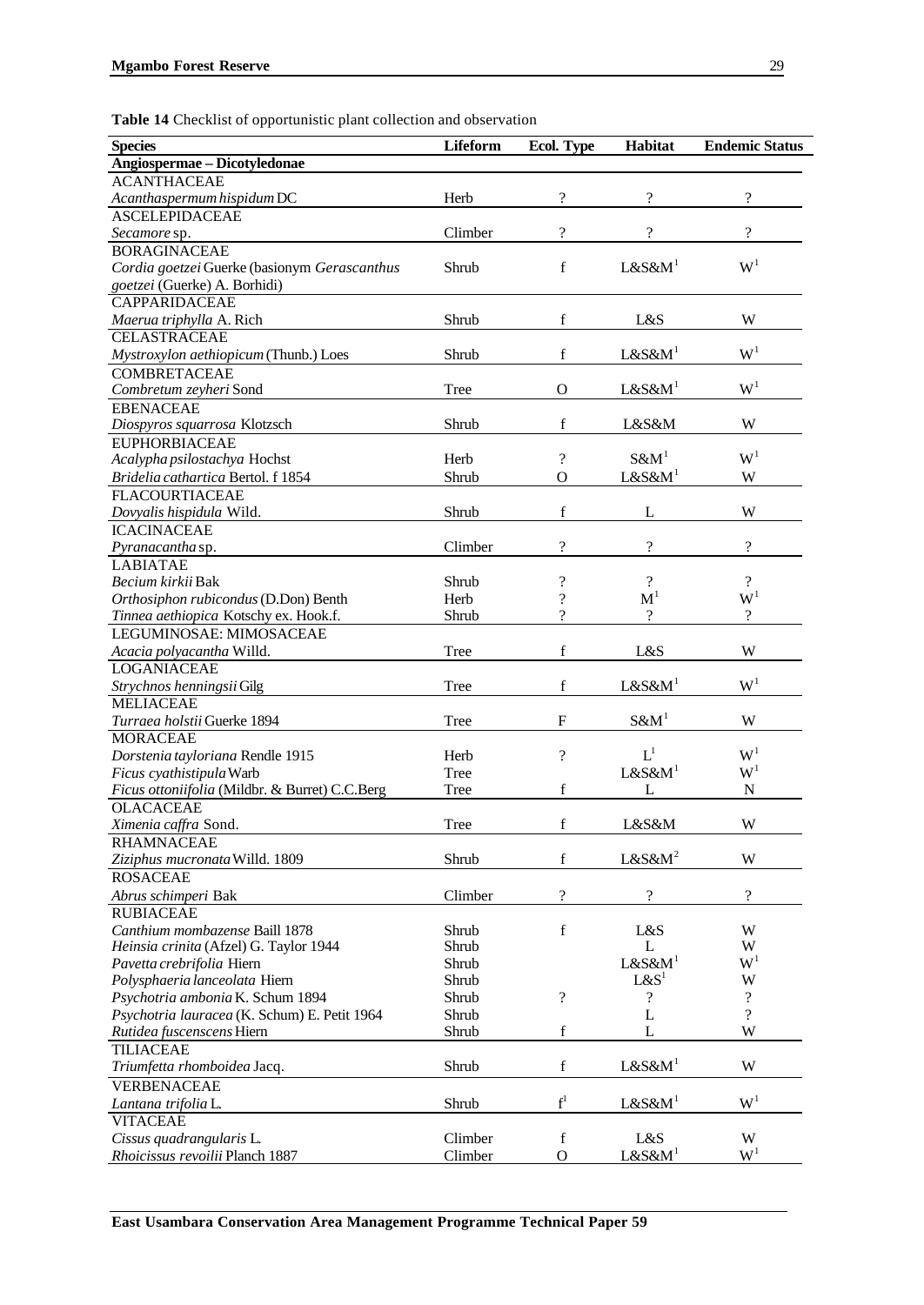<sup>1</sup> Information is based on FTEA

 $2$  Information is based on LEAP (Knox, 2000)

#### **KEY TO ABBREVIATIONS FOR TABLE 14**

Ecological type: (based on Iversen, 1991b)

- F Forest dependent species: Species previously recorded as restricted to primary or closed canopy forest only, e.g. wet evergreen forest, dry evergreen forest and/or riverine forest;
- f Forest dwelling but not forest dependent: Species previously recorded in primary or closed canopy forest as defined above and/or in forest edge, clearings, secondary forest, deciduous forest and woodland, and
- O Non-forest species: These are species that do not occur in primary or secondary forest or forest edge (e.g. species that have been recorded in bushland, heathland, thicket, secondary scrub, grassland, rocky outcrops, swamps, wastelands and cultivation.

Habitat: (based on Hamilton, 1989)

- L Lowland: Species occurring at altitudes less than 850m above sea level;
- S Submontane: Species occurring at altitudes greater than 850m above sea level.
- M Montane Species occurring at altitudes greater than 1,250m above sea level.

If species occur in more than one habitat range, this has been recorded (e.g. L&S – this species has been recorded at altitudess between 0 and 850m above sea level).

Endemic status: (based on Iversen, 1991b):

- E Endemic: Occurring only in the Usambara mountains, EU Range limited to the East Usambara Mountains, WU Range limited to the West Usambara Mountains;
- N Near endemic: Species with limited ranges in the Eastern Arc mountains and/or the East African lowland forests;
- W Widespread distribution.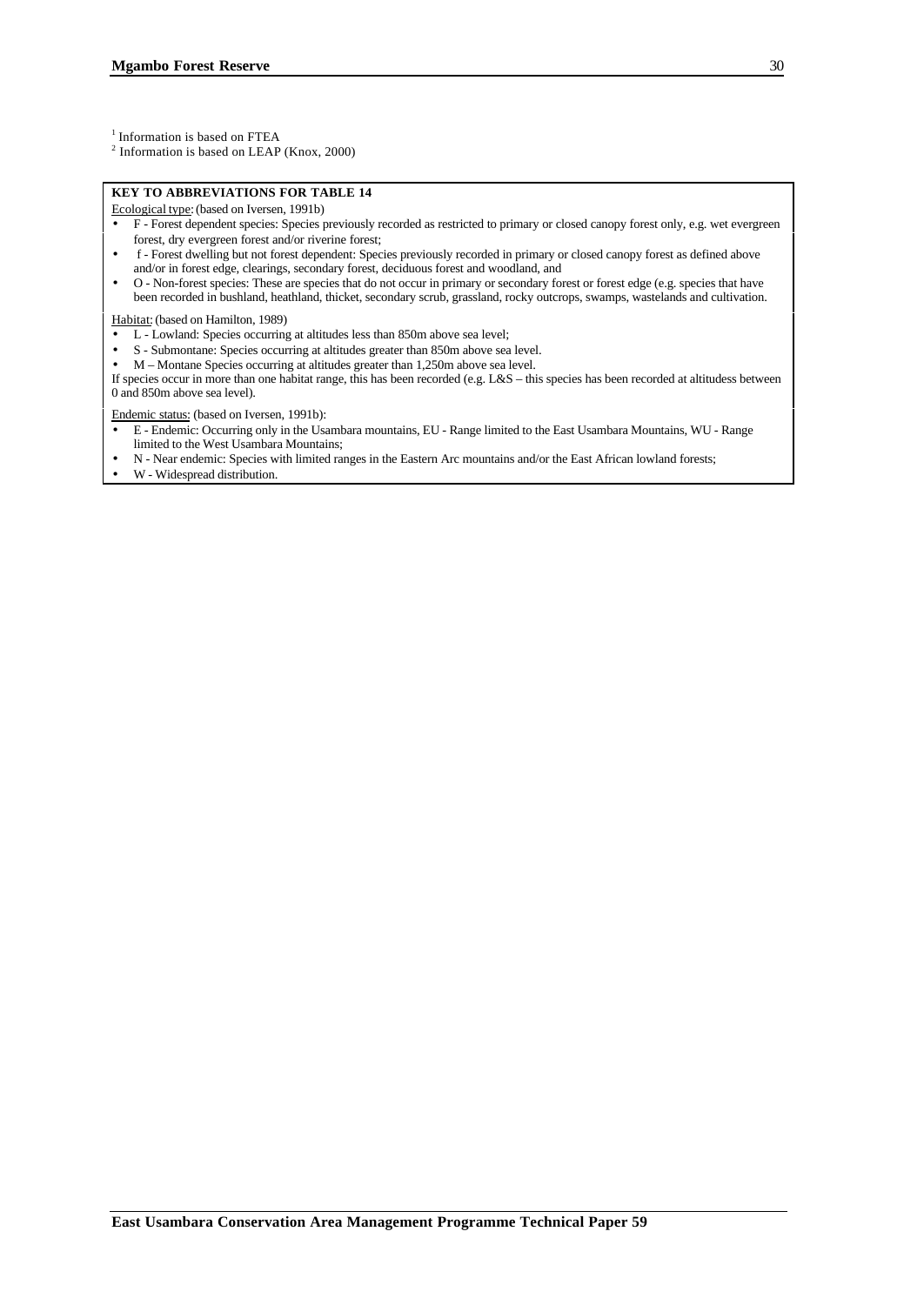#### **4.3.2 Disturbance transects**

A total area of 13.635 ha was assessed for signs of disturbance. Disturbance categories were recorded for all 50m sections along each transect line. Every self standing tree (not creepers or lianas) above 5cm diameter at breast height (dbh) was measured within a distance of 5m either side of each transect line. Each plant was recorded under one of four categories: live, old cut, new cut or naturally fallen. Old cut was identified by darkening and rotting of a cut stump, and was assumed to have been cut more than 6 months prior to sampling. New cut was identified by fresh cream or green cut stumps and assumed to have been cut less than six months prior to sampling. Within these categories a distinction was made between poles and timbers. Poles were classified as having a dbh between 5 and 15cm and a minimum 3m relatively straight trunk. Timber was classified as having a dbh greater than 15cm with a minimum of 3m relatively straight trunk. These divisions are based on differences in use. Timber and pole cutting data are presented as an average per hectare.

All other forms of anthropogenic disturbance within a distance of 5m either side of each transect were also recorded for every 50m section.

Other forms of disturbance were defined as follows:

**Fire damage** - an area affected by fire, evidence included burnt trees and ground vegetation.

**Pitsaw site** - an area cleared for pitsaw activities, with pitsaw platform, or remains of such.

**Timber/planks/poles** - cut wood on ground abandonned or ready for transportation.

**Trapping** - animal traps of all varieties whether set or sprung or unused.

**Cultivation** - evidence of crop cultivation (past or present).

**Grazing** - direct evidence or remains of cattle grazing.

**Roads/tracks** - including all human used footpaths.

**Old Settlement** - well-established clearings as a consequence of past human settlement.

The topography of Mgambo FR was generally not difficult and, consequently, only one 50m section was found to be inaccessible. A total of 10949 live stems were sampled throughout the reserve, giving a mean total of 613.7 poles per hectare and 189.3 timbers per hectare, 76% and 24% respectively.

### *4.3.2.1 Pole and Timber extraction*

Pole and timber extraction was found along all seven transects, however, new extraction was only observed at a low intensity within the reserve.

Rates of pole extraction are summarised in Table 15 and Figures 11 and 13. An average total of 3359 poles per hectare were alive, 695 dead and 198 cut, representing 79%, 17% and 4% of all poles sampled respectively (Table 15). None of the transects had a significantly higher rate of extraction than the others. (Figure 11). A significant proportion of the poles sampled were dead, particularly along transects 0 and 1 (Figure 13). Live poles were least abundant along transect 6 with 291 poles per hectare compared with all of the other transects with figures over 450 poles per hectare. (Table 15 and Figure 11).

Pole cutting was most intensive along reserve border areas (Figure 15). A high level of extraction was observed within proximity to Daluni and Bwiti villages to the south of both halves of the reserve (see Figure 3 for positioning of villages).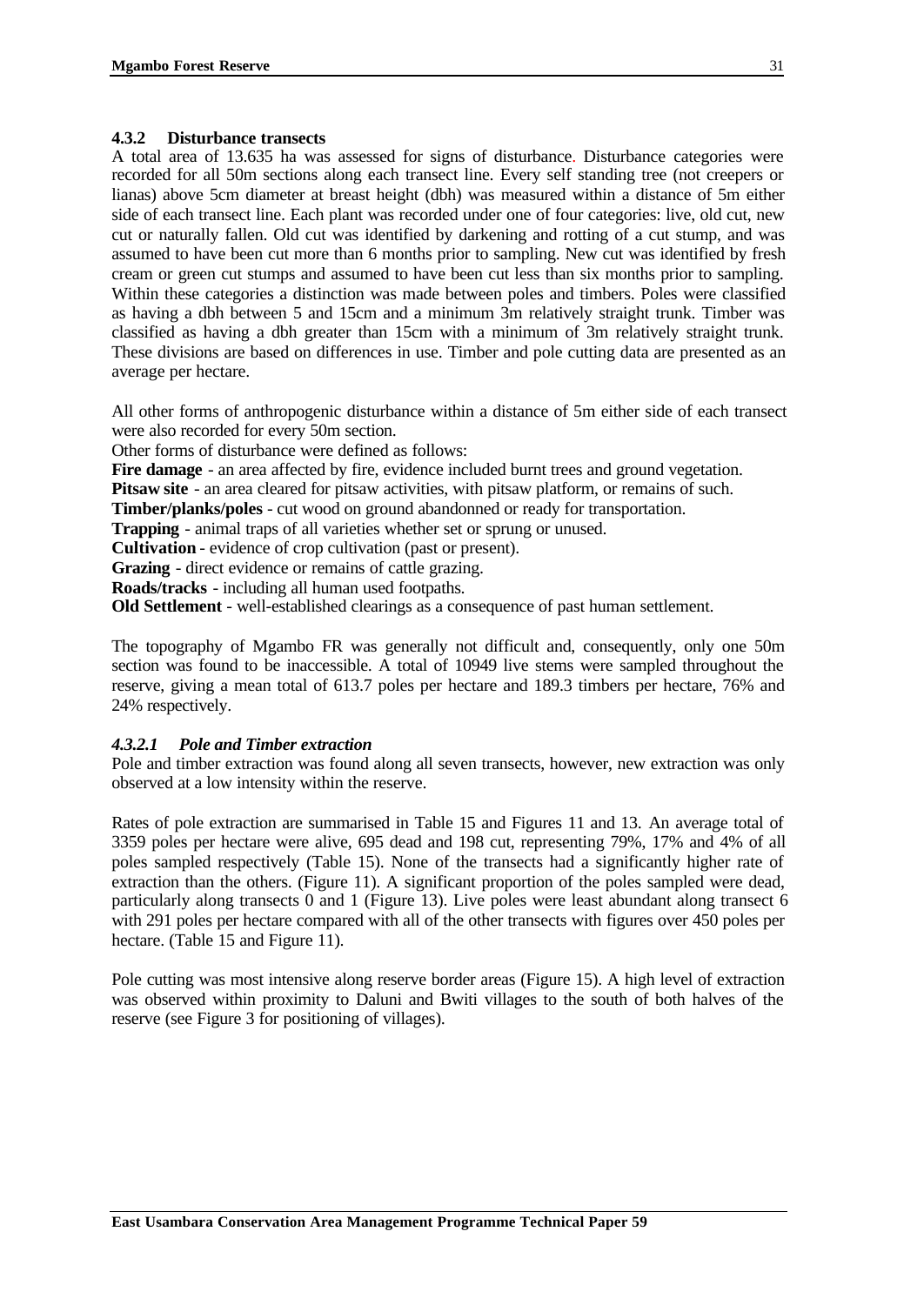| number   | length<br>(m) | <b>Transect Transect Total no.</b><br>poles<br>sampled | Live<br><b>Poles</b> | Average<br>Live<br>Poles/ha | Dead<br><b>Poles</b> | Dead<br>Poles/ha | <b>Poles</b> | <b>Poles</b><br>/ha | Average Old Cut Old Cut New Cut New Cut<br><b>Poles</b> | <b>Poles</b><br>/ha |
|----------|---------------|--------------------------------------------------------|----------------------|-----------------------------|----------------------|------------------|--------------|---------------------|---------------------------------------------------------|---------------------|
| $\theta$ | 450           | 267                                                    | 228                  | 507                         | 27                   | 60               | 11           | 24                  |                                                         | 2                   |
|          | 850           | 596                                                    | 467                  | 549                         | 80                   | 94               | 40           | 47                  | 9                                                       | 11                  |
| ↑        | 1200          | 807                                                    | 656                  | 547                         | 120                  | 100              | 26           | 22                  |                                                         |                     |
| 3        | 2535          | 1639                                                   | 1146                 | 452                         | 402                  | 159              | 90           | 36                  |                                                         | $\mathbf{0}$        |
| 4        | 3550          | 1987                                                   | 1655                 | 466                         | 265                  | 75               | 63           | 18                  | 4                                                       |                     |
|          | 3800          | 2572                                                   | 2077                 | 547                         | 428                  | 113              | 63           | 17                  | 4                                                       |                     |
| 6        | 1250          | 500                                                    | 364                  | 291                         | 117                  | 94               | 19           | 15                  | $\theta$                                                | 0                   |
| Total    | 13635         | 8368                                                   | 6593                 | 3359                        | 1439                 | 695              | 312          | 179                 | 24                                                      | 19                  |

**Table 15** Disturbance transect results showing total pole counts and average pole counts per hectare.



**Figure 11** The relative abundance of live, dead and cut poles in Mgambo FR.

Rates of timber extraction are summarised in Table 16 and Figures 12 and 14. A total of 1011 timbers per hectare were alive, 229 dead and 21 cut, representing 80%, 18% and 2% of all timbers sampled respectively (Table 16). Transect 3 showed greatest evidence of timber cutting with 9 cut timbers per hectare representing 5% of all timber sampled along this transect line. (Table 16 and Figure 12). The incidence of live and dead timbers was fairly evenly distributed through the reserve with no particular transects showing significantly higher concentrations of timbers than others. (Table 16 and Figure 14). As with pole-extraction, the highest levels of timber extraction was found to be within proximity of Daluni and Bwiti villages (see Figure 16, and refer to Figure 3 for positioning of villages).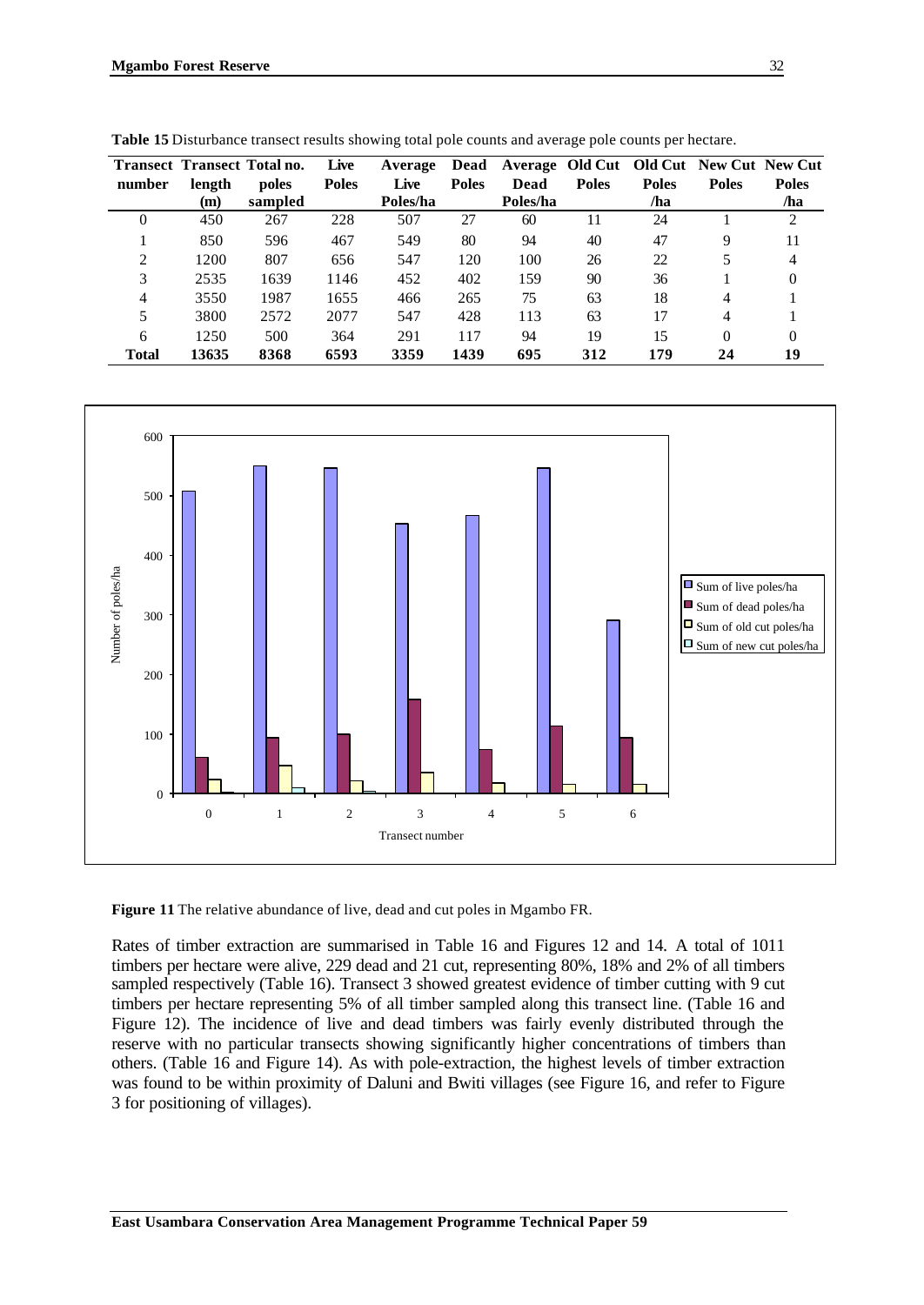|        |        | <b>Transect Transect Total no.</b> | Live | Live                                                             | Dead | <b>Dead</b> |    |                             | <b>Old Cut Old Cut New Cut New Cut</b> |              |
|--------|--------|------------------------------------|------|------------------------------------------------------------------|------|-------------|----|-----------------------------|----------------------------------------|--------------|
| number | length | timber                             |      | <b>Timbers Timbers/ Timbers Timbers/ Timbers Timbers Timbers</b> |      |             |    |                             |                                        | <b>Poles</b> |
|        | (m)    | sampled                            |      | ha                                                               |      | ha          |    | /ha                         |                                        | /ha          |
|        | 450    | 89                                 | 69   | 153                                                              | 20   | 44          |    | $^{(1)}$                    |                                        |              |
|        | 850    | 143                                | 117  | 138                                                              | 22   | 26          |    |                             |                                        |              |
|        | 1200   | 165                                | 137  | 114                                                              | 27   | 23          |    |                             |                                        |              |
|        | 2535   | 527                                | 419  | 165                                                              | 84   | 33          | 24 | 9                           |                                        |              |
|        | 3550   | 571                                | 480  | 135                                                              | 85   | 24          |    |                             |                                        |              |
|        | 3800   | 894                                | 692  | 182                                                              | 194  | 51          | 8  |                             |                                        |              |
| 6      | 1250   | 192                                | 154  | 123                                                              | 35   | 28          |    | $\mathcal{D}_{\mathcal{L}}$ |                                        |              |
| Total  | 136350 | 2581                               | 2068 | 1011                                                             | 467  | 229         |    | 20                          |                                        |              |

**Table 16** Disturbance transect results showing total timber counts and average timber counts per hectare.



**Figure 12** The relative abundance of live, dead and cut timbers in Mgambo FR.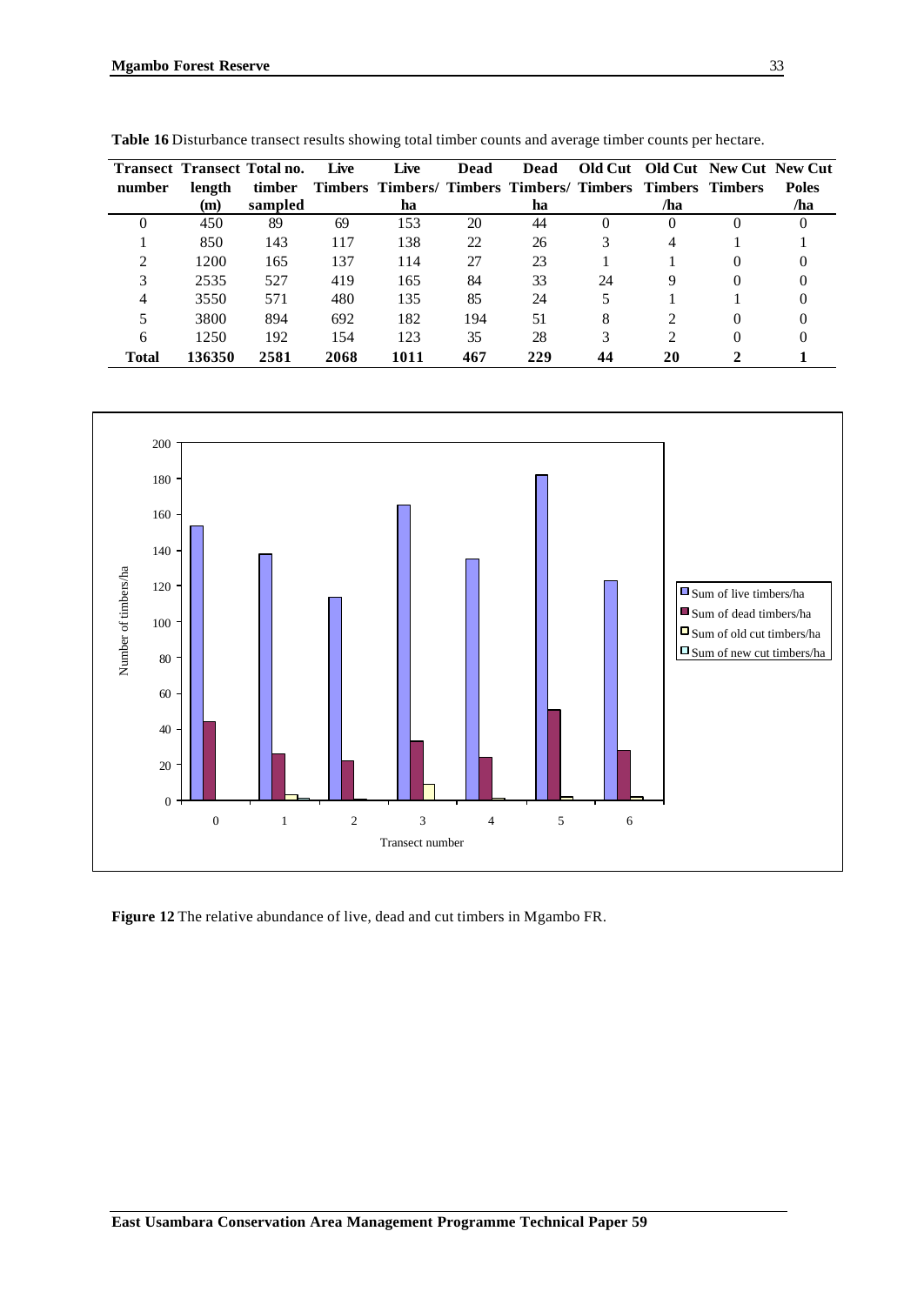





**Figure 14** Comparison of cut timbers to dead timbers per hectare in Mgambo FR.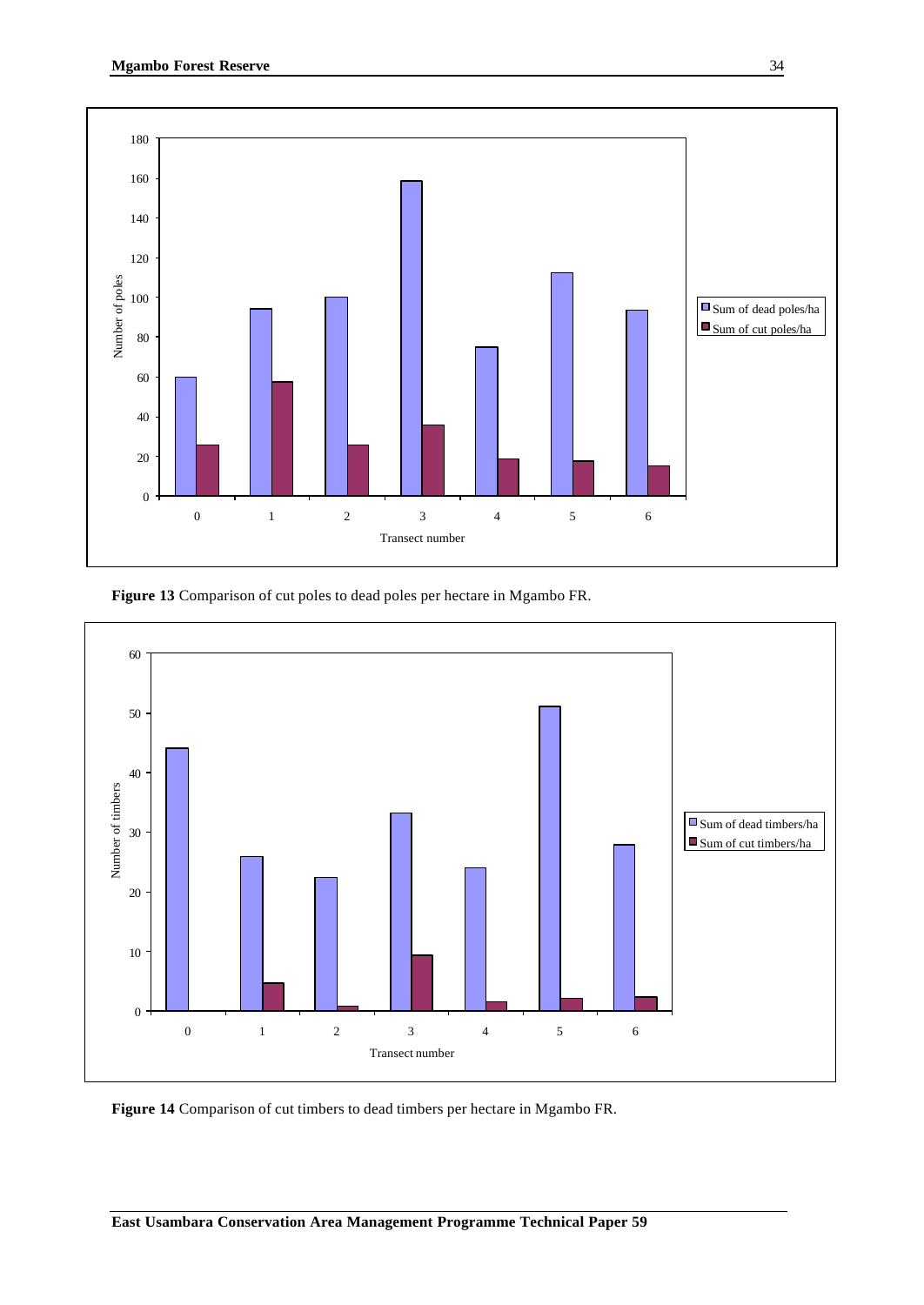

**Figure 15** Actual pole extraction values per transect length along plot in Mgambo FR.



**Figure 16** Actual timber extraction values per transect length along plot in Mgambo FR.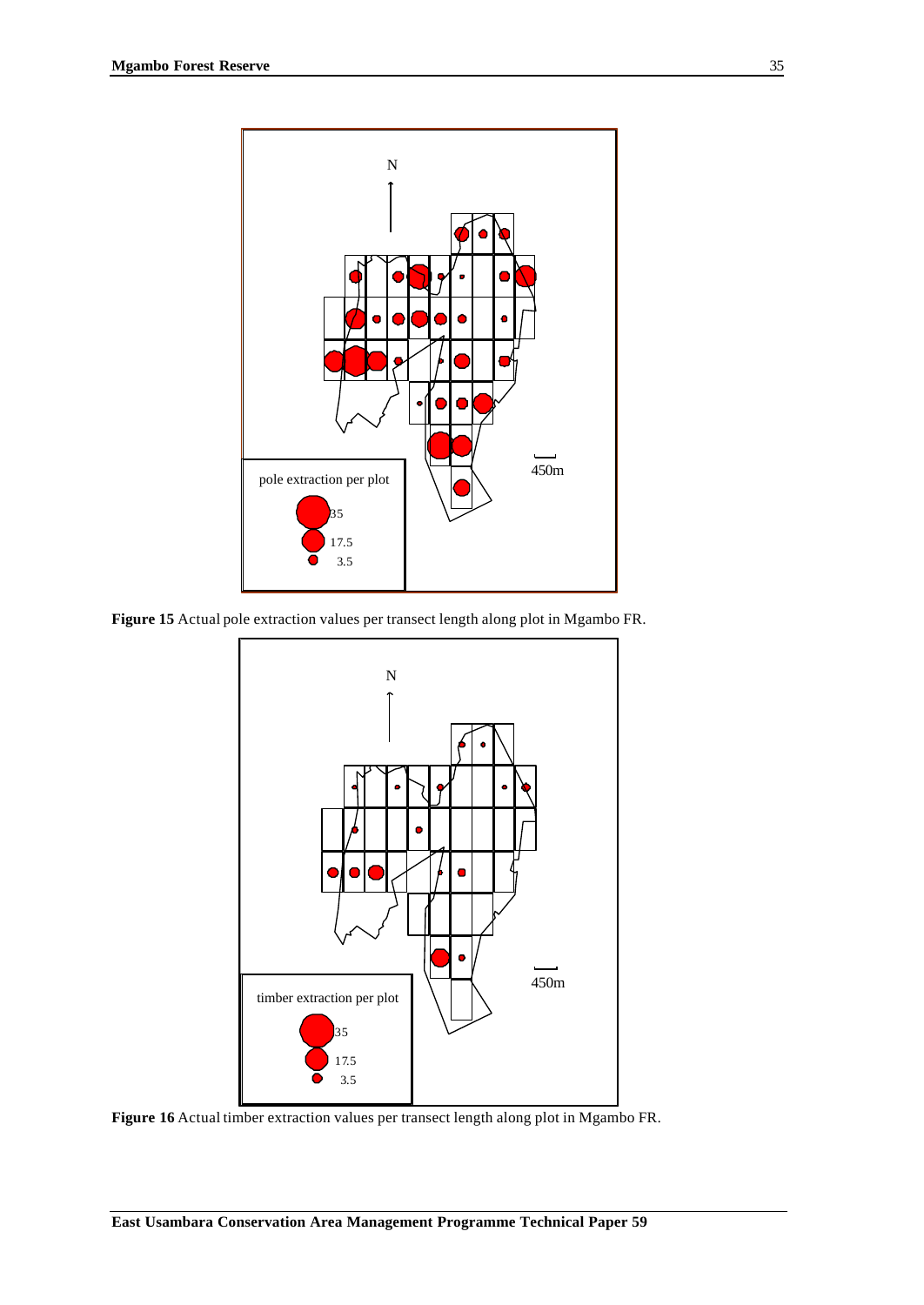### *4.3.2.2 Other signs of disturbance*

#### **Fire**

The most common form of disturbance was fire disturbance, present within 62% of all 50 metre sections sampled (Table 17). Deliberate fires, started to create grazing land, represent the most significant threat to Mgambo FR. Fire incidence was most intense in the eastern side of the reserve, although was common throughout (Figure 17). A large burnt area was in grid sections 6, 10 and 11, which had been burnt around October 2001.

#### **Grazing**

Grazing pressure on Mgambo FR was very evident throughout the survey period. A total of 23% of all 50 metre sections sampled contained signs of grazing, and animals and herdsmen were sighted on a number of occasions. (Figure 18).

#### **Footpaths**

There were some well-used livestock and human paths within the reserve, and so this form of disturbance ranked third within Mgambo FR.

#### **Pitsawing**

There was evidence of three fairly recent pitsawing sites and one old site. Two of the recent sites were close together near to the western border of transect 3, not far from Daluni village. The other recent site was at the zoological trapsite 3, close to the path heading north towards Mgambo village. Two piles of old cut poles were seen along transect 5 and one pile along transect 4 close to human paths. (Table 17)

#### **Trapping**

Only two animal traps were seen (Table 17). These were set up with a brush-fence corridor probably to catch small duiker. One trap was sprung and contained a live Banded Mongoose (*Mungos mungo*) which was later released. Both traps were found close to Mgambo village along transect 6.

**Table 17** The incidence of various types of disturbance shown as percentage and rank (calculated as presence (1) or absence (0) every 50m transect section)

|                   | <b>Fire</b> | Grazing | <b>Paths</b> | <b>Pitsawing</b>                                           | <b>Trapping</b>                | <b>Planks/Poles</b> |
|-------------------|-------------|---------|--------------|------------------------------------------------------------|--------------------------------|---------------------|
| Incidence Tally   | 70          | 64      |              |                                                            |                                |                     |
| Percentage $(\%)$ | 62          | 23      |              | <u.i< td=""><td><u. i<="" td=""><td></td></u.></td></u.i<> | <u. i<="" td=""><td></td></u.> |                     |
| <b>Rank</b>       |             |         |              |                                                            |                                |                     |

**DEFINITIONS FOR TABLE 17**

Fire refers to an area affected by fire, evidence including burnt trees and ground flora.

Grazing refers to cattle or goat grazing.

Paths refer to all human used footpaths.

Pitsaw refers to any site with the remains of pitsaw activity past or present.

Trapping refers to any form of animal trapping.

Planks/Poles refers to cut timber and poles laying on the ground ready for transportation.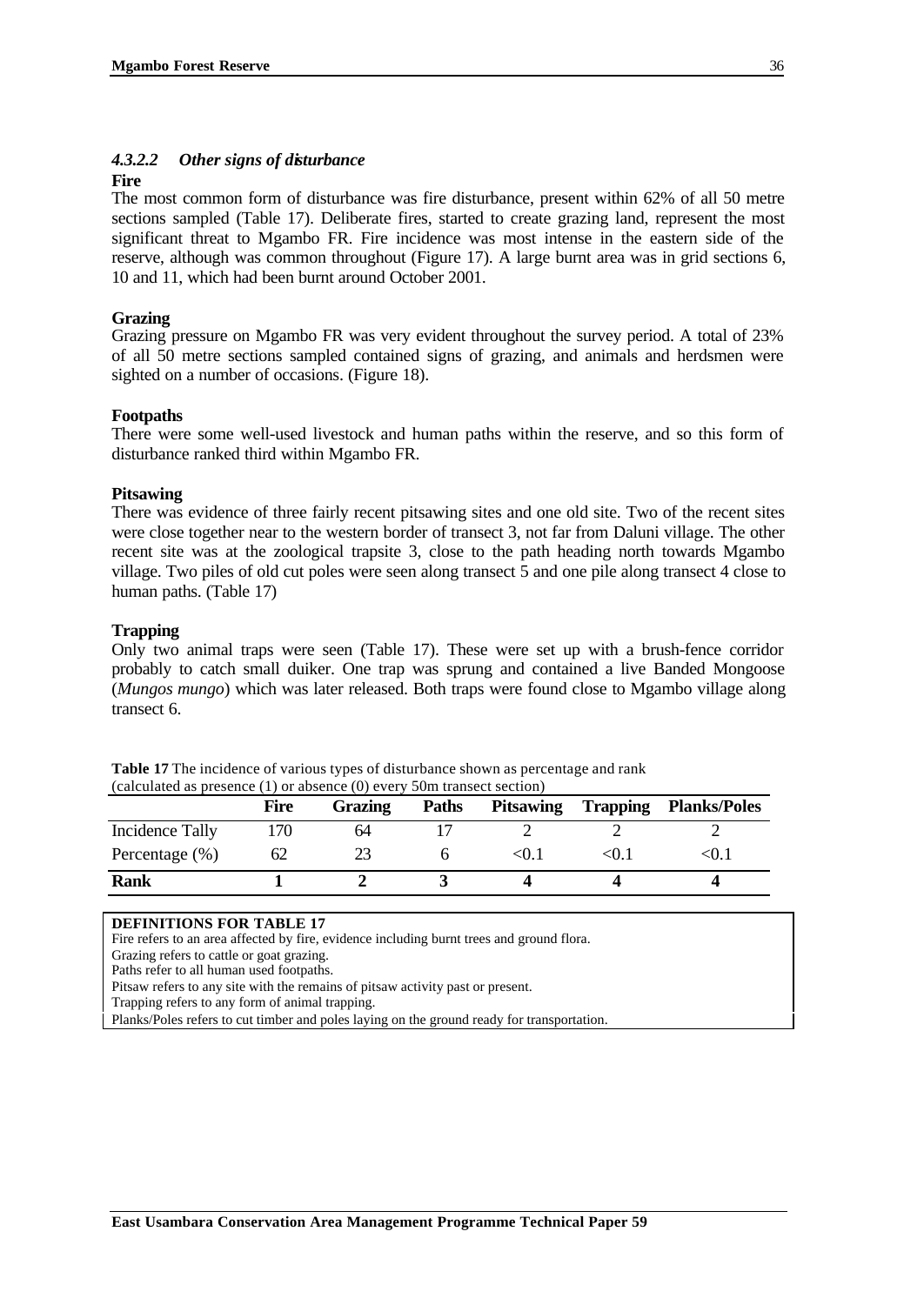

**Figure 17** Incidence of fire as percentage of sections evidence was found in, for Mgambo FR.



**Figure 18** Incidence of grazing as percentage of sections evidence was found in, for Mgambo FR.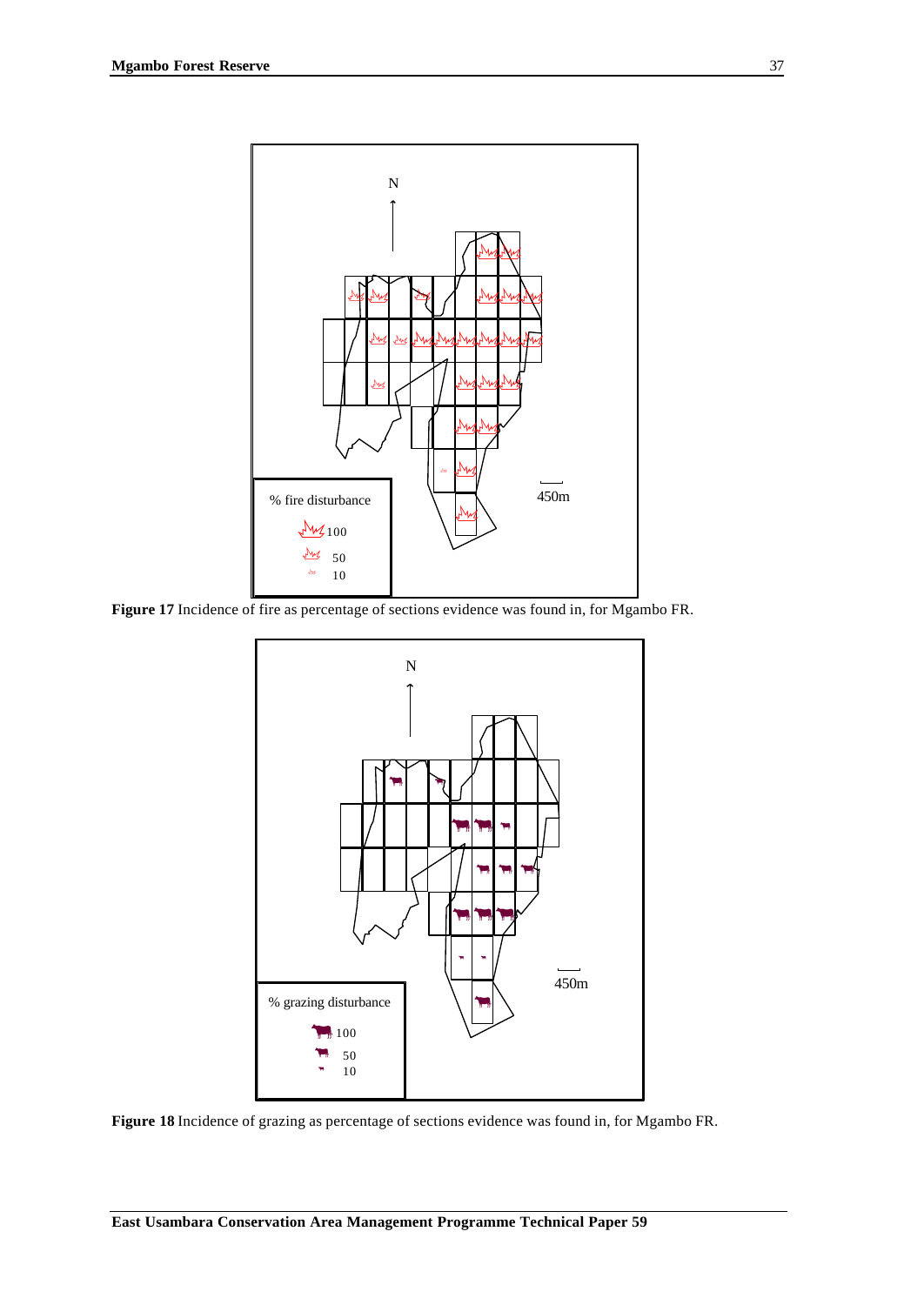#### *4.3.2.3 Areas of greatest disturbance*

The most disturbed areas within Mgambo were located on the eastern half of the reserve. These areas were grids that contained evidence of fire and grazing within each 50m transect section. Some endemic, near endemic and forest dependent vegetation was in these most disturbed grid areas; most notably, grid 26 to the far south of the reserve where *Cassia abbreviata* (endemic), *Dombeya shupangae* (near endemic) and *zanthoxylum deremense* (near endemic and forest dependant). (Figures 19 and 20).



**Figure 19** Distribution of forest dependent, endemic and near endemic tree and shrub individuals in relation to areas of highest disturbance in Mgambo FR.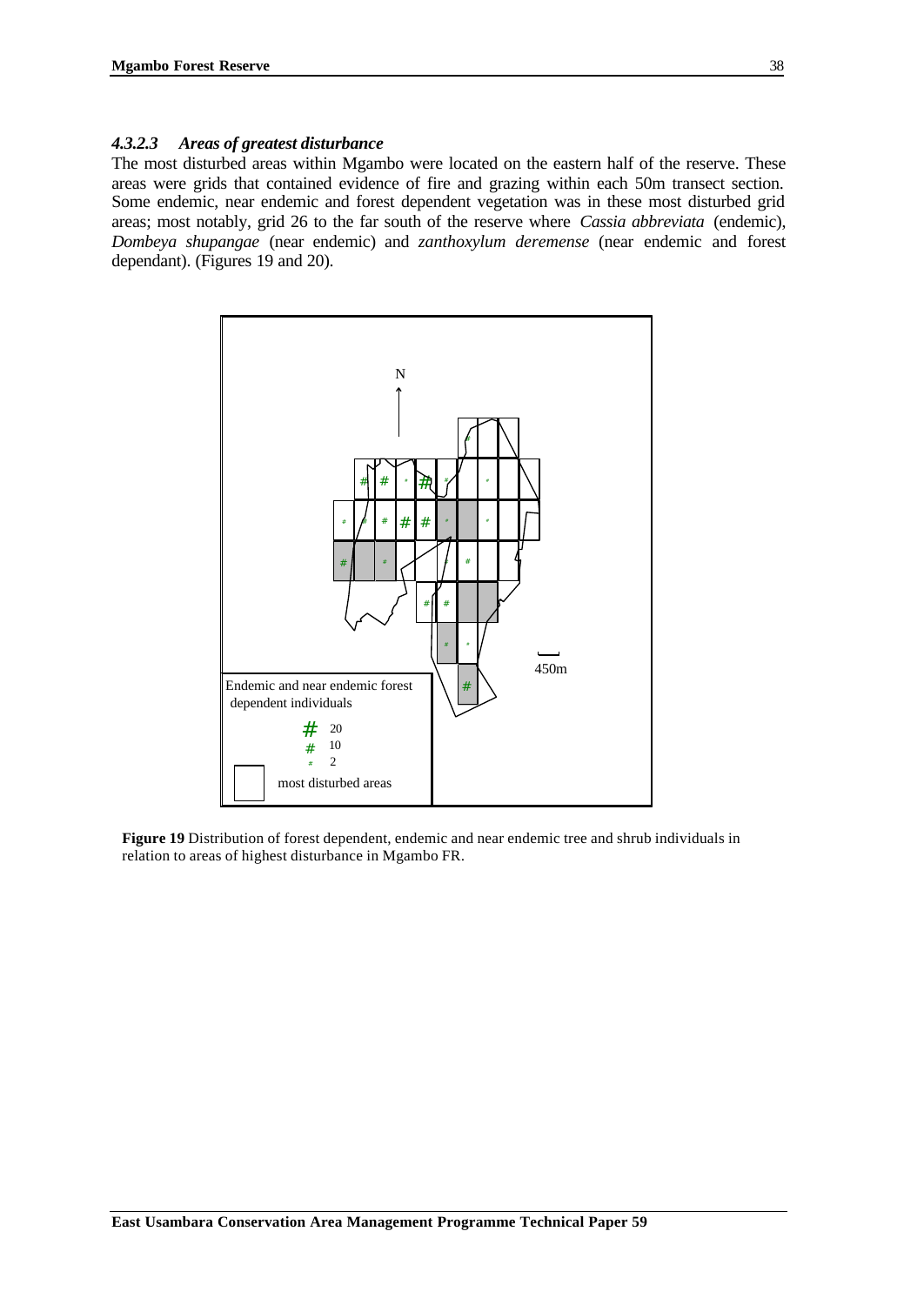

**Figure 20** Distribution of forest dependent, endemic and near endemic plant species in relation to areas of highest disturbance in Mgambo FR.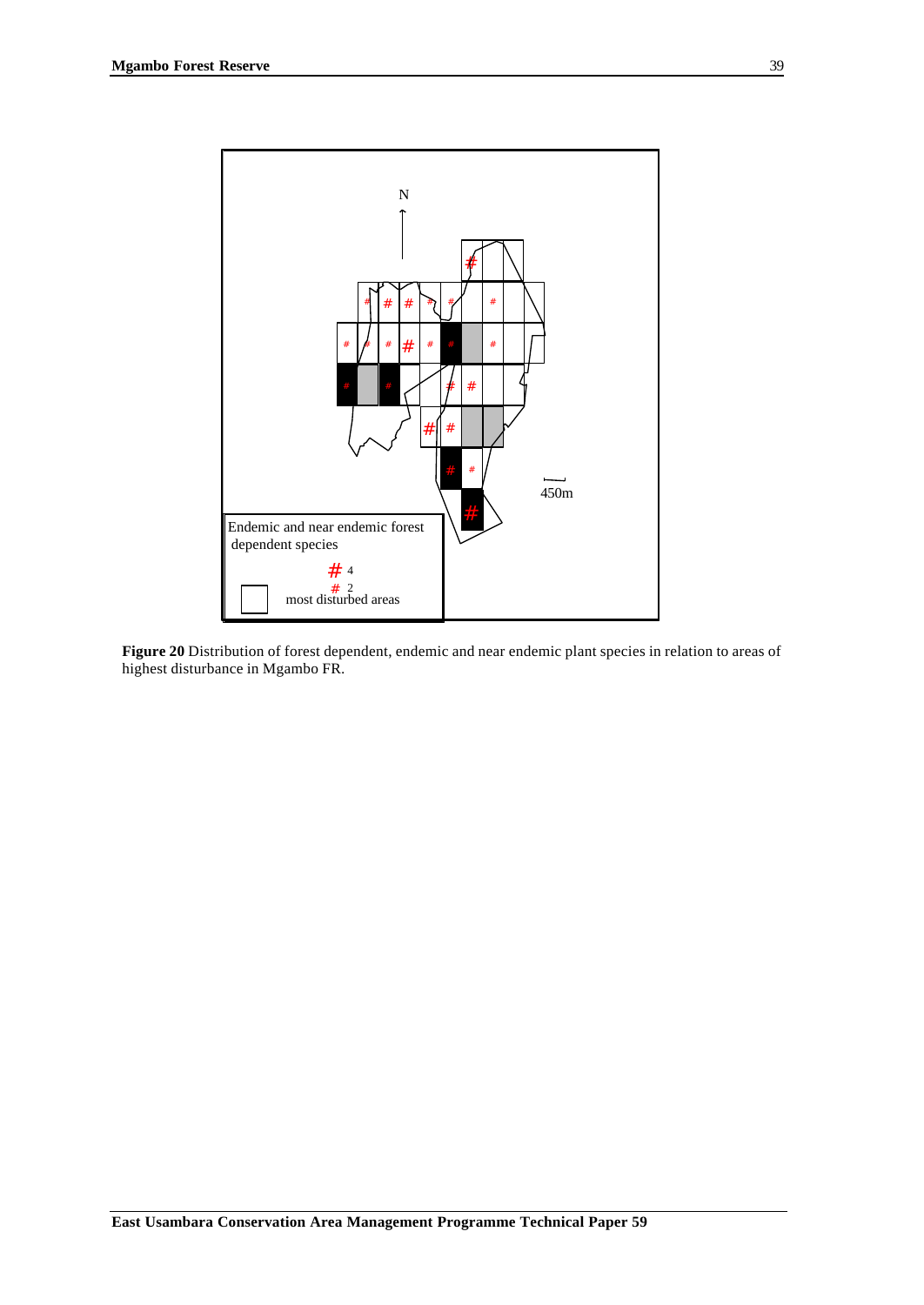## **4.4 Discussion**

Mgambo FR covers an area of 13.46  $km^2$  (1346 ha) with an altitude range of 300m to 800m above sea level. Topography is, at times, fairly steep but not extreme and the landscape generally a mix of open woodland, scrub and grassland. Mgambo FR only containted small patches of lowland forest and riverine forest habitat.

### Habitat

Of the 31 vegetation plots surveyed systematically, 20 were open woodland (65% of plots), 5 were lowland forest (16% of plots) and 6 were scrub/grassland/previously disturbed (19% of plots). Mgambo FR had previously been recorded as 96% poorly stocked lowland forest by Johannson and Sandy (1996). The large proportion of open woodland actually recorded suggests increased disturbance in recent years. None of the vegetation plots was recorded with an average canopy height of over 20m. Approximately two-thirds of vegetation plots had been affected by fire.

### **Species richness**

In the systematic vegetation plots 858 trees and shrubs were surveyed, representing 101 species from 31 families. An additional five species were recorded in the regeneration plots. Opportunistic observations and collections recorded an additional 22 plant species from 14 families. In total 128 plant species from 39 families were recorded.

Relative to other forest reserves surveyed in the East Usambara Mountains the botanical diversity of Mgambo FR was low, largely as a result of the high level of fire and grazing disturbance.

The most abundant species in vegetation plots, representing 9.0% of individuals was the woodland species *Combretum zeyheri*. Other commonly encountered species in vegetation plots were *Dombeya shupangae*, *Brachystegia spiciformis, Acacia nilotica, Grewia bicolor, Cordia ovalis* and *Maytenus undata*. All of these species were seen to be resilient to disturbance and at competetive advantage in disturbed areas.

#### **Endemic Status**

The majority of species recorded in vegetation plots (87%) had widespread distributions. Only the species *Cassia abbreviata* was recorded as endemic to the Usambara Mountains and 12 species were recorded as near endemic. The most commonly recorded near-endemic tree species in the reserve was *Dombeya shupangae* (55 individuals), then was *Scorodophloeus fischeri* (15 individuals) and *Canthium mombazense* (10 individuals)*.* Endemic and near endemic species were fairly evenly distributed in the reserve, but tended to be more frequently found in the western half of the reserve.

Only two near endemic species recorded in vegetation plots were forest dependent, namely *Deinbollia kilimandscharica* and *Zanthoxylum deremense*. Three near endemic species, *Dombeya shupangae*, *Scorodophloeus ficheri* and *Monodora grandidieri* are non-forest species.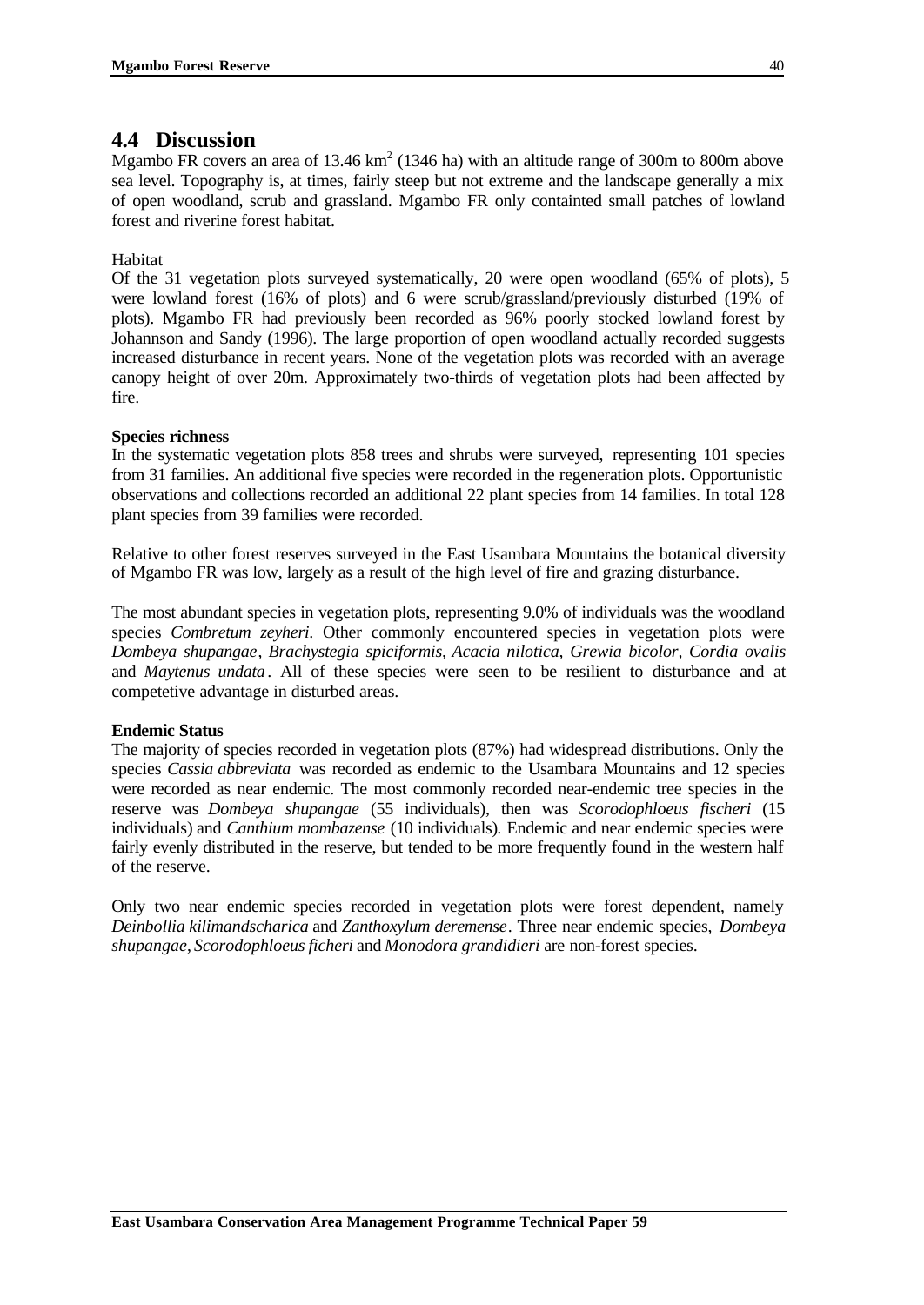### **Ecological Type**

Only five species (5.0%) recorded in vegetation plots were classified as forest dependent defined as 'limited to primary or closed canopy forest only'. These species were *Deinbollia kilimandscharica, Commiphora eminii, Zanthoxylum deremense, Turraea holstii* and *Rothmannia manganjae.* The most commonly recorded forest dependent tree species was *Turraea holstii* represented by 22 individuals in 7 plots in a selection of scrub, woodland and lowland forest habitats.

Sixty two species (61.4%) were recorded in vegetation plots as forest dwelling and 27 species (26.7%) non-forest dwelling. *Brachystegia spiciformis* was the most abundant forest dwelling species represented by 77 individuals in just 3 open woodland plots. *Combretum zeyheri*, represented by 33 individuals in 3 plots, was the most abundant non-forest species present in disturbed open woodland habitats.

#### **Habitat**

Flora recorded from the vegetation plots of Mgambo FR was most commonly categorised within the lowland forest habitat type. A total of 39 (38.6%) species and 363 (42.3%) individuals were categorised as lowland forest species. There were only 4 species, *Acacia mellifera, Acacia nilotica*, *Grewia bicolor* and *Sterculia africana,* that were categorised as sub-montane species and 1 species, *Strychnos innocua*, categorised as a montane species (although it was found in woodland in lowland areas). Many other species (48 in total) were categorised as combinations of lowland with submontane and/or without montane forest habitats.

Of the tree species surveyed with known altitudinal preferences, 38.6% were considered to be solely typical of lowland forest, 4.0% of submontane forest and 1.0% of montane forest. The remainder (47.5%) were considered to be typical of a combination of habitats.

#### **Range Extensions**

The vegetation plot data generated a total of 71 new species records for Mgambo FR, when compared to the study by Ruffo *et al.* (1989). Eight of these species were also new to the East Usambara Plant Biodiversity Database, Pohjonen (2001).

#### **Regeneration**

An additional 5 species were also recorded from the regeneration plots. Three of these species were not present in the study by Ruffo *et al* (1989). None of these species were endemic, near endemic or forest dependent.

#### **Disturbance**

Evidence of disturbance was found throughout Mgambo FR, notably around the forest areas close to Bwiti and Daluni villages.

The most significant disturbance category recorded in Mgambo FR was fire disturbance. Evidence of fire was noted in 62% of all disturbance transect sections and 21 vegetation plots (68% of the total). Fire disturbance was particularly intense in eastern areas although was fairly common throughout the forest reserve. Most of the reserve had poor canopy cover (with no canopy recorded over 20m) and fire disturbed areas were generally open wooded grassland habitats. Very few forest dependent, or endemic species were recorded in Mgambo, and it is likely that fire has played a significant role in the impoverishment of Mgambo's forest habitats and has resulted in limited regeneration prospects.

A second major disturbance category affecting Mgambo FR is grazing pressure. This was noted in 23% of all disturbance transect sections and 6 vegetation plots (19.4% of the total). It is likely that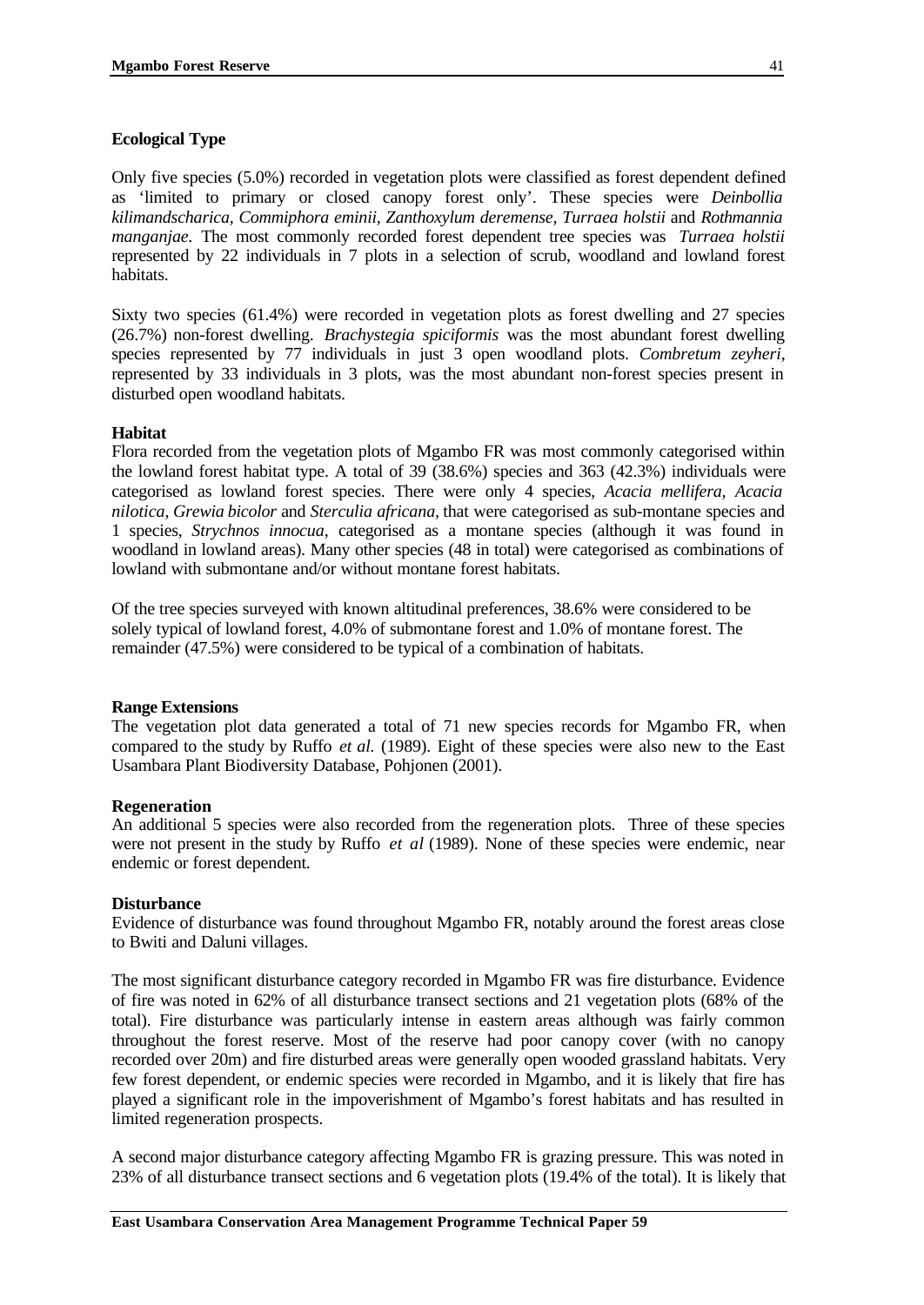these two disturbances are linked as herdsmen light fires to obtain new grasses for their animals to graze on. During the course of the survey, stock, and evidence of stock, was frequently observed in the reserve. This high level of disturbance must result in substantial detrimental effects on floral diversity.

Pole cutting was more concentrated around forest borders with an average of cut poles at 4% of the total per hectare. Timber extraction was fairly low and also tended to occur near forest borders around Daluni and Bwiti villages. The intensity of pole and timber extraction was, along all transects, much less than the number of dead poles and timber.

A total of 17% of poles and 18% of all timber sampled were dead. This was a high figure, compared with other East Usambara forest reserves and is likely to be directly influenced by the high levels of fire disturbance in the reserve.

There was virtually no signs of old cultivation except for one old shamba area which had only recently been designated as inside the reserve.

There was some recent and some old pitsawing evidence. As pitsawing is largely confined to the riverine and lowland forest habitats where the few larger trees remain, this may be of some concern to Mgambo's small relatively undisturbed areas.

Only one area in Mgambo FR was seen to have animal traps, this was a disturbed scrub habitat close to Mgambo village. The traps were likely set to target duiker species. The lack of large mammal sightings and signs, and local knowledge suggests that hunting activity was substantial in recent times.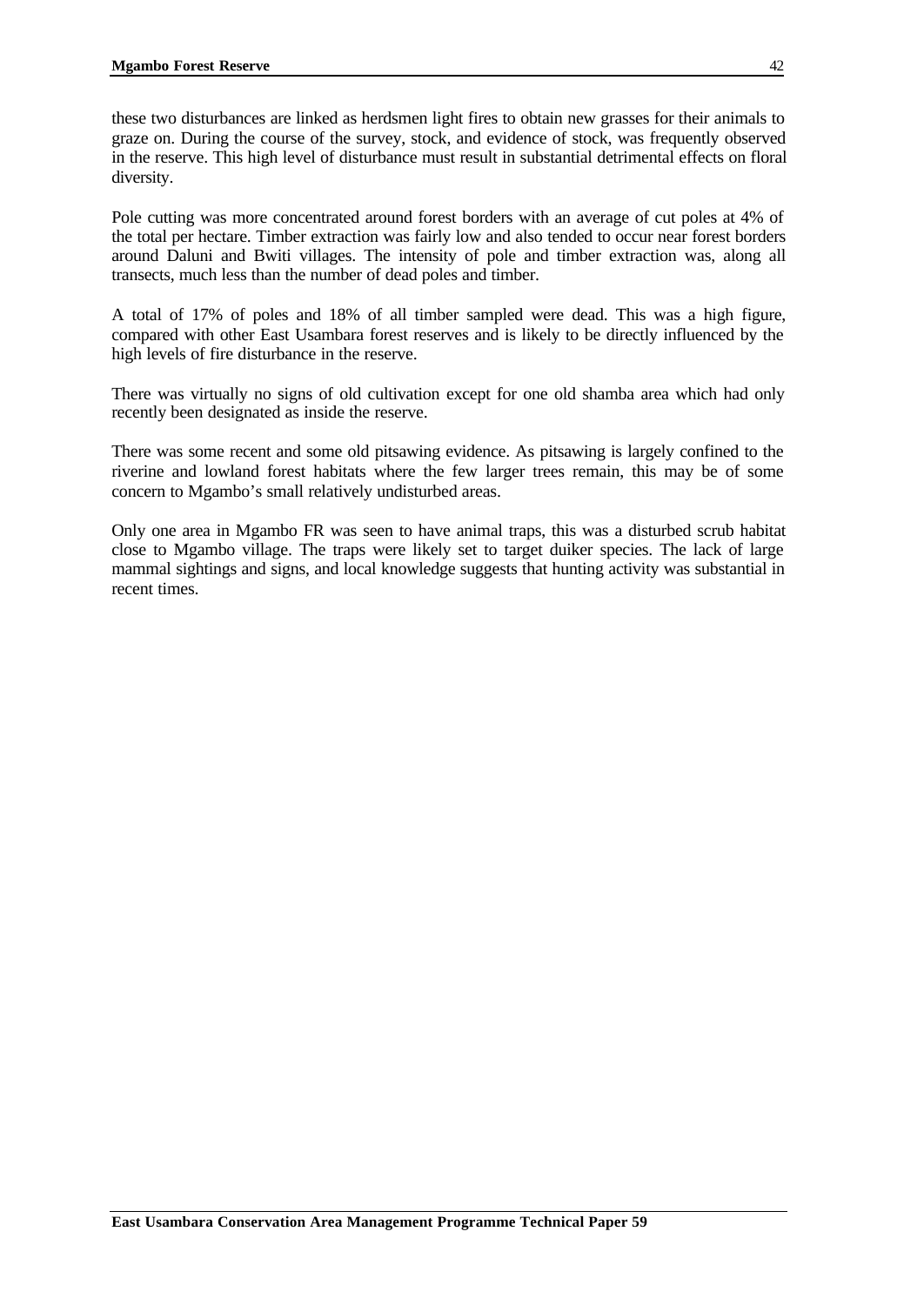# **5.0 FAUNA**

### **Authors: Bracebridge, C.E., Oliver, S.A. and Hall, S. pp. 43-72**

## **5.1 Introduction**

The fauna of Mgambo Forest Reserve (FR) was studied to assess diversity within specific taxonomic groups. Inventories were compiled of mammal, reptile, amphibian, butterfly, mollusc and millipede species. Practicalities of capture methods, identification techniques and potential information that could be extracted from the data, influenced the taxonomic groups chosen for the study. The results of the inventories were analysed to assess the relative biodiversity value of the reserve's fauna.

## **5.2 Methods**

Within Mgambo FR, target groups of fauna were surveyed using a combination of standardised, repeatable methods at 'zoological trapsites'. Transect surveys of dung and other animal signs, and the opportunistic collection and observation of all animals were also implemented. Brief descriptions of the methods employed and trapsite locations follow. A more detailed methodology of survey techniques can be found in the FT FRP *Methodology Report* (SEE, 1998).

### **5.2.1 Bucket pitfall traps**

Small mammals, amphibians and reptiles were sampled using bucket pitfall traps. Three 50m linear transects were created at a zoological trapsite location whereby eleven 10 litre plastic buckets were sunk into the ground with their rims flush to ground level. Buckets contained small holes to allow rainwater to drain from them and each bucket was positioned 5m apart. A sheet of vertical plastic (approximately 0.5m high, and no less than 0.2m) was run along the bucket line crossing the centre of each bucket to form a 'drift fence'. A 10-15cm lip of plastic sheeting was left flat on the ground onto which soil and leaf litter was placed to prevent any gap in the drift fence at ground level. Animals moving into the area from either side would be channelled along the plastic towards the bucket traps.

Each line was placed no more than 50m apart, but was located to encompass a range of microhabitats. Brief habitat notes were taken for each bucket position. Traps were checked early each morning for the duration of the trapsite period and data recorded on standardised data sheets regarding the identification of each animal captured.

#### **5.2.2 Sherman traps**

Small rodents and insectivores were sampled using 100 Sherman traps (standard size) baited with toasted coconut and peanut butter. Traps were placed at least 2m apart, forming a wide loop around the bucket pitfall trap lines; 33 around two of the lines and 34 around the third. Traps were baited each evening (16.00hr or later) for the duration of the trapsite and checked early the following morning (08.00hr or earlier). Traps were closed during each day of the trapsite.

Data were recorded on standardised sheets regarding the identification, sex, breeding status and biometrics of each animal captured, as well as habitat notes. Specimens were retained when species level could not be ascertained and in cases where sexed specimens were required; these specimens were subsequently sent to international taxonomic experts (refer to Appendix 1).

In the case of small rodents, individuals to be released were each given a distinct mark-code made by trimming small patches of fur in a given pattern. 'Recaptured' individuals were then able to be identified.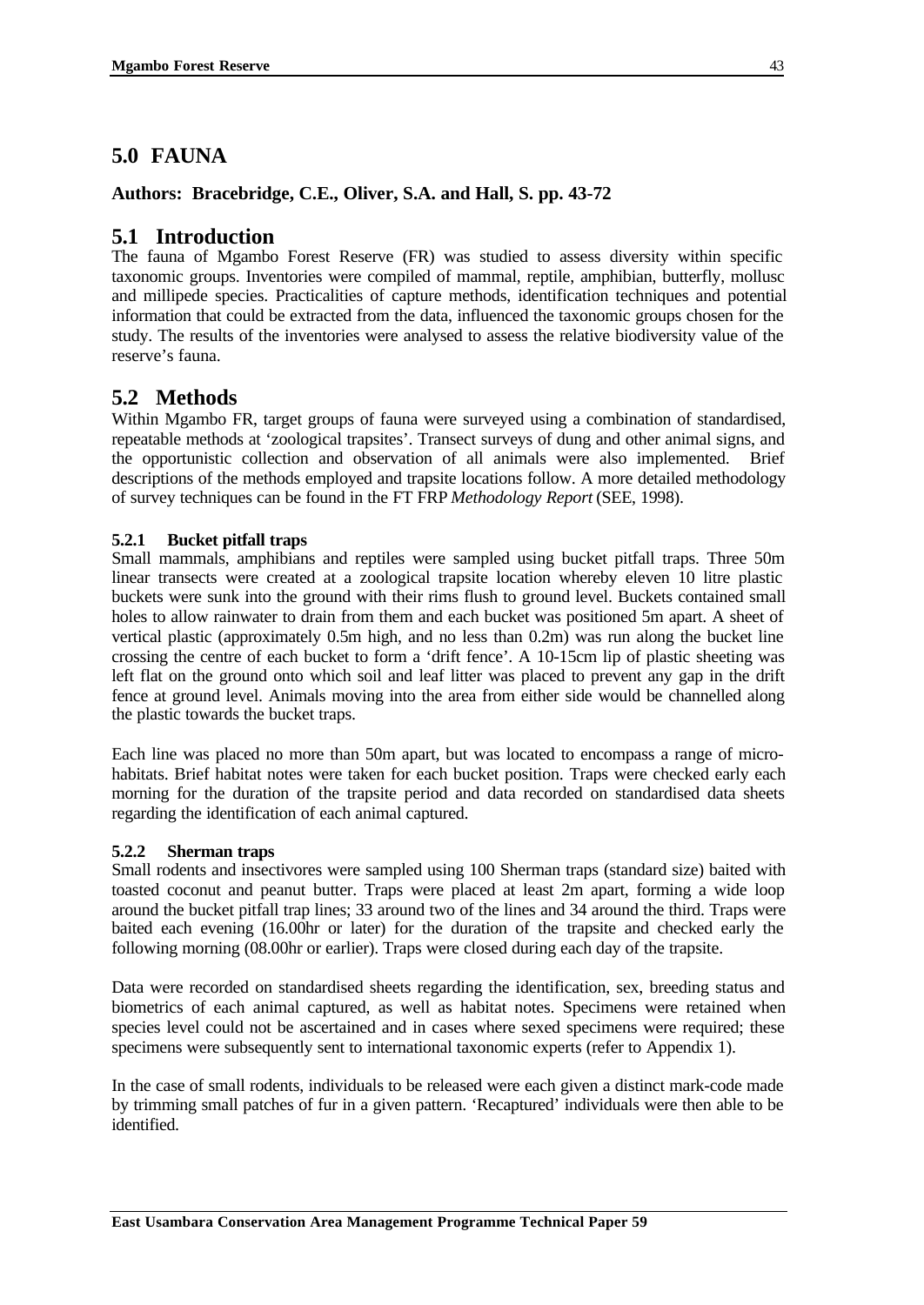### **5.2.3 Bat mist-netting**

Bats were sampled using varying combinations and configurations of mist-nets within 4 trapping sites. Up to four mist-nets of varying sizes (3m x 3.5m, 6m x 3.5m, 9m x 3.5m) were utilised at any one time. Nets were placed across assumed 'flight corridors' such as rivers and paths. Nets were opened at dusk (approximately 18.30hr) and checked every 10 to 15 minutes for the duration of the netting session.

Data were recorded on standardised data sheets regarding the identification, sex, breeding status, weight and biometrics of each bat captured. Detailed habitat notes were taken for each mistnetting location and the number of net-metre hours calculated for each session.

### **5.2.4 Butterfly sweep-netting**

Low-flying butterflies were sampled using hand-held sweep-nets. Two man-hours were spent netting along the bucket pitfall lines each day for the duration of the trapsite.

### **5.2.5 Butterfly canopy traps**

Five Blendon-style canopy traps were set up at the trapsites, one trap close to one bucket pitfall line, and two traps on each of the remaining two lines. Traps were baited with fermented banana in the mornings (usually around 08.00hr). Traps were checked morning and late afternoon. One individual of each species captured was taken; any 'repeat species' butterflies were identified, recorded and released.

### **5.2.6 Mollusc plots**

Molluscs were sampled in three 1m x 1m quadrats per trapsite; whereby quadrats were established close to each of the bucket pitfall trap lines and located in order to encompass a range of microhabitats. Two man-hours were spent searching the leaf litter, to a depth of 5cm within each quadrat. All molluscs encountered were collected and preserved.

#### **5.2.7 Millipede plots**

Millipedes were sampled in three 3m x 3m quadrats per trapsite; again, one established close to each of the bucket pitfall trap lines and located in order to encompass a range of microhabitats. Four man-hours were spent searching the leaf litter, to a depth of 5cm within each quadrat. All millipedes encountered were collected and preserved.

#### **5.2.8 Dung and sign surveys**

Spoor and other signs of animal presence were assessed along every established transect line through the Forest Reserve (Figure 5). A 2m strip either side of each transect line was assessed for animal dung, tracks and paths, as well as other signs such as burrows, diggings, feathers etc. All animal signs were recorded along with brief geographical and habitat details. To determine identification of indirect evidences, the knowledge of experienced field assistants was utilised, in conjunction with a Reference Dung Collection and Walker (1996).

#### **5.2.9 Opportunistic collection and observations**

All taxa were also collected and observed on a casual basis throughout the survey period. Opportunistic collections of amphibians, reptiles, molluscs and millipedes were taken and direct and indirect observations of birds and larger mammals were recorded to determine the presence of species otherwise omitted in the standardised techniques.

44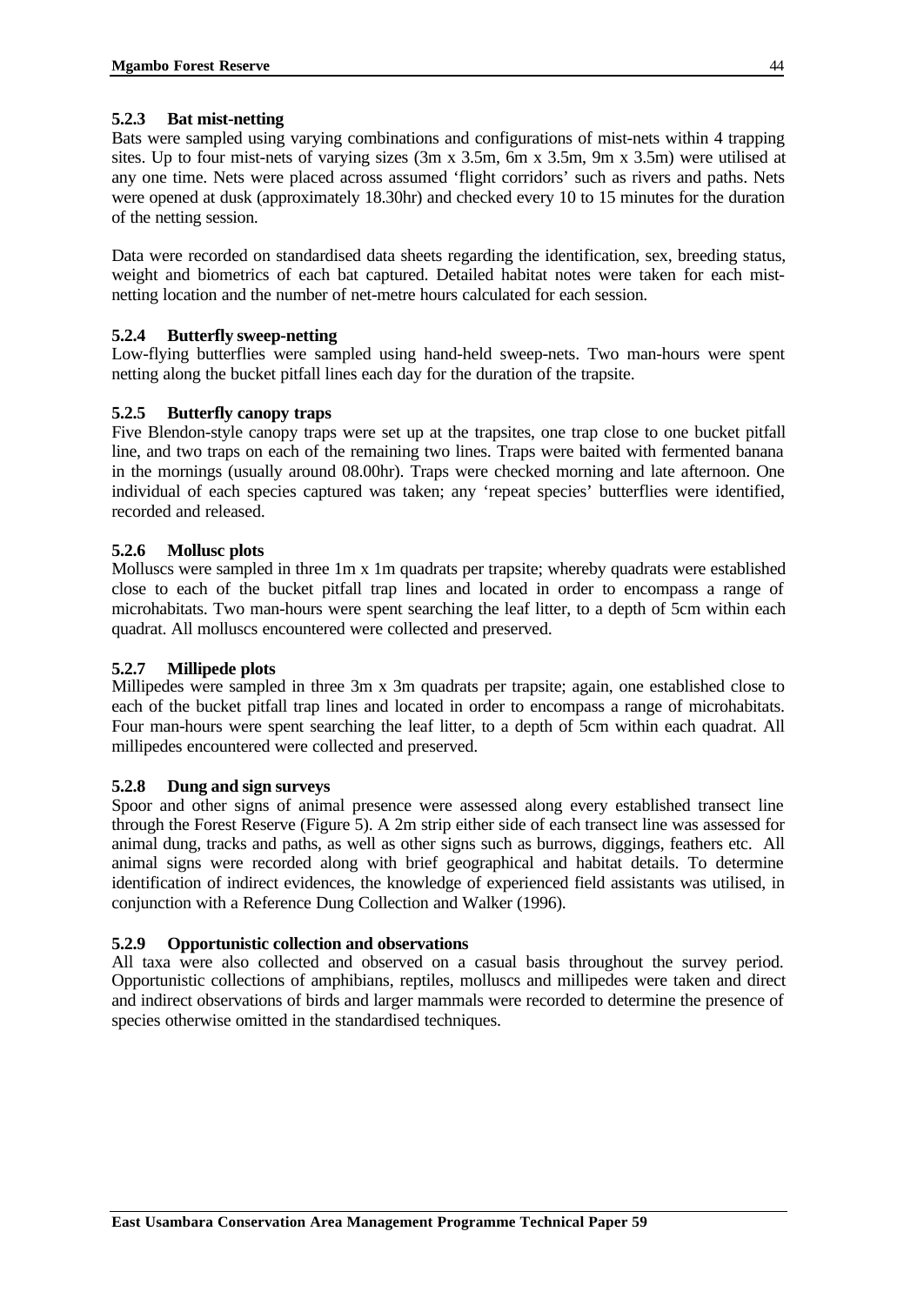# **5.3 Trapping sites and sampling intensity**

Zoological trapsites were established at four different locations in Mgambo FR. Non-systematic trapping also occurred in 2 additional areas for two nights each. Trapsites were strategically positioned to incorporate a range of habitats reflective of the reserve. The location of trapsites within Mgambo FR are shown in Figure 21.



**Figure 21** Location of zoological trapsites in Mgambo FR.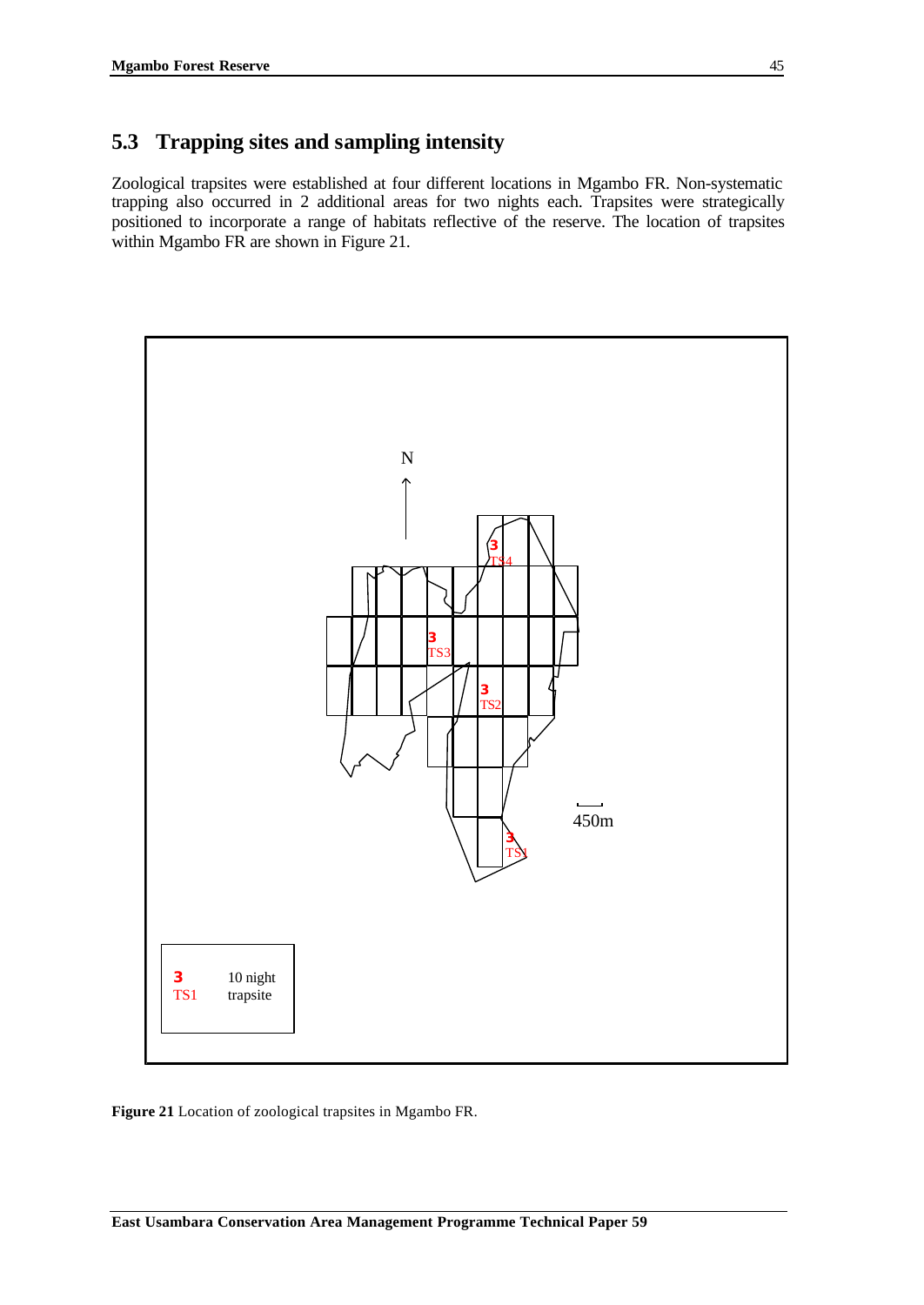Table 18 provides brief descriptions of the trapping sites. Table 19 summarises the sampling intensity for each site and each trapping method. Table 20 briefly describes bat mist-netting sites.

| <b>Trapsite</b><br><b>Number</b> | <b>Duration</b><br>(nights) | <b>Vegetation type</b>         | <b>Altitude</b><br>(masl) | <b>Topography</b>    | <b>Co-ordinates</b>         |
|----------------------------------|-----------------------------|--------------------------------|---------------------------|----------------------|-----------------------------|
| 1                                | 10                          | <b>Lowland Riverine Forest</b> | 300-320                   | Gentle Lower to      | S 04° 47' 31.2"             |
|                                  |                             | and Lowland Forest             |                           | <b>Upper Slope</b>   | E 038° 48′ 46.7″            |
| $\overline{2}$                   | 10                          | Grazed Miombo                  | 560                       | Gentle Upper Slope   | $S$ 04 $^{\circ}$ 46' 03.5" |
|                                  |                             | Woodland                       |                           | to Hill Top          | $E~038^{\circ}~48'~39.5''$  |
| 3                                | 10                          | Dry Lowland Forest /           | 470                       | Gentle Lower Slope   | S 04° 45' 40.5"             |
|                                  |                             | <b>Lowland Riverine Forest</b> |                           |                      | E 038° 47' 58.6"            |
| $\overline{4}$                   | 10                          | Lowland Scrub /                | 410                       | Gentle Mid Slope     | $S$ 04 $^{\circ}$ 44' 52.7" |
|                                  |                             | Disturbed Scrubby<br>Woodland  |                           |                      | E 038° 48′ 34.3″            |
| <b>Casual Site</b>               |                             |                                |                           |                      |                             |
| 5                                | 2                           | Lowland Forest /               | 320                       | <b>Lowland Plain</b> | $S$ 04° 47′ 08.1″           |
|                                  |                             | Disturbed Scrubby<br>Woodland  |                           |                      | $E~038^{\circ}~48'~40.1"$   |
| 6                                | 2                           | <b>Lowland Forest</b>          | 380                       | Gentle Lower Slope   | $S$ 04° 47′ 11.8″           |
|                                  |                             |                                |                           |                      | $E~038^{\circ}~48'~33.5''$  |

**Table 18** Descriptions and locations of zoological trapsites in Mgambo FR.

**Table 19** Zoological sampling intensities in Mgambo FR.

| <b>Trapsite</b>    | <b>Trapsite</b> | <b>Sherman</b> | <b>Bucket</b>  | <b>Butterfly</b> | <b>Butterfly</b> | <b>Mollusc</b>   | <b>Millipede</b> |
|--------------------|-----------------|----------------|----------------|------------------|------------------|------------------|------------------|
| <b>Number</b>      | <b>Duration</b> | traps x        | traps x        | traps x          | sweepnetting     | plots per        | plots per        |
|                    | (dates)         | trap nights    | trap nights    | trap days        | hours            | trapsite         | trapsite         |
|                    | $17/04/02$ -    | 998            | 330            | 50               | 20               | 3                | 3                |
|                    | 27/04/02        |                |                |                  |                  |                  |                  |
| 2                  | $30/04/02-$     | 989            | 330            | 50               | 20               | 3                | 3                |
|                    | 10/05/02        |                |                |                  |                  |                  |                  |
| 3                  | 13/05/02-       | 997            | 330            | 50               | 20               | 3                | 3                |
|                    | 23/05/02        |                |                |                  |                  |                  |                  |
| $\overline{4}$     | 26/05/02-       | 997            | 330            | 50               | 20               | 3                | 3                |
|                    | 05/06/02        |                |                |                  |                  |                  |                  |
| <b>Casual Site</b> |                 |                |                |                  |                  |                  |                  |
| 5                  | $04/06/02$ -    | 29             | $\overline{0}$ | $\boldsymbol{0}$ | $\theta$         | $\boldsymbol{0}$ | $\mathbf{0}$     |
|                    | 05/06/02        |                |                |                  |                  |                  |                  |
| 6                  | $10/06/02$ -    | 100            | $\overline{0}$ | $\boldsymbol{0}$ | $\theta$         | $\boldsymbol{0}$ | $\boldsymbol{0}$ |
|                    | 11/06/02        |                |                |                  |                  |                  |                  |
|                    | <b>TOTAL</b>    | 4110           | 1320           | 200              | 80               | 12               | 12               |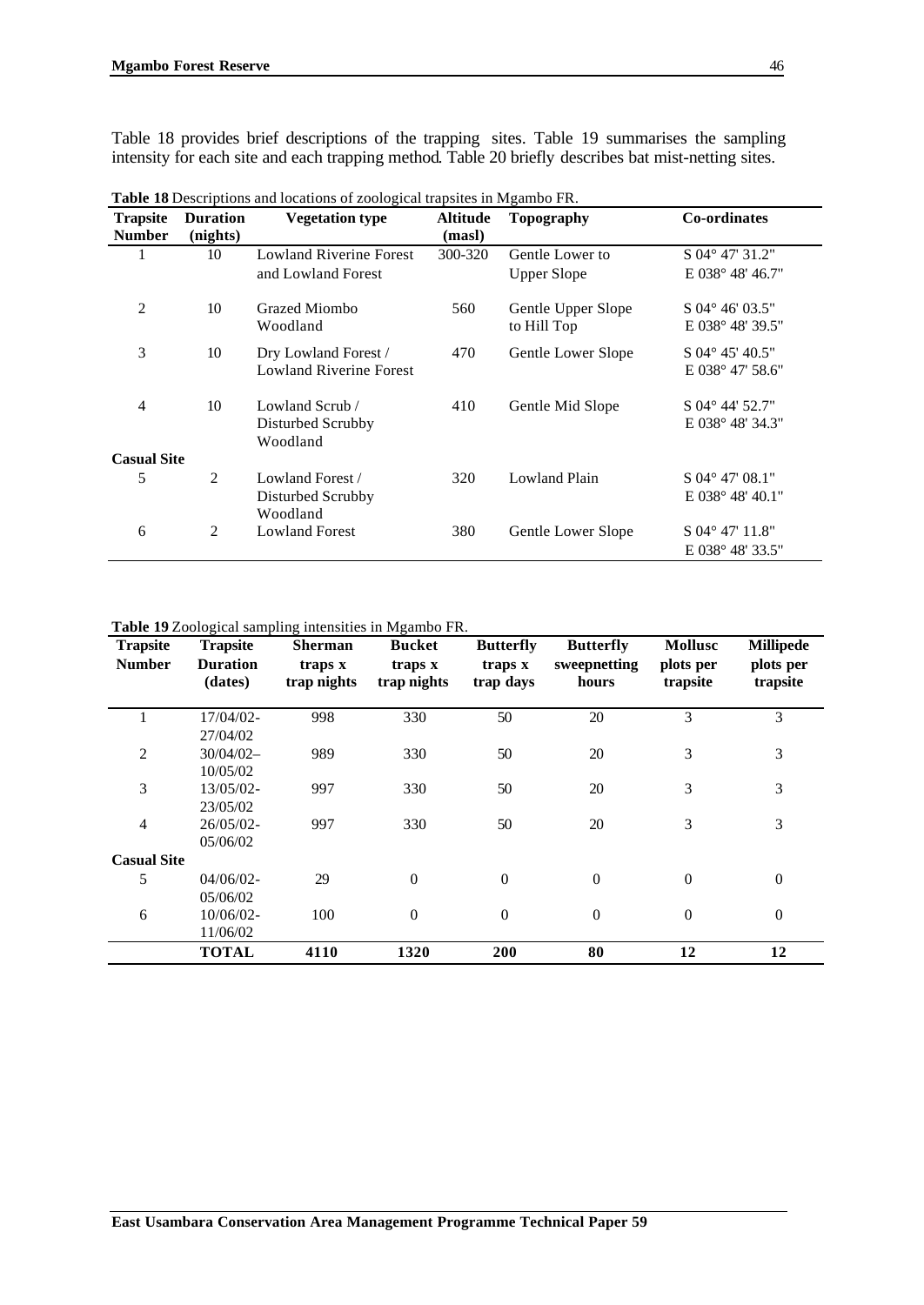| Net site<br>number | <b>Site location</b>                                                       | Site description                                                                                                                                                            | <b>Co-ordinates</b>        | (m)          | <b>Altitude Sampling intensity</b><br>(square metres of<br>net |
|--------------------|----------------------------------------------------------------------------|-----------------------------------------------------------------------------------------------------------------------------------------------------------------------------|----------------------------|--------------|----------------------------------------------------------------|
|                    |                                                                            |                                                                                                                                                                             |                            |              | x no. of hours)                                                |
| 1                  | Zoological                                                                 | Stream in Riverine Forest.                                                                                                                                                  | $S$ 04 $\degree$ 47' 31.2" | 300          | 57.2                                                           |
|                    | Trapsite 1                                                                 | Gentle lower slope.<br>10-20m canopy height.                                                                                                                                | $E~038^{\circ}~48'~46.7"$  |              |                                                                |
| 2                  | Near Basecamp                                                              | Stream in Riverine Forest, 250m S 04° 47′ 34.5″<br>upstream from basecamp. Gully. E 038° 48' 39.4"<br>10-20m canopy height.                                                 |                            | 240          | 416                                                            |
| 3                  | Zoological<br>Trapsite 3<br>Near (Vegetation<br>Plot $13$ )                | Dry stream in Riverine Forest<br>and Dry Lowland Forest. Gentle E 038° 47' 58.6"<br>lower slope. 10-20m canopy<br>height.                                                   | $S$ 04 $\degree$ 45' 40.5" | 380          | 684.8                                                          |
| 4                  | East border of<br>forest reserve /<br>shamba (Near to<br>Transect line 1). | Lowland forest and scrub forest $S$ 04 $\degree$ 47' 09.2"<br>just inside the reserve border<br>and on the border line of Cassia<br>trees. Cultivated land up to<br>border. | E 038° 48′ 42.2″           | 240          | 390                                                            |
|                    |                                                                            |                                                                                                                                                                             |                            | <b>TOTAL</b> | 1548                                                           |

**Table 20** Bat mist-netting sites and sampling intensities in Mgambo FR

# **5.4 Results**

#### **5.4.1 Mammals**

#### *5.4.1.1 Small mammals (not including bats)*

A total of 39 small mammals were captured during 4110 sherman trapping nights and 1320 bucket-pitfall nights in Mgambo FR and, of these, 18 specimens were retained for taxonomic purposes. Identifications in this report remain tentative while awaiting taxonomic verifications from Frankfurt Zoological Museum (refer to Appendix 1). The specimens collected represent at least 9 species from 3 families. A summary of trapping data is shown in Appendix 8 and, species list of captured small mammals with their corresponding ecological, endemic and threat status is presented in Table 21.

Ecological type, endemic status and threat status for the mammal tables 21, 22, 23 and 24 were compiled using the National Biodiversity Database (UDSM, 1997), IUCN (Hilton-Taylor, 2000), Kingdon (1974 and 1997) and CITES listings (2001). Nomenclature follows Kingdon (1997).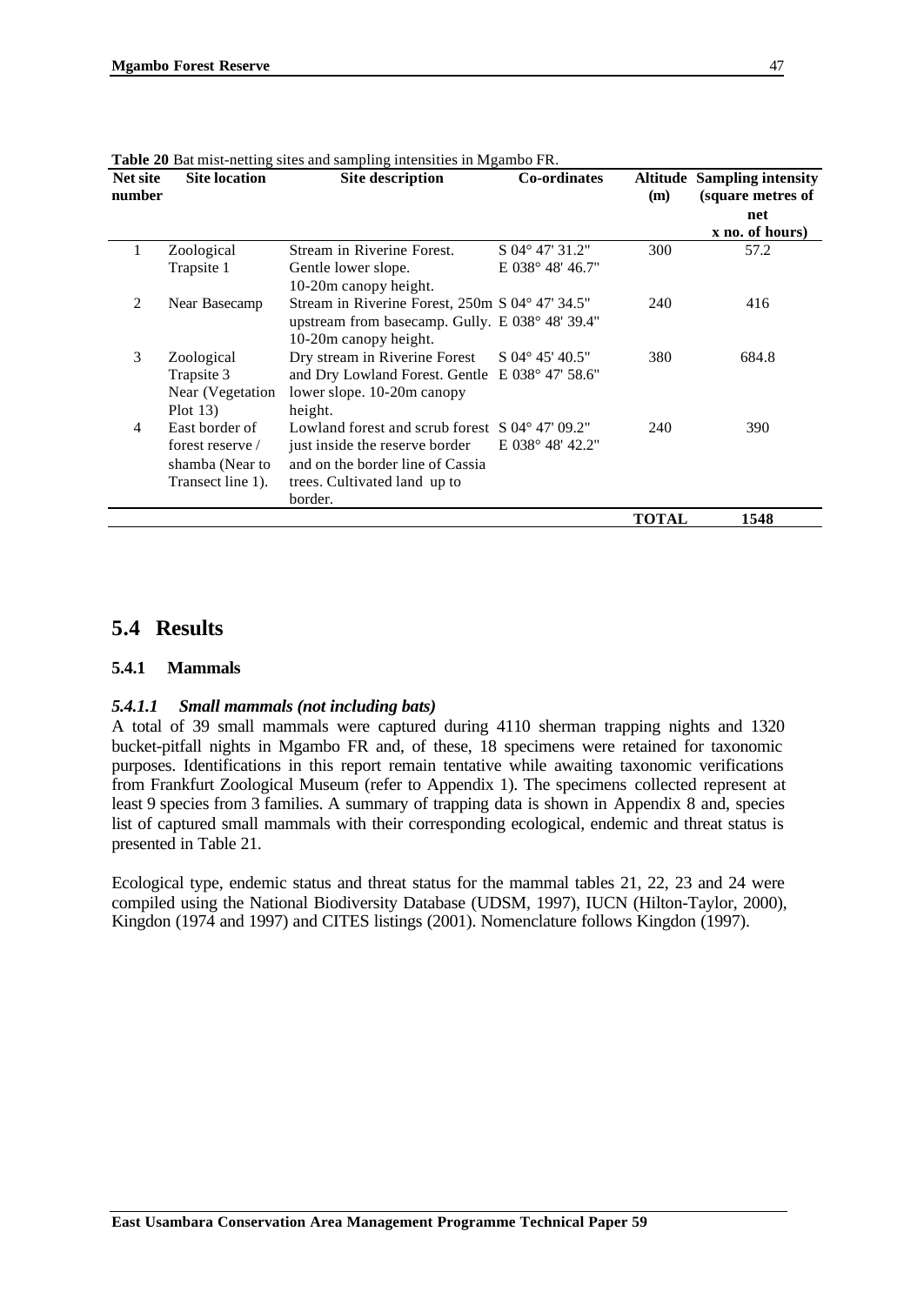| <b>Species</b>                           |                                        |                    | Ecol. End.         |      | <b>Threat status</b>           |      | <b>Total</b>     | No. of             |
|------------------------------------------|----------------------------------------|--------------------|--------------------|------|--------------------------------|------|------------------|--------------------|
|                                          |                                        | type               | status             | 2000 | <b>IUCN UDSM CITES</b><br>1997 | 2001 | nos.<br>captured | specimens<br>taken |
| <b>SORICIDAE</b>                         |                                        |                    |                    |      |                                |      |                  |                    |
| Crocidura cf. bicolor                    | <b>White-toothed</b><br><b>Shrew</b>   | f                  | W                  |      |                                |      | 1                | 1                  |
| Crocidura cf. elongius                   | White-toothed<br><b>Shrew</b>          | $\mathbf{f}$       | N                  | VU   |                                |      | 6                | 5                  |
| Crocidura cf.<br>hirta/xantippe          | <b>White-toothed</b><br><b>Shrew</b>   | f                  | W                  |      |                                |      | 2                | 2                  |
| Crocidura cf. hildegardeae White-toothed | <b>Shrew</b>                           | f                  | W                  |      |                                |      | 1                | 1                  |
| Crocidura sp.                            | White-toothed<br><b>Shrew</b>          | $\overline{\cdot}$ | $\overline{\cdot}$ |      |                                |      | 3                | 3                  |
| <b>MURIDAE</b>                           |                                        |                    |                    |      |                                |      |                  |                    |
| Acomys spinosissimus                     | <b>Spiny Mouse</b>                     | f                  | W                  |      |                                |      | 23               | 3                  |
| <i>Grammomys</i> sp.                     | Narrow-footed<br><b>Woodland Mouse</b> | $\Omega$           | W                  |      |                                |      | 1                | 1                  |
| Mastomys natalensis                      | Multimammate<br>rat                    | $\Omega$           | W                  |      |                                |      | 1                | 1                  |
| <b>MYOXIDAE</b>                          |                                        |                    |                    |      |                                |      |                  |                    |
| Graphiurus sp.                           | <b>Dormouse</b>                        | f                  | W                  |      |                                |      |                  |                    |
| <b>TOTAL</b>                             |                                        |                    |                    |      |                                |      | 39               | 18                 |

#### **Table 21** Summary of captured small mammals from Mgambo FR**.**

#### **KEY TO ABBREVIATIONS FOR TABLES 21 and 22**

#### Ecological (Ecol.) type:

F – Forest dependent species: Species confined to primary forest only; not including forest edge or secondary forest.

f – Forest dwelling but not forest dependent species: Species occurring in primary forest, forest edge or secondary forest.

O – Non-forest species: Species that do not occur in primary or secondary forest or forest edge.

#### Endemic (End.) status:

 $\overline{E}$  – Endemic: Species only found in the Usambara Mountains.

N – Near endemic: Species with limited ranges usually only including coastal forest and/or East African lowland forests.

|                     | W – Widely distributed species.    |                 |                                                |
|---------------------|------------------------------------|-----------------|------------------------------------------------|
| <b>IUCN</b> status: |                                    | CITES listings: |                                                |
|                     | $EN -$ Endangered                  |                 | I – Appendix One listed species                |
|                     | $VU = Vulnerable$                  |                 | $II$ – Appendix Two listed species             |
|                     | LR/NT – Lower Risk/Near Threatened |                 | (Appendix Three species not included in Table) |
| $DD -$              | Data Deficient                     |                 |                                                |

Of most interest was the *Graphiurus* sp. (Dormouse) captured in dry lowland forest, one of the few patches of undisturbed forest within the reserve. It is a species that has been captured in small numbers in Amani Nature Reserve and Nilo Forest Reserve in previous surveys (2 individuals within each reserve within a time frame of one year and six months respectively). *Graphiurus* prefers dense woodland / forest habitats. (Table 21).

#### *5.4.1.2 Dung survey*

Dung from 9 mammal species was recorded, 2 of which were domesticated goats and cows commonly found illegally grazing throughout the reserve. Apart from livestock, evidence of baboons were most commonly collected along the transect lines. The most interesting species was that of the Giant elephant shrew, most likely to be the *Rhynchocyon petersi* (Zanj elephant shrew), which is considered forest-dependent, near endemic and endangered (IUCN 2000). (Table 22).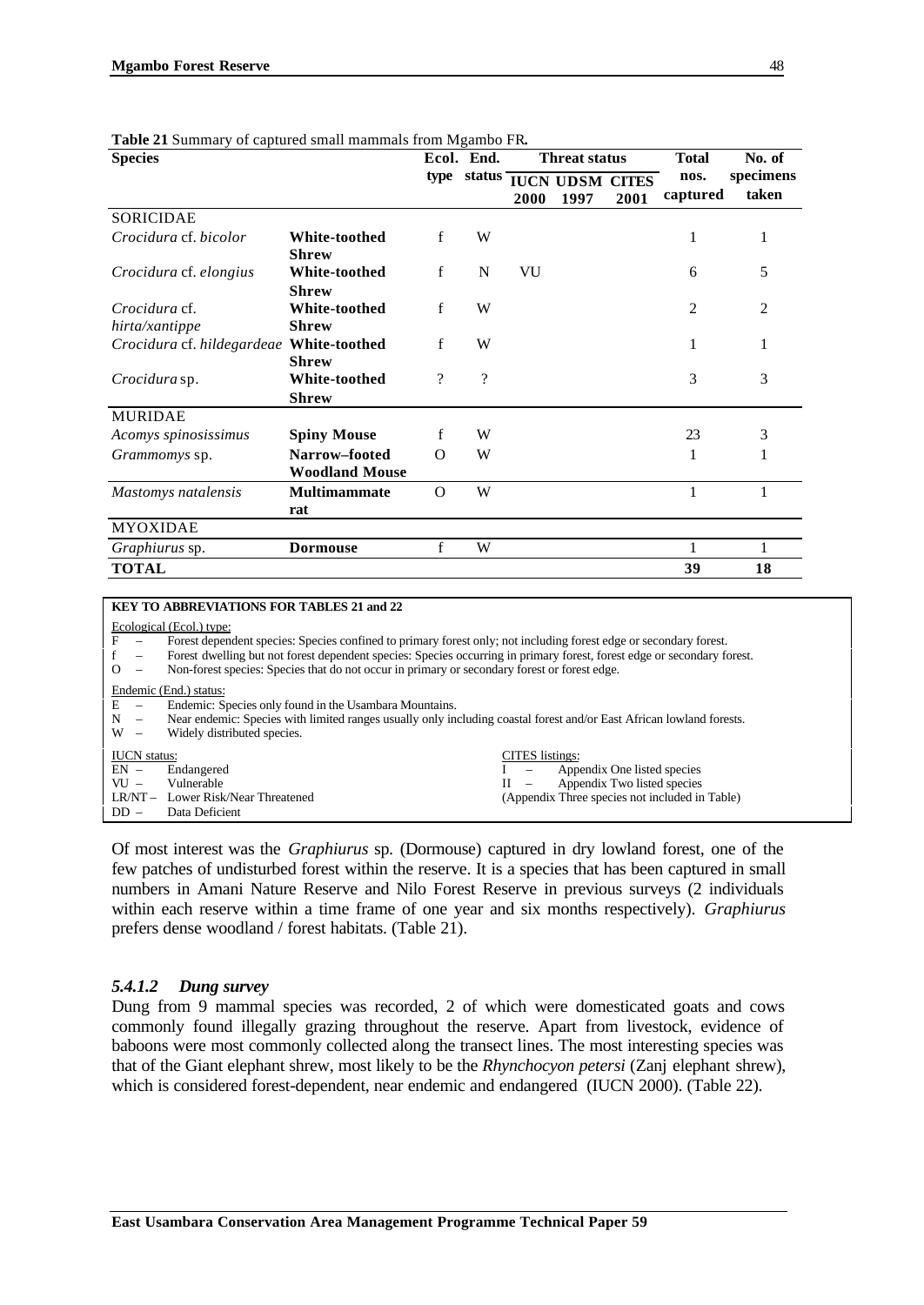| <b>rapic 22 Summary Or Gung survey in Nigamoo 1 K.</b><br><b>Species</b> | Ecol.                    | End.                     |                     | <b>Threat Status</b> |                      | No. of      | <b>Altitude</b>     |  |
|--------------------------------------------------------------------------|--------------------------|--------------------------|---------------------|----------------------|----------------------|-------------|---------------------|--|
|                                                                          | type                     | status                   | <b>IUCN</b><br>2000 | <b>UDSM</b><br>1997  | <b>CITES</b><br>2001 | occurrences | of dung<br>findings |  |
| <b>CERCOPITHECIDAE</b>                                                   |                          |                          |                     |                      |                      |             |                     |  |
| Papio cynocephalus                                                       | f                        | W                        |                     |                      | $\mathbf I$          | 11          | 420-670             |  |
| <b>Yellow Baboon</b>                                                     |                          |                          |                     |                      |                      |             |                     |  |
| <b>HERPESTIDAE</b>                                                       |                          | $\gamma$                 |                     |                      |                      |             |                     |  |
| Unknown sp.                                                              | $\overline{\mathcal{L}}$ |                          |                     |                      |                      | 1           | 550                 |  |
| Mongoose                                                                 |                          |                          |                     |                      |                      |             |                     |  |
| THRYONOMYIDAE                                                            |                          |                          |                     |                      |                      |             |                     |  |
| Thryonomys sp.                                                           | $\gamma$                 | $\overline{\mathcal{L}}$ |                     |                      |                      | 10          | 350-685             |  |
| <b>Cane-Rat</b>                                                          |                          |                          |                     |                      |                      |             |                     |  |
| <b>VIVERRIDAE</b>                                                        |                          |                          |                     |                      |                      |             |                     |  |
| Civettictis civetta                                                      | $\Omega$                 | W                        |                     |                      |                      | 1           | 360                 |  |
| <b>African Civet</b>                                                     |                          |                          |                     |                      |                      |             |                     |  |
| Genetta genetta.                                                         |                          |                          |                     |                      |                      | 3           | 410-520             |  |
| <b>Common Genet</b>                                                      | $\Omega$                 | W                        |                     |                      |                      |             |                     |  |
| <b>ANTILOPINAE</b>                                                       |                          |                          |                     |                      |                      |             |                     |  |
| Cephalophus sp.                                                          | f                        | W                        |                     |                      |                      | 1           | 680                 |  |
| Duiker sp.                                                               |                          |                          |                     |                      |                      |             |                     |  |
| Madoqua sp.                                                              | $\overline{\mathcal{L}}$ | $\gamma$                 |                     |                      |                      | 3           | 450-500             |  |
| Dik Dik                                                                  |                          |                          |                     |                      |                      |             |                     |  |
| Capra hircus                                                             | $\Omega$                 | W                        |                     |                      |                      | 3           | 450-620             |  |
| Domestic Goat sp.                                                        |                          |                          |                     |                      |                      |             |                     |  |
| RHYNCHOCYONINAE                                                          |                          |                          |                     |                      |                      |             |                     |  |
| Rhynchocyon sp.                                                          | $\overline{\mathcal{L}}$ | $\overline{\mathcal{L}}$ |                     |                      |                      | 1           | 620                 |  |
| <b>Giant Elephant Shrew</b>                                              |                          |                          |                     |                      |                      |             |                     |  |
| sp.                                                                      |                          |                          |                     |                      |                      |             |                     |  |
| <b>BOVIDAE</b>                                                           |                          |                          |                     |                      |                      |             |                     |  |
| Domestic cow sp                                                          | $\Omega$                 | W                        |                     |                      |                      | 9           | 370-720             |  |

|  | Table 22 Summary of dung survey in Mgambo FR. |  |  |  |
|--|-----------------------------------------------|--|--|--|
|  |                                               |  |  |  |

For key to abbreviations, see Table 21.

#### *5.4.1.3 Mammal observations*

A total of 22 species from 14 families were observed directly and indirectly but not retained for taxonomic purposes. This included species detected from the presence of tracks, paths, diggings and feeding sites, but not those detected through the dung survey. All mammal observations are summarised in Table 23. As many observations were made by indirect means, positive identification was not always possible to a species level. An 'identification confidence' column clarifies the reliability of each sighting. Identification is ranked as follows: Certain, Near Certain, Probable, Possible.

Of particular interest was the sighting of the *Rhynchocyon petersi* (Zanj elephant shrew) which is forest-dependent, near endemic and endangered (IUCN 2000). (Table 23). Observations were made of up to six different groups of forest dependent *Colobus angolensis palliatus* (Black and white colobus monkey) in patches of lowland and riverine forest throughout the reserve. These primates, although considered widespread, seem to be limited to rapidly decreasing areas of lowland forest and must be at risk from local extinction due to limitations to disperse and interbreed. Also of interest was the sighting of the vulnerable (IUCN 2000) *Paraxerus palliatus* (Red bellied coastal squirrel).

Five nocturnal species were seen and/or heard at trapsite 3, an area of good lowland and riverine forest. These were the *Dendrohyrax validus* (Eastern tree hyrax), which is near endemic and vulnerable (IUCN 2000); *Galagoides zanzibaricus* (Zanzibar galago), a forest-dependent species;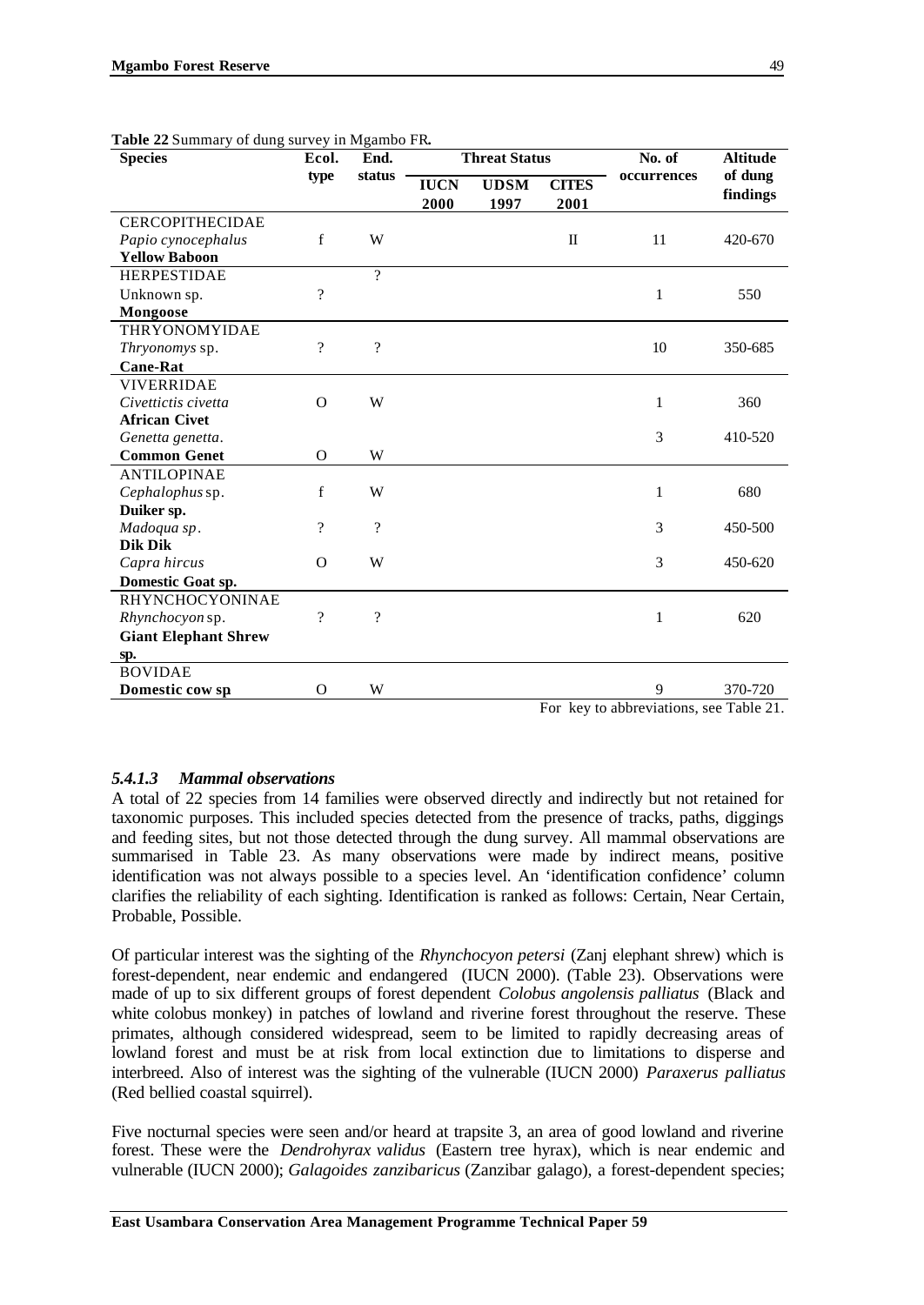*Otolemur garnetti* (Small eared galago), which was also seen and heard frequently around basecamp in an area of riverine forest on the reserve border; *Otolemur crassicaudatus* (Greater galago), a species typically known to inhabit open Miombo-type woodland, indicating it's presence on the Miombo ridge tops of Mgambo FR and, lastly, *Petrodromus tetradactylus* (Fourtoed elephant shrew). All of the nocturnal species identifications were verified by Andy Perkins, a visiting *Galago* expert, with an extensive knowledge on other nocturnal species.

There was also much evidence of grazing by domestic livestock, goats and cattle. This is a problem within the reserve.

| <b>Species</b>                           | <b>Common Name</b>         | Ecol.          | End.                     |           | <b>Threat Status</b>   |          | <b>Identification Evidence</b> |                      |
|------------------------------------------|----------------------------|----------------|--------------------------|-----------|------------------------|----------|--------------------------------|----------------------|
|                                          |                            | type           | status                   |           | <b>IUCN UDSM CITES</b> |          | confidence                     |                      |
|                                          |                            |                |                          | 2000      | 1997                   | 2001     |                                |                      |
| <b>COLOBIDAE</b>                         |                            |                |                          |           |                        |          |                                |                      |
| Colobus angolensis                       | <b>Angola Pied</b>         | F              | W                        | <b>DD</b> |                        | Π        | Certain                        | obs, voc             |
| palliatus                                | Colobus                    |                |                          |           |                        |          |                                |                      |
| <b>CERCOPITHECIDAE</b>                   |                            |                |                          |           |                        |          |                                |                      |
| Papio anubis                             | <b>Olive Baboon</b>        | O              | W                        |           |                        | $\rm II$ | Possible                       | obs                  |
| Papio cynocephalus                       | <b>Yellow Baboon</b>       | f              | W                        |           |                        | Π        | Certain                        | obs, voc, pa,        |
|                                          |                            |                |                          |           |                        |          |                                | sp,sk, tr,<br>fed    |
| Cercopithecus (n.)                       | <b>Gentle Monkey</b>       | f              | W                        |           |                        | П        | Certain                        | obs, voc,            |
| mitis                                    |                            |                |                          |           |                        |          |                                | fed                  |
| <b>GALAGONIDAE</b>                       |                            |                |                          |           |                        |          |                                |                      |
| <i>Otolemur</i>                          | <b>Greater Galago</b>      | f              | W                        |           |                        | Π        | Certain                        | obs, voc             |
| crassicaudatus                           |                            |                |                          |           |                        |          |                                |                      |
| Otolemur garnettii                       | <b>Small-eared Galago</b>  | f              | W                        |           |                        | П        | Certain                        | voc                  |
| Galagoides                               | Zanzibar Galago            | ${\bf F}$      | W                        | LR/NT     |                        | $\rm II$ | Certain                        | obs, voc             |
| zanzibaricus                             |                            |                |                          |           |                        |          |                                |                      |
| MACROSCELIDIdAE                          |                            |                |                          |           |                        |          |                                |                      |
| Pterodromus                              | <b>Four-toed Elephant</b>  | f              | W                        |           |                        |          | Certain                        | obs, voc             |
| tetradactylus                            | <b>Shrew</b>               |                |                          |           |                        |          |                                |                      |
| Rhynchocyon petersi                      | Zanj Elephant<br>Shrew     | F              | N                        | EN        | NT                     |          | Certain                        | obs, voc,<br>pa, dig |
| <b>ANTILOPINAE</b>                       |                            |                |                          |           |                        |          |                                |                      |
| Cephalophus sp.                          | Duiker sp.                 | f              | W                        |           |                        |          | Probable                       | tr, sk, pa           |
| Capra hircus                             | <b>Domestic Goat</b>       | $\Omega$       | W                        |           |                        |          | Certain                        | obs, tr, pa          |
| <b>SCIURIDAE</b>                         |                            |                |                          |           |                        |          |                                |                      |
| Heliosciurus undulatus Zanj Sun Squirrel |                            | f              | W                        |           | LR/NT                  |          | Certain                        | obs                  |
| Paraxerus palliatus                      | <b>Red-Bellied Coastal</b> | $\overline{F}$ | W                        | VU        |                        |          | Near Certain                   | obs                  |
|                                          | <b>Squirrel</b>            |                |                          |           |                        |          |                                |                      |
| <b>CRICETOMYINAE</b>                     |                            |                |                          |           |                        |          |                                |                      |
| Cricetomys sp.                           | <b>Giant Pouched Rat</b>   | O              | W                        |           |                        |          | Possible                       | obs                  |
| <b>MURIDAE</b>                           |                            |                |                          |           |                        |          |                                |                      |
| Praomys sp.                              | <b>Soft Furred Rat</b>     | $\mathbf f$    | W                        |           |                        |          | Possible                       | obs                  |
| <b>HYSTRICIDAE</b>                       |                            |                |                          |           |                        |          |                                |                      |
| <i>Hystrix</i> sp.                       | Porcupine sp.              | $\Omega$       | W                        |           |                        |          | Certain                        | hair                 |
| THRYONOMYIDAE                            |                            |                |                          |           |                        |          |                                |                      |
| <i>Thryonomys</i> sp.                    | <b>Cane Rat</b>            |                | $\overline{\phantom{a}}$ |           |                        |          | Near Certain                   | fed                  |
| <b>PROCAVIDAE</b>                        |                            |                |                          |           |                        |          |                                |                      |
| Dendrohyrax validus                      | <b>Eastern Tree Hyrax</b>  | f              | N                        | VU        | EN                     |          | Certain                        | voc                  |

**Table 23** Summary of mammal observations in Mgambo FR.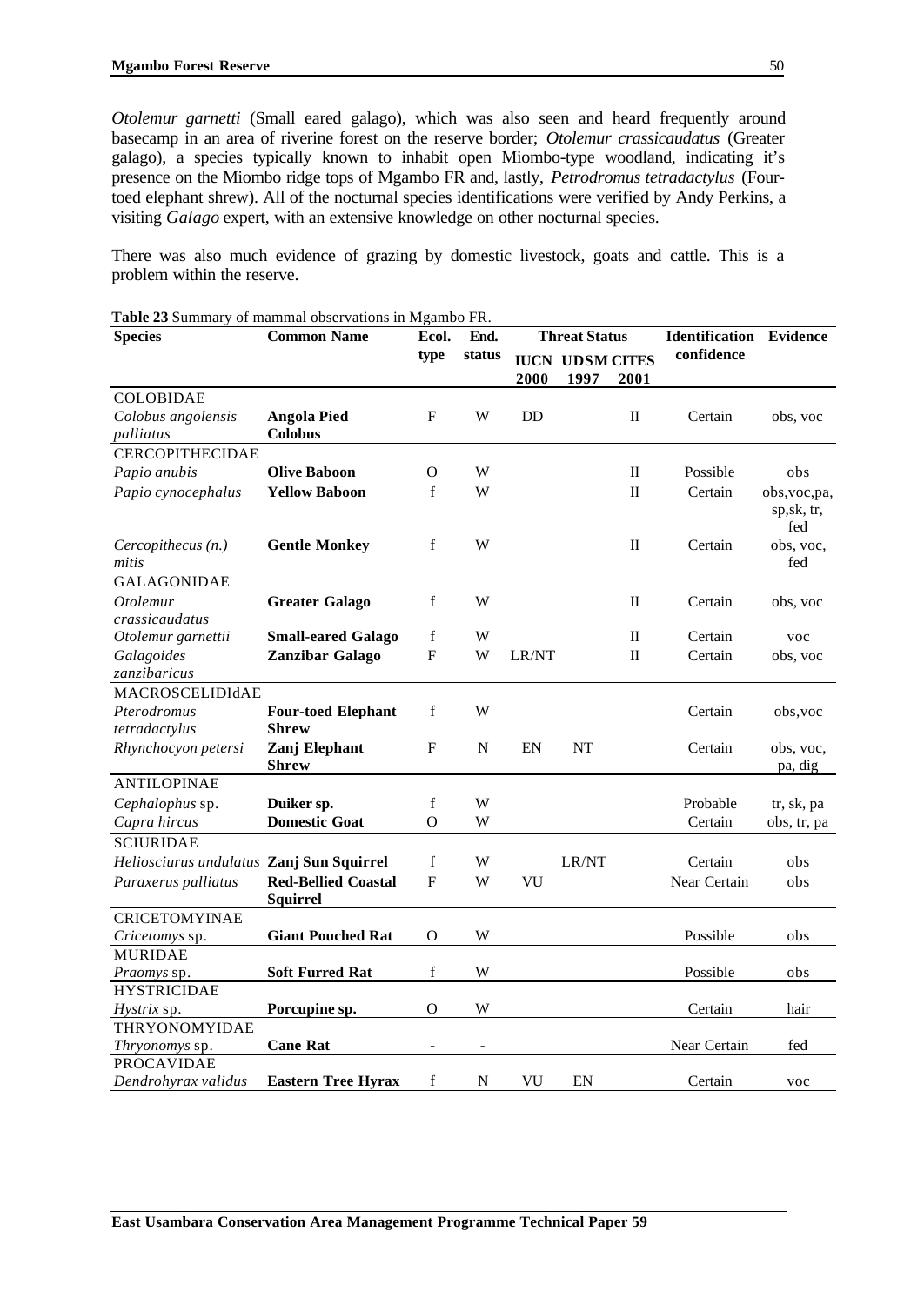| <b>Species</b>                             | <b>Common Name</b>  | Ecol.    | End.   | <b>Threat Status</b> |                                |      | <b>Identification</b> | <b>Evidence</b>     |
|--------------------------------------------|---------------------|----------|--------|----------------------|--------------------------------|------|-----------------------|---------------------|
|                                            |                     | type     | status | 2000                 | <b>IUCN UDSM CITES</b><br>1997 | 2001 | confidence            |                     |
| <b>SUIDAE</b><br>Potamochoerus<br>larvatus | <b>Bush Pig</b>     |          | W      |                      |                                |      | Certain               | tr, dig, pa         |
| <b>BOVIDAE</b><br>Unknown sp               | <b>Domestic Cow</b> | $\Omega$ | W      |                      |                                |      | Certain               | obs, tr, pa,<br>fed |

| Table 23 continued Summary of mammal observations in Mgambo FR. |  |
|-----------------------------------------------------------------|--|
|-----------------------------------------------------------------|--|

# **KEY TO ABBREVIATIONS FOR TABLE 23**

| Ecological (Ecol.) type:<br>$\mathbf F$<br>Forest dependent species: Species confined to primary forest only; not including forest edge or secondary forest.<br>f<br>Forest dwelling but not forest dependent species: Species occurring in primary forest, forest edge or secondary forest.<br>$\overline{O}$<br>Non-forest species: Species that do not occur in primary or secondary forest or forest edge. |                                                       |                                                                                                              |                        |
|----------------------------------------------------------------------------------------------------------------------------------------------------------------------------------------------------------------------------------------------------------------------------------------------------------------------------------------------------------------------------------------------------------------|-------------------------------------------------------|--------------------------------------------------------------------------------------------------------------|------------------------|
| Endemic (End.) status:<br>$\frac{E}{N}$<br>Endemic: Species only found in the Usambara Mountains.<br>Near endemic: Species with limited ranges usually only including coastal forest and/or East African lowland forests.<br>W<br>Widely distributed species.                                                                                                                                                  |                                                       |                                                                                                              |                        |
| <b>IUCN</b> status:<br>$EN -$<br>Endangered<br>$VU -$<br>Vulnerable<br>LR/NT - Lower Risk/Near Threatened<br>$DD -$<br>Data Deficient                                                                                                                                                                                                                                                                          | <b>CITES</b> listings:<br>$II -$                      | Appendix One listed species<br>Appendix Two listed species<br>(Appendix Three species not included in Table) |                        |
| Evidence:<br>voc - vocalisations heard<br>- track<br>dig - diggings<br>obs - observed                                                                                                                                                                                                                                                                                                                          | - remains of feedings<br>fed<br>hair - fur/hair found | sk - skull found<br>bns - bones found                                                                        | sp -spoor<br>pa - path |

### *5.4.1.4 Bats*

A total of 45 individuals were caught during 1548 net-metre-hours of trapping in Mgambo FR. These individuals represented potentially 10 species from 4 families. Seventeen individuals were retained for taxonomic purposes. A summary of trapping data is shown in Appendix 8 and a species list presented in Table 24. Identifications remain tentative while awaiting taxonomic verification from Frankfurt Zoological Museum (refer to Appendix 1).



**Figure 20** Leaf-nosed bat (*Hipposideros* sp.)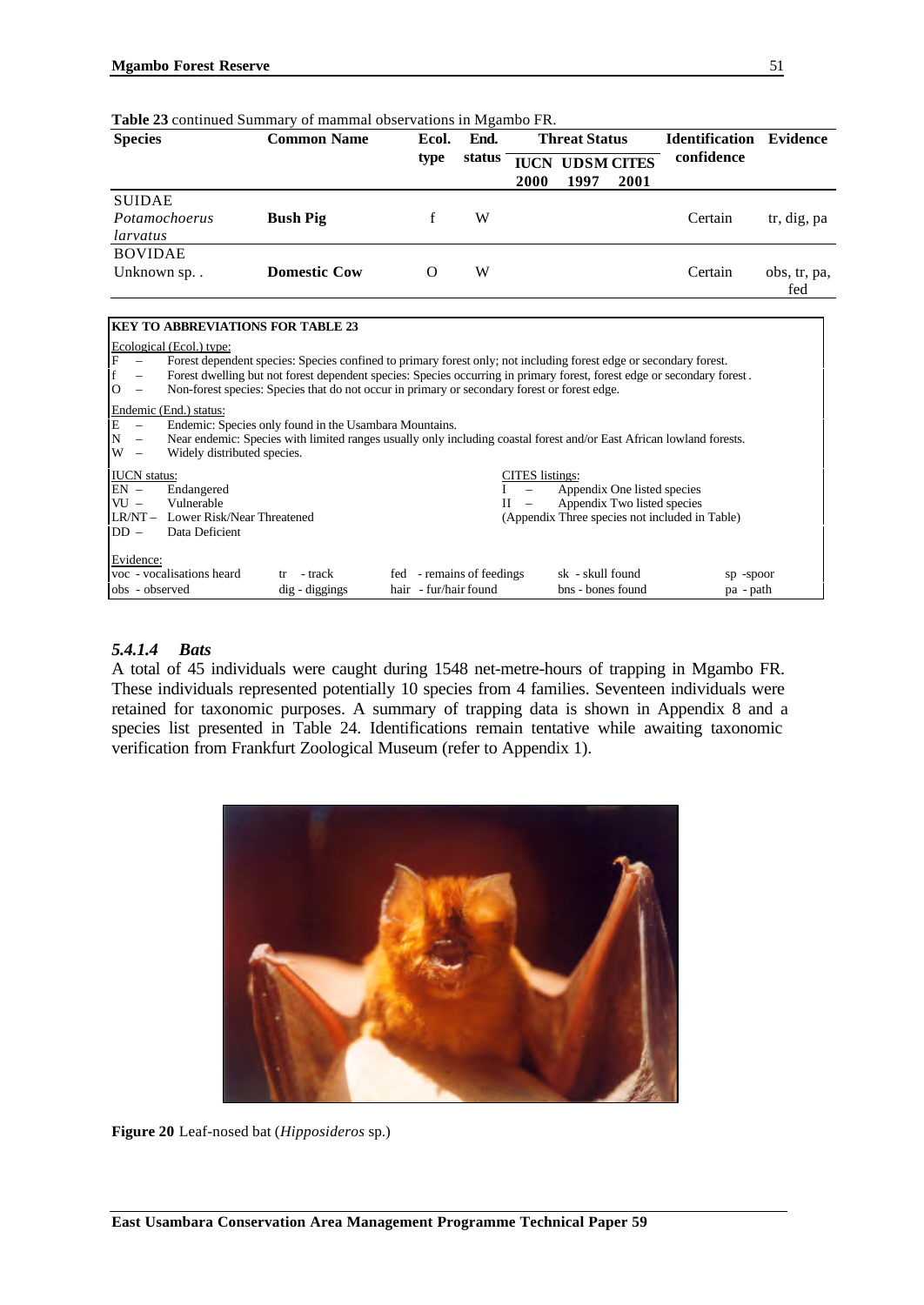It is interesting to note that most of the bat species caught were those that live in a mosaic of habitats, including open woodland and are non-forest dependent. This probably reflects the level of disturbance throughout the reserve and loss of pristine forest habitat. Those species that live in forest or on forest edges (ecological type = f) were caught in areas of either dry lowland forest and/or riverine forest. At trapsite 1, a large number of bats were caught, suggesting a roost close to the positioning of the mist nets. These were situated in riverine forest on the edge of the reserve border, close to shambas. Most bats were *Rhinolophus* species and it is possible that they flew out of the forest into drier open areas to feed.

| <b>Species</b>                                        | <b>Common name</b>                    |          | Ecol. End.  | <b>Threat Status</b> |                           |      | Total nos. | No. of                      |
|-------------------------------------------------------|---------------------------------------|----------|-------------|----------------------|---------------------------|------|------------|-----------------------------|
|                                                       |                                       |          | type status | <b>IUCN</b><br>2000  | <b>UDSM CITES</b><br>1997 | 2001 |            | captured specimens<br>taken |
| <b>NYCTERIDAE</b>                                     |                                       |          |             |                      |                           |      |            |                             |
| <i>Nycteris</i> sp.                                   | <b>Slit-faced Bat</b>                 |          | $\gamma$    |                      |                           |      |            |                             |
| Nycteris grandis                                      | <b>Large Slit-faced</b>               | f        | W           |                      |                           |      |            |                             |
|                                                       | Bat                                   |          |             |                      |                           |      |            |                             |
| <b>PTEROPODIDAE</b>                                   |                                       |          |             |                      |                           |      |            |                             |
| Epomorphus wahlbergi                                  | <b>Epauletted Fruit</b><br><b>Bat</b> | f        | W           |                      |                           |      | 3          |                             |
| <b>RHINOLOPHIDAE</b>                                  |                                       |          |             |                      |                           |      |            |                             |
| <i>Hipposideros caffer / ruber Leaf-nosed Bat</i>     |                                       | ?        | W           |                      |                           |      | 2          |                             |
| Rhinolophus clivosus                                  | <b>Horseshoe Bat</b>                  | O        | W           |                      |                           |      | 18         | 5                           |
| Rhinolophus hildebrandti                              | <b>Horseshoe Bat</b>                  | O        | W           |                      |                           |      | 5          | 2                           |
| Rhinolophus landeri                                   | <b>Horseshoe Bat</b>                  | O        | W           |                      |                           |      |            |                             |
| VESPERTILIONIDAE                                      |                                       |          |             |                      |                           |      |            |                             |
| Glauconycteris argentata / Butterfly Bat<br>variegata |                                       | f        | W           |                      |                           |      | 7          | 2                           |
| Nyctecius shlieffeni                                  | Twilight Bat                          | O        | W           |                      |                           |      |            |                             |
| <i>Scotoecus</i> sp.                                  | <b>Evening Bat</b>                    | $\Omega$ | W           |                      |                           |      | 6          | 2                           |
| <b>TOTAL</b>                                          |                                       |          |             |                      |                           |      | 45         | 17                          |

#### **Table 24** Summary of bat records in Mgambo FR

#### **KEY TO ABBREVIATIONS FOR TABLE 24**

# $\frac{\text{Ecological (Ecol.) type:}}{\text{F}}$

Forest dependent species: Species confined to primary forest only; not including forest edge or secondary forest.

f – Forest dwelling but not forest dependent species: Species occurring in primary forest, forest edge or secondary forest.

O – Non-forest species: Species that do not occur in primary or secondary forest or forest edge.

# Endemic (End.) status:<br>E  $-$  Endemic: S

- Endemic: Species only found in the Usambara Mountains.
- N Near endemic: Species with limited ranges usually only including coastal forest and/or East African lowland forests.<br>W Widely distributed species

Widely distributed species.

#### **IUCN** status: **CITES** listings: EN – Endangered I – Appendix One listed species<br>VU – Vulnerable II – Appendix Two listed species VU – Vulnerable Vulnerable II – Appendix Two listed species<br>
LR/NT – Lower Risk/Near Threatened (Appendix Three species not included in (Appendix Three species not included in Table) DD – Data Deficient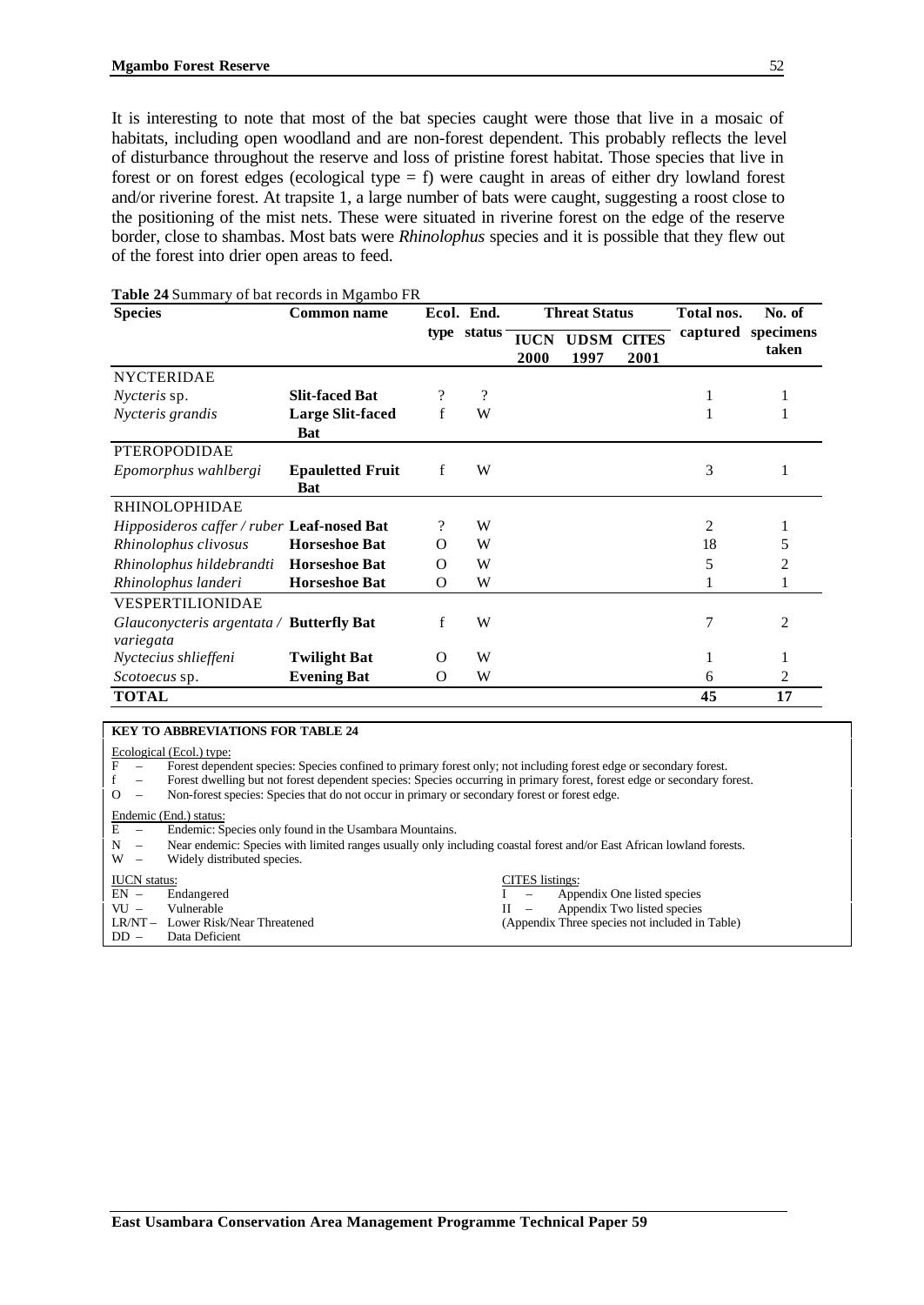### **5.4.2 Birds**

A total of 52 species from 30 families were recorded. As no systematic survey of bird fauna was undertaken, the findings do not represent a complete inventory (Table 25). An 'identification confidence' column is presented in Table 25 to clarify the reliability of each sighting. Identification is ranked as follows: Certain, Near Certain, Probable and Possible.

Where possible Mlingwa *et al.* (2000) and Stuart (1989) was used to determine ecological type and Stattersfield *et al.* (1998) used to define endemic status. When this was not possible, ecological type, endemic status and threat status were compiled using the National Biodiversity Database (UDSM, 1997), IUCN (Hamilton, 2000), CITES (2001) and Zimmerman *et al.* (1996).

| <b>Species</b>                              | <b>Common name</b>                            | Ecol.           | End.   | <b>Threat Status</b> |                           | <b>Identification</b> |            |
|---------------------------------------------|-----------------------------------------------|-----------------|--------|----------------------|---------------------------|-----------------------|------------|
|                                             |                                               | type            | status | <b>IUCN</b><br>2000  | <b>UDSM CITES</b><br>1997 | 2001                  | confidence |
| <b>ACCIPITRIDAE</b>                         |                                               |                 |        |                      |                           |                       |            |
| Aquila rapax                                | <b>Tawny Eagle</b>                            | f               | W      |                      | LR                        | П                     | Probable   |
| Buteo augur                                 | <b>Augur Buzzard</b>                          | f               | W      |                      | <b>LR</b>                 | $\rm II$              | Certain    |
| <b>Buteo buteo vulpinus</b>                 | <b>Common Buzzard</b>                         | f               | W      |                      | LR                        | П                     | Certain    |
| Gypohierax angolensis                       | <b>Palm-nut Vulture</b>                       | f               | W      |                      | LR                        | $\rm II$              | Certain    |
| Polyboroides typus                          | <b>African Harrier Hawk</b>                   | $\mathbf f$     | W      |                      |                           | $\rm II$              | Certain    |
|                                             | Stephanoaetus coronatus African Crowned Eagle | FF <sub>2</sub> | W      |                      | NT                        | $\rm II$              | Certain    |
| Terathopius ecaudatus                       | <b>Bateleur</b>                               | $\mathbf f$     | W      |                      | $\rm LR$                  | $\rm II$              | Certain    |
| <b>ALCEDINIDAE</b>                          |                                               |                 |        |                      |                           |                       |            |
| Ispinina picta natalensis                   | <b>African Pygmy</b>                          | f1              | W      |                      |                           |                       | Certain    |
|                                             | Kingfisher                                    |                 |        |                      |                           |                       |            |
| Halcyon senegalensis                        | <b>Woodland Kingfisher</b>                    | $\mathbf f$     | W      |                      |                           |                       | Certain    |
| <b>APODIDAE</b>                             |                                               |                 |        |                      |                           |                       |            |
| Apus affinis                                | <b>Little Swift</b>                           | $\mathbf f$     | W      |                      |                           |                       | Possible   |
| <b>BUCEROTIDAE</b>                          |                                               |                 |        |                      |                           |                       |            |
| <b>Bycanistes brevis</b>                    | <b>Silvery Cheeked</b>                        | F <sub>2</sub>  | W      |                      |                           |                       | Probable   |
|                                             | Hornbill                                      |                 |        |                      |                           |                       |            |
| <b>Bycanistes bucinator</b>                 | <b>Trumpeter Hornbill</b>                     | F <sub>2</sub>  | W      |                      |                           |                       | Certain    |
| Tokus alboterminatus                        | <b>Crowned Hornbill</b>                       | f1              | W      |                      |                           |                       | Certain    |
| <b>CAMPEPHAGIDAE</b>                        |                                               |                 |        |                      |                           |                       |            |
| Campephaga flava                            | <b>Black Cuckoo Shrike</b>                    | f1              | W      |                      |                           |                       | Certain    |
| <b>CAPITONIDAE</b>                          |                                               |                 |        |                      |                           |                       |            |
| Pogoniulus bilineatus                       | <b>Yellow Rumped Tinker</b><br><b>Bird</b>    | $\mathbf f$     | W      |                      |                           |                       | Certain    |
| <b>COLIIDAE</b>                             |                                               |                 |        |                      |                           |                       |            |
| Urocolius macrourus                         | <b>Blue-Naped Mousebird</b>                   | f               | W      |                      |                           |                       | Probable   |
| <b>COLUMBIDAE</b>                           |                                               |                 |        |                      |                           |                       |            |
| Treron calva                                | <b>African Green Pigeon</b>                   | F               | W      |                      |                           |                       | Certain    |
| Streptopelia capicola                       | <b>Ring-necked Dove</b>                       | f               | W      |                      |                           |                       | Certain    |
| Streptopelia<br>semitorquata                | <b>Red-eyed Dove</b>                          | $\mathbf f$     | W      |                      |                           |                       | Certain    |
| Streptopelia senegalensis Laughing Dove     |                                               | $\mathbf f$     | W      |                      |                           |                       | Certain    |
| <b>CORACIIDAE</b>                           |                                               |                 |        |                      |                           |                       |            |
| Eurystomus glaucurus                        | <b>Broad-billed Roller</b>                    | $\mathbf f$     | W      |                      |                           |                       | Certain    |
| <b>CUCULIDAE</b>                            |                                               |                 |        |                      |                           |                       |            |
| Centropus superciliosus White-browed Coucal |                                               | f               | W      |                      |                           |                       | Certain    |

**Table 25** Summary of birds observed opportunistically in Mgambo FR.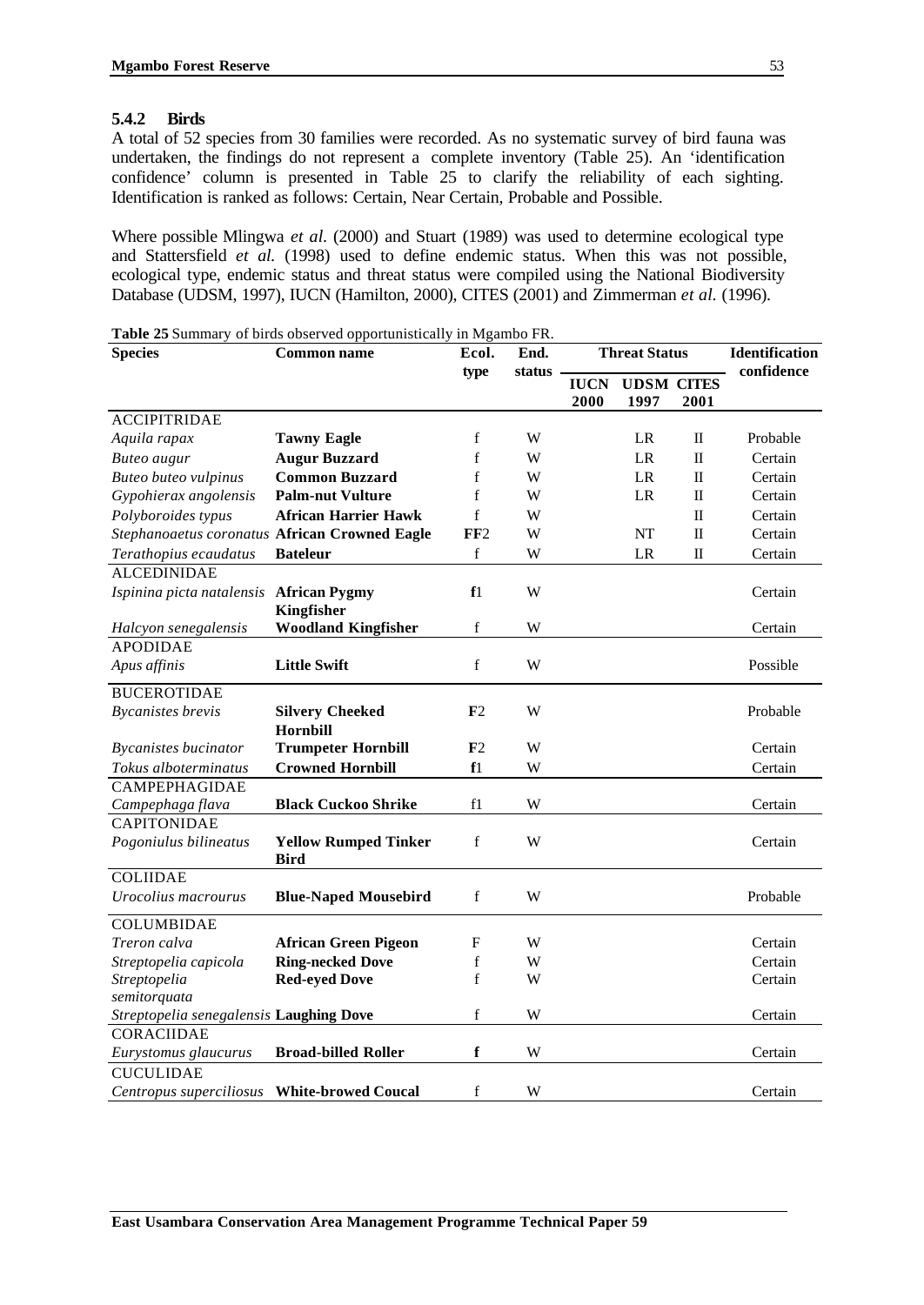54

| Table 25 continued Summary of birds observed opportunistically in Mgambo FR. |  |  |
|------------------------------------------------------------------------------|--|--|
|                                                                              |  |  |

| <b>Species</b>                           | <b>Common name</b>                             | Ecol.              | End.<br>status           |                     | <b>Threat Status</b>      |              | <b>Identification</b><br>confidence |
|------------------------------------------|------------------------------------------------|--------------------|--------------------------|---------------------|---------------------------|--------------|-------------------------------------|
|                                          |                                                | type               |                          | <b>IUCN</b><br>2000 | <b>UDSM CITES</b><br>1997 | 2001         |                                     |
| <b>CAPITONIDAE</b>                       |                                                |                    |                          |                     |                           |              |                                     |
| Stactolaema leucotis<br>kilimensis       | <b>White-eared Barbet</b>                      | F1                 | W                        |                     |                           |              | Certain                             |
| <b>DICRURIDAE</b>                        |                                                |                    |                          |                     |                           |              |                                     |
| Dicrurus adsimilis                       | <b>Common Drongo</b>                           | f                  | W                        |                     |                           |              | Certain                             |
| Dicrurus ludwigii                        | <b>Square-tailed Drongo</b>                    | F <sub>3</sub>     | W                        |                     |                           |              | Certain                             |
| <b>ESTRILDIDAE</b>                       |                                                |                    |                          |                     |                           |              |                                     |
| Hypargos niveoguttatus                   | <b>Peter's Twinspot</b>                        | F <sub>1</sub>     | W                        |                     |                           |              | Near Certain                        |
| Lonchura fringilloides                   | <b>Magpie Mannikin</b>                         | $\mathbf f$        | W                        |                     |                           |              | Possible                            |
| <b>MALACONOTIDAE</b>                     |                                                |                    |                          |                     |                           |              |                                     |
| Laniarius aethiopicus                    | <b>Tropical Boubou</b>                         | f                  | W                        |                     |                           |              | Certain                             |
| <b>MEROPIDAE</b>                         |                                                |                    |                          |                     |                           |              |                                     |
| Merops n. nubicus                        | <b>Northern Carmine Bee-</b>                   | f                  | W                        |                     |                           |              | Near Certain                        |
|                                          | eater                                          |                    |                          |                     |                           |              |                                     |
| Merops pusillus                          | <b>Little Bee-eater</b>                        |                    | W                        |                     |                           |              | Certain                             |
| <b>MONARCHIDAE</b>                       |                                                |                    |                          |                     |                           |              |                                     |
| Terpsiphone viridis                      | <b>African Paradise Fly-</b><br>catcher        | f1                 | W                        |                     |                           |              | Certain                             |
| <b>MUSOPHAGIDAE</b>                      |                                                |                    |                          |                     |                           |              |                                     |
| Tauraco fischeri                         | <b>Fisher's Turaco</b>                         | F <sub>2</sub>     | N                        |                     |                           | $\mathbf{I}$ | Certain                             |
| Tauraco                                  | <b>Purple Crested Turaco</b>                   | $\mathbf{F}$       | W                        |                     | LR/NT                     | $\mathbf{I}$ | Possible                            |
| porphyreolophus                          |                                                |                    |                          |                     |                           |              |                                     |
| chlorochlamys                            |                                                |                    |                          |                     |                           |              |                                     |
| <b>NECTARINIIDAE</b>                     |                                                |                    |                          |                     |                           |              |                                     |
| Anthreptes sp.                           | <b>Sunbird</b>                                 | $\overline{\cdot}$ | $\overline{\cdot}$       |                     |                           |              | Possible                            |
| Cyanomitra olivacea                      | <b>Olive Sunbird</b>                           | FF1                | W                        |                     |                           |              | Certain                             |
| Hedydipna collaris                       | <b>Collared Sunbird</b>                        | F1                 | W                        |                     |                           |              | Certain                             |
| <b>NUMIDIDAE</b>                         |                                                |                    |                          |                     |                           |              |                                     |
| Numida meleagris                         | <b>Helmeted Guineafowl</b>                     | f                  | W                        |                     |                           |              | Certain                             |
| ORIOLIDAE                                |                                                |                    |                          |                     |                           |              |                                     |
| Oriolus sp.                              | Oriole                                         | $\overline{\cdot}$ | $\overline{\mathcal{L}}$ |                     |                           |              | Certain                             |
| Oriolus chlorocephalus                   | <b>Green Headed Oriole</b>                     | F <sub>2</sub>     | W                        |                     |                           |              | Certain                             |
| PICIDAE                                  |                                                |                    |                          |                     |                           |              |                                     |
| Campethera mombassica Mombasa Woodpecker |                                                | $\mathbf{F}$       | $N^*$                    |                     | LR                        |              | Probable                            |
| PLATYSTEIRIDAE                           |                                                |                    |                          |                     |                           |              |                                     |
| Platysteira p. peltata                   | <b>Black-Throated Wattle-</b>                  | $\mathbf{F}$       | W                        |                     |                           |              | Certain                             |
|                                          | eye                                            |                    |                          |                     |                           |              |                                     |
| <b>PRIONOPIDAE</b>                       |                                                |                    |                          |                     |                           |              |                                     |
| Prionops retzii                          | <b>Retz's Helmet Shrike</b>                    | f1                 | W                        |                     |                           |              | Certain                             |
| <b>PYCNONOTIDAE</b>                      |                                                |                    |                          |                     |                           |              |                                     |
| Andropadus milanjensis                   | <b>Stripe-Cheeked Greenbul</b>                 | FF2                | W                        |                     |                           |              | Certain                             |
| Andropadus virens                        | <b>Little Greenbul</b><br><b>Common Bulbul</b> | F2<br>$\mathbf f$  | W                        |                     |                           |              | Certain                             |
| Pycnonotus barbatus                      |                                                |                    | W                        |                     |                           |              | Certain                             |
| <b>STRIGIDAE</b>                         |                                                |                    |                          |                     |                           |              |                                     |
| Strix woodfardii                         | <b>African Wood Owl</b>                        | F <sub>2</sub>     | W                        |                     | LR                        | $\mathbf H$  | Certain                             |
| nigricantoir                             |                                                |                    |                          |                     |                           |              |                                     |
| <b>STURNIDAE</b>                         |                                                |                    |                          |                     |                           |              |                                     |
| Onychognathus morio                      | <b>Red-winged Starling</b>                     | f                  | W                        |                     |                           |              | Near Certain                        |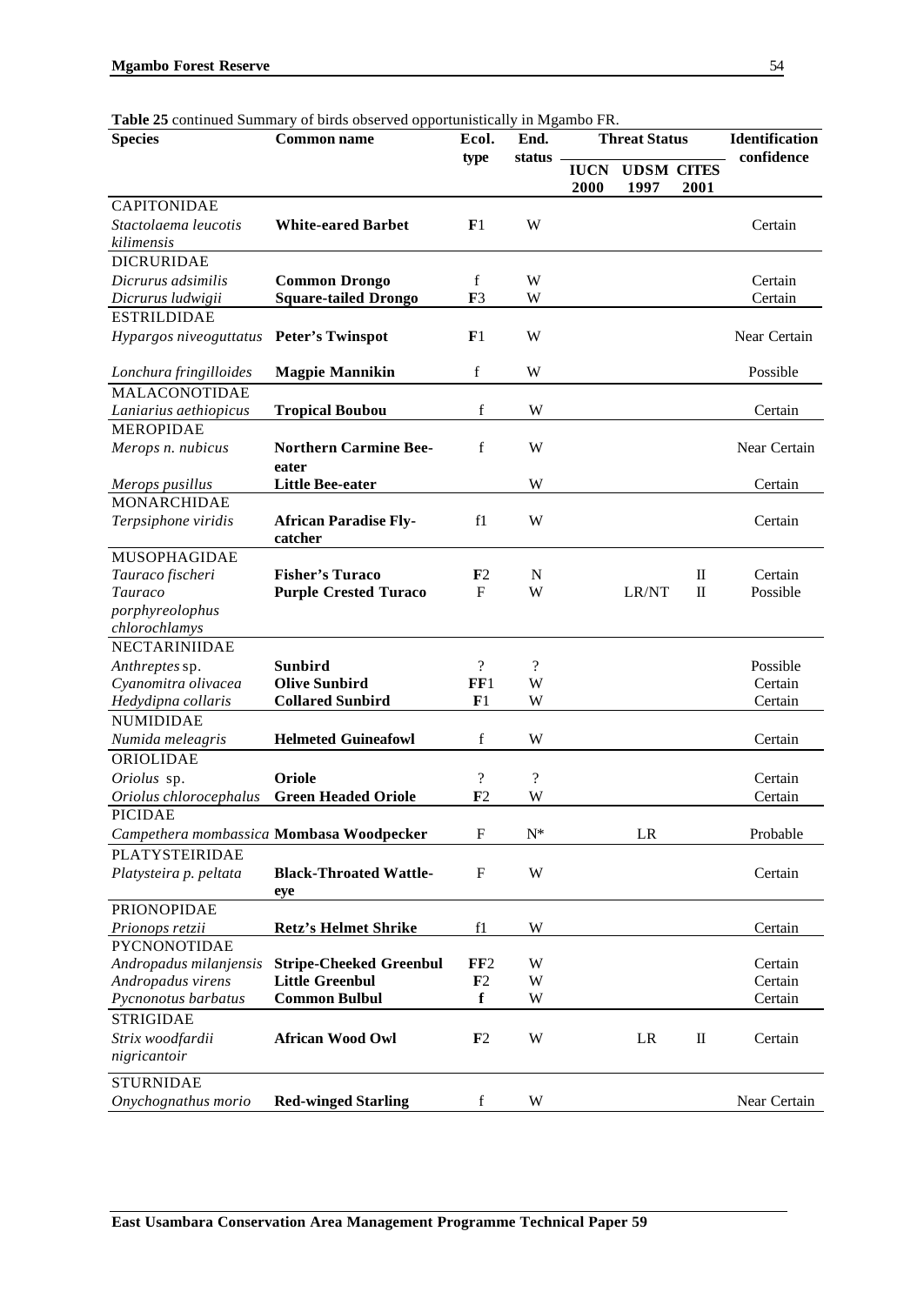| <b>Species</b>               | <b>Common name</b>           | Ecol.          | End.<br>status | <b>Threat Status</b> |                           |      | <b>Identification</b><br>confidence |
|------------------------------|------------------------------|----------------|----------------|----------------------|---------------------------|------|-------------------------------------|
|                              |                              | type           |                | <b>IUCN</b><br>2000  | <b>UDSM CITES</b><br>1997 | 2001 |                                     |
| TROGONIDAE                   |                              |                |                |                      |                           |      |                                     |
| Apaloderma narina            | Narina's Trogon              | f3             | W              |                      |                           |      | Certain                             |
| <b>TURDIDAE</b>              |                              |                |                |                      |                           |      |                                     |
| Cossypha natalensis          | <b>Red-capped Robin-chat</b> | F1             | W              |                      |                           |      | Certain                             |
| Pogonocichla stellata        | <b>White-starred Robin</b>   | F <sub>2</sub> | W              |                      |                           |      | Certain                             |
| <b>TYTONIDAE</b>             |                              |                |                |                      |                           |      |                                     |
| Tyto alba affinis            | <b>Barn Owl</b>              | f              | W              |                      | LR                        | П    | Certain                             |
| <b>UPUPIDAE</b>              |                              |                |                |                      |                           |      |                                     |
| <i>Phoeniculus purpureus</i> | <b>Green Wood-hoopoe</b>     | F1             | W              |                      |                           |      | Certain                             |
| Rhinopomastus<br>cvanomelas  | <b>Common Scimitarbill</b>   | f              | W              |                      |                           |      | Certain                             |

#### **Table 25** continued Summary of birds observed opportunistically in Mgambo FR.

**\***Endemic status determined using Stattersfield *et al* (1998)

**Bold text** Ecological type determined using Mlingwa *et al.* (2000)

#### **KEY TO ABBREVIATIONS FOR TABLE 25**

Forest dependence Mlingwa *et al.* (2000):

Forest specialist (FF): Species that are typical of forest interior and likely to disappear when the forest is modified to any extent. **Forest generalist (F):** Species that can occur in undisturbed forest but which are able to exist (and may even be numerous) at the forest edge or in modified/ fragmented forests. However, these generalists continue to depend upon forests for some of their resources, such as nesting sites. **Non-forest birds (f)**: Forest visitors

Forest dependence Stuart (1989) categories:

1. those which live in forest but are not dependent upon it for their survival

2. those which live in forest and 'overspill' into adjacent habitats, but are dependent upon forest for their survival 3. those that can only survive in forest and hardly 'overspill' into adjacent habitats.

#### Endemic (End.) status:

E – Endemic: Species only found in the Usambara Mountains.<br>N – Near endemic: Species with limited ranges usually only in

- Near endemic: Species with lim ited ranges usually only including coastal forest and/or E. African lowland forests.

W - Widely distributed species

| <b>IUCN</b> status: |                                  |  |  | CITES listings:                        |  |  |  |  |  |
|---------------------|----------------------------------|--|--|----------------------------------------|--|--|--|--|--|
| EN -                | Endangered                       |  |  | I – Appendix One listed species        |  |  |  |  |  |
| $VII -$             | Vulnerable                       |  |  | $II$ – Appendix Two listed species     |  |  |  |  |  |
|                     | LR/NT - Low Risk/Near Threatened |  |  | (Appendix Three not included in Table) |  |  |  |  |  |
| $DD -$              | Data Deficient                   |  |  |                                        |  |  |  |  |  |

A total of 60% of bird species (31 species) recorded in Mgambo FR were non-forest species (Mlingwa *et al*, 2000), with 6% (3 species) forest specialists and 31% (16 species) forest generalists. Forest specialists are summarised in Table 26.

#### **Table 26** Summary of forest dependant birds with corresponding threat status categories.

| <b>Species name</b>    | <b>Common name</b>             | Ecol. | End.   | Threat status       |                     |                      |  |
|------------------------|--------------------------------|-------|--------|---------------------|---------------------|----------------------|--|
|                        |                                | type  | status | <b>IUCN</b><br>2000 | <b>UDSM</b><br>1997 | <b>CITES</b><br>2001 |  |
| Andropadus milanjensis | <b>Stripe-cheeked Greenbul</b> | FF    | W      |                     |                     |                      |  |
| Cyanomitra olivacea    | <b>Olive Sunbird</b>           | FF    | W      |                     |                     |                      |  |
| Stephanoaetus cornatus | <b>African Crowned Eagle</b>   | FF2   | W      |                     | NT                  |                      |  |

**\***Endemic status determined using Stattersfield *et al* (1998)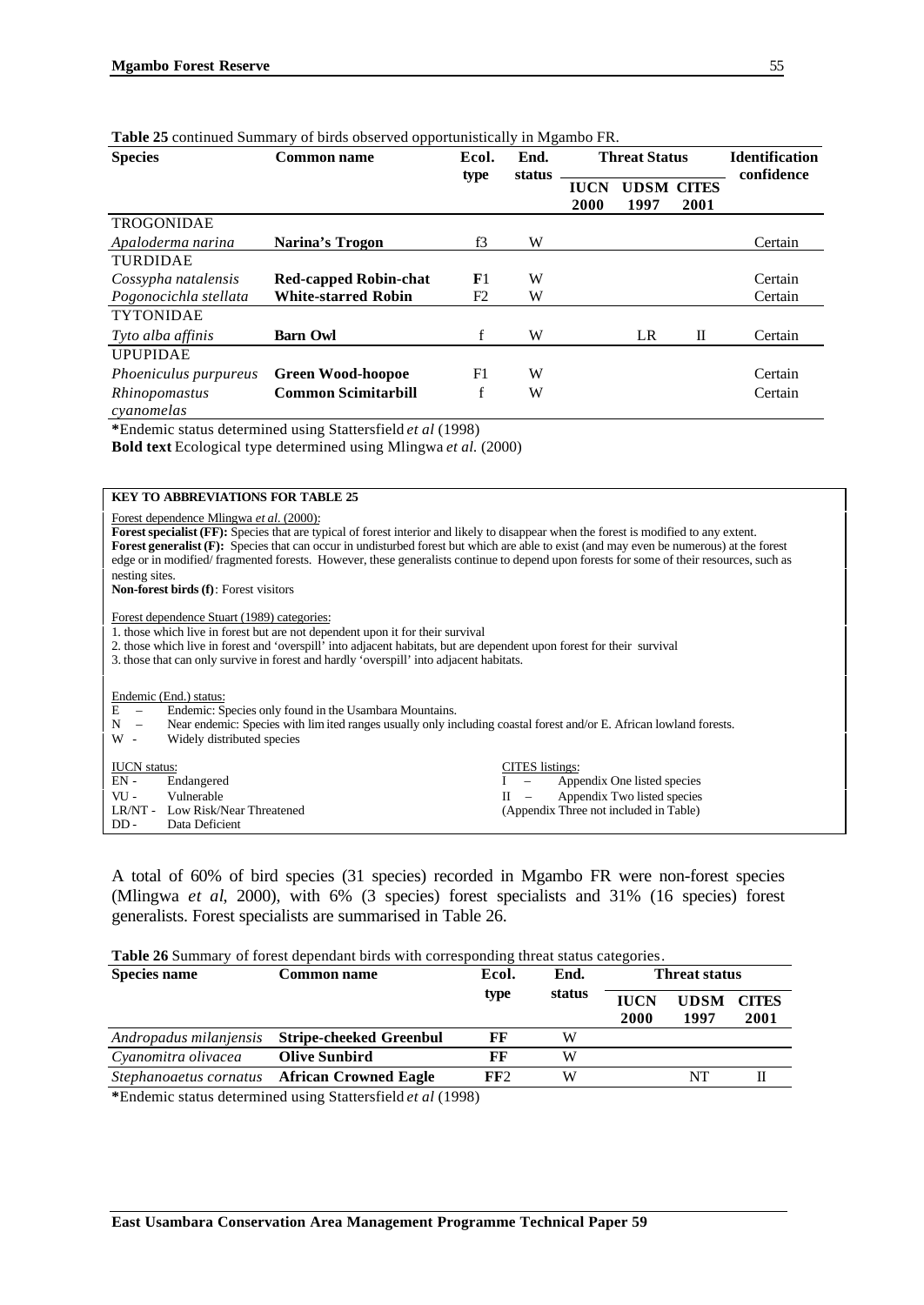Two bird species observed in Mgambo FR were of restricted range and are summarised in Table 27.

| $(1^{\circ}$ source: Statterfield <i>et al</i> (1998), 2° Mlingwa <i>et al.</i> 2000), 3°: source: UDSM (1997).) |                          |                                                                                              |  |  |  |
|------------------------------------------------------------------------------------------------------------------|--------------------------|----------------------------------------------------------------------------------------------|--|--|--|
| <b>Species name</b><br><b>Common name</b><br>Range                                                               |                          |                                                                                              |  |  |  |
| Campethera mombassica                                                                                            | Mombasa Woodpecker       | East Usambara Mountains and Coastal forests<br>north of Tanga from Shimba NP to Boni Forest. |  |  |  |
| Tauraco fischeri                                                                                                 | <b>Fischer's Tauraco</b> | Endemic to Tanzania, Kenya, Coastal forest                                                   |  |  |  |
|                                                                                                                  |                          | endemic.                                                                                     |  |  |  |

**Table 27** Restricted ranges of near endemic birds

Apart from those birds that are of obvious importance in terms of threat status and retricted range, such as *Tauraco fischeri* (Fischer's tauraco) which has been used to define one of the Birdlife International Endemic Bird Areas, there were a number of birds that were interesting because they are locally common and have a restricted and patchy distribution in East Africa. These include: *Lonchura fringilloides* (Magpie mannikin), commonly known from Amani; *Tauraco porphyreolophus chlorochlamys* (Purple-crested turaco), with no recent records in north Tanzania (Zimmerman *et al* 1996); and *Onychognathus morio* (Red-winged starling), known to be rare in the Usambara foothills.

*Bycanistes brevis* (Silvery cheeked hornbill), *Bycanistes bucinator* (Trumpeter hornbill) and *Stactolamema leucotis kilimensis* (White-eared barbet) are common but fairly restricted to North Eastern Tanzania and Southern Kenya.

Also of interest was *Ispinina picta natalensis* (African pygmy kingfisher), a non-breeding migrant species from South Africa, present in Coastal forests from April to September, and *Cossypha natalensis* (Red-capped Robin-chat), an Afrotropical migrant.

It is also important to consider the birds species that have not been found in Mgambo forest reserve, such as the lowland species: Sokoke scops owl, *Otus ireneae*; the endemic Usambara eagle owl, *Bubo vosseleri*; Swynnerton's robin, *Swynnertonia swynnertoni*; East coast akalat, *Sheppardia gunningi*; Amani sunbird, *Anthreptes pallidigaster*the Banded green sunbird, *Anthreptes rubritorques* and the near-threatened Southern banded snake eagle (*Circaetus fasciolatus*). Forest dependent species, such as Burr-spotted fluff tail (*Sarothrura elegans*), Barred long-tailed cuckoo (*Cercococcyx montanus*) and the Forest batis (*Batis mixta*), are known from wetter and more intact lowland forest areas of the East Usambaras. Therefore, this preliminary bird species list may suggest that Mgambo is too dry and fragmented for many typical lowland coastal forest species.

#### **5.4.3 Reptiles**

A total of 45 reptile individuals representing 20 species and 9 families were captured in Mgambo FR during 1320 pitfall trapping nights and opportunistic collection. These species are summarised in Table 28. At least one individual representing each species were taken as specimens for taxonomic purposes and await formal identification. Nomenclature follows Spawls *et al* (2002).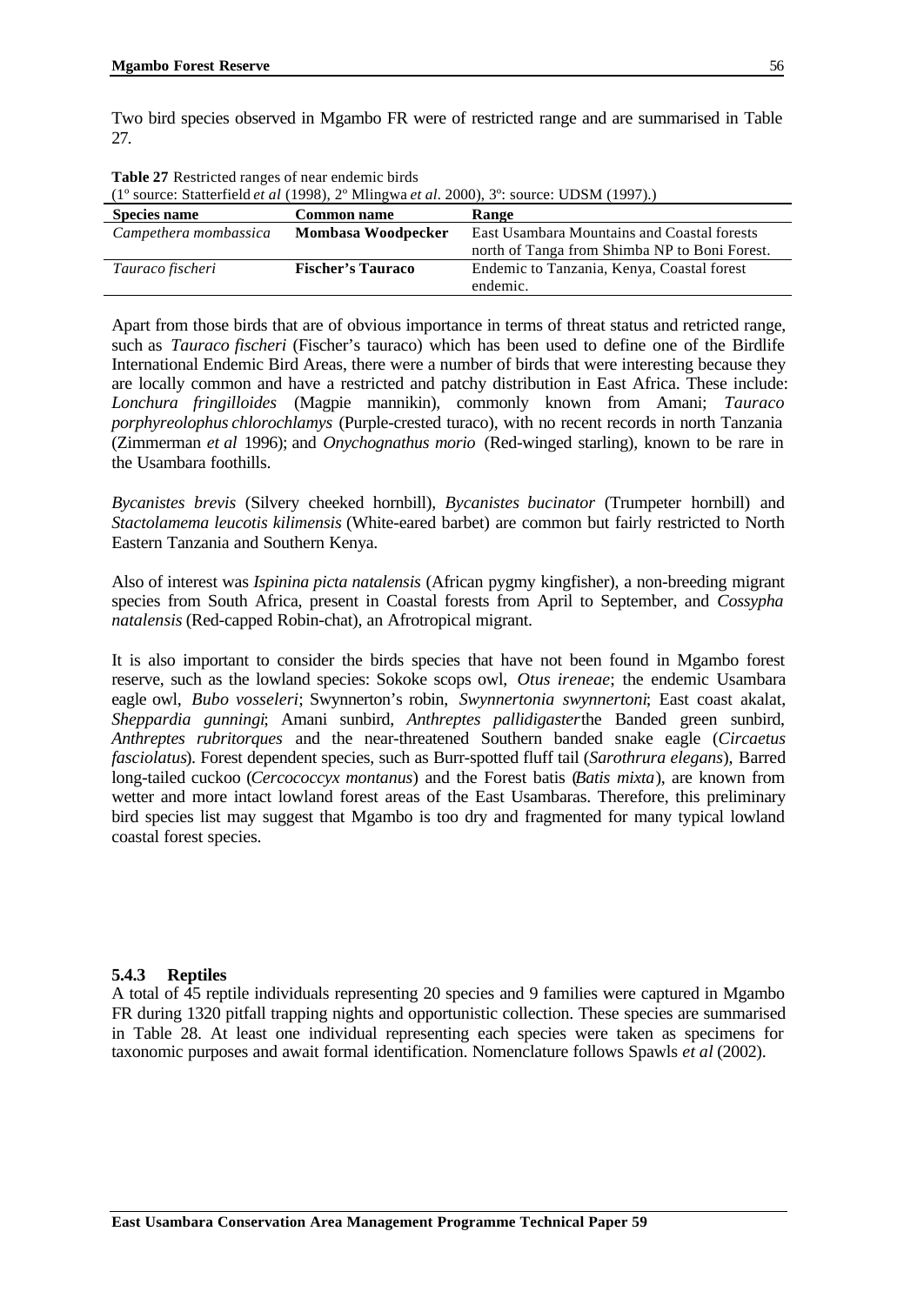| <b>Table 20 Summary Of replace prirait and opportunistic captures in Migamoo FK.</b><br>Family | Ecol.                    | End.                     | <b>Threat Status</b> |             | No. of individuals |                |                   |                  |
|------------------------------------------------------------------------------------------------|--------------------------|--------------------------|----------------------|-------------|--------------------|----------------|-------------------|------------------|
|                                                                                                | type                     | status                   |                      |             |                    | captured       |                   |                  |
|                                                                                                |                          |                          | <b>IUCN</b>          | <b>UDSM</b> | <b>CITES</b>       | <b>Trap</b>    | <b>Additional</b> | <b>Total</b>     |
| CHAMAELEONIDAE                                                                                 |                          |                          | 2000                 | 1997        | 2001               | sites          | Locations         |                  |
| Rhamploleon k. kerstenii                                                                       | $\Omega$                 | $\mathbf N$              |                      | LR/NT       |                    |                | $\mathbf{1}$      | $\mathbf{1}$     |
| <b>Kenyan Pygmy Chameleon</b>                                                                  |                          |                          |                      |             |                    |                |                   |                  |
| <b>COLUBRIDAE</b>                                                                              |                          |                          |                      |             |                    |                |                   |                  |
| Natriciteres olivacea                                                                          | $\Omega$                 | W                        |                      |             |                    |                | $\mathfrak{2}$    | $\mathbf{2}$     |
| <b>Olive Marsh Snake</b>                                                                       |                          |                          |                      |             |                    |                |                   |                  |
| Philothamnus sp.                                                                               | $\overline{\mathcal{L}}$ | $\gamma$                 |                      |             |                    |                | 1                 | 1                |
| <b>Green Snake</b>                                                                             |                          |                          |                      |             |                    |                |                   |                  |
| Psammophis sudanensis                                                                          | O                        | W                        |                      |             |                    |                | $\mathfrak{2}$    | $\mathbf{2}$     |
| <b>Northen Stripe-bellied Sand</b>                                                             |                          |                          |                      |             |                    |                |                   |                  |
| <b>Snake</b>                                                                                   |                          |                          |                      |             |                    |                |                   |                  |
| Scaphiophus albopunctatus                                                                      | O                        | W                        |                      |             |                    | 5              |                   | 5                |
| <b>Hook-nosed Snake</b>                                                                        |                          |                          |                      |             |                    |                |                   |                  |
| Unknown genus                                                                                  | $\ddot{?}$               | $\overline{\mathcal{L}}$ |                      |             |                    | 1              |                   | $\mathbf{1}$     |
| <b>ELAPIDAE</b>                                                                                |                          |                          |                      |             |                    |                |                   |                  |
| Dendroaspis angusticeps                                                                        | $\mathbf f$              | W                        |                      |             |                    |                | 1                 | $\mathbf{1}$     |
| <b>Eastern Green Mamba</b>                                                                     |                          |                          |                      |             |                    |                |                   |                  |
|                                                                                                | $\overline{\mathcal{L}}$ | W                        |                      |             |                    | $\mathbf{1}$   |                   | $\mathbf{1}$     |
| Naja sp.<br>Cobra sp.                                                                          |                          |                          |                      |             |                    |                |                   |                  |
| <b>GEKKONIDAE</b>                                                                              |                          |                          |                      |             |                    |                |                   |                  |
|                                                                                                | F                        | W                        |                      |             |                    | $\overline{2}$ |                   | $\mathbf{2}$     |
| Cnemaspis africana<br><b>Usambara Forest Gecko</b>                                             |                          |                          |                      | NT          |                    |                |                   |                  |
| Hemidactylus sp.                                                                               | $\ddot{?}$               | $\overline{?}$           |                      |             |                    |                | 1                 | 1                |
| <b>Tropical Gecko</b>                                                                          |                          |                          |                      |             |                    |                |                   |                  |
| Hemidactylus platycephalus                                                                     | O                        | W                        |                      |             |                    | 2              |                   | $\mathbf{2}$     |
| <b>Tree Gecko</b>                                                                              |                          |                          |                      |             |                    |                |                   |                  |
| Pachydactylussp.                                                                               | O                        | W                        |                      |             |                    |                | 1                 | $\mathbf{1}$     |
| <b>Thick-toed Gecko</b>                                                                        |                          |                          |                      |             |                    |                |                   |                  |
| <b>GERRHOSAURIDAE</b>                                                                          |                          |                          |                      |             |                    |                |                   |                  |
| Gerrhosaurus flavigularis                                                                      | O                        | W                        |                      |             |                    | 11             |                   | 11               |
| <b>Yellow-throated Plated</b>                                                                  |                          |                          |                      |             |                    |                |                   |                  |
| <b>Lizard</b>                                                                                  |                          |                          |                      |             |                    |                |                   |                  |
| Gerrhosaurus sp.                                                                               | O                        | W                        |                      |             |                    |                | 1                 | $\mathbf{1}$     |
| <b>Plated Lizard</b>                                                                           |                          |                          |                      |             |                    |                |                   |                  |
| <b>LACERTIDAE</b>                                                                              |                          |                          |                      |             |                    |                |                   |                  |
| Heliobolus speckii speckii                                                                     | O                        | W                        |                      | LR/NT       |                    | $\overline{c}$ | $\mathbf{1}$      | 3                |
| <b>Speke's Sand Lizard</b>                                                                     |                          |                          |                      |             |                    |                |                   |                  |
| Holaspis guentheri laevis                                                                      | F                        | W                        |                      | LR/NT       |                    |                | $\mathbf{1}$      | $\mathbf{1}$     |
| <b>Blue-tailed Gliding Lizard</b>                                                              |                          |                          |                      |             |                    |                |                   |                  |
| Latastia longicaudata                                                                          | $\mathbf O$              | W                        |                      |             |                    | $\overline{c}$ |                   | $\overline{2}$   |
| <b>Southern Long-tailed Lizard</b>                                                             |                          |                          |                      |             |                    |                |                   |                  |
| <b>LEPTOTYPHLOPIDAE</b>                                                                        |                          |                          |                      |             |                    |                |                   |                  |
| Leptotyphlops sp.                                                                              | $\overline{\cdot}$       | $\overline{?}$           |                      |             |                    | 1              | 1                 | $\overline{2}$   |
| <b>Worm Snake</b>                                                                              |                          |                          |                      |             |                    |                |                   |                  |
| <b>SCINCIDAE</b>                                                                               |                          |                          |                      |             |                    |                |                   |                  |
| Mabuya maculilabris                                                                            | O                        | W                        |                      |             |                    | 1              | 1                 | $\mathbf{2}$     |
| <b>Speckle-lipped Skink</b>                                                                    |                          |                          |                      |             |                    |                |                   |                  |
| Lygosoma sp.                                                                                   | O                        | $\overline{\mathcal{L}}$ |                      |             |                    |                | $\mathbf{1}$      | $\mathbf{1}$     |
| <b>Writhing Skink</b>                                                                          |                          |                          |                      |             |                    |                |                   |                  |
| <b>VIPERIDAE</b>                                                                               |                          |                          |                      |             |                    |                |                   |                  |
| <b>Bitis arientans</b>                                                                         | $\mathbf{O}$             | W                        |                      |             |                    | $\mathbf{1}$   | $\mathbf{1}$      | $\boldsymbol{2}$ |
| <b>Puff Adder</b>                                                                              |                          |                          |                      |             |                    |                |                   |                  |

**Table 28 Summary of reptile pitfall and opportunistic captures in Mgambo FR.** 

**East Usambara Conservation Area Management Programme Technical Paper 59**

**TOTAL** 29 16 **45**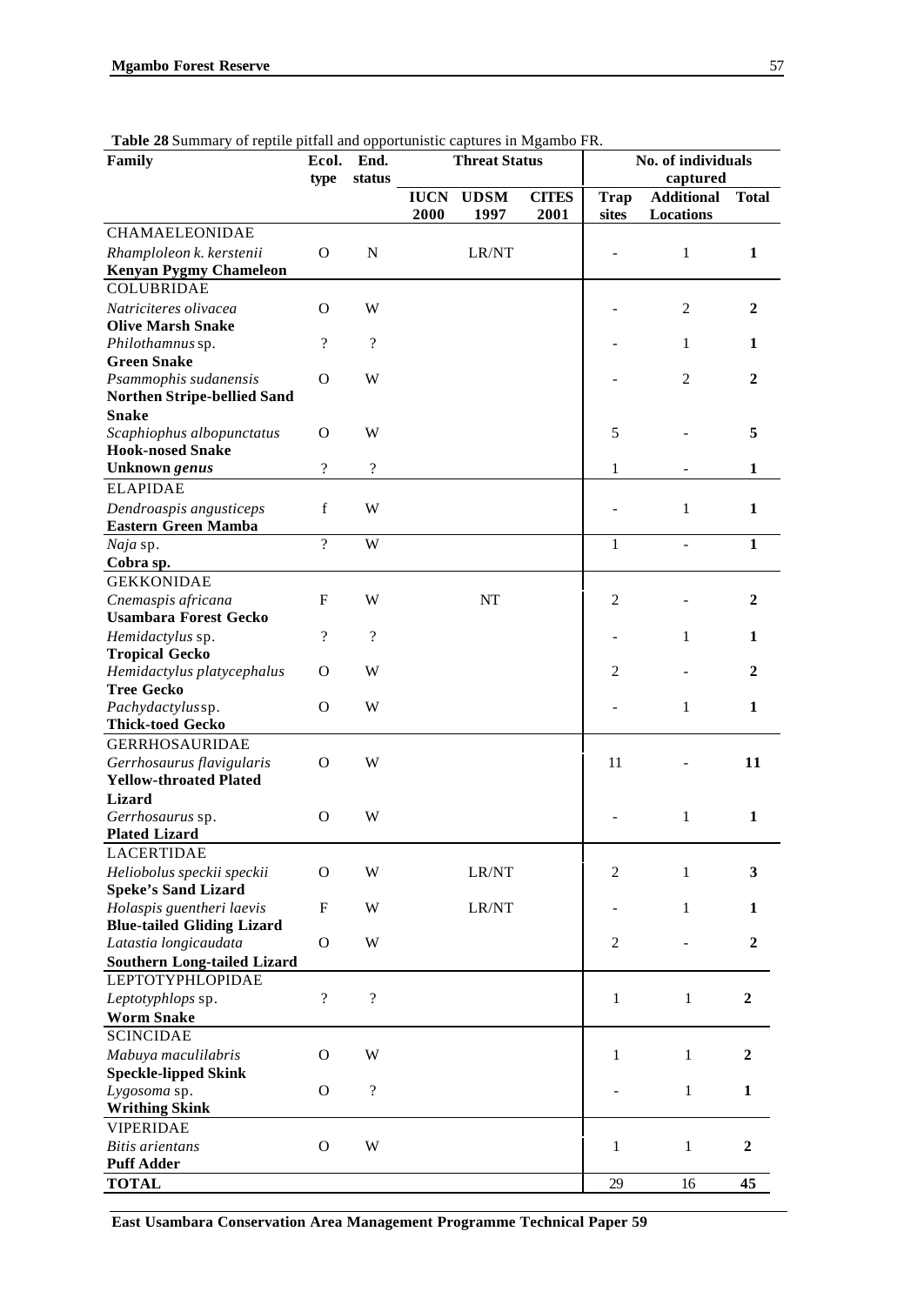|                                                                | <b>KEY TO ABBREVIATIONS FOR TABLE 28</b>                                                                                                                                                                                                                                                                                                                                 |                                                                                                                                                        |  |  |  |  |  |
|----------------------------------------------------------------|--------------------------------------------------------------------------------------------------------------------------------------------------------------------------------------------------------------------------------------------------------------------------------------------------------------------------------------------------------------------------|--------------------------------------------------------------------------------------------------------------------------------------------------------|--|--|--|--|--|
| F<br>$\overline{\phantom{m}}$<br>Ω<br>$\overline{\phantom{m}}$ | Ecological (Ecol.) type:<br>Forest dependent species: Species confined to primary forest only; not including forest edge or secondary forest.<br>Forest dwelling but not forest dependent species: Species occurring in primary forest, forest edge or secondary forest.<br>Non-forest species: Species that do not occur in primary or secondary forest or forest edge. |                                                                                                                                                        |  |  |  |  |  |
| $E =$<br>N<br>$\overline{\phantom{a}}$<br>W<br>$\overline{a}$  | Endemic (End.) status:<br>Endemic: Species only found in the Usambara Mountains.<br>Near endemic: Species with limited ranges usually only including coastal forest and/or East African lowland forests.<br>Widely distributed species.                                                                                                                                  |                                                                                                                                                        |  |  |  |  |  |
| <b>IUCN</b> status:<br>$EN -$<br>$VU -$<br>$DD -$              | Endangered<br>Vulnerable<br>LR/NT - Lower Risk/Near Threatened<br>Data Deficient                                                                                                                                                                                                                                                                                         | <b>CITES</b> listings:<br>Appendix One listed species<br>Appendix Two listed species<br>$\mathbf{H}$<br>(Appendix Three species not included in Table) |  |  |  |  |  |

Appendix 9 summarises reptile trapping data, 35% of individuals were captured opportunistically. Ecological type, endemic status and threat status were compiled from the National Biodiversity Database (UDSM, 1997), IUCN (Hilton-Taylor, 2000) and Spawls *et al* (2002).

Two species captured were categorised as forest dependent, *Holaspis guentheri laevis* (Speke's Sand Lizard) and *Cnemaspis africana* (Usambara forest gecko) with one near endemic, *Rhamploleon k. kerstenii* (Kenyan pygymy chameleon)*.* None were listed as vulnerable or endangered (IUCN 2000).

Five additional species were recorded in Mgambo FR as observations. These are listed in Table 29. An 'identification confidence' column has been presented to clarify the reliability of each sighting. Identification is ranked as follows: Certain, Near Certain, Probable, Possible.

| <b>Species</b>              | <b>Common Name</b>            | Ecol.    | End.   |                     | <b>Threat Status</b>      |      | <b>Identification</b> |
|-----------------------------|-------------------------------|----------|--------|---------------------|---------------------------|------|-----------------------|
|                             |                               | type     | status | <b>IUCN</b><br>2000 | <b>UDSM CITES</b><br>1997 | 2001 | confidence            |
| <b>COLUBRIDAE</b>           |                               |          |        |                     |                           |      |                       |
| Philothamnus                | <b>Battersby Green Snake</b>  | $\Omega$ | W      |                     |                           |      | Probable              |
| battersbyi                  |                               |          |        |                     |                           |      |                       |
| <i>Thelotornis capensis</i> | Vine Snake                    | O        | W      |                     |                           |      | Certain               |
| <b>GEKKONIDAE</b>           |                               |          |        |                     |                           |      |                       |
| Lygodactylus                | <b>Yellow-headed Dwarf</b>    | $\Omega$ | N      |                     | LR                        |      | Certain               |
| lutecpicturatus             | Gecko                         |          |        |                     |                           |      |                       |
| <b>TESTUDINIDAE</b>         |                               |          |        |                     |                           |      |                       |
| Kinixys belliana            | <b>Bell's Hinged Tortoise</b> | O        | W      |                     |                           | Π    | Certain               |
| <b>VARANIDAE</b>            |                               |          |        |                     |                           |      |                       |
| Varanus niloticus           | <b>Nile Monitor Lizard</b>    | $\Omega$ | W      |                     |                           | П    | Certain               |

**Table 29** Summary of reptile observations in Mgambo FR.

|                                      | <b>KEY TO ABBREVIATIONS FOR TABLE 29</b>                                                                                |                                                              |  |  |  |  |  |
|--------------------------------------|-------------------------------------------------------------------------------------------------------------------------|--------------------------------------------------------------|--|--|--|--|--|
|                                      | Ecological (Ecol.) type:                                                                                                |                                                              |  |  |  |  |  |
| F<br>$\overline{\phantom{0}}$        | Forest dependent species: Species confined to primary forest only; not including forest edge or secondary forest.       |                                                              |  |  |  |  |  |
| $\qquad \qquad -$                    | Forest dwelling but not forest dependent species: Species occurring in primary forest, forest edge or secondary forest. |                                                              |  |  |  |  |  |
| $\Omega$<br>$\overline{\phantom{0}}$ | Non-forest species: Species that do not occur in primary or secondary forest or forest edge.                            |                                                              |  |  |  |  |  |
|                                      | Endemic (End.) status:                                                                                                  |                                                              |  |  |  |  |  |
| E<br>$\overline{\phantom{0}}$        | Endemic: Species only found in the Usambara Mountains.                                                                  |                                                              |  |  |  |  |  |
| N<br>$\overline{\phantom{a}}$        | Near endemic: Species with limited ranges usually only including coastal forest and/or East African lowland forests.    |                                                              |  |  |  |  |  |
| W<br>$\overline{\phantom{a}}$        | Widely distributed species.                                                                                             |                                                              |  |  |  |  |  |
|                                      | <b>IUCN</b> status:<br><b>CITES</b> listings:                                                                           |                                                              |  |  |  |  |  |
| $EN -$                               | Endangered                                                                                                              | Appendix One listed species<br>$\qquad \qquad -$             |  |  |  |  |  |
| $VU -$                               | Vulnerable                                                                                                              | Appendix Two listed species<br>H<br>$\overline{\phantom{m}}$ |  |  |  |  |  |
|                                      | LR/NT - Lower Risk/Near Threatened                                                                                      | (Appendix Three species not included in Table)               |  |  |  |  |  |
| DD                                   | Data Deficient                                                                                                          |                                                              |  |  |  |  |  |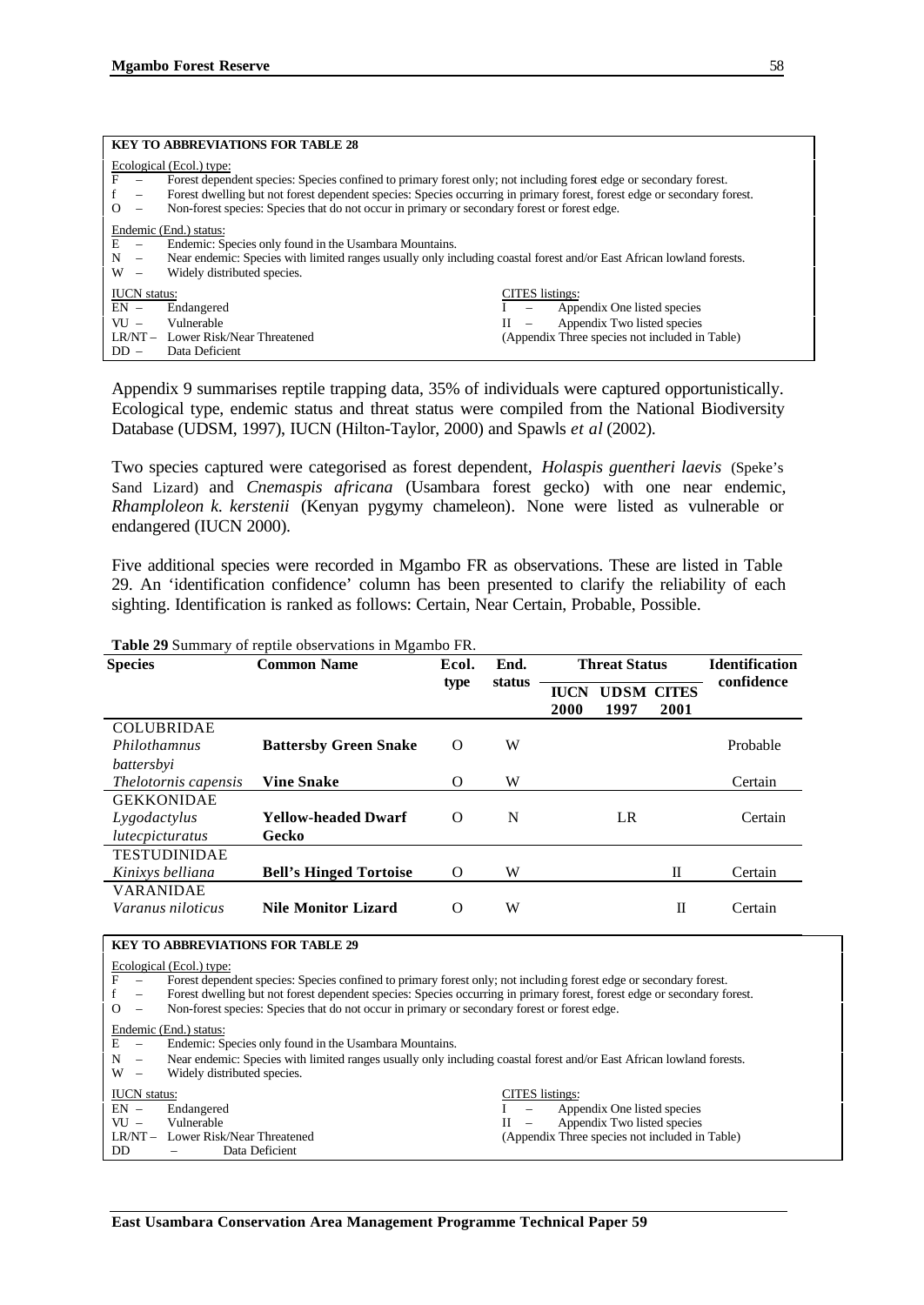An additional one near endemic reptile species was recorded through observation, *Lygodactylus lutecpicturatus* (Yellow-headed dwarf gecko).

Additionally, two species of Chameleon were observed just outside of the forest reserve, *Chameleo dilepsis* (Flap-necked chameleon), a widespread forest dwelling species, and *Chameleo melleri* (Giant one-horned chameleon), mostly distributed along the coast in well-wooded savannah and woodland.

Many of the species found in Mgambo predominantly range in the Eastern coastal forests with some patchy distribution in other more central parts of east and central Africa. Therefore, although they cannot be categorised as 'near endemic' based on the definition given in this report, they are of limited distribution. For example, *Dendroaspis angusticeps* (Green mamba, see Figure 22), *Heliobolus spekii spekii* (Speke's sand lizard), *Holaspis guentheri laevis* (Blue-tailed lizard) and *Cnemaspis africana* (Usambara forest gecko).

Both the forest dependent reptiles were captured in good quality patchily distributed riverine forest. The presence or absence of *Holaspis guentheri laevis* may be a good future indicator of the levels of deforestation to the remaining areas of lowland forest.

Of interest was the capture of 5 junevile *Scaphiophus albopunctatus* (Hook-nosed snake) at trapsite 4, an area of scrub forest. This species is not currently on the East Usambara database (available from EUCAMP). The East African population of this genus seems to be isolated (Spawls *et al* 2002). Also interesting was the sighting of an adult *Varanus niloticus* (Nile monitor lizard).

Most of the reptiles species captured and observed seemed to be indicative of the disturbance seen throughout the reserve, reflecting a tendency for dry habitat, open woodland / savannah species to dominate, such as *Latastia longicaudata* (Southern long-tailed lizard), *Pachydactylus* sp. (Thicktoed gecko) and *Natriciteres olivecea* (Olive marsh snake)*.* Even the near endemic *Rhampholeon k. kerstenii* (Kenyan pygmy chameloen) prefers a dry habitat.



**Figure 22** Green mamba (*Dendroaspis angusticeps),* found in riverine forest. This individual was approximately 2m in length.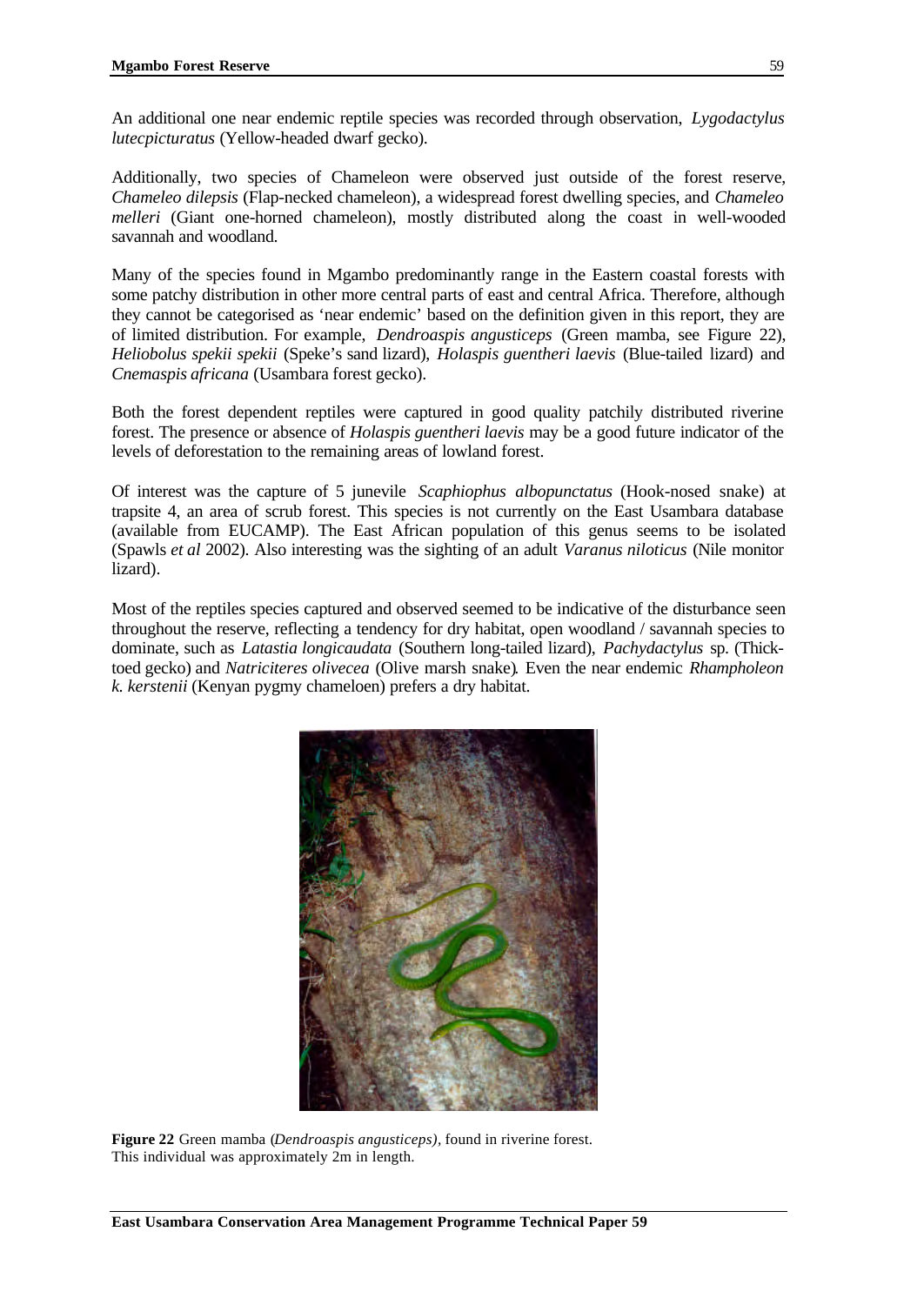### **5.4.4 Amphibians**

A total of 184 amphibians were captured during 1320 pitfall trapping nights. An additional 18 individuals were captured opportunistically. These individuals represented 14 species and 7 families. Twenty-four individuals were retained for taxonomic purposes. A summary of trapping data is presented in Appendix 10. A species list is shown in Table 30. Ecological type, endemic status and IUCN status were compiled from the National Biodiversity Database (UDSM, 1997), IUCN (Hilton-Taylor, 2000) and Poynton & Broadley (1991). Identifications remain tentative while awaiting taxonomic verifications from the University of Dar es Salaam and the British Natural History Museum (refer to Appendix 1). Common names are from Passmore and Carruthers (1995).

| <b>Species</b>                               | <b>Common name</b>               |                          | Ecol. End.  |                     | <b>Threat status</b>      |      | No. of                  |
|----------------------------------------------|----------------------------------|--------------------------|-------------|---------------------|---------------------------|------|-------------------------|
|                                              |                                  | type                     | status      | <b>IUCN</b><br>2000 | <b>UDSM CITES</b><br>1997 | 2001 | individuals<br>captured |
| <b>ARTHROLEPTIDAE</b>                        |                                  |                          |             |                     |                           |      |                         |
| Arthroleptis stenodactylus                   | <b>Shovel footed Squeaker</b>    | f                        | W           |                     |                           |      | 78                      |
| Arthroleptis                                 | <b>Shovel nosed Squeaker</b>     | f                        | W           |                     |                           |      | 71                      |
| xenodactyloides                              |                                  |                          |             |                     |                           |      |                         |
| <b>BUFONIDAE</b>                             |                                  |                          |             |                     |                           |      |                         |
| Bufo brauni                                  | <b>Dead leaf Toad</b>            | F                        | N           |                     | VU                        |      | 7                       |
| Bufo gutturalis                              | <b>Square-marked Toad</b>        | $\Omega$                 | W           |                     |                           |      | 1                       |
| <b>Bufo</b> maculatus                        | <b>Flat Backed Toad</b>          | $\Omega$                 | W           |                     |                           |      | 10                      |
| Bufo sp.                                     |                                  | $\overline{\mathcal{L}}$ | $\gamma$    |                     |                           |      | 1                       |
| Mertensophryne micranotis Dwarf Toad         |                                  | F                        | N           |                     | EN                        |      | 1                       |
| <b>HEMISOTIDAE</b>                           |                                  |                          |             |                     |                           |      |                         |
| Hemisus marmoratus                           | <b>Mottled Shovel Nosed Frog</b> | $\Omega$                 | W           |                     |                           |      | 16                      |
| <b>HYPEROLIIDAE</b>                          |                                  |                          |             |                     |                           |      |                         |
| Leptopelis barbouri                          | <b>Tree Frog</b>                 | $\mathbf{F}$             | $\mathbf N$ |                     | VU                        |      | 5                       |
| <b>PIPIDAE</b>                               |                                  |                          |             |                     |                           |      |                         |
| Xenopus muelleri                             | <b>Tropical Platanna</b>         | $\Omega$                 | W           |                     |                           |      | 1                       |
| <b>RHACOPHORIDAE</b>                         |                                  |                          |             |                     |                           |      |                         |
| Chiromantis xerampelina                      | <b>Foam Nest Frog</b>            | $\Omega$                 | W           |                     |                           |      | 1                       |
| <b>RANIDAE</b>                               |                                  |                          |             |                     |                           |      |                         |
| Arthroleptides martiensseni Usambara Montane |                                  | F                        | N           |                     | VU                        |      | 1                       |
|                                              | <b>Torrent Frog</b>              |                          |             |                     |                           |      |                         |
| Phrynobatrachus sp.                          | <b>Puddle Frog</b>               | $\gamma$                 | $\gamma$    |                     |                           |      | 1                       |
| Rana angolensis                              | <b>Common River Frog</b>         | $\Omega$                 | W           |                     |                           |      | 7                       |
| <b>GYMNOPHONIA</b>                           |                                  |                          |             |                     |                           |      |                         |
| <b>SCOLECOMORPHIDAE</b>                      |                                  |                          |             |                     |                           |      |                         |
| Scolecomorphus vittatus                      | Caecilian                        | $\mathbf{F}$             | N           |                     | VU                        |      | 1                       |
| <b>TOTAL</b>                                 |                                  |                          |             |                     |                           |      | 201                     |

**Table 30** Summary of pitfall and opportunistic amphibian captures in Mgambo FR.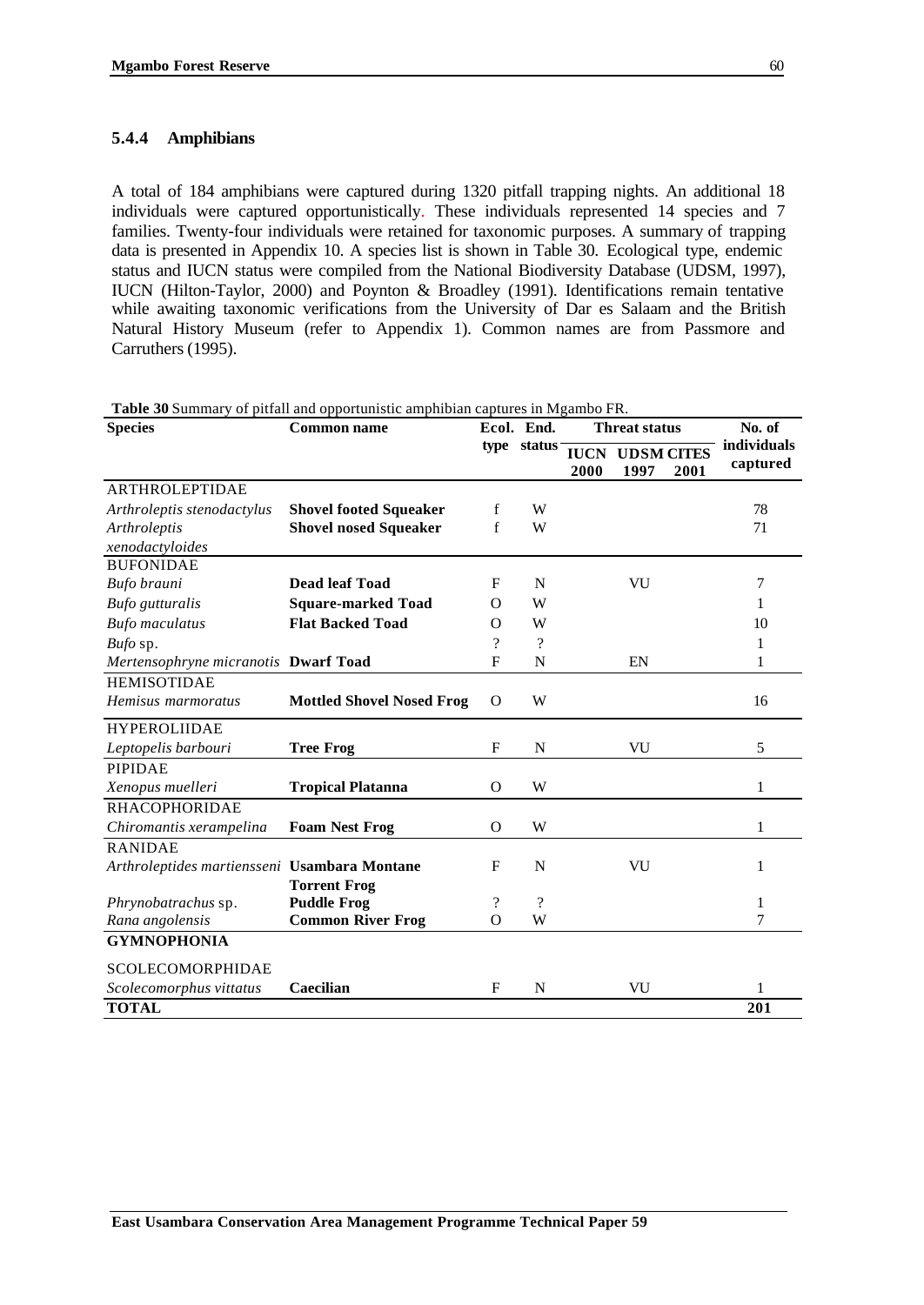|                                                                                      | <b>KEY TO ABBREVIATIONS FOR TABLE 30</b> |                                                                                                                         |                                                              |  |  |  |
|--------------------------------------------------------------------------------------|------------------------------------------|-------------------------------------------------------------------------------------------------------------------------|--------------------------------------------------------------|--|--|--|
|                                                                                      |                                          | Ecological (Ecol.) type:                                                                                                |                                                              |  |  |  |
| F                                                                                    | $\overline{\phantom{0}}$                 | Forest dependent species: Species confined to primary forest only; not including forest edge or secondary forest.       |                                                              |  |  |  |
| f                                                                                    | $\qquad \qquad -$                        | Forest dwelling but not forest dependent species: Species occurring in primary forest, forest edge or secondary forest. |                                                              |  |  |  |
| $\Omega$                                                                             | $\qquad \qquad -$                        | Non-forest species: Species that do not occur in primary or secondary forest or forest edge.                            |                                                              |  |  |  |
|                                                                                      |                                          | Endemic (End.) status:                                                                                                  |                                                              |  |  |  |
| E                                                                                    | $\overline{\phantom{0}}$                 | Endemic: Species only found in the Usambara Mountains.                                                                  |                                                              |  |  |  |
| N                                                                                    | $\overline{\phantom{m}}$                 | Near endemic: Species with limited ranges usually only including coastal forest and/or East African lowland forests.    |                                                              |  |  |  |
| W                                                                                    | $\overline{\phantom{0}}$                 | Widely distributed species.                                                                                             |                                                              |  |  |  |
|                                                                                      |                                          |                                                                                                                         |                                                              |  |  |  |
| <b>IUCN</b> status:                                                                  |                                          |                                                                                                                         | <b>CITES</b> listings:                                       |  |  |  |
| $EN -$                                                                               |                                          | Endangered                                                                                                              | Appendix One listed species                                  |  |  |  |
| $VU -$                                                                               |                                          | Vulnerable                                                                                                              | Appendix Two listed species<br>Н<br>$\overline{\phantom{a}}$ |  |  |  |
| (Appendix Three species not included in Table)<br>LR/NT - Lower Risk/Near Threatened |                                          |                                                                                                                         |                                                              |  |  |  |
| $DD -$                                                                               |                                          | Data Deficient                                                                                                          |                                                              |  |  |  |

By far the most commonly captured genus in pitfalls was *Arthroleptis*, or Squeakers, which dwell in leaf litter (Table 30). Interestingly, their life history involves direct development of frogs in the leaf litter without a freeswimming stage. This makes at least a partially covered wooded area to create leaf litter an essential habitat requirement. Individuals in this genera are particularly difficult to identify to species level and, particular care must be taken with this group to treat identifications as tentative until taxonomic confirmation is obtained.

An interesting capture was that of *Mertensophryne micranotis* (Dwarf toad), as it is most commonly known to be an Eastern Arc and coastal endemic.

In addition to these captures, one further species was observed casually but not retained (Table 31).

| Tuble extrampliferation opper red east and the announced red |                         |       |        |                      |                   |      |                     |  |
|--------------------------------------------------------------|-------------------------|-------|--------|----------------------|-------------------|------|---------------------|--|
| <b>Species</b>                                               | <b>Common name</b>      | Ecol. | End.   | <b>Threat Status</b> |                   |      | <b>Certainty of</b> |  |
|                                                              |                         | type  | status | <b>IUCN</b>          | <b>UDSM CITES</b> |      | identification      |  |
|                                                              |                         |       |        | 2000                 | 1997              | 2001 |                     |  |
| <b>RANIDAE</b>                                               |                         |       |        |                      |                   |      |                     |  |
| Ptychadena anchietae                                         | <b>Plain Grass Frog</b> |       | w      |                      |                   |      | Certain             |  |

**Table 31** Amphibians observed casually in Mgambo FR.



**Figure 23** Plain grass frog (*Ptychadena anchietae*).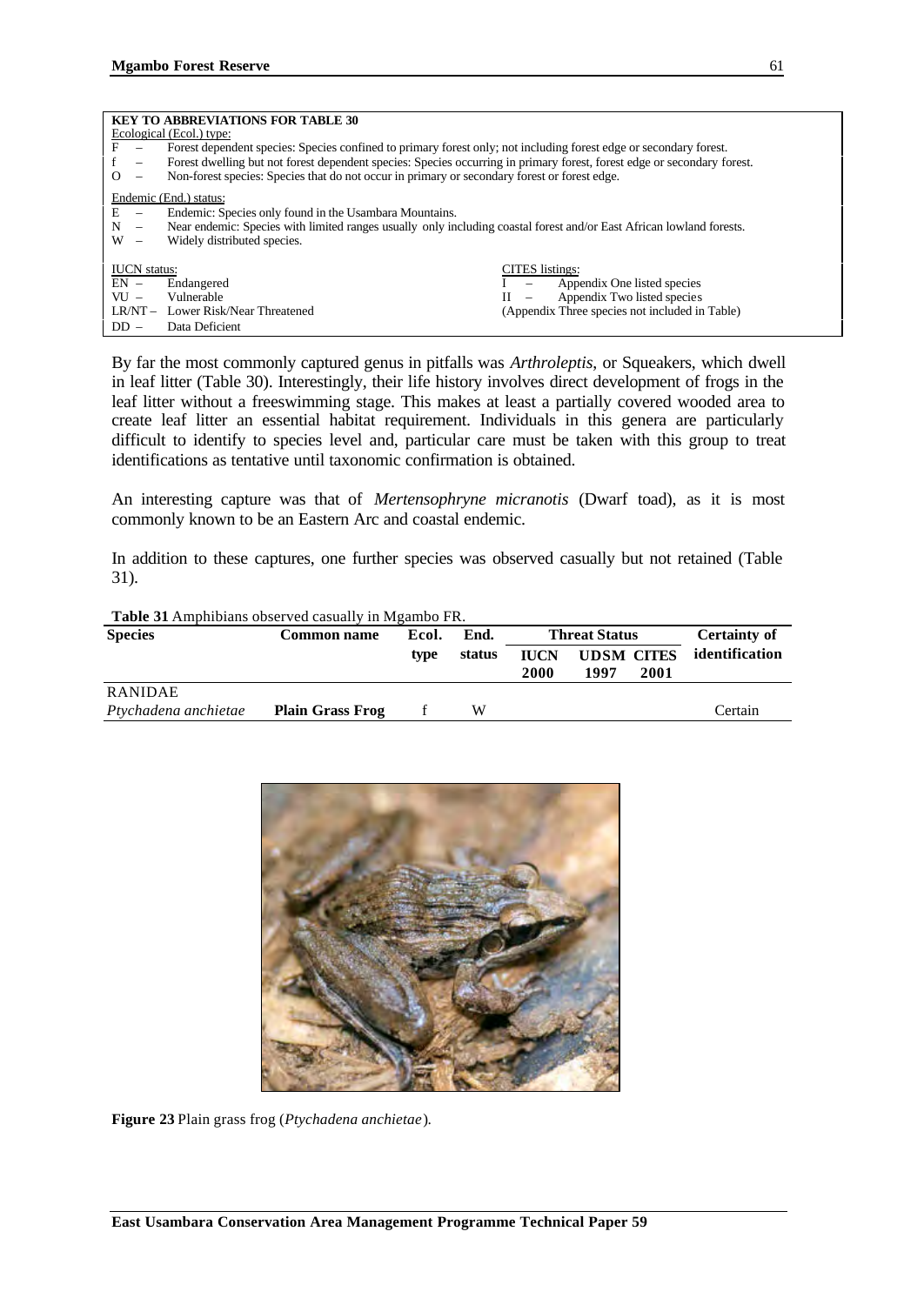Five forest dependent amphibian species were captured and observed in Mgambo FR, all of which were also categorised as near endemic (UDSM 1997). Four are classified as Vulnerable and one species Endangered (*Mertensophryne micranotis)* (UDSM 1997) (Table 30). Five amphibian species have restricted ranges (UDSM, 1997), these are summarised in Table 32.

| <b>Species</b>              | <b>Common name</b> Range |                                                                 |
|-----------------------------|--------------------------|-----------------------------------------------------------------|
| Bufo brauni                 |                          | <b>Dead leaf Toad</b> Usambara; Uluguru and Udzungwa Mountains. |
| Mertensophryne micranotis   | <b>Dwarf Toad</b>        | Coastal forests and East Usambaras (Kilulu Hill), and           |
|                             |                          | Sokoke, Kenya.                                                  |
| Leptopelis barbouri         | <b>Tree Frog</b>         | Usambara and Udzungwa Mountains                                 |
| Scolecomorphus vittatus     | Caecilian                | Usambara, Uluguru, North Pare Mountains, Magrotto and           |
|                             |                          | lowlands near Usambaras.                                        |
| Arthroleptides martiensseni | <b>Usambara</b>          | Usambara, Magarotto, Uluguru, Nguru and Udzungwa                |
|                             | <b>Montane</b>           | Mountains.                                                      |
|                             | <b>Torrent Frog</b>      |                                                                 |

| Table 32 Restricted ranges for near-endemic amphibians (UDSM, 1997). |  |  |
|----------------------------------------------------------------------|--|--|
|----------------------------------------------------------------------|--|--|

Of particular interest was the capture of the caecilian *Scolecomorphus vittatus,* a leg-less wormlike amphibian of the order Gymnophoinia, in lowland forest at trapsite 1. Although locally common, they are not commonly captured, especially in the smaller forest reserves. They are sometimes known as 'Queen of the Ants' because they can be observed at the front of a trail of ants. They are thought to feed on earth worms and other invertebrates – little else is known of their ecology.

#### **5.4.5 Invertebrates**

#### *5.4.5.1 Butterflies*

A total of 138 species of butterfly were captured in Mgambo FR, using sweepnets and canopy traps. These species represented 5 families (taxonomic classicification is taken from Larsen (1996), where Nymphalidae is one large family incorporating genera, such as *Acraea, Bicyclus, Charaxes, Danaus, Hypolimnas, Salamis,* etc. This is in contrast to Kielland (1990), where there are 5 families under the superfamily of Nymphaloidea, thereby splitting the above genera into different families). One hundred and ninety one specimens were retained for taxonomic purposes. Official taxonomic identifications have yet to be obtained. Ecological type and endemic status were compiled using Kielland (1990) and Larsen (1996).

The butterfly species list for Mgambo FR is presented to subspecies level in Table 33. This table also indicates whether butterflies have previously been recorded in the East Usambara Mountains, using an East Usambara butterfly species list up to April 2000 and specimens collected by EUBS and listed in reports from 2000 onwards. Capture data for trapsites is summarised in Appendix 11.

Eighty percent of all butterfly species captured in Mgambo FR were widespread in distribution with eleven species of near endemic status. Seventeen percent of butterfly species were forest dependent, 39% forest dwelling, 8% non-forest species, and 12% unknown. If identifications are accurate (to be confirmed) at least five species records represent range extensions and ten represent those of uncommon, localised or rare species.

A large number of butterfly species were caught, possibly because Mgambo FR has a variety of different habitats, reflecting changes through overgrazing and fire disturbance. The majority of the butterfly species were non-forest species, possibly indicating the predominance of open habitat types, such as open and Miombo woodland.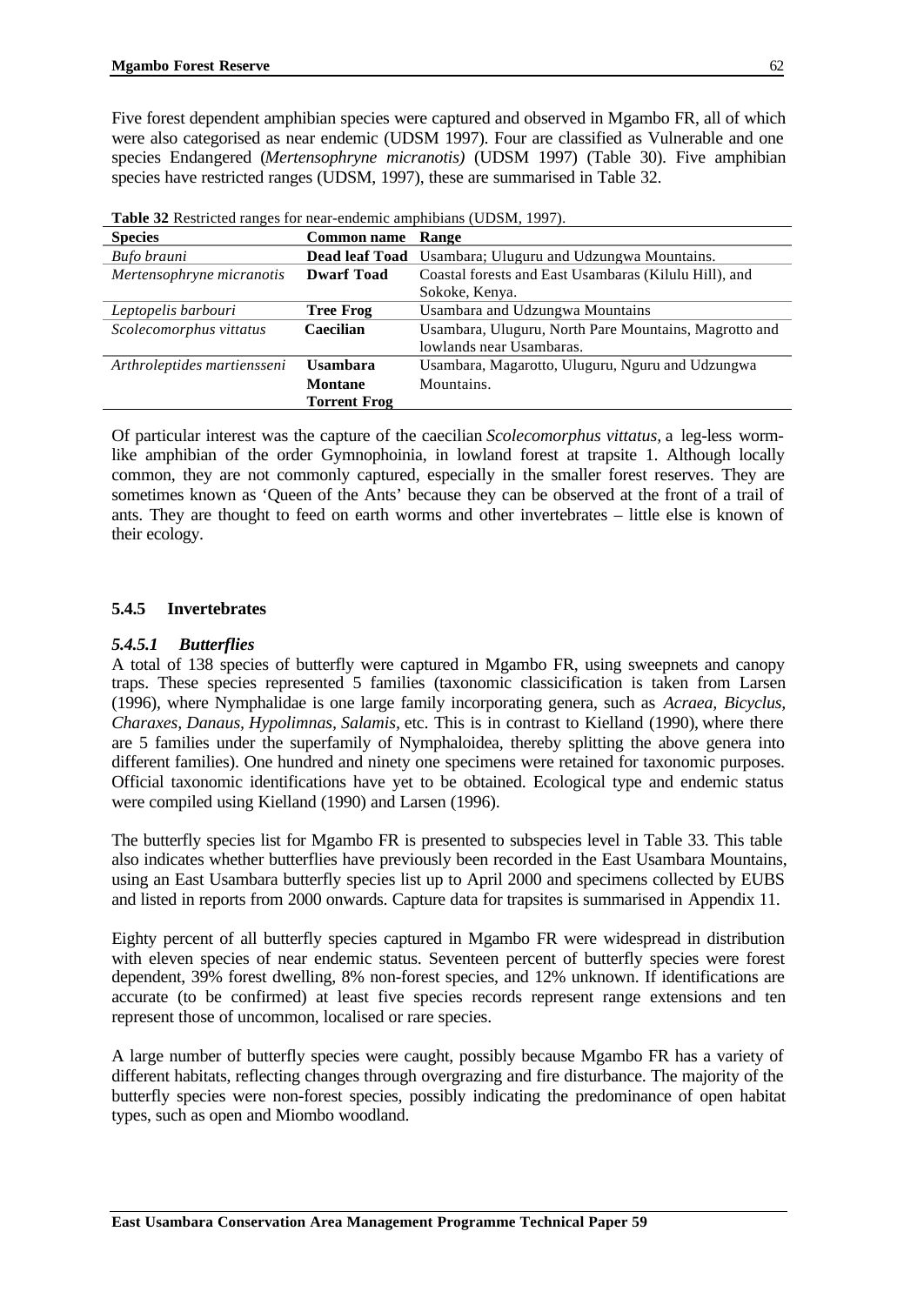| <b>Species</b>                    | Ecol.<br>type            | End.<br>status             | <b>Other information</b>     | <b>Existing EU</b><br><b>Record</b> |
|-----------------------------------|--------------------------|----------------------------|------------------------------|-------------------------------------|
|                                   |                          |                            |                              | (Y/N)                               |
| <b>HESPERIIDAE</b>                |                          |                            |                              |                                     |
| Coeliades anchises anchises       | O                        | W                          |                              | N                                   |
| <b>LYCAENIDAE</b>                 |                          |                            |                              |                                     |
| Aslauga purpurascens              | f                        | W                          |                              | $\mathbf N$                         |
| Axiocerses amanga                 | O                        | W                          |                              | ${\bf N}$                           |
| Axiocerses harpax                 | O                        | W                          |                              | Y                                   |
| Axiocerses punicea                | f                        | W                          | Not common in Usambaras      | $\mathbf N$                         |
| Axiocerses tjoane                 | О                        | W                          |                              | Y                                   |
| Baliochila hildegarda             | f                        | W                          |                              | Y                                   |
| Baliochila sp.                    | $\overline{\cdot}$       | $\overline{\mathcal{L}}$   |                              | $\overline{\mathcal{L}}$            |
| Leptotes adamsoni                 | f                        | N                          |                              | N                                   |
| Ornipholodotos peucetia peucetia  | F                        | W                          | Expect 800-1200m             | Y                                   |
| Pentila tropicalis                | f                        | W                          |                              | Y                                   |
| Spindasis mozambica               | f                        | W                          |                              | N                                   |
| Teriominia subpunctata            | F                        | N                          | Coastal lowland forest       | Y                                   |
| Zizeeria knysna                   | O                        | W                          |                              | $\mathbf N$                         |
| <b>NYMPHALIDAE</b>                |                          |                            |                              |                                     |
| Unknown sp.                       | $\overline{\mathcal{L}}$ | $\ddot{?}$                 |                              | $\boldsymbol{?}$                    |
| Acraea sp.                        | $\overline{\mathcal{L}}$ | $\overline{\mathcal{L}}$   |                              | $\overline{\mathcal{L}}$            |
| Acraea sp. <sup>2</sup>           | $\overline{\mathcal{L}}$ | $\overline{\mathcal{L}}$   |                              | $\overline{?}$                      |
| Acraea acrita                     | $\Omega$                 | W                          |                              | N                                   |
| Acraea anemosa                    | f                        | W                          |                              | Y                                   |
| Acraea eponina eponina            | f                        | W                          |                              | Y                                   |
| Acraea cf. macarista              | ?                        | $\overline{\mathcal{L}}$   |                              | N                                   |
| Acraea cf. matuapa                | F                        | N                          | Not common in East Usambaras | N                                   |
| Acraea natalica natalica          | Ω                        | W                          |                              | Y                                   |
| Acraea rabbaiae mombasae          | f                        | W                          | Not common in Usambaras      | N                                   |
| Amauris niavius niavius           | F                        | W                          |                              | Y                                   |
| Amauris ochlea ochlea             | f                        | W                          |                              | Y                                   |
| Apaturopsis cleochares schulzei   | f                        | W                          | Very local and uncommon      | Y                                   |
| Bicyclus campinus ocelligerus     | F                        | W                          |                              | Y                                   |
| Bicyclus ena                      | O                        | W                          |                              | Y                                   |
| Bicyclus safitza safitza          | $\Omega$                 | W                          |                              | Y                                   |
| Byblia anvatara acheloia          | O                        | W                          |                              | Y                                   |
| Byblia ilithyia                   | O                        | W                          |                              | Y                                   |
| Charaxes sp.                      | ?                        | $\boldsymbol{\mathcal{P}}$ |                              | $\gamma$                            |
| Charaxes sp. $2$                  | ?                        | $\overline{\cdot}$         |                              | $\overline{\mathcal{L}}$            |
| Charaxes sp. 3                    | $\gamma$                 | $\gamma$                   |                              | ?                                   |
| Charaxes sp. 4                    | 9                        | ?                          |                              | $\gamma$                            |
| Charaxes achaemenes<br>achaemenes | O                        | W                          |                              | Y                                   |
| Charaxes aubyni ecketti           | f                        | W                          |                              | Y                                   |
| Charaxes bohemani                 | O                        | W                          |                              | Y                                   |
| Charaxes brutus                   | f                        | W                          |                              | Y                                   |
| Charaxes candiope candiope        | f                        | W                          |                              | Y                                   |
| Charaxes castor castor            | $\mathbf f$              | W                          |                              | $\mathbf Y$                         |
| Charaxes cithaeron nairobicus     | F                        | W                          |                              | $\mathbf Y$                         |

**Table 33** Summary of butterflies captured in Mgambo FR.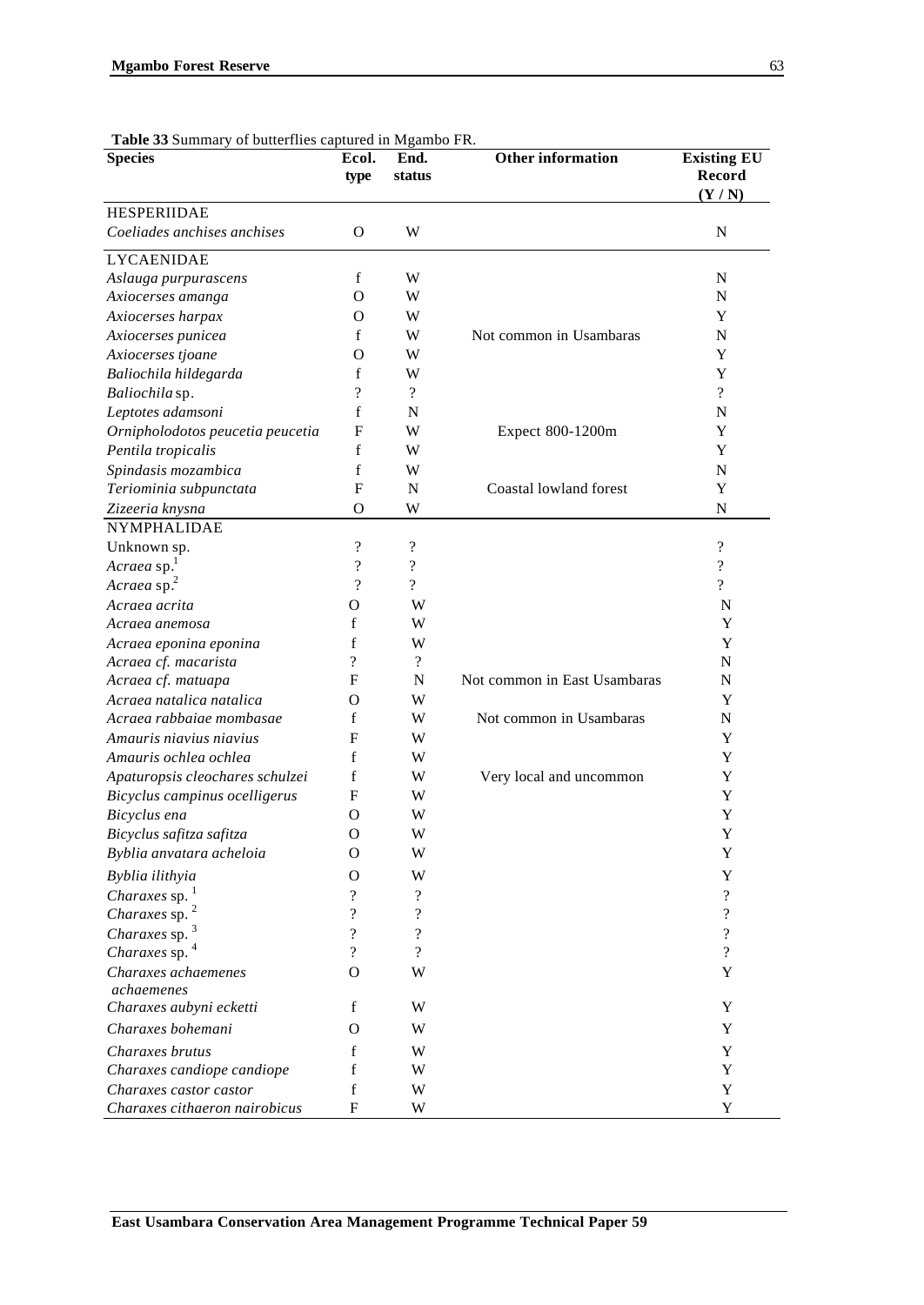| <b>Species</b>                   | Ecol.<br>type            | End.<br>status           | <b>Other information</b>           | <b>Existing EU</b><br>Record<br>(Y/N) |
|----------------------------------|--------------------------|--------------------------|------------------------------------|---------------------------------------|
| NYMPHALIDAE continued            |                          |                          |                                    |                                       |
| Charaxes contrarius              | f                        | N                        | <b>Coastal</b> forests             | Y                                     |
| Charaxes etesipe gordani         | f                        | W                        |                                    | Y                                     |
| Charaxes ethalion kikuyensis     | f                        | W                        |                                    | Y                                     |
| Charaxes cf. etheocles evansi    | f                        | W                        |                                    | Y                                     |
| Charaxes fionae                  | O                        | W                        |                                    | Y                                     |
| Charaxes fulvescens              | f                        | W                        | Ususally found in West Tanzania    | $\mathbf N$                           |
| Charaxes guderiana rabaiensis    | f                        | W                        |                                    | $\mathbf N$                           |
| Charaxes cf. hansali baringana   | O                        | W                        |                                    | Y                                     |
| Charaxes cf. howarthi            | О                        | W                        | Usually found in West Tanzania     |                                       |
| Charaxes jahlusa kenyensis       | f                        | W                        | Uncommon, local race               | Y                                     |
| Charaxes kirki kirki             | О                        | W                        | Locally common                     | Y                                     |
| Charaxes lasti kimbozae          | F                        | W                        | Not common to East Usambaras       | Y                                     |
| Charaxes lasti lasti             | f                        | N                        |                                    | Y                                     |
| Charaxes pleione oriens          | f                        | W                        |                                    | Y                                     |
| Charaxes protoclea azota         | f                        | W                        |                                    | Y                                     |
| Charaxes pythodoris nesaea       | F                        | N                        | Uncommon, very local               | ${\bf N}$                             |
| Charaxes saturnus                | O                        | W                        |                                    | ${\bf N}$                             |
| Charaxes varanes vologese        | O                        | W                        |                                    | Y                                     |
| Charaxes violetta maritimus      | f                        | W                        |                                    | $\mathbf Y$                           |
| Charaxes zoolina zoolina         | f                        | W                        |                                    | Y                                     |
| Danaus sp.                       | $\gamma$                 | $\overline{\mathcal{L}}$ |                                    |                                       |
| Euphaedra neophron littoralis    | F                        | N                        | Usambaras, South Pare Mts          | Y                                     |
| Euptera kinugnana                | F                        | W                        |                                    | Y                                     |
| Euryphura achlys                 | F                        | W                        |                                    | Y                                     |
| Eurytela dryope angulata         | f                        | W                        |                                    | Y                                     |
| Euxanthe tiberius                | F                        | N                        | <b>Coastal</b> forest              | Y                                     |
| Euxanthe wakefieldi              | F                        | W                        | Lowland forest                     | Y                                     |
| Hamanumida daedalus              | O                        | W                        |                                    | Y                                     |
| Henotesia perspicua              | O                        | W                        |                                    | Y                                     |
| Henotesia sp.                    | $\overline{\mathcal{L}}$ | $\overline{?}$           |                                    | $\overline{?}$                        |
| Hypolimnas anthedon              | F                        | W                        |                                    | Y                                     |
| Hypolimnas deceptor deceptor     | $\mathbf f$              | W                        |                                    | Y                                     |
| Hypolimnas cf. deceptor          | $\mathbf f$              | W                        |                                    | Y                                     |
| Hypolimnas misippus              | O                        | W                        |                                    | Y                                     |
| Hypolimnas usambara              | F                        | N                        | Rare, coastal primary forest       | Y                                     |
| Junonia cf. hierta               | O                        | W                        |                                    | Y                                     |
| Junonia natalica natalica        | f                        | W                        |                                    | Y                                     |
| Junonia oenone oenone            | O                        | W                        |                                    | Y                                     |
| Libythea labdaca laius           | f                        | W                        |                                    | Y                                     |
| Melantis leda                    | O                        | W                        |                                    | Y                                     |
| Neptidopsis fulgurata platyptera | f                        | W                        |                                    | Y                                     |
| Neptis carcassoni                | F                        | W                        | Lowland forest                     | Y                                     |
| Neptis goochi                    | F                        | W                        |                                    | Y                                     |
| Neptis saclava marpessa          | f                        | W                        |                                    | Y                                     |
| Phalanta phalantha aethipicus    | $\mathbf O$              | W                        |                                    | Y                                     |
| Physcaeneura leda                | $\mathbf{O}$             | N                        | Coastal N.E. Tanzania and<br>Kenya | Y                                     |
| Pseudacraea eurytus condrati     | F                        | W                        |                                    | Y                                     |
| Pseudacraea lucretia expansa     | $\mathbf f$              | W                        |                                    | Y                                     |
| Pseudacraea lucretia protracta   | $\mathbf f$              | W                        |                                    | $\mathbf Y$                           |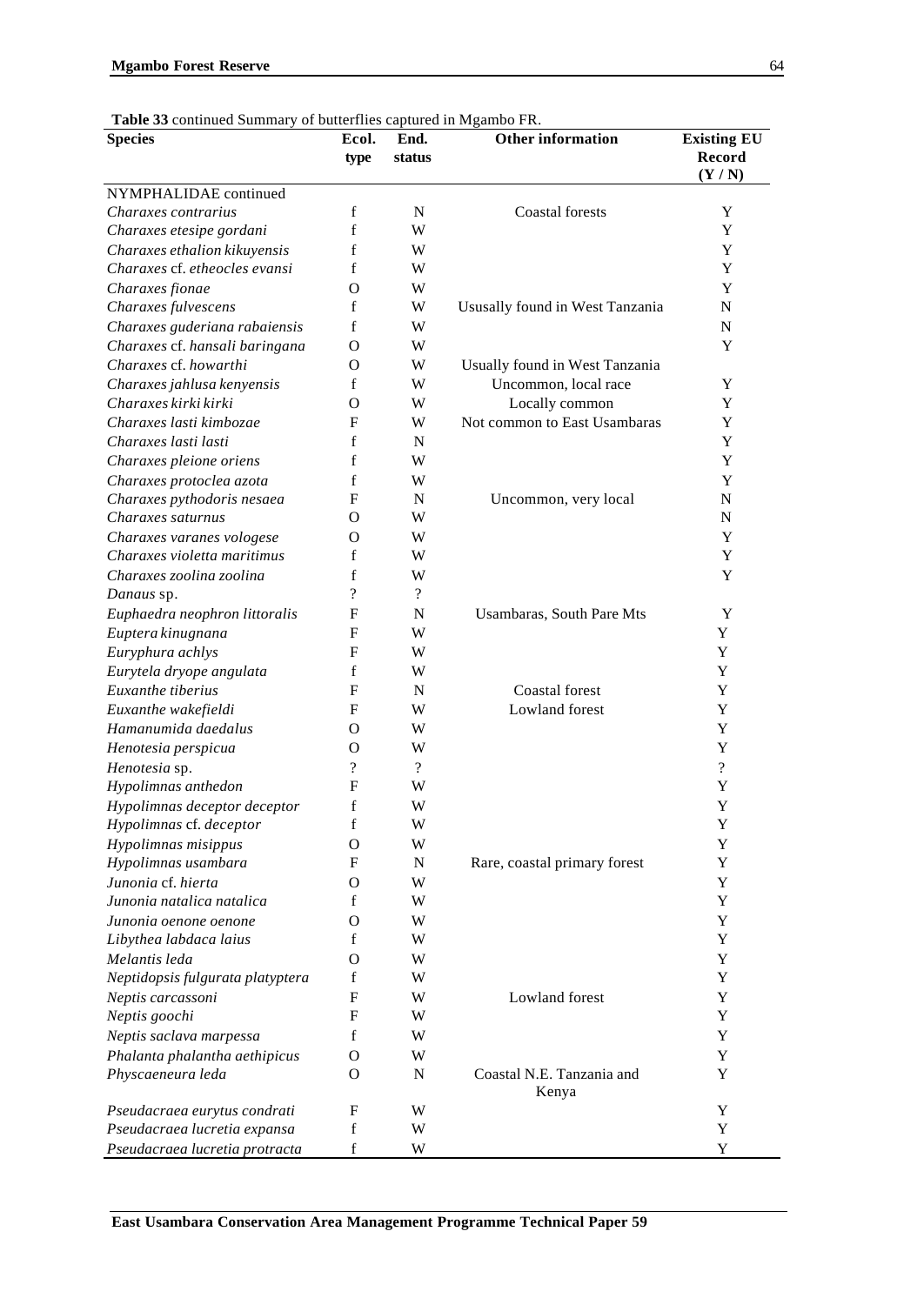| <b>Species</b>                           | Ecol.<br>type            | End.<br>status           | <b>Other information</b>       | <b>Existing EU</b><br><b>Record</b><br>(Y/N) |
|------------------------------------------|--------------------------|--------------------------|--------------------------------|----------------------------------------------|
| NYMPHALIDAE continued                    |                          |                          |                                |                                              |
| Salamis cf. anacardii                    | f                        | W                        |                                | Y                                            |
| Salamis cacta                            | F                        | W                        |                                | Y                                            |
| Sallya garega garega                     | f                        | W                        | West Tanzania                  | $\mathbf N$                                  |
| Sallya natalensis                        | f                        | W                        |                                | Y                                            |
| Sallya sp.                               | $\gamma$                 | $\overline{?}$           |                                | $\overline{?}$                               |
| Tirumala petiverana                      | f                        | W                        |                                | N                                            |
| <b>PAPILIONIDAE</b>                      |                          |                          |                                |                                              |
| Graphium sp.                             | $\overline{\mathcal{L}}$ | $\overline{?}$           |                                | $\overline{\mathcal{L}}$                     |
| Graphium angolanus angolanus             | O                        | W                        |                                | ${\bf N}$                                    |
| Graphium antheus                         | f                        | W                        |                                | Y                                            |
| Graphium colonna                         | $\mathbf f$              | W                        |                                | Y                                            |
| Graphium leonides leonides               | O                        | W                        | More common in West Tanzania   | Y                                            |
| Graphium policenes                       | F                        | W                        |                                | Y                                            |
| Graphium porthaon mackie                 | f                        | W                        |                                | Y                                            |
| Papilio bromius                          | F                        | W                        | West Tanzania                  | Y                                            |
|                                          | f                        | W                        |                                | Y                                            |
| Papilio constantinus                     |                          |                          |                                |                                              |
| Papilio dardanus polytrophus             | f                        | W                        |                                | Y                                            |
| Papilio demodacus demodacus              | O                        | W                        |                                | Y                                            |
| Papilio hornimani                        | F                        | $\mathbf N$              | E & W Usambaras, S. Pare Mts   | Y                                            |
| Papilio nireus lyaeus                    | f                        | W                        |                                | Y                                            |
| Papilio ophidicephalus<br>ophidicephalus | f                        | W                        |                                | Y                                            |
| PIERIDAE                                 |                          |                          |                                |                                              |
| Unknown sp.                              | $\overline{\mathcal{L}}$ | $\overline{?}$           |                                | $\overline{?}$                               |
| Appias epaphia orbona                    | f                        | W                        |                                | N                                            |
| Appias lasti lasti                       | f                        | W                        | Coastal and Masagati           | Y                                            |
| Appias sabina phoebe                     | f                        | W                        |                                | Y                                            |
| Belenois creona severina                 | O                        | W                        |                                | Y                                            |
| Belenois thysa thysa                     | f                        | W                        |                                | Y                                            |
| Belenois subeida                         | O                        | W                        |                                | Y                                            |
| Colotis $sp1$                            | $\dot{?}$                | $\overline{\cdot}$       |                                | $\overline{\mathcal{C}}$                     |
| Colotis $sp2$                            | $\overline{\mathcal{C}}$ | $\overline{\mathcal{L}}$ |                                | $\overline{\mathcal{L}}$                     |
| Colotis aurigineus                       | $\rm f$                  | W                        |                                | Y                                            |
| Colotis auxo incretus                    | $\mathbf O$              | W                        |                                | Y                                            |
| Colotis danae                            | $\mathbf O$              | W                        |                                | Y                                            |
| Colotis cf. daira jacksoni               | O                        | W                        | Comparatively rare in Tanzania | Y                                            |
| Colotis euippe omphale                   | f                        | W                        |                                | Y                                            |
| Colotis evagore antigone                 | O                        | W                        |                                | Y                                            |
| Colotis ione                             | O                        | W                        |                                | Y                                            |
| Colotis regina                           | O                        | W                        |                                | Y                                            |
| Colotis vesta                            | O                        | W                        |                                | ${\bf N}$                                    |
| Dixeia doxo                              | O                        | W                        |                                | ${\bf N}$                                    |
| Eronia leda                              | O                        | W                        |                                | Y                                            |
| Eurema brigatta brigatta                 | O                        | W                        |                                | Y                                            |
| Eurema floricola                         | F                        | W                        | Confined to lowland forest     | Y                                            |
| Eurema regularis                         | O                        | W                        |                                | Y                                            |
| Mylothris agathina                       | O                        | W                        |                                | ${\bf N}$                                    |
| Mylothris similis                        | F                        | W                        |                                | ${\bf N}$                                    |
| Nepheronia argia argia                   | $\mathbf f$              | W                        |                                | Y                                            |

Existing EU record: Yes (Y) or No (N). This column only considers specimens to species level.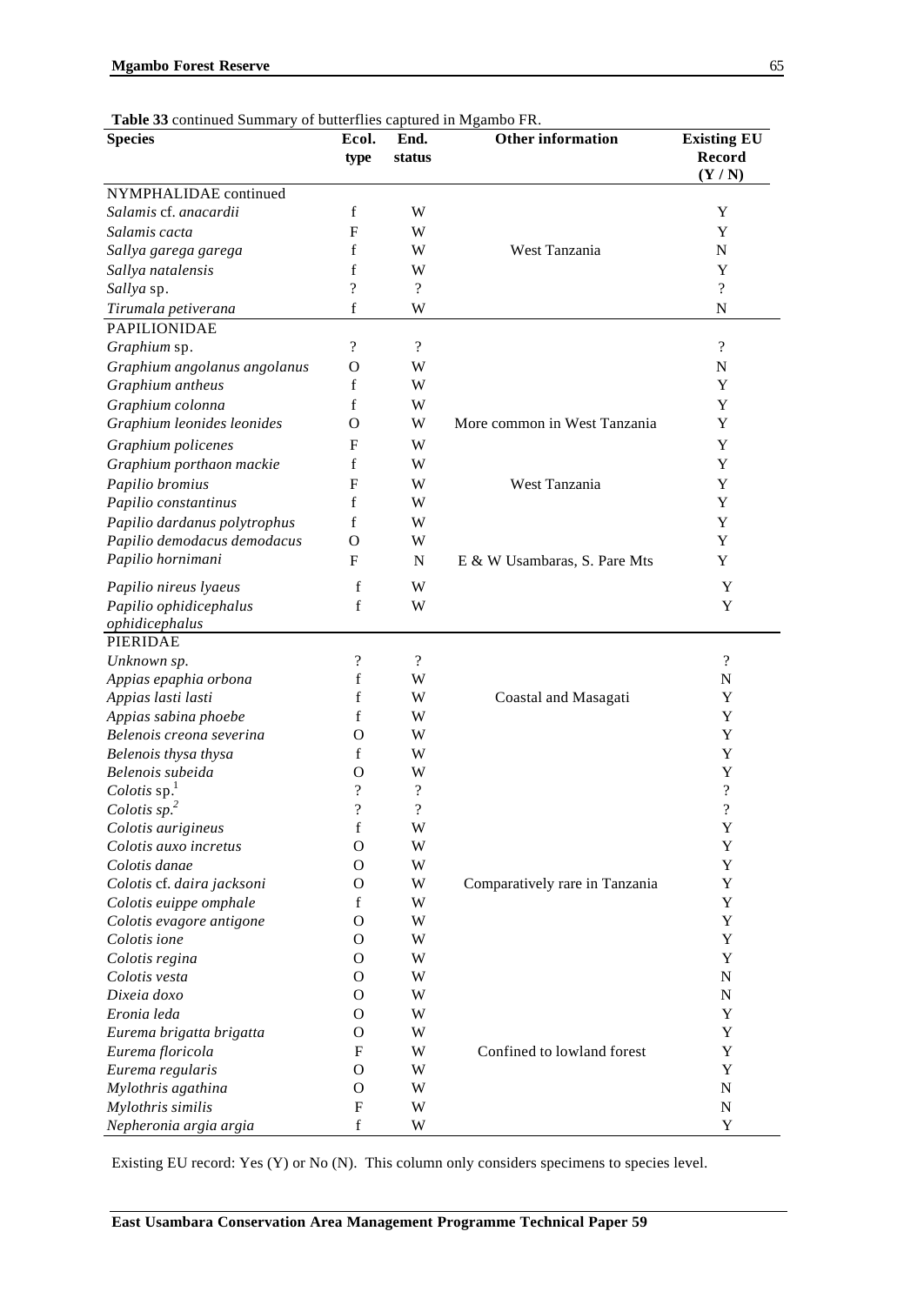#### **KEY TO ABBREVIATIONS FOR TABLE 33**

#### Ecological (Ecol.) type:

- Forest dependent species: Species confined to primary forest only; not including forest edge or secondary forest.
- f Forest dwelling but not forest dependent species: Species occurring in primary forest, forest edge or secondary forest.
- Non-forest species: Species that do not occur in primary or secondary forest or forest edge.

#### Endemic (End.) status:

- E Endemic: Species only found in the Usambara Mountains.
- N Near endemic: Species with limited ranges usually only including coastal forest and/or East African lowland forests.
- W Widely distributed species.

Other Information obtained from:

Larsen (1996); Kielland (1990)

#### *5.4.5.2 Molluscs*

A total of 153 molluscs were collected in zoological trapsites and opportunistically. Taxonomic determinations were not available at the time of publication. Specimens were deposited at the Zoological Museum of Copenhagen (refer to Appendix 1).

#### *5.4.5.3 Millipedes*

A total of 392 millipedes were collected in zoological trapsites and opportunistically. Taxonomic determinations were not available at the time of publication. Specimens were deposited at the Zoological Museum of Copenhagen (refer to Appendix 1).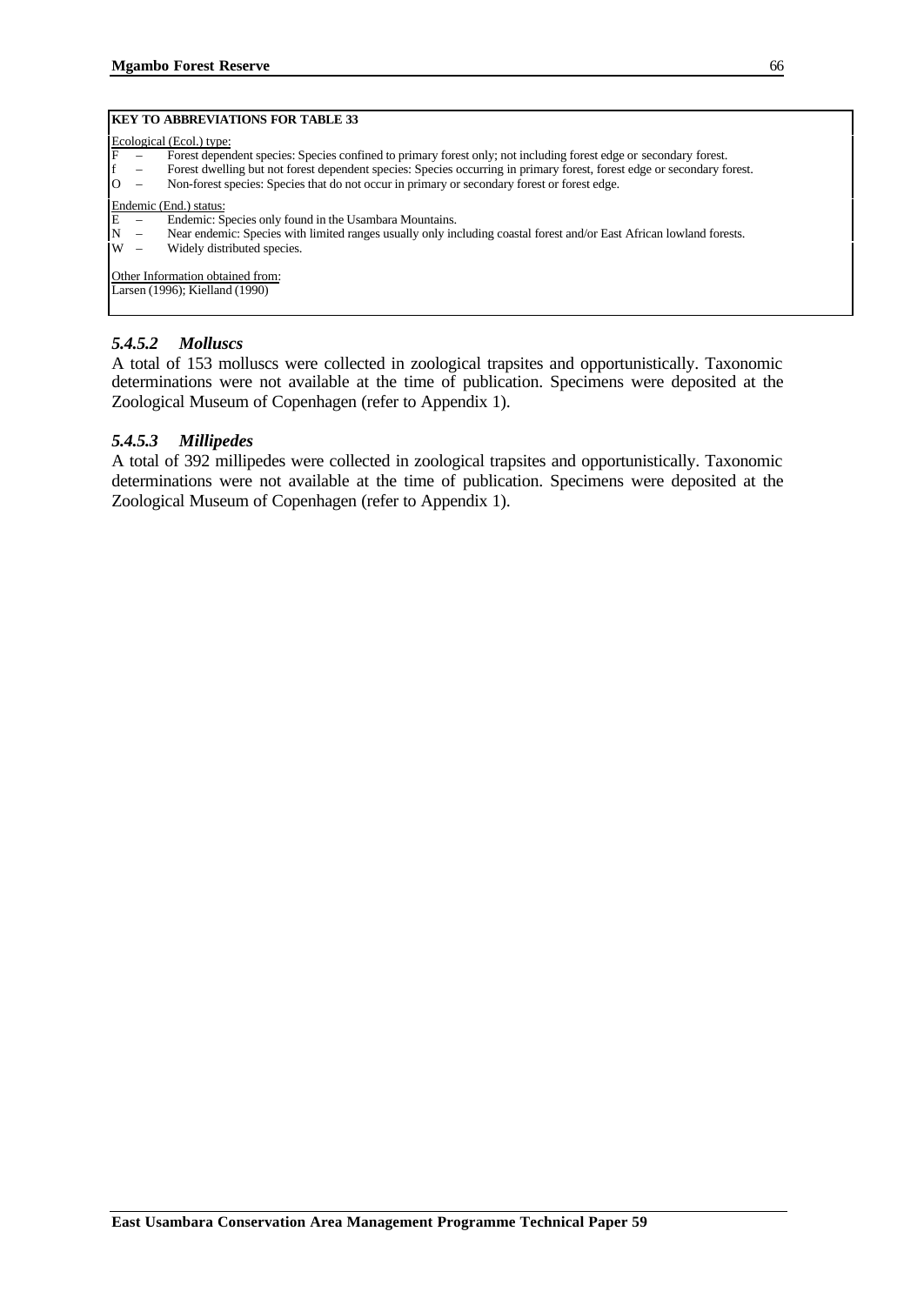#### **5.4.6 Distribution of endemic and forest dependent species**

Almost all near endemic and forest dependent fauna were captured or observed outside the 9 most disturbed areas (Figure 24). Fire and grazing were the two most significant forms of disturbance in Mgambo FR (refer to Figures 17 and 18 and disturbance discussion, page 36 of report) and it is likely that illegal grazing poses the greatest threat to endemic and forest dependant fauna within the reserve as the forest patches are further encroached.



**Figure 24** Distribution of forest dependent and near endemic fauna in comparison with the most disturbed areas in Mgambo FR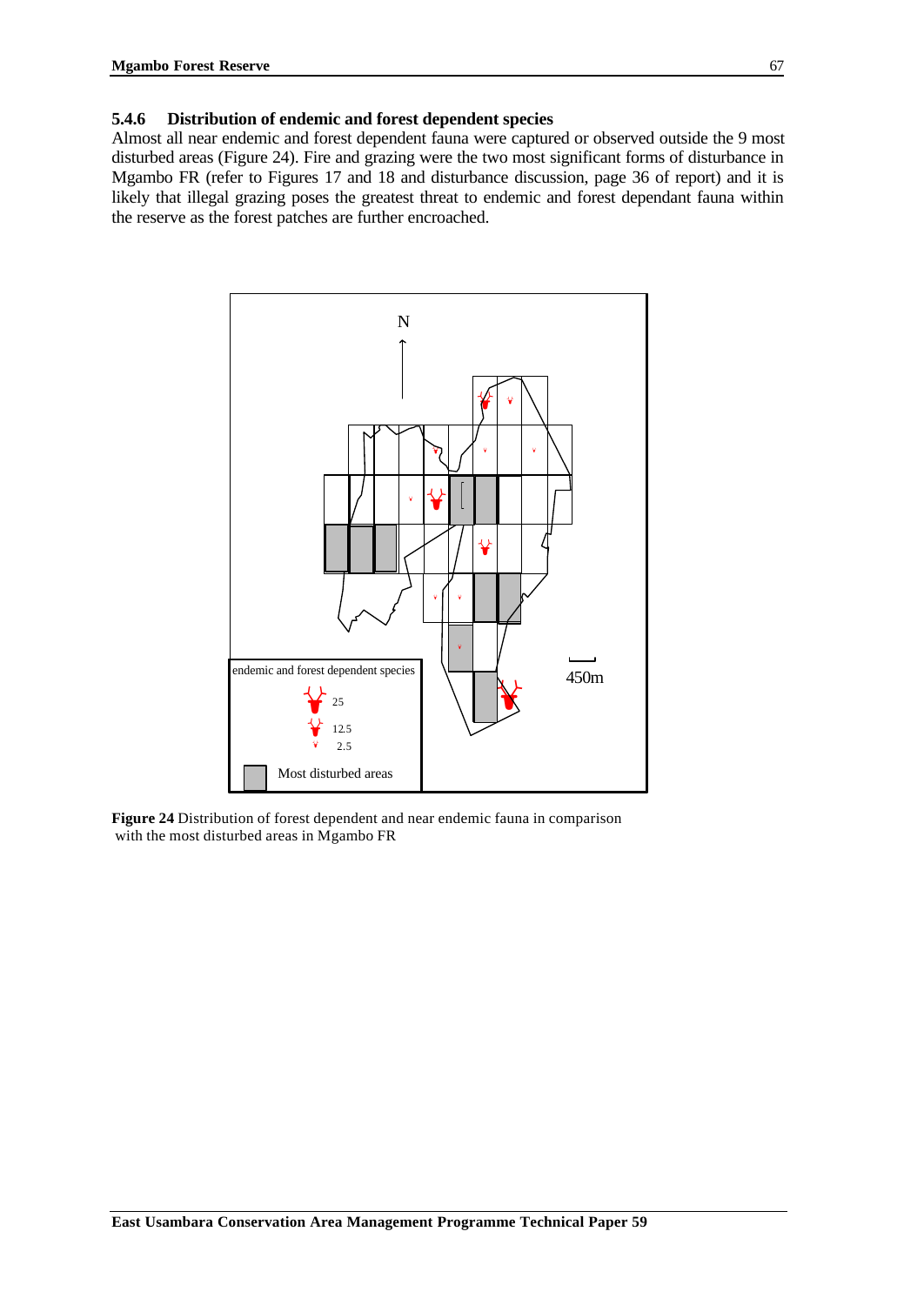## **5.4 Discussion**

#### **5.5.1 Introduction**

Mgambo FR is 1,346ha and despite its relatively small size, the number of animal species recorded was comparable to those found in nearby forest reserves, such as Bombo East I and II and Mtai FRs (refer to Frontier Tanzania, 1999, Frontier Tanzania 2002c and Frontier Tanzania 2002d) (although the number of mammal species captured was lower than expected). Amani Nature Reserve, for comparison, is almost 6 times the area but, when surveyed, was found to contain approximately 25% more species (refer to Frontier Tanzania, 2001).

**Table 34** Summary of faunal families and species (identified to date) and inclusive of casual observations, dung surveys etc.

| <b>Taxon</b>                 | <b>Number of families</b> | <b>Number of species</b> |
|------------------------------|---------------------------|--------------------------|
| Mammals (not including bats) | 18                        | 35                       |
| <b>Bats</b>                  |                           | 10                       |
| <b>Birds</b>                 | 30                        | 52                       |
| Reptiles                     |                           | 20                       |
| Amphibians                   | ⇁                         | 14                       |
| <b>Butterflies</b>           |                           | 138                      |

#### **5.5.2 Species Abundance and Importance**

To provide a concept of species abundance, the frequency of species-capture was investigated. This makes the assumption that the frequency with which an animal is recorded reflects its general abundance and it must be highlighted that abundance of highly cryptic species may not be reflected accurately. Also, it does not give a good measure of species distribution within the reserve.

#### *5.5.2.1 Mammals*

The most commonly captured mammal species was *Acomys spinosissimus* (Spiny mouse, 23 individuals captured, 10 of which were recaptures). Most of these captures were from trapsite 2, an area of Miombo woodland. The other species frequently recorded were those of the genus *Crocidura* (White-toothed shrew, 13 individuals captured). All of the identifications to species level are tentative, but of those, *Crocidura* cf. *elongius* was the most frequently captured, mostly in trapsite 2.

Other species recorded in low abundance, at a frequency of one individual per species, were *Grammomys* sp. (Narrow-footed woodland mouse), *Mastomys* sp. (Multi-mammate rat) and *Graphiurus* sp. (Dormouse)

Of the larger mammals, there were at least 7 separate sightings of *Cercopithecus (n.) mitis* (Gentle/blue monkey) in the forested areas (not including basecamp, where one group was seen almost daily) and *Papio cynocephalus* (Yellow baboon) was seen on a number of occasions in and near the forest borders. *Colobus angolensis palliatus* (Angola pied colobus) was observed on over eleven different occasions and heard a number of times, although these may represent approximately six different groups in patchily distributed lowland forest.

Frequent aural records of *Dendrohryax validus* (Eastern tree hyrax), *Otolemur garnetti* (Smalleared galago) *Otolemur crassicaudatus* (Greater galago) and *Galagoides zanzibaricus* (Zanziibar galago) were heard nightly at trapsite 3, an area of lowland and riverine forest.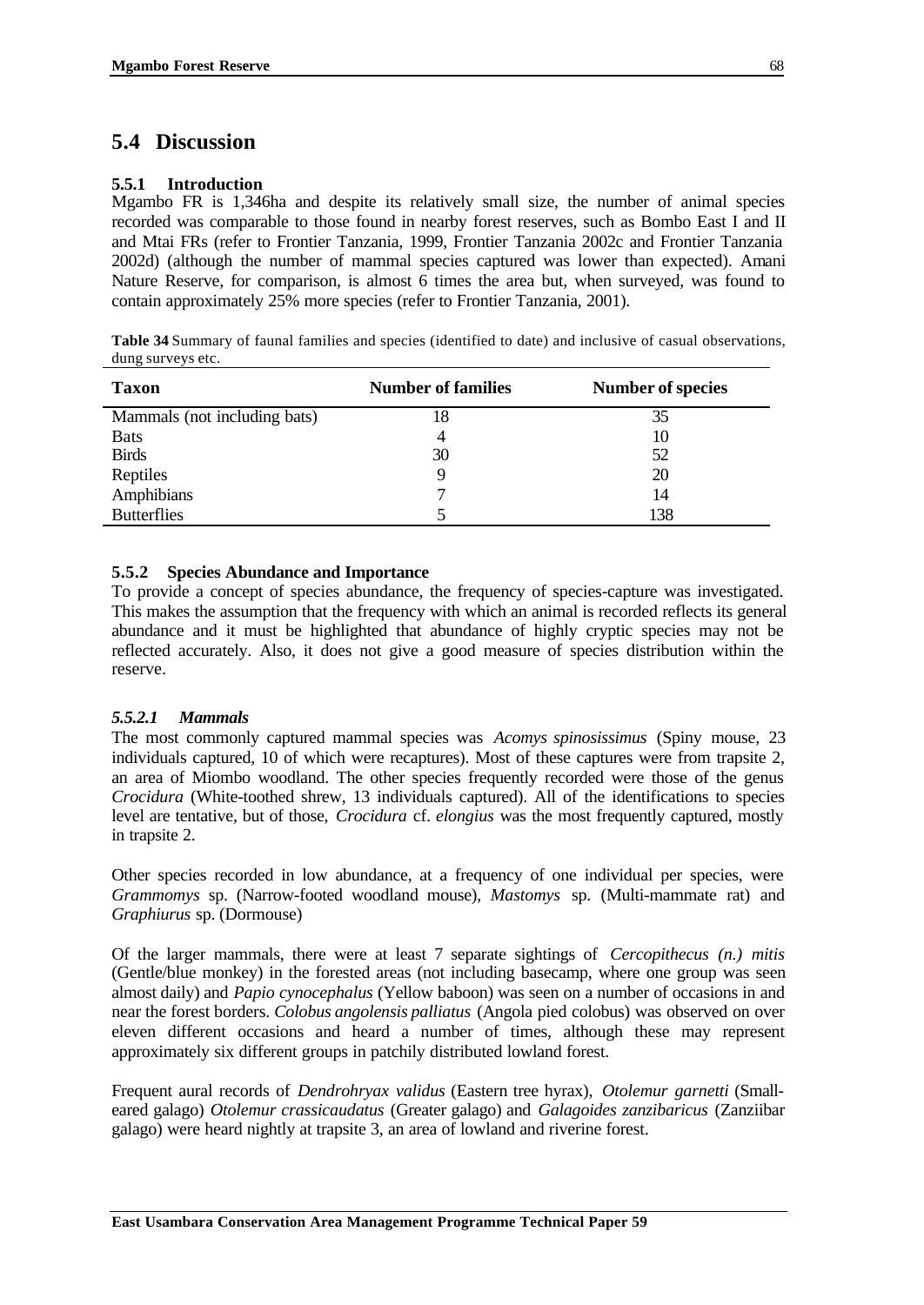Species recorded indirectly through spoor on many occasions were *Thryonomys gregorianus* (Cane rat), *Papio cynocephalus* (Yellow baboon) and *Cephalophus* sp. (Duiker sp.). Unfortunately, the frequency of domestic cattle and goat spoor was also very high within the reserve, particularly in open woodland areas.

The most commonly caught bat species was *Rhinolophus clivosus* (Horseshoe bat, 18 individuals captured), most of which were from trapsite 1, where there was thought to be a roost, possibly a cave, nearby. Also frequently captured were *Glauconycteris argentata/variegata* (Butterfly bat, 7 individuals captured) and *Scotoecus* sp. (Evening bat, 6 individuals captured), mainly from trapsite 3.

#### *5.5.2.2 Birds*

Bird species frequently observed in the reserve in a number of locations are as follows, *Tokus alboterminatus* (Crowned hornbill), *Bycanistes bucinator* (Trumpeter hornbill) and *Buteo augur* (Augur buzzard), although the latter may have been the same pair on several of those occasions. The 2 owl species *Strix woodfardii nigricantoir* (African wood owl) and *Tyto alba affinis* (Barn owl) were frequently heard at trapsite 3 and in riverine forest near to base camp.

The bird list for Mgambo has not been compared with an East Usambara species list in the same way as for other taxa. However, if the *Tauraco porphyreolophus chlorochlamysi* (Purple-crested turaco) sightings were correct, this is currently a species with no recent records in north Tanzania (Zimmerman *et al*, 1996). Similarly, *Onychognathus morio* (Red-winged starling) is known to be rare in the Usambara foothills and *Lonchura fringilloides* (Magpie mannikin), is commonly known from Amani, (Zimmerman *et al* 1996).

#### *5.5.2.3 Reptiles*

Two species caught relatively frequently were: *Gerrhosaurus flavigularis* (Yellow-throated lizard, 11 individuals captured), mostly at trapsite 2, and *Scaphiophus albopunctatus* (Hook-nosed snake, 5 individuals captured). The latter were juveniles caught at trapsite 4, an area of scrub forest. This species is not currently on the East Usambara database (available from EUCAMP website) and the East African population of this genus seems to be isolated (Spawls *et al* 2002).

Other species not commonly recorded, if at all, in the EUBS database (from EUCAMP website), but captured in small numbers in Mgambo were: *Pachydactylus* sp. (Thick-toed gecko, one individual captured), *Latastia longicaudata* (Southern long-tailed lizard, two individuals captured) and *Heliobolus speckii speckii* (Speke's sand lizard, three individuals captured). These are important findings in that these species prefer drier habitats. This may be indicative of the increasing levels of disturbance within the forest reserve and a change of species type, abundance and distribution.

*Mabuya maculilabris* (Speckle-lipped skink) was frequently seen throughout the reserve, although it was not often captured.

#### *5.5.2.4 Amphibians*

By far the most abundant amphibian genus was *Arthroleptis* (Squeakers)*.* Captures of *Arthroleptis stenodactylus* (78 individuals) and *Arthroleptis xenodactyloides* (71 individuals), were recorded from trapsites 1 and 3, although field identification of these species may not be very accurate. Also caught with relative abundance were *Hemisus marmoratus* (Mottled shovel-nosed frog, 16 individuals captured) and *Bufo maculatus* (Flat backed toad, 10 individuals captured). Again these were from trapsites 1 and 3, areas of riverine and lowland forest.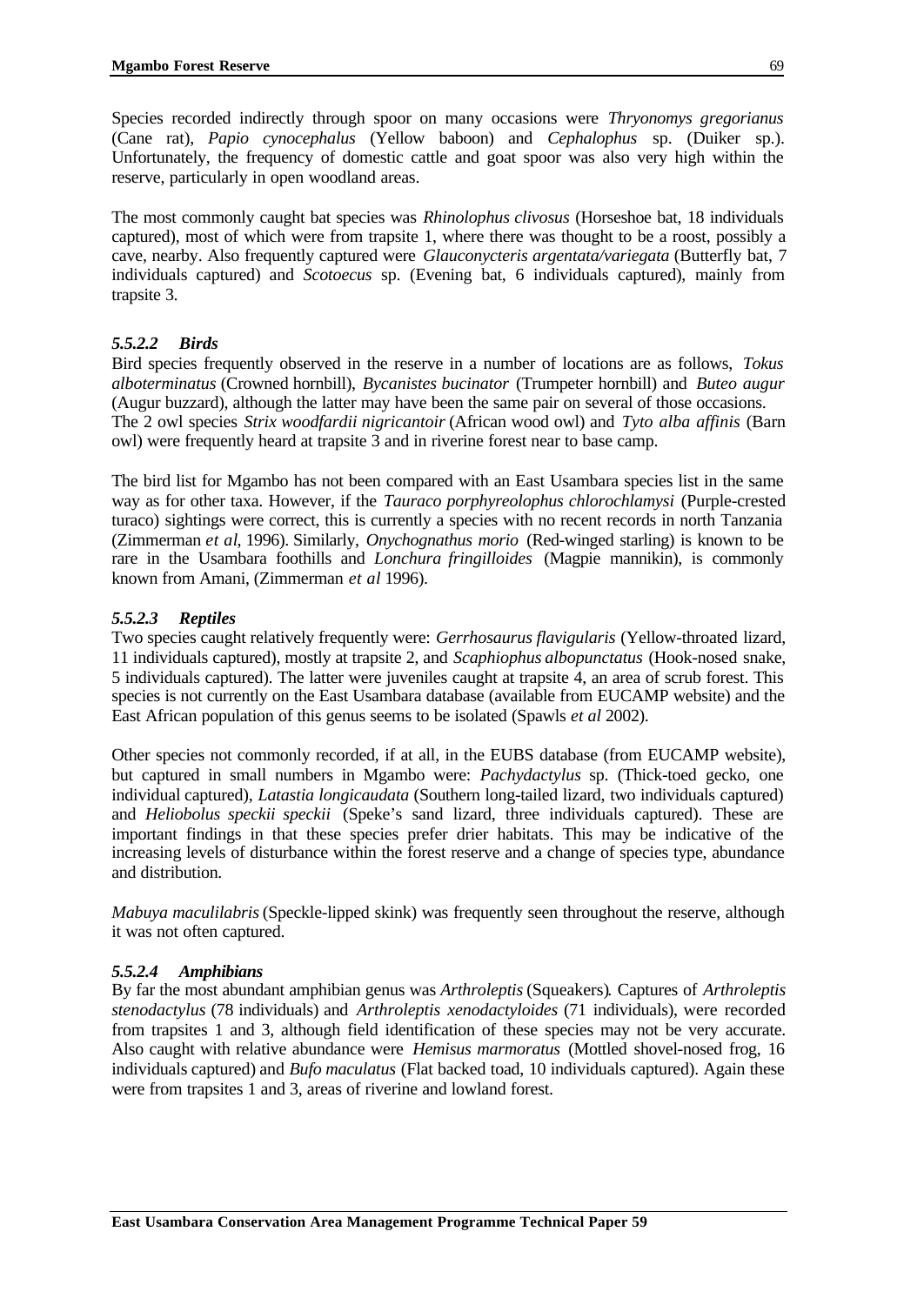#### *5.5.2.5 Invertebrates*

Relative abundance for molluscs and millipedes was not determined.

Butterflies caught 10 or more times are listed in descending order, with the numbers caught in brackets, as follows:

*Charaxes brutus* (78), *Charaxes candiope candiope* (77), *Belenois creona severina* (53), *Melanitis leda* (49)*, Charaxes violetta maritimus* (43), *Charaxes zoolina zoolina* (42), *Charaxes cithaeron nairobicus* (36), *Bicyclus safitza safitza* (34), *Charaxes contrarius* (33), *Charaxes jahlusa kenyensis* (30), *Byblia anvatara acheloia* (26), *Eurytela dryope angulata* (21), *Byblia ilithyia* (20), *Acraea rabbaiae mombasae* (18), *Charaxes castor castor* (18), *Papilio dardanus polytrphus* (17)*, Charaxes varanes vologeses* (15), *Euphaedra neophron littoralis* (14) *Euptera kinugnana* (14), *Charaxes ethalion kikuyensis* (11).

With provisional identifications, 23 (17%) of Mgambo's butterfly species caught have not previously been recorded on the East Usambara Mountains biodiversity database (Pohjonen, 2001).

#### *5.5.2.6 Endemics and near-endemics*

Most of the near endemic species found during the four 10 day trapsites were at trapsite 1, in riverine forest, and trapsite 3, lowland forest (Figure 25). Of those species found at trapsite 2 (Miombo woodland) and trapsite 4 (scrub forest), most were butterfly species. Casual findings outside of the trapsites were predominantly found in riverine forest.



**Figure 25** Distribution of near endemic species found at trapsites 1-4

Of the 12 mammal, bird, reptile and amphibian species, which are near-endemic to the Usambara Mountains and were recorded during this survey, only the following were recorded frequently, *Bufo brauni* (Deal leaf toad) and *Lygodactylus lutecpicturatus* (Yellow-headed dwarf gecko).

#### *5.5.2.7 Forest dependent species*

The concentration of forest dependant species was highest for trapsite 1 (Figure 26), which was a riverine forest habitat. Most of the forest dependant species found there were butterflies and amphibians. Of approximately equal concentration were forest dependent species found at trapsites 3 and 4, lowland forest and scrub forest respectively. Most species at trapsite 3 were mammals and birds.

**East Usambara Conservation Area Management Programme Technical Paper 59**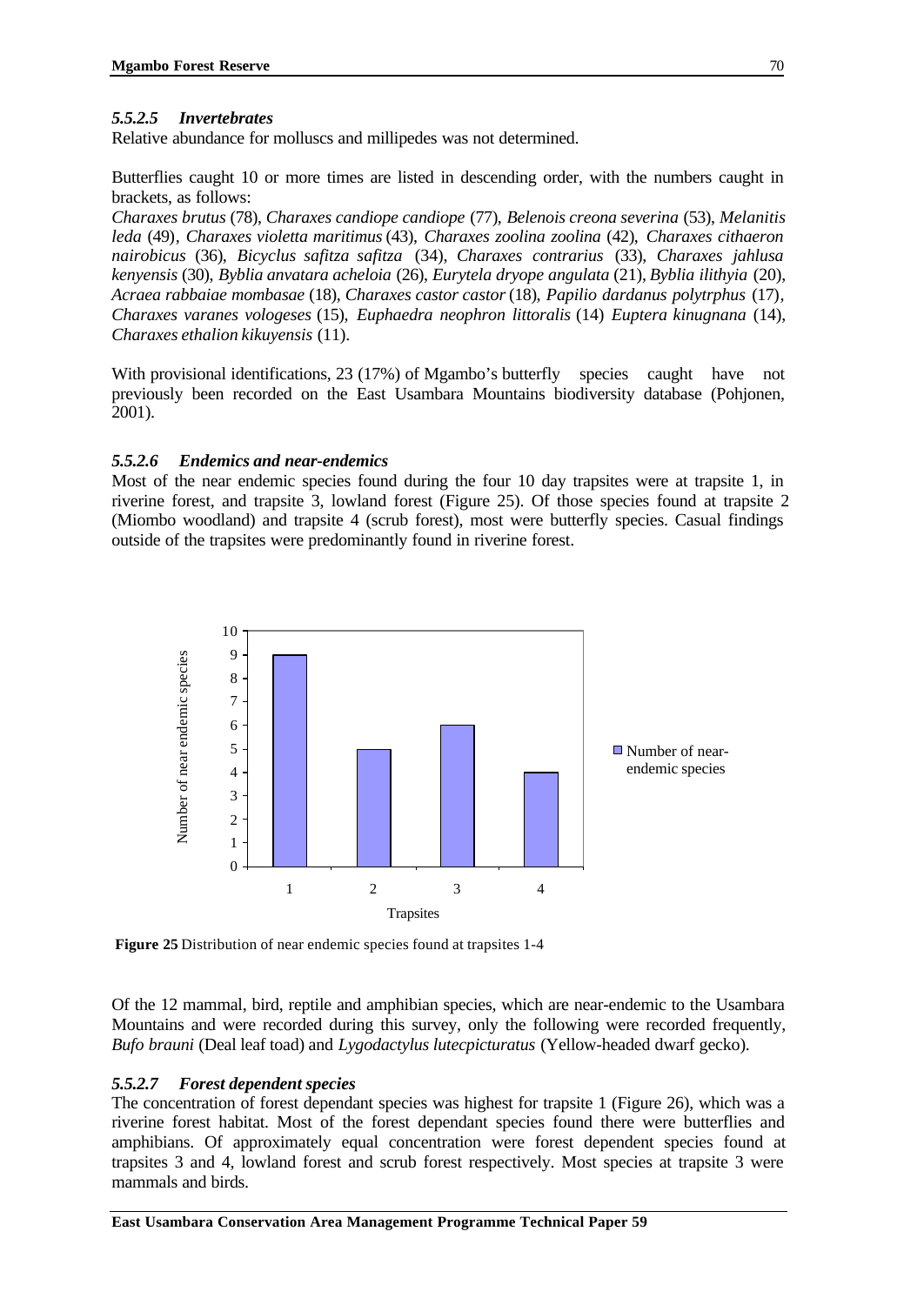

**Figure 26** Distribution of forest dependent species found at trapsites 1-4

Of the 14 mammal, bird, reptile and amphibian species which are dependant on primary forest, only the following were recorded frequently during this survey, *Colobus angolensis palliatus* (Angola Pied Colobus), *Galagoides zanzibaricus* (Zanzibar galago) and *Bufo brauni* (Dead leaf toad).

Of the 24 (17%) forest dependant butterfly species, only three species were caught frequently during the survey. These were *Charaxes cithaeron nairobicus, Euphaedra neophron littoralis* and *Euptera kinugnana.*

#### *5.5.2.8 High risk species*

With the assumption that species observed rarely may have a low abundance, species of conservation concern in Mgambo can be determined. Cryptic species, such as chameleons have not been included in the following list. The species that were observed infrequently and are both forest dependent and near-endemic are as follows, *Rhynchocyon* petersi (Zanj elephant shrew), *Mertensophryne micranotis* (Dwarf toad), *Leptopelis barbouri* (Tree frog), *Athroleptides martiensseni* (Usambara montane torrent frog), *Scolecomorphus vittatus* (Caecilian). Butterfly species include: *Teriominia subpunctata*, *Acraea* cf. *matuapa, Charaxes pythodoris nesaea, Euxanthe tiberius, Hypolimnas usambara* and *Papilio hornimani.*

Specific research would be essential before any further comments were to be made on the conservation status of specific taxa.

### **5.5.3 Ecological Type**

Of all the faunal species found, 38 are forest dependant species; 4 of these are mammals, 3 are birds, 2 are reptiles, 5 are amphibians and 24 are butterflies.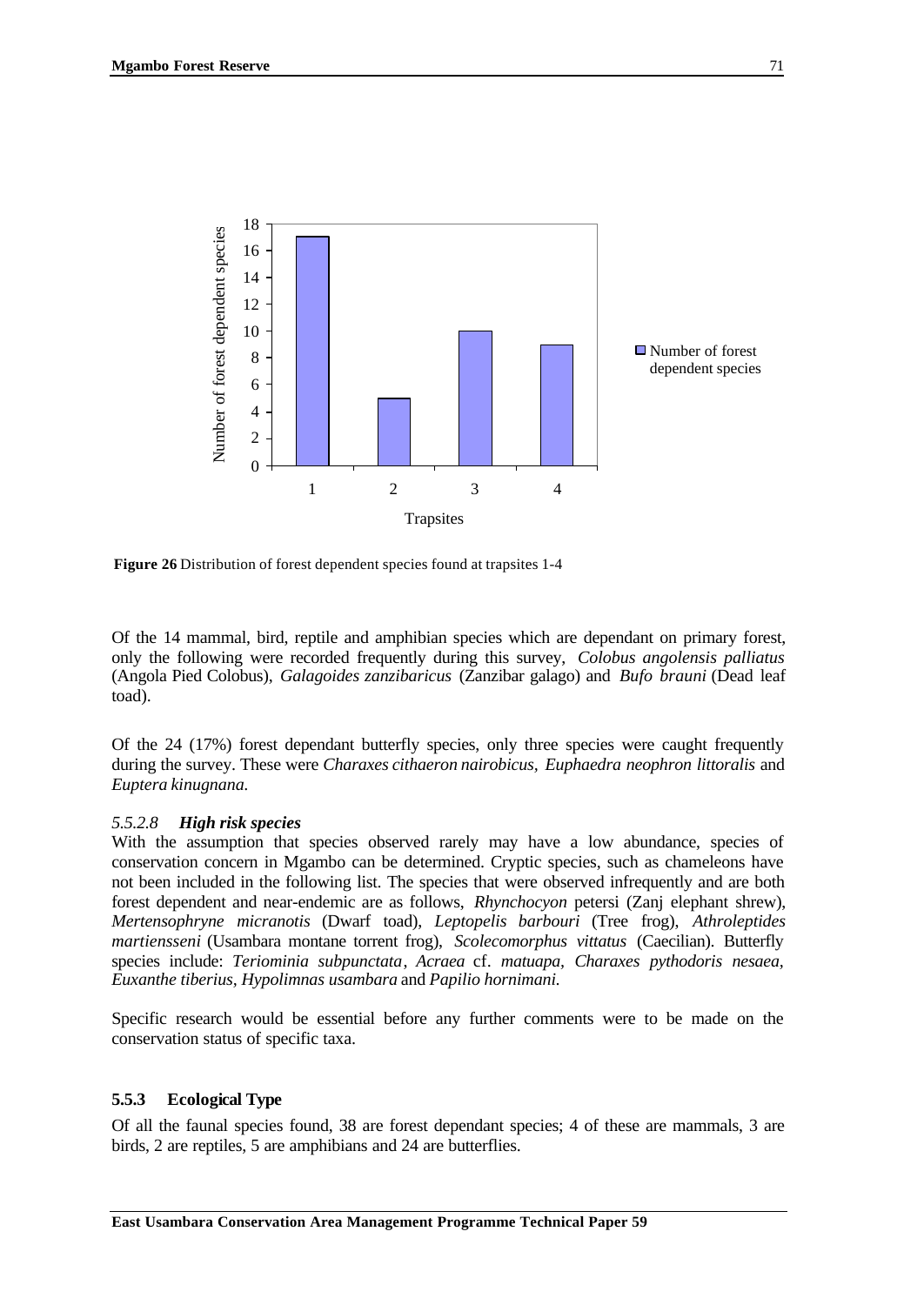| <b>Ecological type</b>                   | No. of species | % of total<br>species<br>recorded |
|------------------------------------------|----------------|-----------------------------------|
| Forest dependent                         | 38             | 14                                |
| Forest dwelling but not forest dependent | 96             | 35                                |
| Non-forest species                       | 111            | 40                                |
| Unknown                                  | 31             | 11                                |
| <b>TOTAL:</b>                            | 276            | 100                               |

**Table 35** Summary of ecological type of mammal, bird, reptile, amphibian and butterfly species.

#### **5.5.4 Endemic Status**

A total of 23 faunal species recorded are near-endemics; of these 3 are mammals, 2 are birds, 2 are reptiles, 5 are amphibians and 11 are butterflies.

| <b>Endemic status</b>                        | No. of species | % of total species<br>recorded |
|----------------------------------------------|----------------|--------------------------------|
| Endemic to the Usambara Mountains            |                |                                |
| Near-Endemic: ranges in restricted locations | 23             |                                |
| Widespread                                   | 223            | 81                             |
| Unknown                                      | 30             |                                |
| <b>Total:</b>                                | 276            | 100                            |

**Table 36** Summary of endemic status of mammal, bird, reptile, amphibian and butterfly species.

#### **5.5.5 IUCN Status**

Only one species are listed as endangered (IUCN, 2000). This are *Rhynchocyon petersi* (Zanj elephant shrew).

Species listed as vulnerable (IUCN, 2000) are *Crocidura* cf. *elongius* (White-toothed shrew), *Dendrohyrax validus* (Eastern tree hyrax)*, Paraxerus palliatus* (Red-bellied coastal squirrel).

For the purpose of this study, the National Biodiversity Database has also been taken into consideration to establish threat status (UDSM, 1997). This is because certain Tanzanian species, in particular reptile and amphibian species, have been omitted from the IUCN 2000, listings despite their situation not having improved since the previous IUCN listings in 1994. The National Biodiversity Database, therefore, currently utilises the 1994 IUCN list to reflect current situations more closely. Species recorded as endangered under this classification are, *Dendrohyrax validus* (Eastern tree hyrax) and *Mertensophryne micranotis* (Dwarf toad).

Those present on the UDSM, 1997 list as vulnerable are, *Crocidura* cf. *elongius* (White-toothed shrew), *Bufo brauni* (Dead leaf toad), *Leptopelis barbouri* (Tree frog), *Arthroleptides martiensseni* (Usambara montane torrent frog) and *Scolecomorphus vittatus* (Caecilian).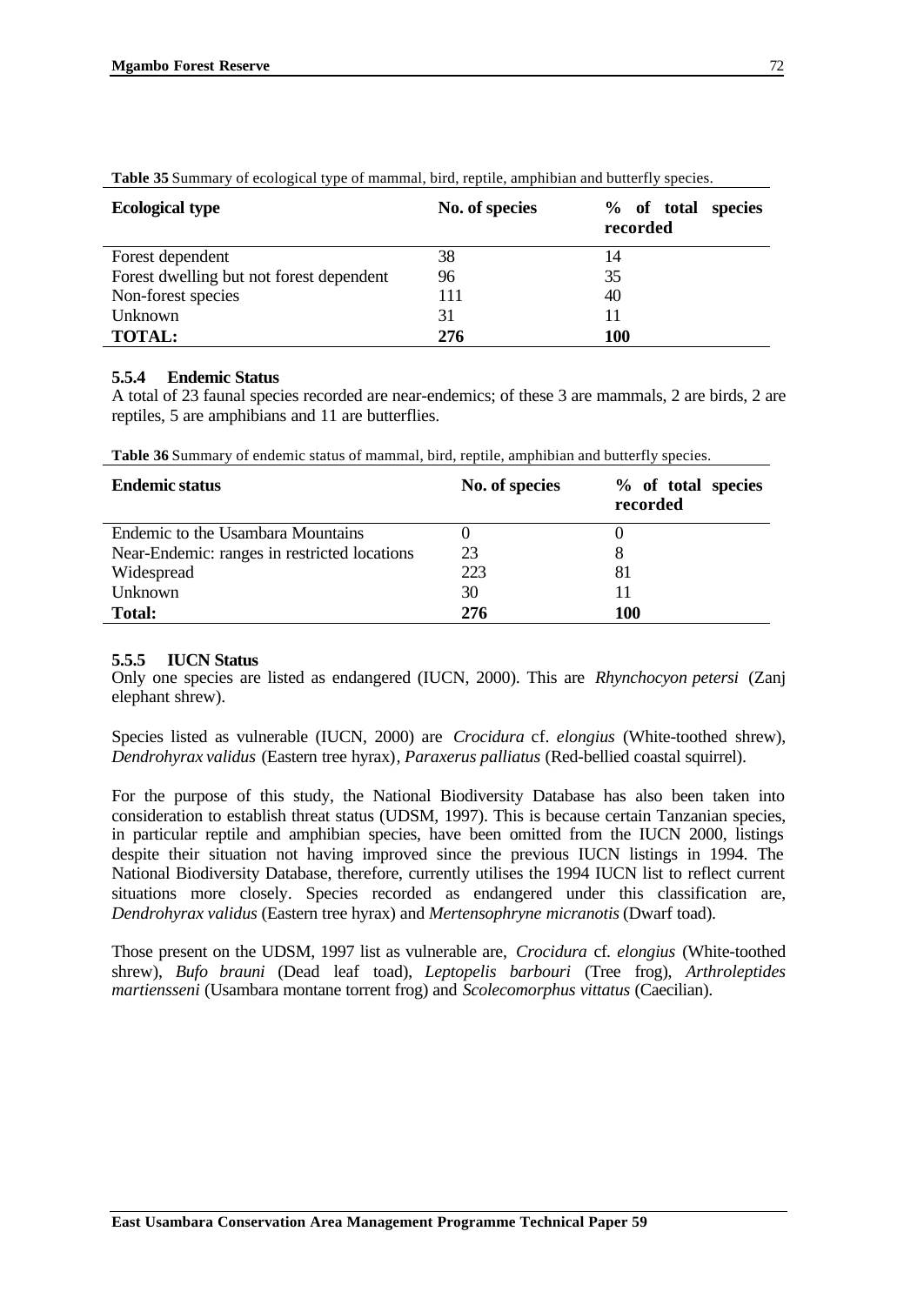### **6.0 CONCLUSIONS**

#### **Authors: Bracebridge, C.E. and Oliver, S.A. pp. 73-74**

This report presents the data collected during the baseline biodiversity survey of Mgambo Forest Reserve. The report presents preliminary checklists of flora and fauna groups and categorises the ecological type and endemic status of species. These two factors provide an indication of three aspects of biodiversity and conservation:

- 1. the relationship between forest dependency and endemism;
- 2. the extent to which non-forest species are established in the reserve; and
- 3. the relationship between disturbance and areas of biological value.

Mgambo Forest Reserve was gazetted in July 1998. The gazetted reserve covers an area of 1,346ha, with an altitudinal range of 320m - 820m. The forest reserve has altered significantly in recent years as a consequence of intensive overgrazing and fire damage. It is presently made up of a mixture of riverine forest, lowland forest, scrub forest, *Miombo* woodland and open woodland, all subject to a variety of different levels of disturbance.

#### **6.1 Disturbance**

Fire was the most significant threat to both flora and fauna in Mgambo FR, and was recorded in just over two thirds of all vegetation plots sampled. There were no vegetation plots surveyed with canopy heights greater than 20m. Open grass/bushland and woodland habitats were dominant in burnt areas, increasing the susceptibility of the reserve to future fire disturbance.

One of the causes of deliberate fire was to provide fresh grazing for livestock, and, indeed, another major disturbance category for Mgambo was grazing. This was also predominantly found on the eastern side of the reserve. Other forms of disturbance, such as pole and timber extraction, trapping, cultivation and pitsawing, were relatively low in Mgambo FR.

#### **6.2 Species Richness**

Mgambo FR was found to contain a minimum of 101 species of plant, 34 mammal, 10 bat, 52 bird, 25 reptile, 14 amphibian and 138 butterfly species (figures for molluscs and millipedes have yet to be determined). The number of faunal species found in Mgambo FR was fewer than the number found within nearby forest reserves, (refer to Frontier Tanzania, 2002c and 2002d, and Frontier Tanzania, 1999). Relative to the other thirteen forest reserves surveyed by Frontier-Tanzania Mgambo FR had a below average species richness for plants, and a below average species richness of mammals, an average species richness for reptiles and amphibians and a high species richness for butterflies. Species richness was likely to be associated with forest reserve size and the degree of patchiness and/or isolation of forested areas. Mgambo FR is relavtively small in size with patchy distribution of forest habitats that are isolated as a consequence of grazing and fire disturbance.

#### **6.3 Flora**

Only one tree species recorded in the vegetation plots was endemic to the Usambara Mountains. Twelve species were found to have ranges restricted to the Eastern Arc and/or East African lowland forests. Five species were dependent on primary forest and 62 were forest dwelling.

Twenty-seven non-forest tree and shrub species were established within the reserve boundaries.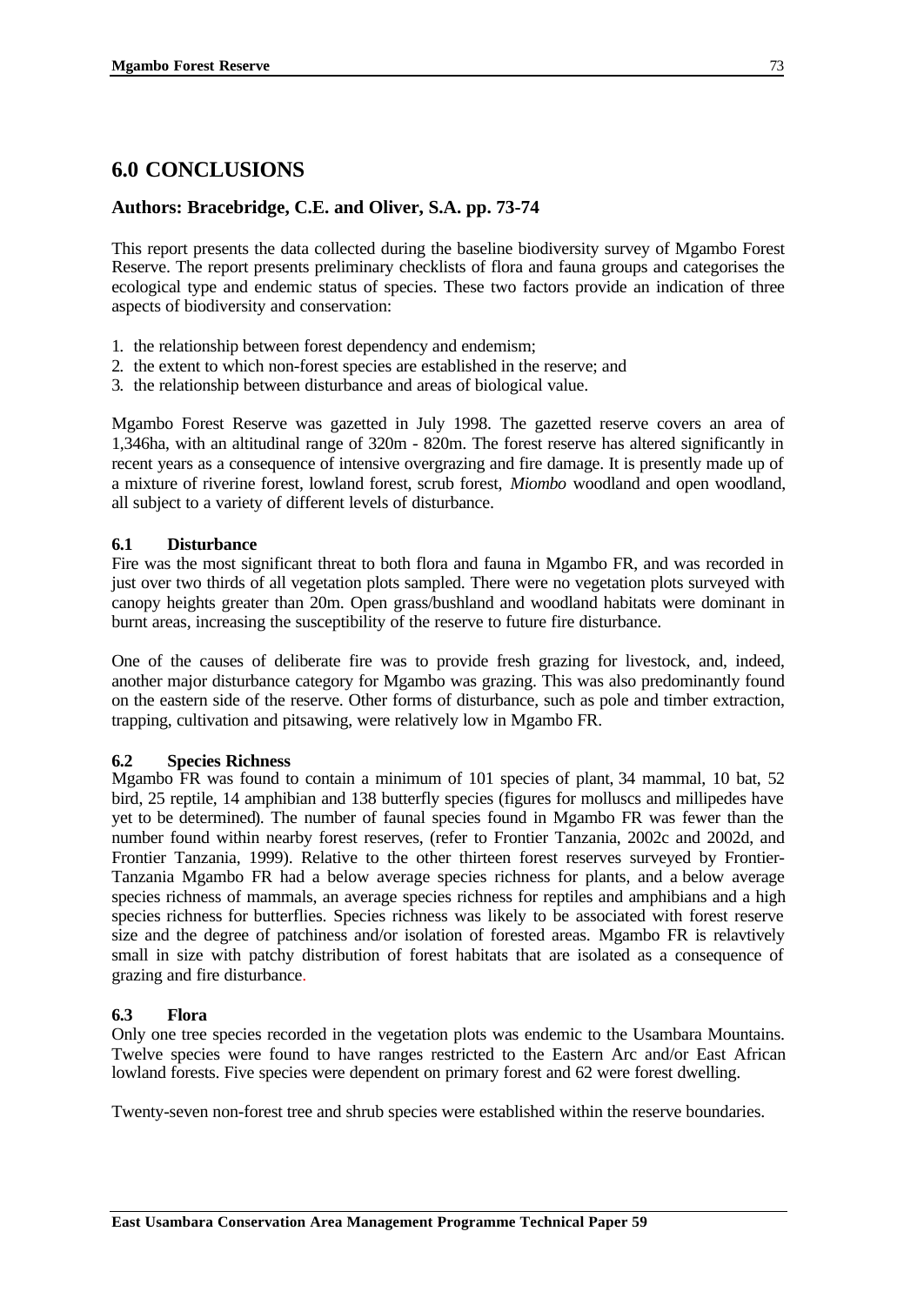#### **6.4 Fauna**

Twenty three species were listed as near endemic to the Usambara Mountains. Thirty eight fauna species were forest dependant, many of which were butterflies.

Three species recorded in Mgambo FR have endangered status (either listed by IUCN, 2000 or UDSM, 1997) - one mammal, one reptile and one amphibian species.

#### **6.5 Conservation**

The forests of the East Usambara Mountains are recognised as being part of a Biodiversity Hotspot (Mittermeier, 1999), an Endemic Bird Area (ICBP, 1992), a Centre of Plant Diversity (WWF and IUCN) and a Globally Important Ecoregion (WWF). They are a conservation priority due to their floral and faunal diversity and to the high number of endemic species. The forests also have a direct value to surrounding communities as a principle water catchment area and as a source of fuel-wood and medicinal plants.

The forests of the East Usambara Mountains have been reduced to fragments within a matrix of agricultural land. Little forest remains outside of the gazetted forest reserves. For those species that are forest dependent, the forest reserves now provide almost the only available habitat.

There are differences in the perceived value of the forests between the villagers and the Forest and Beekeeping Division. Alternative sources of building material and fuel are required in order to meet the needs of surrounding villages while ensuring the protection of the forests.

The impact of illegal fire damage and overgrazing is of serious concern throughout Mgambo Forest Reserve and increased protection is required to prevent future disturbance destroying the patches of forest that remain. Further degradation of forest habitats in Mgambo FR will lead to local population extinctions, particularly of those species identified as being at high risk. The loss of forested areas in Mgambo will also reduce the reliability of the water supply to neighbouring communities.

It is likely that past hunting has seriously depleted large mammal populations. Present data supports this. Little can presently be done to reverse this problem unless the need for forest meat disappears.

Mgambo FR, as one of the smaller forest blocks in the East Usambara Mountains, has a particularly high risk of flora and faunal population extinctions compared to larger forest reserves. There is a need for older generations and forestry managers, jointly, to reinstil a sense of responsibility amongst younger and less knowledgeable generations, to insure the importance of the remaining forest is known. This will go some way towards helping the sustainable management of their forest reserve. Small scale environmental education activities during the present survey went some way to promote such an idea (refer to Frontier Tanznia, 2002a and Frontier, 2002b), but much work remains. Mgambo FR is thought to be a very suitable location for the implementation of Joint Forest Management activities. Surrounding communities have well organised and active village and environmental committees.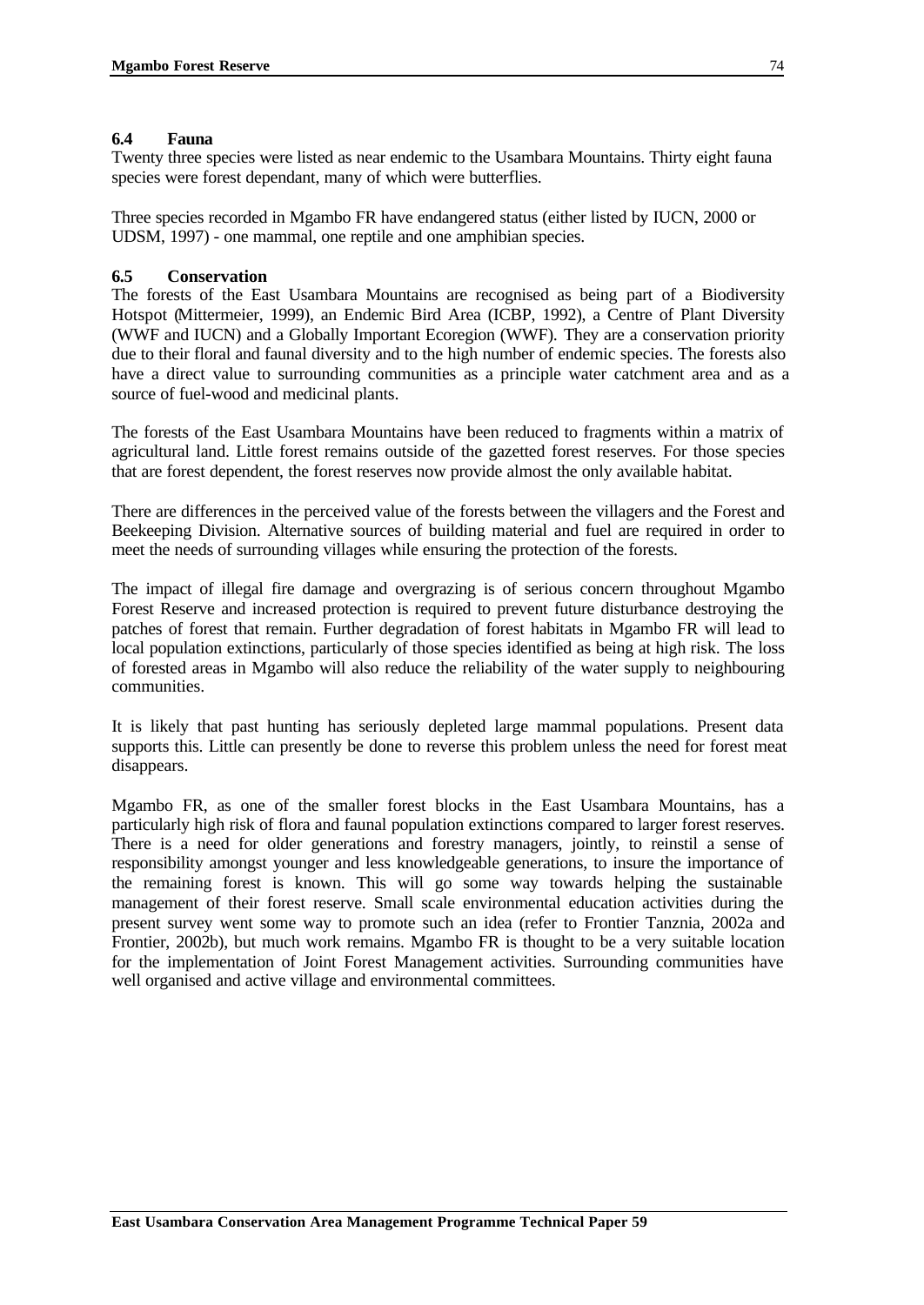### **7.0 REFERENCES**

Broadley, D.G. 1995. A new species of *Prosymna* Gray (Serpentes: COLUBRIDAE) from coastal forest in northeastern Tanzania. *Arnoldia Zimbabwe* 10 (4): 29 - 32.

CITES listings 2001. Copied from TRAFFIC office, Dar-es-Salaam, Tanzania, March 2001.

Collar, N.J. & Stuart, S.N. 1987. Priorities for conservation action*. ICBP Monograph* No. 3. 1988. Cambridge.

EUBS 2000. East Usambara biodiversity survey database. From *East Usambara Conservation Area Management Programme* website.

Frontier Tanzania, 1999. Mtai Forest Reserve: A biodiversity survey. *East Usambara Conservation Area Management Programme Technical Paper No. 39.* Forestry and Beekeeping Division, Metsähallitus Consulting & Society for Environmental Exploration, Dar es Salaam, Vantaa & London.

Frontier Tanzania, 2001. Amani Nature Reserve: A biodiversity survey. *East Usambara Conservation Area Management Programme, Technical Paper 52.* Forestry and Beekeeping Division & Metsähallitus Consulting & Society for Environmental Exploration, Dar es Salaam, Vantaa & London.

Frontier Tanzania, 2002a Oliver,S.A., Bracebridge, C., Fanning, E. & Muruke, M (eds.).*Environmental Education Programme, Environmental Activities within Local Communities.East Usambara Mountains.* East Usambara Conservation Area Management Programm, Working Paper No. 47. Society for Environmental Exploration, UK; University of Dar es Salaam and Forestry and Beekeeping Division, Tanzania.

Frontier Tanzania 2002b. Oliver, S.A., E. Fanning, Hall, S., & Muruke, M., (eds.). *Resource Pack for Environmental Educators – Activities to Encourage Environmental Awareness for Forest Reserves.* . East Usambara Conservation Area Management Programme Working Paper No. 48. Society for Environmental Exploration, UK; University of Dar es Salaam and Forestry and Beekeeping Division, Tanzania.

Frontier Tanzania, 2002c Bombo East I Forest Reserve. A biodiversity survey. *East Usambara Conservation Area Management Programme Technical Paper No. 57.* Frontier Tanzania and Forestry and Beekeeping Division, Dar es Salaam, Tanzania; and Indufor / Metsähallitus Group, Vantaa, Finland.

Frontier Tanzania, 2002d Bombo East II Forest Reserve. A biodiversity survey. *East Usambara Conservation Area Management Programme Technical Paper No. 58.* Frontier Tanzania and Forestry and Beekeeping Division, Dar es Salaam, Tanzania; and Indufor / Metsähallitus Group, Vantaa, Finland.

Griffiths, C.J. 1993. The geological evolution of East Africa. In J.C. Lovett, & S.K. Wasser (eds.). *Biogeography and ecology of the rain forests of eastern Africa.* Cambridge University Press, Cambridge. 9- 22 pp.

Hamilton, A.C. 1989. The place and the problem. A survey of forest types on the East Usambara Mountains using the variable-area tree plot method. In A.C. Hamilton & R. Bensted-Smith (eds.). *Forest conservation in the East Usambara Mountains Tanzania.* IUCN, Gland. pp 213-226.

Hilton-Taylor, C. (compiler) 2000. *2000 IUCN Red List of Threatened Species.* IUCN, Gland, Switzerland and Cambridge, UK. xviii+61 pp.

Howell, K.M. 1989. The East Usambara Fauna*.* In A.C. Hamilton & R. Bensted-Smith (eds.). *Forest conservation in the East Usambara Mountains Tanzania.* IUCN, Gland. pp 315-355.

Howell, K.M. 1993. Herpetofauna of the eastern African forests. In J.C. Lovett, & S.K. Wasser (eds.). *Biogeography and ecology of the rain forests of eastern Africa.* Cambridge University Press, Cambridge. pp 173-201.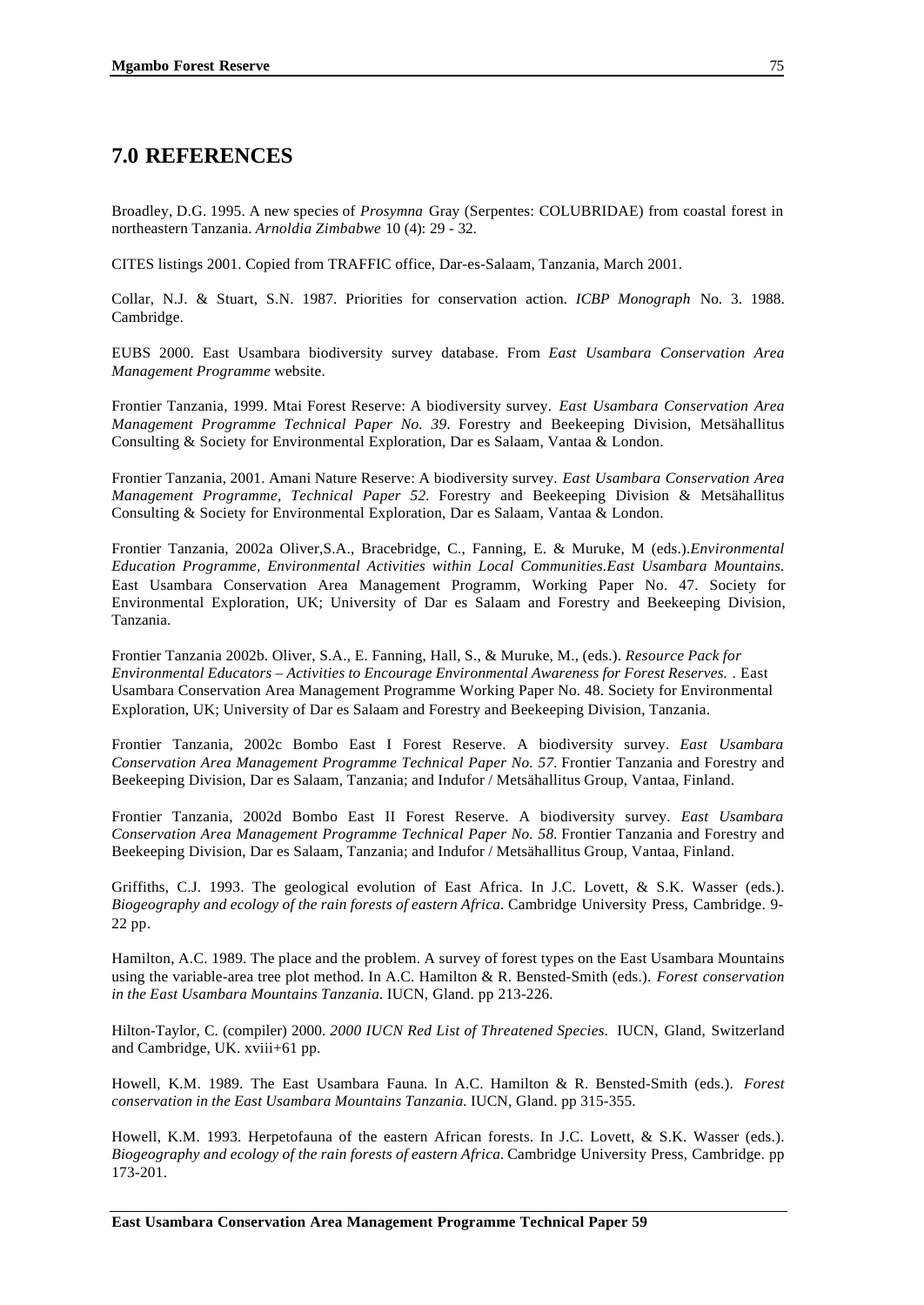Hyytiäinen, K. 1995. Land use classification and mapping for the East Usambara mountains. *East Usambara Conservation Area Management Programme.*

ICBP. 1992. *Putting Biodiversity on the Map: Priority areas for conservation*. Cambridge, UK. International Council for Bird Preservation.

IUCN 1996. *IUCN Red list of threatened animals*. IUCN, Gland, Switzerland.

Iversen, S.T. 1991a. *The Usambara mountains, NE Tanzania: History, Vegetation and conservation*. Uppsala University, Uppsala.

Iversen, S.T. 1991b. *The Usambara mountains, NE Tanzania: Phytogeography of the vascular plant flora*. Uppsala University, Uppsala.

Johansson, S. 1996. Facts and figures on the East Usambaras – a source for conservators. *East Usambara Conservation Area Management Programme, Working Paper No. 23.* Forestry and Beekeeping Division, Metsähallitus Consulting & Society for Environmental Exploration, Dar es Salaam, Vantaa & London.

Johansson S. & Sandy R. 1996. Updated Forest area information in the Usambara mountains. *East Usambara Conservation Area Management Programm, Working Paper No. 19. Forestry and Beekeeping* Division, Metsähallitus Consulting & Society for Environmental Exploration, Dar es Salaam, Vantaa & London.

Kielland, J. 1990. *Butterflies of Tanzania.* Hill House Publishers (Melbourne & London).

Kikula, I.S. 1989. Spatial changes in forest cover on the East Usambara mountains. In A.C. Hamilton & R. Bensted-Smith (eds.). *Forest conservation in the East Usambara Mountains Tanzania.* IUCN, Gland. Pp 79 - 86.

Kingdon, J. 1974. *East African Mammals. An atlas of evolution in Africa. Vol. 2B: Hares and rodents.* University Chicago Press, Chicago.

Kingdon, J. 1989. *East African mammals. An atlas of evolution in Africa. Vol. 2A: Insectivores and bats*. University of Chicago Press, Chicago.

Kingdon, J. 1997. *The Kingdon field guide to African Mammals*. Academic Press, London. 464 pages.

Kingdon, J & Howell, K. M. 1993. Mammals in the forests of Eastern Africa. In J.C. Lovett, & S.K. Wasser (eds.). *Biogeography and ecology of the rain forests of eastern Africa.* Cambridge University Press, Cambridge. Pp 229-241.

Knox, E.B. 2000. List of East African Plants (LEAP). *Database compiled largely from the Flora of Tropical East Africa (Rotterdam: Balkema) and Beentje (1994)*.

Larsen, T. B. 1996. *The butterflies of Kenya and their natural history*. Oxford University Press, Oxford.

Lovett, J.C. 1989. The botanical importance of the East Usambara forests in relation to other forests in Tanzania. In A.C. Hamilton & R. Bensted-Smith (eds.). *Forest conservation in the East Usambara Mountains Tanzania.* IUCN, Gland. Pp 207-212.

Mittermeier, R. A., Myers, N., Gil, P. R., and Mittermeier, C. G., 1999. *Hotspots: Earth's Biologically Richest and Most Endangered Terrestrial Ecoregions*. CEMEX and Conservation International. Washington DC, USA.

Mlingwa, C.O.F., Waiyaki, E.M., Bennun, L.A. and Burgess, N.D. 2000. Birds. In: Burgess, N.D. and Clarke, G.P. *Coastal Forests of Eastern Africa* xiii +443pp. IUCN, Gland, Switzerland and Cambridge, UK.

Passmore, N. I. And V. C. Carruthers. 1995. *South African frogs: a complete guide*. Southern book publishers.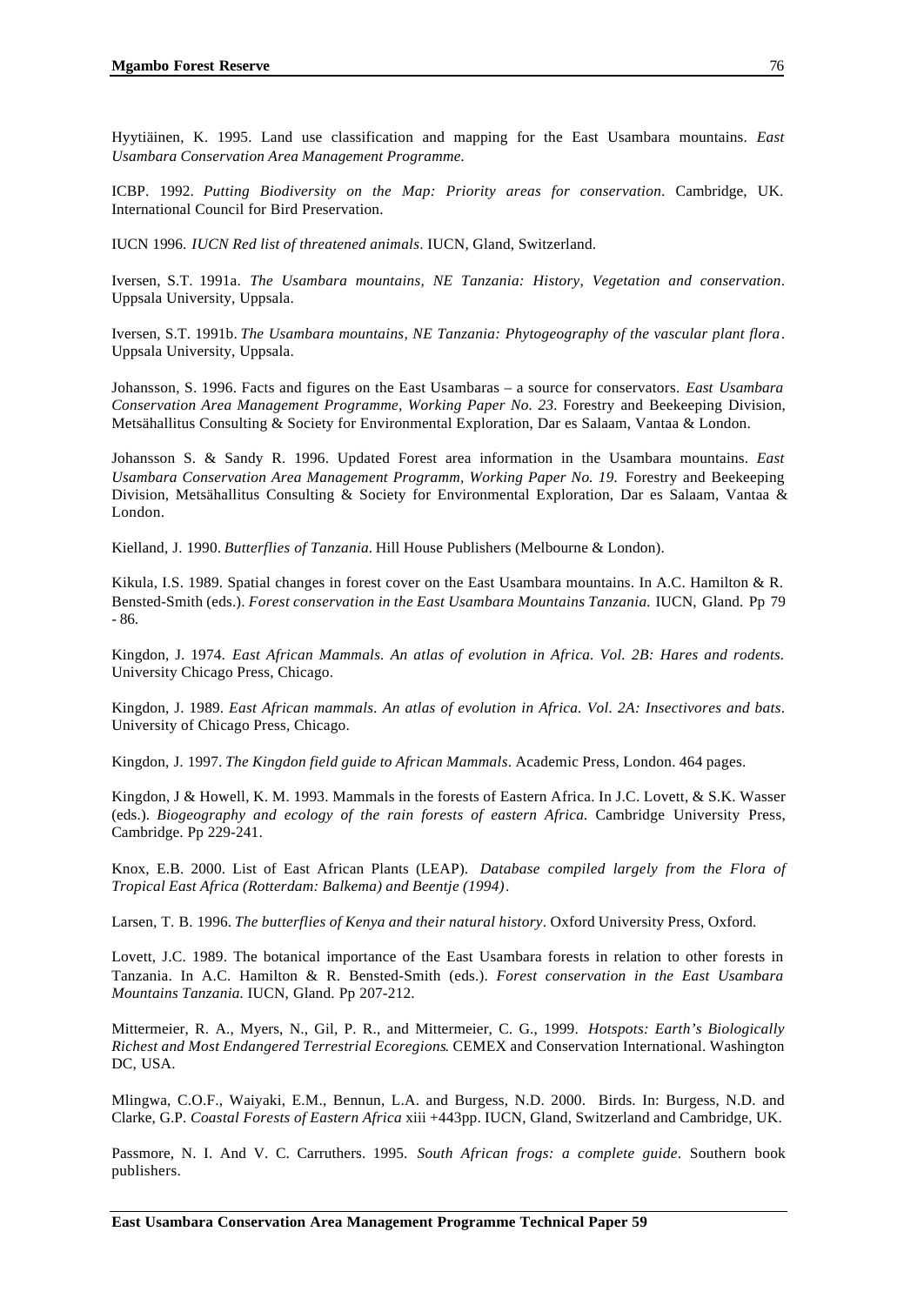Pohjonen, V.M. 2001. *East Usambara Biodiversity Database*, EUCAMP, unpublished. 28/10/2001.

Polhill, D. 1988. *Flora of Tropical East Africa. Index of collecting localities*. Royal Botanical Gardens, Kew.

Poynton J.C. & Clarke, B.T. 1999. Two species of *Staphopaedes* (Anura: Bufonidae) from Tanzania, with review of the genus. *African Journal of Herpetology. 48(1&2): 1-14.*

Poynton J.C. & Broadley, D.G. 1991. Amphibia zambesiaca 5. Zoogeography. *Ann. Natal Mus.* Vol 32:221- 277.

Rodgers, W.A. 1996*. Biodiversity values of Tanzanian forests: A training and awareness manual for forest managers and conservationists*. FAO, Dar es Salaam.

Rodgers, W.A. & Homewood, K.M. 1982. The conservation of the East Usambara Mountains, Tanzania: a review of biological values and land use pressures*. Biol. J. Linn. Soc.* 24: 285-304.

Ruffo. K. 1989. Some useful plants of the East Usambara Mountains. In A.C. Hamilton & R. Bensted-Smith (eds.). *Forest conservation in the East Usambara Mountains Tanzania.* IUCN, Gland. pp 185-194.

Ruffo. K.; Mmari, C.; Kibuwa, S.P.; Lovett, J.; Iversen, S. & Hamilton, A.C. 1989. A preliminary list of the plant species recorded from the East Usambara forests. In A.C. Hamilton & R. Bensted-Smith (eds.). *Forest conservation in the East Usambara Mountains Tanzania.* IUCN, Gland. pp 157-179.

Sallu A.N, (2002) *The Reliance of Local Communities on Protected Forest for Traditional Uses and Their Role in Forest Conservation*, BTEC project, unpublished report.

Schmidt, P. 1989. Early exploitation and settlement in the Usambara mountains. In A.C. Hamilton & R. Bensted-Smith (eds.). *Forest conservation in the East Usambara Mountains Tanzania.* IUCN, Gland. pp 357-361.

SEE, 1998. Methodology report (SEE, 1996. Frontier Tanzania Forest Research Programme: Methodology report 'Old and New'. L. Stubblefield & P. Cunneyworth eds. *Technical paper of the Society for Environmental Exploration*, London).

Spawls, S., Howell, K., Drewes, R. and Ashe, J. 2002*. A Field Guide to the Reptiles of East Africa.* Academic Press, London, UK.

Stattersfield, A.J., Crosby, M.J., Long, A.J. and Wege, D.C. 1998. *Endemic Bird Areas of the World. Priorities for Biodiversity Conservation.*BirdLife Conservation Series No. 7, BirdLife International

Stuart, S.N. 1989. The avifauna of the East Usambara mountains. Chapter 35 - Forest conservation in the East Usambara mountains Tanzania. In A.C. Hamilton & R. Bensted-Smith (eds.). *Forest conservation in the East Usambara Mountains Tanzania.* IUCN, Gland. pp 357-361.

Tye, A. 1994. Magarotto rainforest conservation - Proposal for establishment of a new reserve. *EUCDP, IUCN, Amani, Tanzania (unpublished.).*

UDSM. 1997. *National Biodiversity Database 1997.* Unpublished. Department of Zoology and Marine Biology, University of Dar es Salaam, Dar es Salaam.

Walker, C. 1996. *Signs of the Wild*. Struik. 215 pages.

Zimmerman, D.A., Turner, D.A. & Pearson, D.J. 1996. *Birds of Kenya and Northern Tanzania.* Russel Friedman Books, South Africa.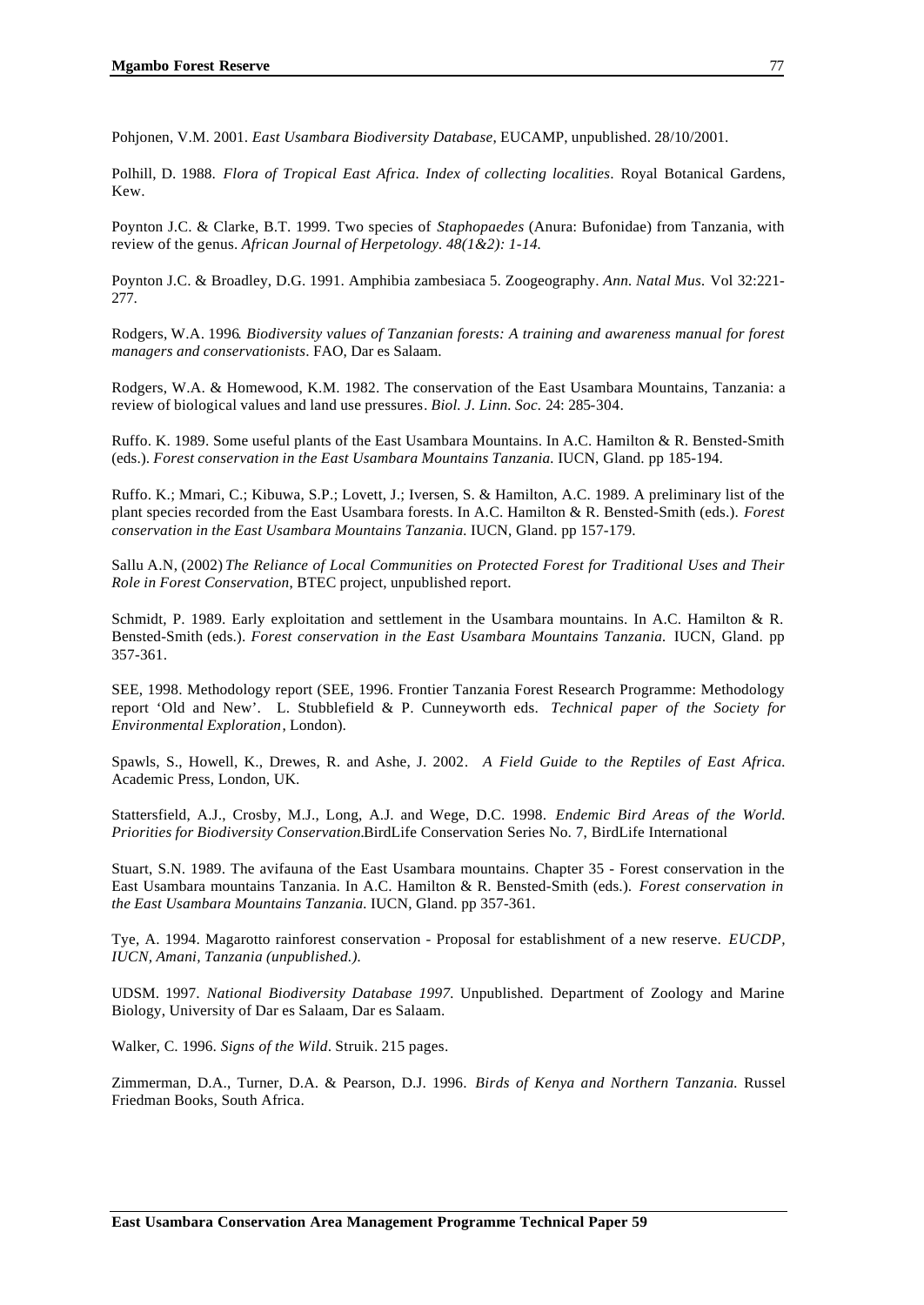# **8.0 APPENDICES**

# **Appendix 1: Taxonomic Verification**

#### **BOTANY**

| Albert Ntemi Sallu                | <b>EUCAMP</b>                         | P.O. Box 5869, Tanga, Tanzania.<br>usambara@twiga.com                                                                   |
|-----------------------------------|---------------------------------------|-------------------------------------------------------------------------------------------------------------------------|
| <b>ZOOLOGY</b><br><b>Mammals:</b> |                                       |                                                                                                                         |
| Prof. Kim Howell                  | <b>UDSM</b> Department of Zoology     | University of Dar es Salaam,<br>P.O. Box 35064, Dar es Salaam,<br>Tanzania<br>khowell@twiga.com                         |
| Dr. Dieter Kock                   | Frankfurt Zoological Museum           | Saugetiere III, Senckenberg,<br>Senckenberganlage 25, 60325<br>Frankfurt am Main, Germany<br>dkock@sng.uni-frankfurt.de |
| Amphibians:                       |                                       |                                                                                                                         |
| Prof. Kim Howell                  | <b>UDSM</b> Department of Zoology     | University of Dar es Salaam,<br>P.O. Box 35064, Dar es Salaam,<br>Tanzania<br>khowell@twiga.com                         |
| Prof. J. Poynton                  | <b>British Natural History Museum</b> | Cromwell Road, South Kensington,<br>London, UK.                                                                         |
| <b>Reptiles:</b>                  |                                       |                                                                                                                         |
| Prof. Kim Howell                  | <b>UDSM</b> Department of Zoology     | University of Dar es Salaam,<br>P.O. Box 35064, Dar es Salaam,<br>Tanzania<br>khowell@twiga.com                         |
| Dr. Don Broadley                  | Natural History Museum, Zimbabwe      | P.O. Box 240,<br>Bulawayo, Zimbabwe<br>bfa@coldfire.dnet.co.zw                                                          |
| <b>Molluscs:</b>                  |                                       |                                                                                                                         |
| C/O Dr N. Scharff                 | Zoological Museum                     | University of Copenhagen,<br>Universitetsparken 15, DK-2100,<br>Copenhagen, Denmark                                     |
| <b>Millipedes:</b>                |                                       |                                                                                                                         |
| C/O Dr N. Scharff                 | Zoological Museum                     | University of Copenhagen,<br>Universitetsparken 15, DK-2100,<br>Copenhagen, Denmark                                     |
| <b>Butterflies</b>                |                                       |                                                                                                                         |
| C/O Dr N. Scharff                 | Zoological Museum                     | University of Copenhagen,<br>Universitetsparken 15, DK-2100,<br>Copenhagen, Denmark                                     |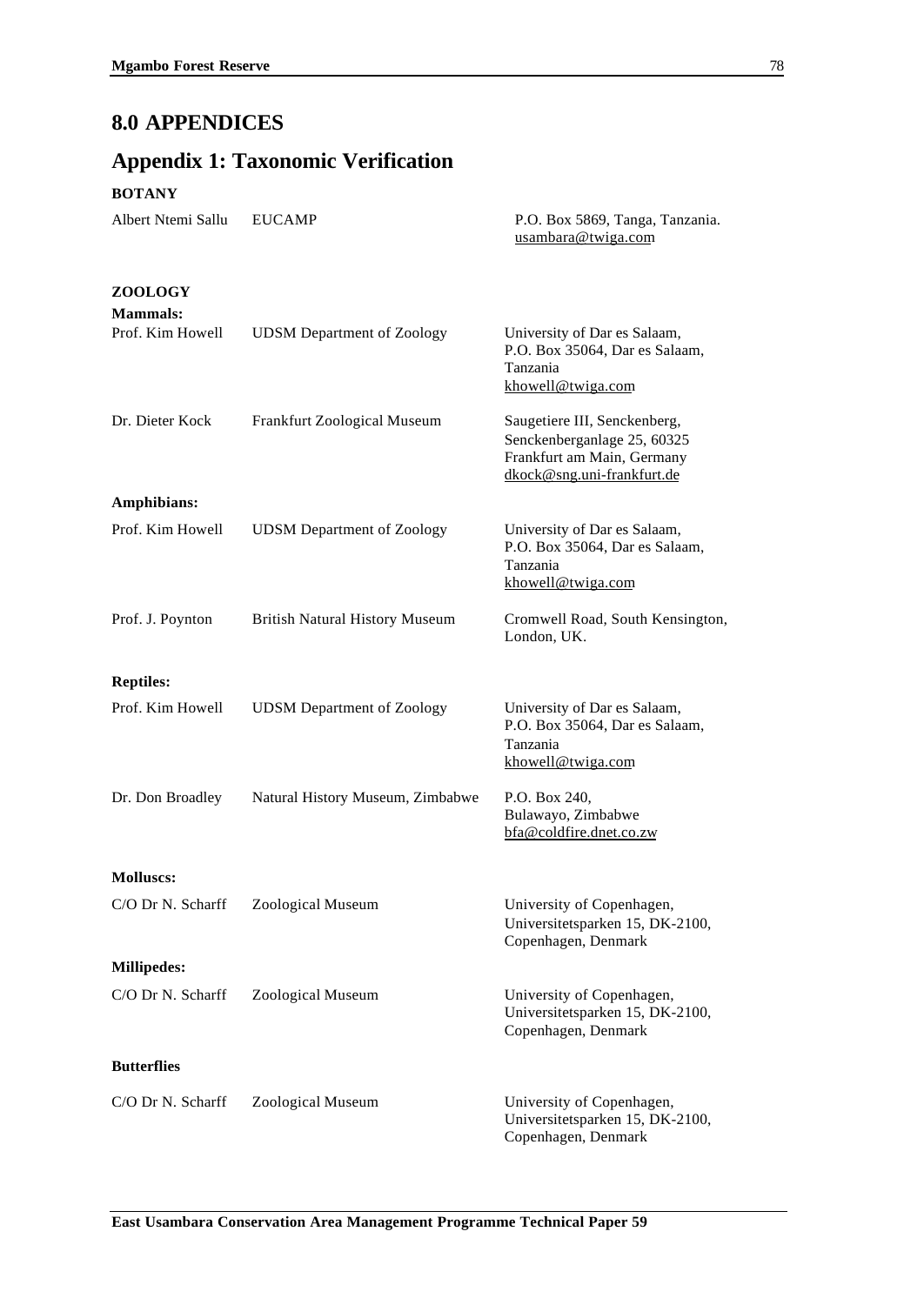# **Appendix 2: GPS Co-ordinates of vegetation plots**

| <b>Vegetation Plot</b> | Longitude      | Latitude                  | Grid Ref. 37M | <b>Grid Ref. UTM</b> |
|------------------------|----------------|---------------------------|---------------|----------------------|
| $\mathbf 1$            | E 038°48'39.9" | S 04°47'21.0"             | 0479052       | 9470687              |
| $\sqrt{2}$             | E 038°48'25.2" | S 04°47'23.0"             | 0478598       | 9470626              |
| 3                      | E 038°48'40.0" | S 04°46'52.0"             | 0479052       | 9471578              |
| 4                      | E 038°48'25.5" | S 04°46'52.8"             | 0478607       | 9471554              |
| 5                      | E 038°48'10.0" | S 04°46'52.4"             | 0478130       | 9471563              |
| $\sqrt{6}$             | E 038°48'54.6" | $S$ 04 $\degree$ 46'23.1" | 0479503       | 9472465              |
| $\boldsymbol{7}$       | E 038°48'40.6" | S 04°46'22.6"             | 0479072       | 9472479              |
| $\,8\,$                | E 038°48'26.1" | S 04°46'24.0"             | 0478624       | 9472437              |
| 9                      | E 038°49'09.3" | S 04°45'51.7"             | 0479956       | 9473429              |
| 10                     | E 038°48'55.2" | S 04°45'52.5"             | 0479523       | 973405               |
| 11                     | E 038°48'40.9" | S 04°45'52.7"             | 0479080       | 9473397              |
| 12                     | E 038°48'27.3" | S 04°45'54.7"             | 0478662       | 9473336              |
| 13                     | E 038°48'12.3" | S 04°45'55.0"             | 0478199       | 9473328              |
| 14                     | E 038°47'58.0" | S 04°45'55.4"             | 0477760       | 9473317              |
| 15                     | E 038°47'43.6" | S 04°45'56.3"             | 0477315       | 9473287              |
| 16                     | E 038°47'29.4" | S 04°45'57.3"             | 0476878       | 9473254              |
| 17                     | E 038°47'15.2" | S 04°45'58.2"             | 0476440       | 9473228              |
| 18                     | E 038°49'09.3" | S 04°45'22.3"             | 0479956       | 9474330              |
| 19                     | E 038°48'54.6" | S 04°45'23.2"             | 0479501       | 9474304              |
| 20                     | E 038°48'39.7" | S 04°45'24.3"             | 0479045       | 9474271              |
| 21                     | E 038°48'26.2" | S 04°45'25.0"             | 0478629       | 9474249              |
| 22                     | E 038°48'26.3" | S 04°45'24.5"             | 0477765       | 9474208              |
| 23                     | E 038°47'58.0" | S 04°45'28.5"             | 0477757       | 9474200              |
| 24                     | E 038°47'58.0" | S 04°45'26.5"             | 0477330       | 9474166              |
| 25                     | E 038°47'29.5" | S 04°45'29.4"             | 0476882       | 9474113              |
| 26                     | E 038°48'42.4" | S 04°47'50.4"             | 0479127       | 9469784              |
| 27                     | E 038°48'54.7" | S 04°44'53.1"             | 0479505       | 9475228              |
| 28                     | E 038°48'40.1" | S 04°44'53.9"             | 0479055       | 9475202              |
| 29                     | E 038°47'43.8" | S 04°46'25.8"             | 0477322       | 9472382              |
| 30                     | E 038°47'28.9" | S 04°46'26.9"             | 0476863       | 9472347              |
| 31                     | E 038°47'16.2" | S 04°46'26.3"             | 0476473       | 9472365              |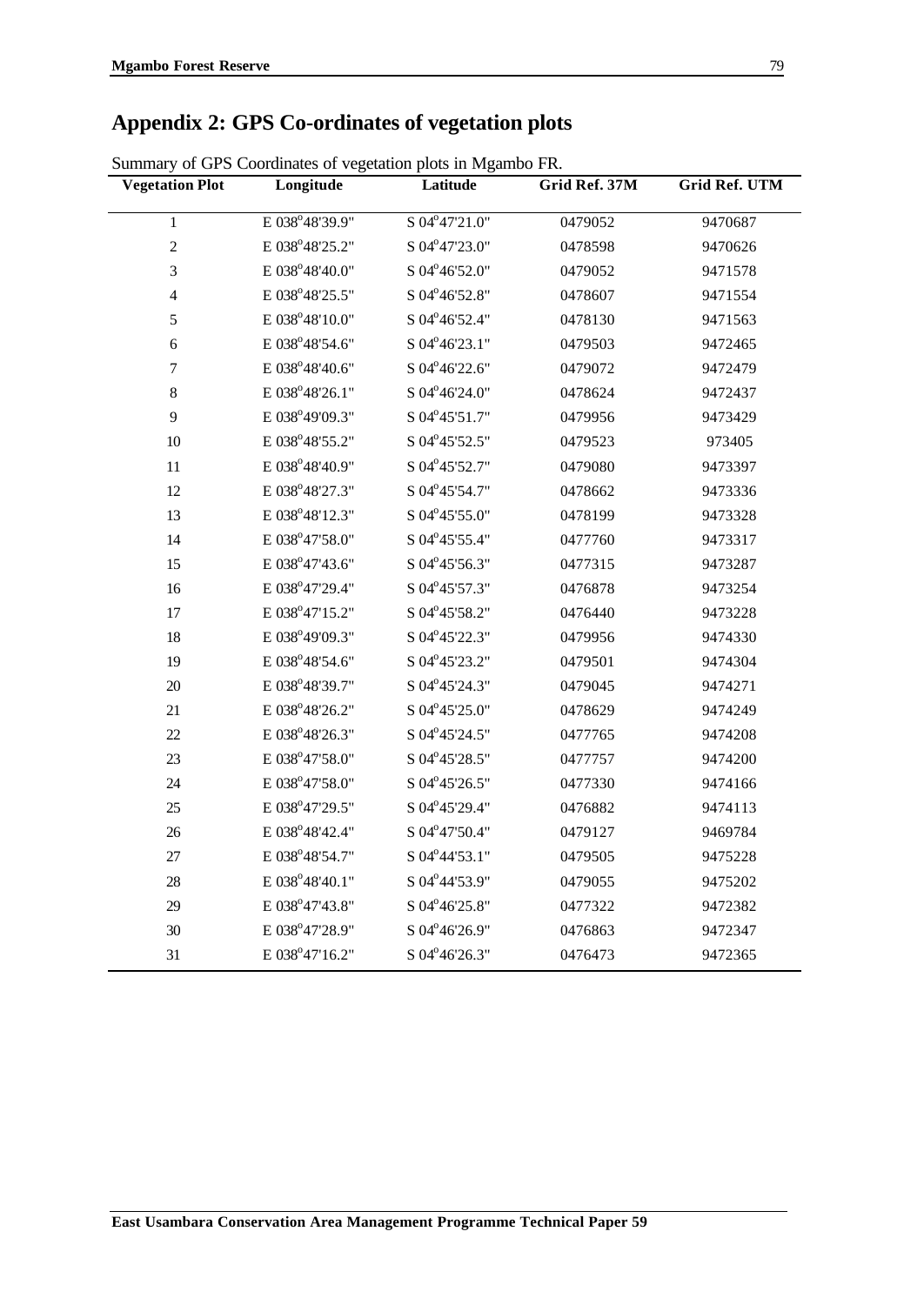# **Appendix 3: General vegetation plot descriptions**

|  | Summary of vegetation plot descriptions in Mgambo FR. |  |  |  |
|--|-------------------------------------------------------|--|--|--|
|  |                                                       |  |  |  |

| <b>Plot</b>    | Topo-      | <b>Altitude</b> | <b>Slope</b>   | <b>Vegetation</b>     | <b>Canopy</b> | <b>Disturbance</b>                                                                                                                        | <b>Features of</b> | No.                      | No.    | Dominant sp.                 |
|----------------|------------|-----------------|----------------|-----------------------|---------------|-------------------------------------------------------------------------------------------------------------------------------------------|--------------------|--------------------------|--------|------------------------------|
| No.            | graphy     | (masl)          | (degrees)      | <b>Condition</b>      | Height (m)    | Category                                                                                                                                  | <b>Interest</b>    | species                  | indivs |                              |
|                | <b>GLS</b> | 360             | 6              | Open woodland         | $<$ 10        | Fire                                                                                                                                      | Roads/Tracks       | 10                       | 27     | Combretum zeyheri            |
| $\overline{c}$ | <b>GMS</b> | 510             | 6              | Scrub/Thicket/Bush    | $<$ 10        | Cutting/Fire                                                                                                                              | Clearings          | 14                       | 32     |                              |
| 3              | <b>SLS</b> | 430             | 24             | Open woodland         | $<\!\!10$     | Cutting/Fire                                                                                                                              | None               | 8                        | 15     |                              |
| $\overline{4}$ | <b>SLS</b> | 460             | 27             | Open woodland         | $10-20$       | Fire                                                                                                                                      | Rock outcrops      | 16                       | 37     |                              |
| 5              | <b>SUS</b> | 570             | 32             | <b>Lowland Forest</b> | $10-20$       | Fire                                                                                                                                      | None               | 15                       | 27     |                              |
| 6              | <b>GMS</b> | 420             | 5              | Open woodland         | $<\!\!10$     | Cutting/Fire                                                                                                                              | None               | $\overline{4}$           | 13     | Combretum zeyheri            |
|                | <b>SLS</b> | 530             | 35             | Open woodland         | $<$ 10        | Fire                                                                                                                                      | None               | 18                       | 30     |                              |
| $8\,$          | <b>SLS</b> | 340             | 30             | <b>Lowland Forest</b> | $10 - 20$     | Cutting/Fire/Grazing                                                                                                                      | None               | 18                       | 42     | Maytenus undata              |
| 9              | <b>GMS</b> | 400             | $\overline{7}$ | Open woodland         | $<\!\!10$     | Fire                                                                                                                                      | None               | 9                        | 28     | Combretum zeyheri            |
| 10             | <b>GMS</b> | 480             | 22             | Open woodland         | $<\!\!10$     | Fire                                                                                                                                      | Rock outcrops      | 9                        | 26     | Acacia hockii                |
| 11             | <b>GMS</b> | 600             | 34             | Open woodland         | $10 - 20$     | Fire/Grazing                                                                                                                              | Footpaths          | $\overline{7}$           | 22     | Brachystegia spiciformis     |
| 12             | <b>SLS</b> | 640             | 30             | Open woodland         | $10 - 20$     | Cutting/Fire/Grazing                                                                                                                      | Rock outcrops      | $\overline{7}$           | 23     | Stereospermum kunthianum     |
| 13             | <b>GLS</b> | 420             | 15             | Open woodland         | $<$ 10        | Cutting                                                                                                                                   | Roads/Paths        | $8\,$                    | 30     | Dombeya shupangae            |
| 14             | <b>GMS</b> | 960             | 29             | <b>Lowland Forest</b> | $10 - 20$     | Fire                                                                                                                                      | Path/Rock outcrops | 16                       | 46     |                              |
| 15             | <b>SMS</b> | 635             | 36             | Open woodland         | $<$ 10        | Fire                                                                                                                                      | None               | 9                        | 18     |                              |
| 16             | <b>GUS</b> | 600             | 20             | Scrub/Thicket/Bush    | $<$ 10        | Fire                                                                                                                                      | None               | $\overline{7}$           | 12     |                              |
| 17             | <b>GLS</b> | 510             | 8              | Scrub/Thicket/Bush    | $10 - 20$     | Fire                                                                                                                                      | Roads/Tracks       | 5                        | 12     | Acacia nilotica              |
| 18             | <b>GLS</b> | 440             | 6              | Open woodland         | $<\!\!10$     | Cutting/Fire                                                                                                                              | None               | 3                        | 3      |                              |
| 19             | <b>GMS</b> | 500             | 13             | Open woodland         | $<\!\!10$     | Cutting/Fire                                                                                                                              | None               | 6                        | 16     | Combretum zeyheri            |
| 20             | <b>GUS</b> | 610             | 30             | Open woodland         | $10 - 20$     | Fire                                                                                                                                      | None               | $\overline{\mathcal{A}}$ | 24     | Brachystegia spiciformis     |
| 21             | <b>GMS</b> | 505             | 21             | Scrub/Thicket/Bush    | $<$ 10        | None                                                                                                                                      | None               | 13                       | 32     |                              |
| $22\,$         | <b>GLS</b> | 440             | $\tau$         | Open woodland         | < 10          | None                                                                                                                                      | None               | 10                       | $28\,$ | Dombeya shupangae            |
| 23             | <b>GMS</b> | 440             | 26             | Scrub/Thicket/Bush    | < 10          | None                                                                                                                                      | None               | 16                       | 38     | Grewia bicolor               |
| 24             | <b>GUS</b> | 520             | 30             | Open woodland         | < 10          | None                                                                                                                                      | None               | 15                       | 35     | Grewia bicolor/Cordia ovalis |
| 25             | <b>GMS</b> | 560             | 5              | Scrub/Thicket/Bush    | $<$ 10        | Cutting                                                                                                                                   | None               | 17                       | 58     |                              |
| 26             | <b>GMS</b> | 450             | 16             | Open woodland         | $<$ 10        | Cutting/Fire                                                                                                                              | Roads/Tracks       | 17                       | 42     |                              |
| 27             | <b>GLS</b> | 400             | 11             | Open woodland         | $<$ 10        | Fire                                                                                                                                      | None               | 5                        | 30     | Combretumzehyri              |
| 28             | <b>GUS</b> | 470             | 25             | <b>Lowland Forest</b> | $<$ 10        | Cutting                                                                                                                                   | None               | 22                       | 33     |                              |
| 29             | <b>SUS</b> | 800             | 35             | Open woodland         | $10 - 20$     | Cutting/Grazing                                                                                                                           | None               | $\overline{7}$           | 13     |                              |
| 30             | <b>SUS</b> | 780             | 30             | Open woodland         | $10 - 20$     | Fire                                                                                                                                      | None               | 5                        | 12     |                              |
| 31             | <b>GMS</b> | 560             | 17             | <b>Lowland Forest</b> | $10-20$       | Cutting                                                                                                                                   | Rock outcrops      | 13                       | 41     |                              |
|                |            |                 |                |                       |               | KEY Topography:GLS - Gentle lower slope, GMS - Gentle mid-slope, GUS - Gentle upper slope, SLS - Steep lower slope, SMS - Steep mid slope |                    |                          |        |                              |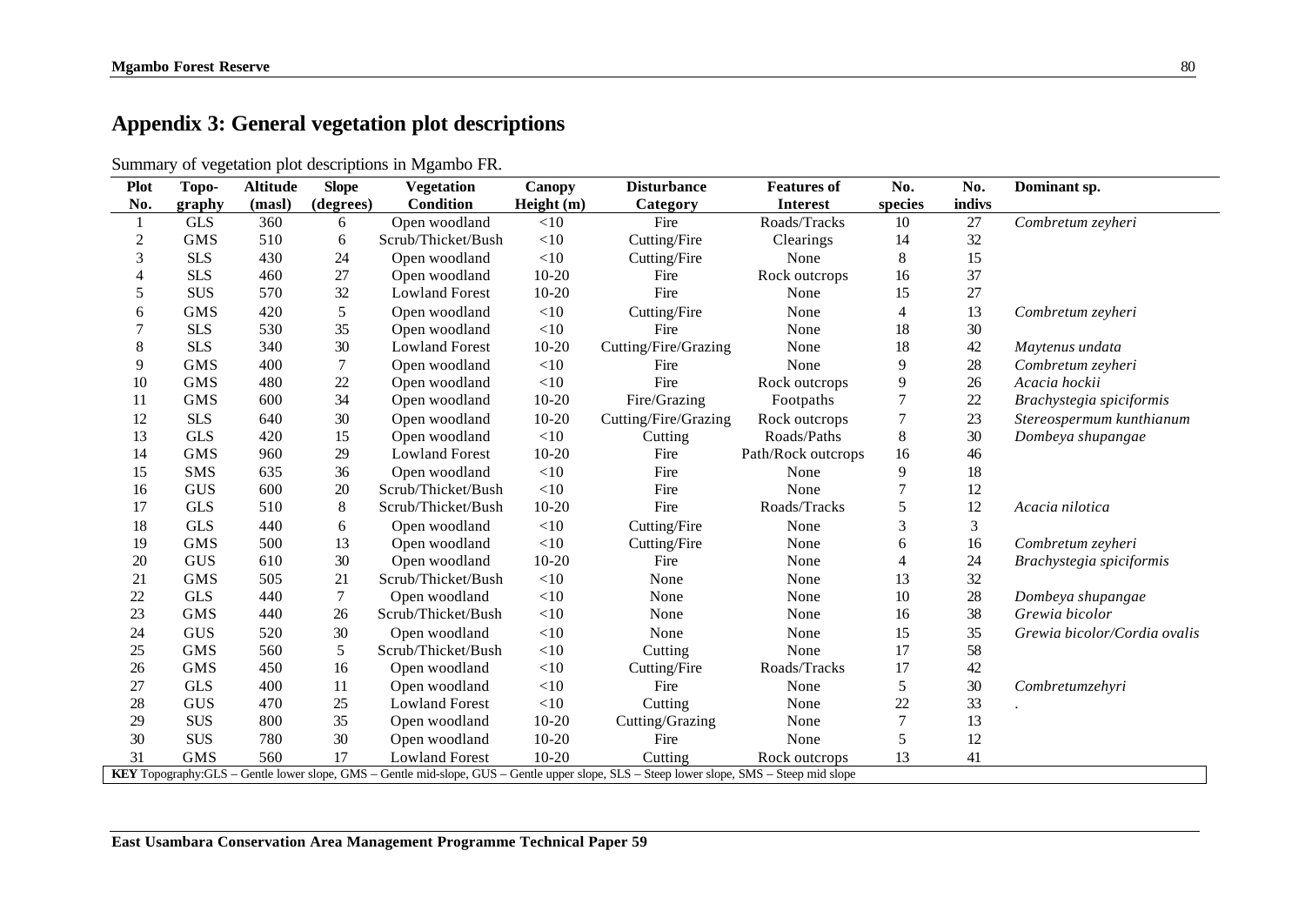## **Appendix 4: New flora for the East Usambara plant biodiversity database**

Summary of new flora records for the East Usambara Plant Biodiversity Database (Pohjonen, 2001) from vegetation plots and opportunistic collection, Mgambo FR.

#### **VEGETATION PLOT TREES AND SHRUBS**

| ANACARDIACEAE         | Ozoroa insignis       |
|-----------------------|-----------------------|
| ANACARDIACEAE         | Sclerocarya birrea    |
| <b>COMBRETACEAE</b>   | Combretum exalatum    |
| <b>EUPHORBIACEAE</b>  | Spirostachys africana |
| <b>FLACOURTIACEAE</b> | Dovyalis hispidula    |
| LEGUMINOSAE           | Cassia abbreviata     |
| <b>LEGUMINOSAE</b>    | Erythrina abyssinica  |

#### **OPPORTUNISTIC COLLECTION AND OBSERVATION (MLINGA)**

| Angiospermae - Dichotyledonae |                         |  |  |  |  |  |  |
|-------------------------------|-------------------------|--|--|--|--|--|--|
| <b>ACANTHACEAE</b>            | Acanthaspermum hispidum |  |  |  |  |  |  |
| <b>BORAGINACEAE</b>           | Cordia goetzei          |  |  |  |  |  |  |
| <b>FLACOURTIACEAE</b>         | Dovyalis hispidula      |  |  |  |  |  |  |
| <b>LABIATAE</b>               | Orthosiphon rubicondus  |  |  |  |  |  |  |
| <b>RUBIACEAE</b>              | Polysphaeria lanceolata |  |  |  |  |  |  |
| <b>RUBIACEAE</b>              | Psychotria ambonian     |  |  |  |  |  |  |
| <b>ICACINACEAE</b>            | <i>Pyranacantha sp.</i> |  |  |  |  |  |  |
| <b>ASCELPIDACEAE</b>          | Secamone sp.            |  |  |  |  |  |  |
| <b>OLACACEAE</b>              | Ximenia caffra          |  |  |  |  |  |  |

\* Species recorded in regeneration layer as well as vegetation plots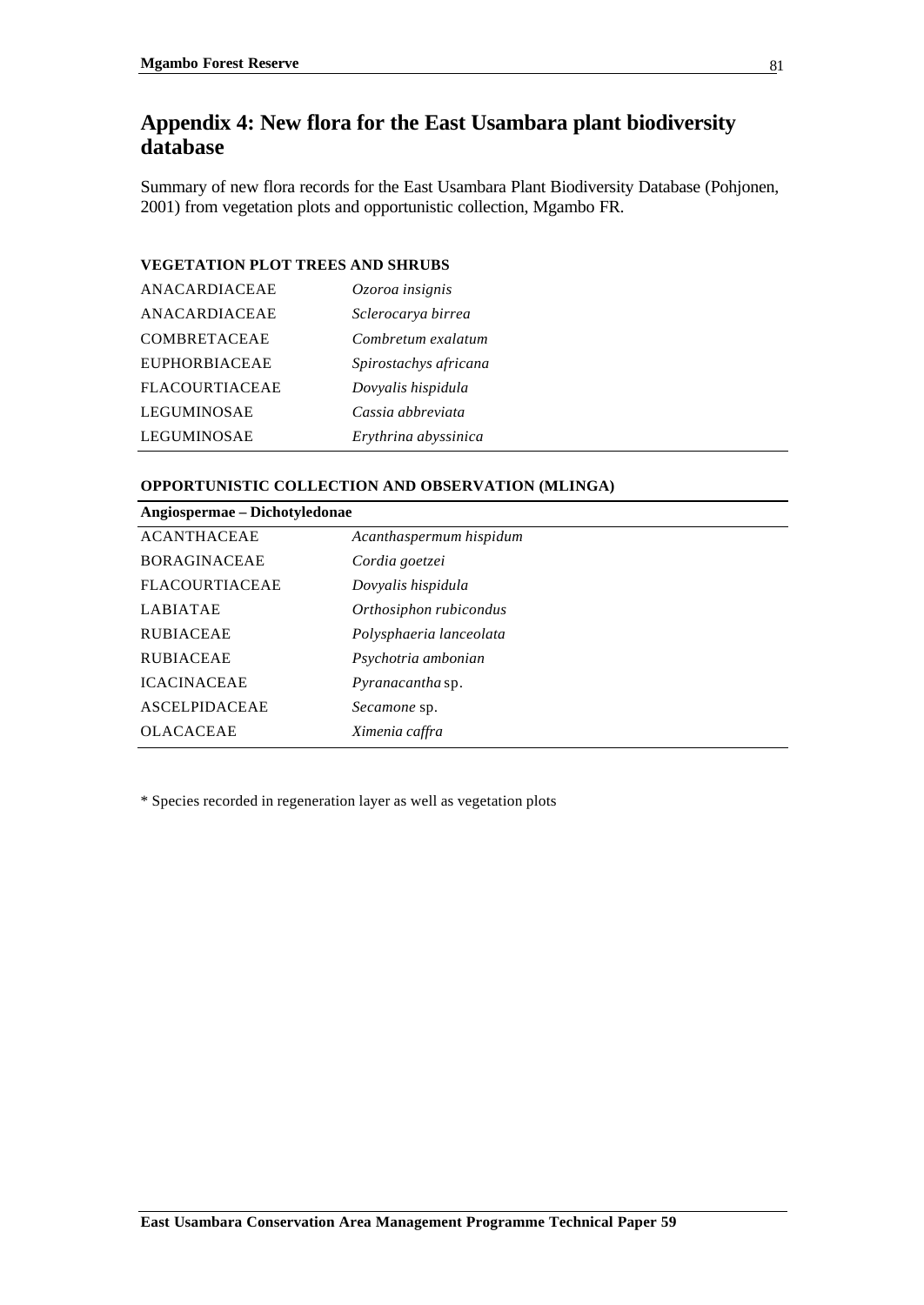# **Appendix 5: Useful plants**

A summary of useful plants sampled systematically in vegetation plots in Mgambo FR (based on Ruffo, 1989)

|                                     | <b>Building</b><br><b>Poles</b> | Fuelwood | <b>Tool</b><br>handles | <b>Pestles</b> | <b>Mortars</b> | Ornamental | <b>Dyes</b> | Honey | <b>Edible</b><br>fruits | Other         |
|-------------------------------------|---------------------------------|----------|------------------------|----------------|----------------|------------|-------------|-------|-------------------------|---------------|
| ANACARDIACEAE                       |                                 |          |                        |                |                |            |             |       |                         |               |
| Sorindeia madagascariensis.         |                                 |          |                        |                |                |            |             |       | $+$                     | Wooden spoons |
| <b>BOMBACEAE</b>                    |                                 | $^{+}$   | $+$                    |                | $+$            |            |             |       |                         |               |
|                                     |                                 |          |                        |                |                |            |             |       |                         |               |
| Rhodognaphalon schumannianum        |                                 |          |                        |                |                |            |             |       |                         |               |
| <b>BURSERACEAE</b>                  |                                 |          |                        |                |                |            |             |       |                         |               |
| Commiphora eminii ssp. zimmermannii |                                 |          |                        |                |                |            |             |       |                         | Cups          |
| <b>COMBRETACEAE</b>                 |                                 |          |                        |                |                |            |             |       |                         |               |
| Combretum schumannii                | $+$                             | $+$      |                        | $^{+}$         |                |            |             | $+$   |                         |               |
| Terminalia sambesiaca               |                                 |          |                        |                |                |            |             |       |                         |               |
| <b>EUPHORBIACEAE</b>                |                                 |          |                        |                |                |            |             |       |                         |               |
| Bridelia micrantha                  | $+$                             | $+$      | $+$                    | $^{+}$         |                |            | $+$         | $+$   |                         |               |
| LEGUMINOSAE subfamily: MIMOSOIDEAE  |                                 |          |                        |                |                |            |             |       |                         |               |
| Albizia gummifera                   |                                 |          |                        |                | $+$            |            |             |       |                         |               |
| LEGUMINOSAE subfamily: PAPILIONIDAE |                                 |          |                        |                |                |            |             |       |                         |               |
| Milletia dura                       | $+$                             |          |                        |                |                |            |             |       |                         |               |
| <b>MELIACEAE</b>                    |                                 |          |                        |                |                |            |             |       |                         |               |
| Turraea holstii                     |                                 |          |                        |                |                |            |             |       |                         | Wooden spoons |
| <b>MORACEAE</b>                     |                                 |          |                        |                |                |            |             |       |                         |               |
| Milicia excelsa                     |                                 |          |                        |                | $^{+}$         |            |             |       |                         |               |
| <b>MYRSINACEAE</b>                  |                                 |          |                        |                |                |            |             |       |                         |               |
| Baeobotrys lanceolata               |                                 |          |                        |                |                |            |             | $+$   |                         |               |
| <b>RUBIACEAE</b>                    |                                 |          |                        |                |                |            |             |       |                         |               |
| Vangueria tomentosa                 |                                 |          |                        |                |                |            |             |       |                         |               |
| <b>RUTACEAE</b>                     |                                 |          |                        |                |                |            |             |       |                         |               |
| Zanthoxylum sp.                     |                                 |          |                        |                |                |            |             | $+$   |                         |               |
| <b>STERCULIACEAE</b>                |                                 |          |                        |                |                |            |             |       |                         |               |
| Cola clavata                        | $\ddag$                         |          | $^{+}$                 |                |                |            |             |       |                         | Wooden spoons |
| <b>TILIACEAE</b>                    |                                 |          |                        |                |                |            |             | $+$   |                         |               |
| Grewia sp.                          |                                 |          |                        |                |                |            |             |       |                         |               |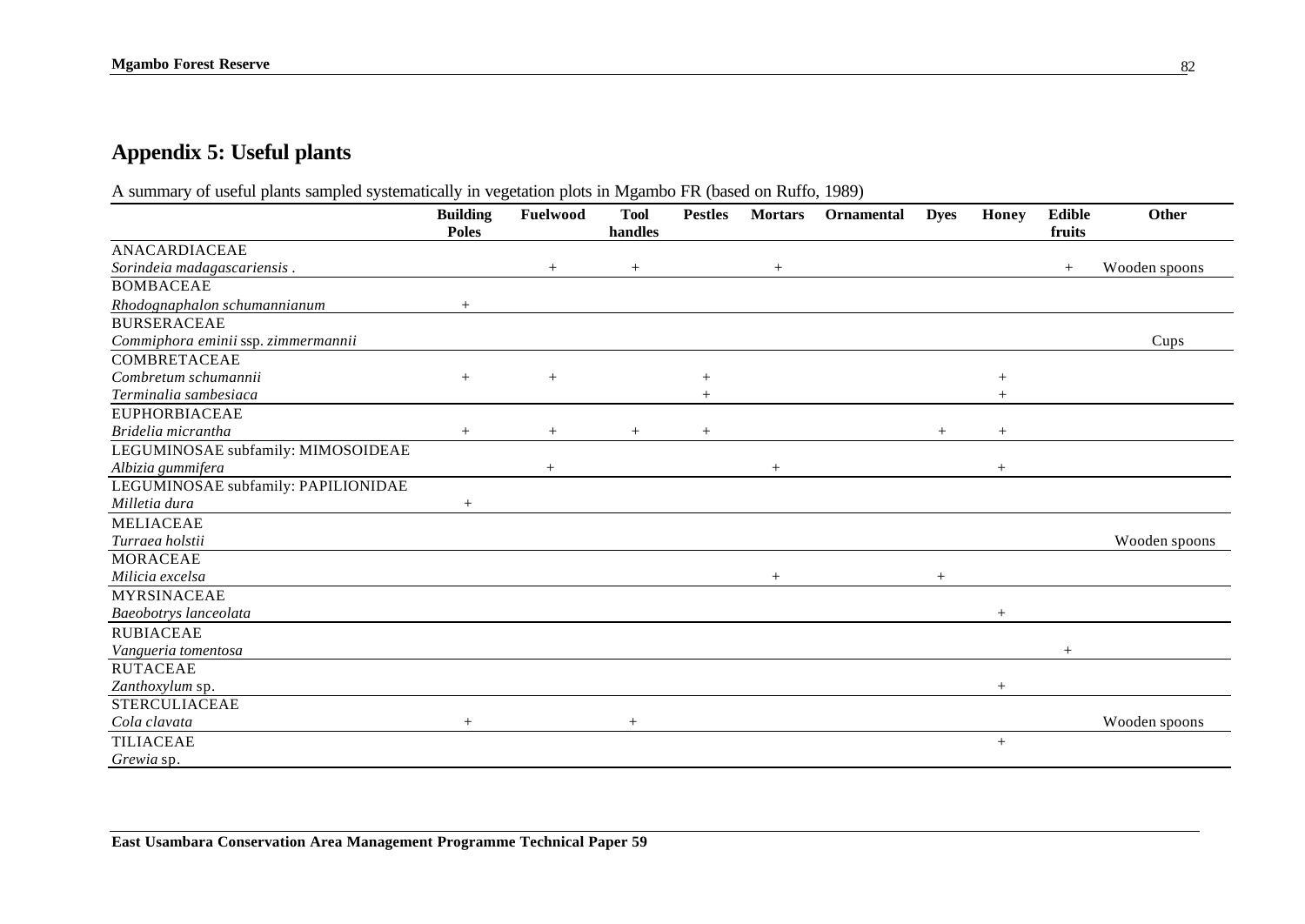### **Appendix 6:Medicinal plants**

Summary of Medicinal Plants recorded in Mgambo FR (Sallu A.N, (2002).

| Family         | <b>Genus</b>       | species        | <b>Local name</b> |  |
|----------------|--------------------|----------------|-------------------|--|
| Agavaceae      | Dracaena           | steudneri      | Papata            |  |
| Amaranthaceae  | Pupalia            | atropurpurea   | Mamata            |  |
| Ampelaceae     | Ampeloccissus      | grantii        | Tongotongo        |  |
| Anacardiaceae  | Rhus               | natalensis     | Mhunguu           |  |
| Anacardiaceae  | Lannea             | schweinfurthii | Mumbu             |  |
| Anacardiaceae  | Mangifera          | indica         | Mwembe dodo       |  |
| Annonaceae     | Uvaria             | acuminata      | Mshofu            |  |
| Aracaceae      | Culcasia           | scandens       | Kiandama          |  |
| Aracaceae      | Gonatopus          | boivinii       | Mshunghuu         |  |
| Asclepidaceae  | Kanahia            | laniflora      | Keema nkuuka      |  |
| Asteraceae     | Crassocephalum     | bojeri         | Eza               |  |
| Asteraceae     | Blepharispermum    | zanguebaricum  | Mlenga            |  |
| Asteraceae     | Vernaonia          | iodocalyx      | Mshasha           |  |
| Asteraceae     | Microglossa        | oblongifolia   | Mshashu           |  |
| Asteraceae     | Sonchus            | exauricalatus  | Mshunga           |  |
| Asteraceae     | Sonchus            | oleraceus      | Mshunga purapura  |  |
| Asteraceae     | Aspilia            | mossambicensis | Nyangaanyangaa    |  |
| Asteraceae     | Loggera            | pterodonta     | Tulishi           |  |
| Astersceae     | <b>Bidens</b>      | pilosa         | Khamachuma        |  |
| Balanitaceae   | <b>Balanites</b>   | aegyptica      | Mkonga            |  |
| Bignoniaceae   | Stereospermum      | kunthianum     | Mkoma             |  |
| Bignoniaceae   | Markhamia          | lutea          | Mtalawanda        |  |
| Bombacaceae    | Adansonia          | digitata       | Mbuyu             |  |
| Bombacaceae    | <b>Bombax</b>      | rhodognaphalon | Msufi mwitu       |  |
| Caesalpinaceae | Julbernardia       | globiflora     | Mhangala          |  |
| Caesalpinaceae | Cassia             | sengueana      | Mhumba            |  |
| Caesalpinaceae | Afzelia            | quanzensis     | Mkomba            |  |
| Caesalpinaceae | <i>Isoberlinia</i> | scheffleri     | Msuke             |  |
| Capparaceae    | <b>Boscia</b>      | salicifolia    | Mguluka           |  |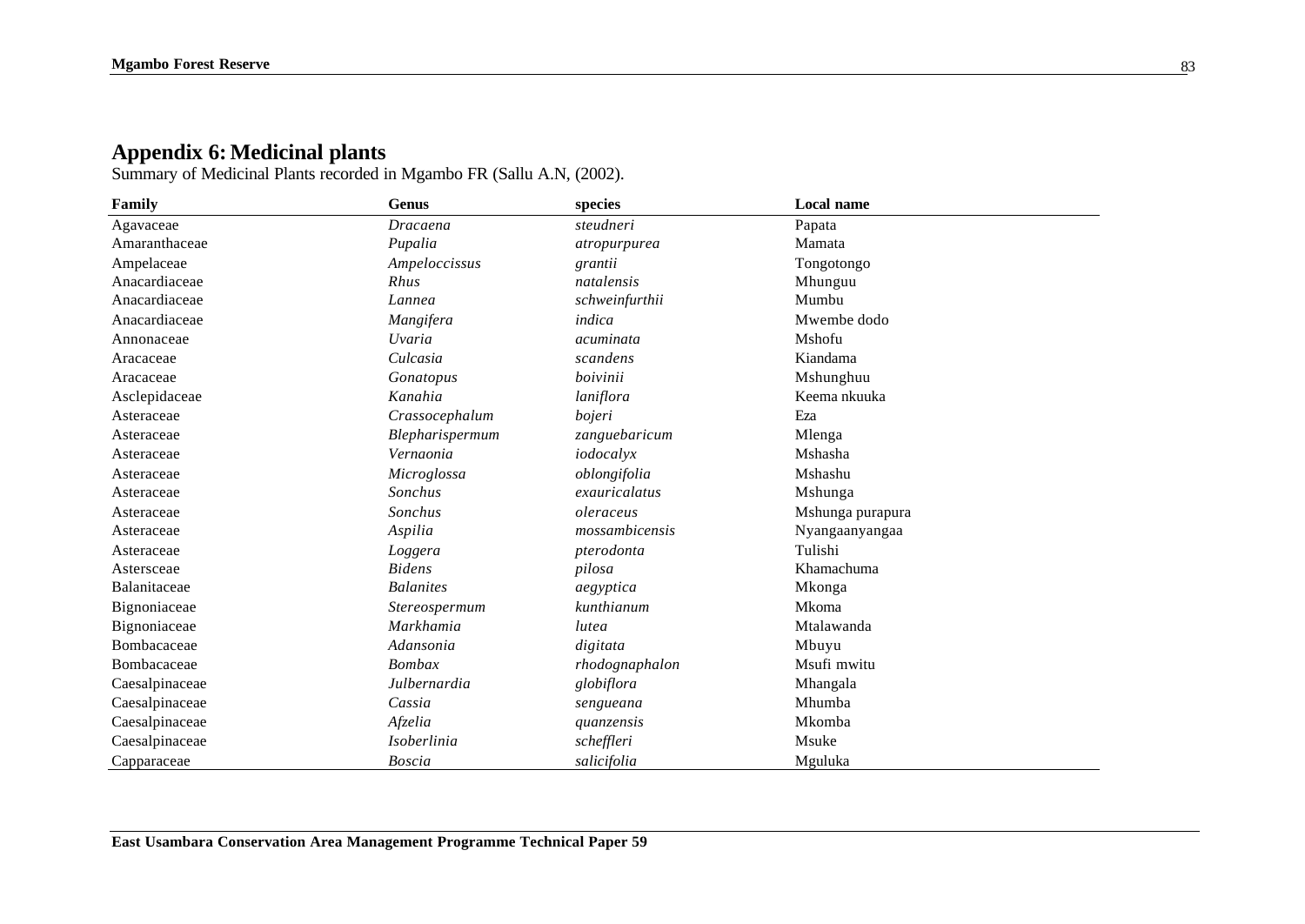**Medicinal Plants Table continued**

| Family         | <b>Genus</b>      | species      | <b>Local name</b> |
|----------------|-------------------|--------------|-------------------|
| Capparaceae    | Maerua            | grantii      | Mtunda            |
| Chaillentaceae | Tapura            | fischeri     | Msonogoi          |
| Combretaceae   | Combretum         | schummanii   | Mkongolo          |
| Combretaceae   | Combretum         | molle        | Mnama             |
| Combretaceae   | Combretum         | exalatum     | Mwekei            |
| Commelinaceae  | Commelina         | africana     | Nkongo            |
| Cucurbitaceae  | Melothria         | microsperma  | Fuiza             |
| Cucurbitaceae  | Zehneria          | scabra       | Fuiza             |
| Cyperaceae     | Cyperus           | alternifolia | Zira              |
| Ebenaceae      | Euclea            | fructuosa    | Mdaa              |
| Ebenaceae      | Diospyros         | natalensis   | Mtambakuzimu      |
| Euphorbiaceae  | <b>Drypetes</b>   | usambarica   | Kihambie          |
| Euphorbiaceae  | Jatrohpa          | curcas       | Mbono             |
| Euphorbiaceae  | Phyllanthus       | innflatus    | Mkeche            |
| Euphorbiaceae  | Phyllanthus       | inflatus     | Mkeche            |
| Euphorbiaceae  | Sapium            | ellipticum   | Mkongoo           |
| Euphorbiaceae  | Macaranga         | capensis     | Mkumba            |
| Euphorbiaceae  | Phyllanthus       | guincensis   | Mkwamba           |
| Euphorbiaceae  | Spirostachys      | africana     | Msharaka          |
| Euphorbiaceae  | Acalypha          | paniculata   | Mzindu            |
| Euphorbiaceae  | Ricinus           | communis     | Mzono             |
| Euphorbiaceae  | Ricinodendron     | heudelotii   | Toudoo            |
| Flacourtiaceae | Dasylepis         | leptophylla  | Kigwande          |
| Graminae       | Eleusine          | indica       | Kikuse            |
| Graminae       | Pennisetum        | purpureu     | Ngugu             |
| Graminae       | Olyra             | latifolia    | Ufiha             |
| Graminae       | <b>Oplismenus</b> | hirlellus    | Ukoka             |
| Graminae       | Rotteboellia      | axaltata     | Ushuki            |
| Hamamelidaceae | Trichocladus      | allipticus   | Mkombechi         |
| Icacinaceae    | Leptaulis         | holstii      | Mkungu            |
| Labiatae       | Hyptis            | pectinata    | Hozandogoi        |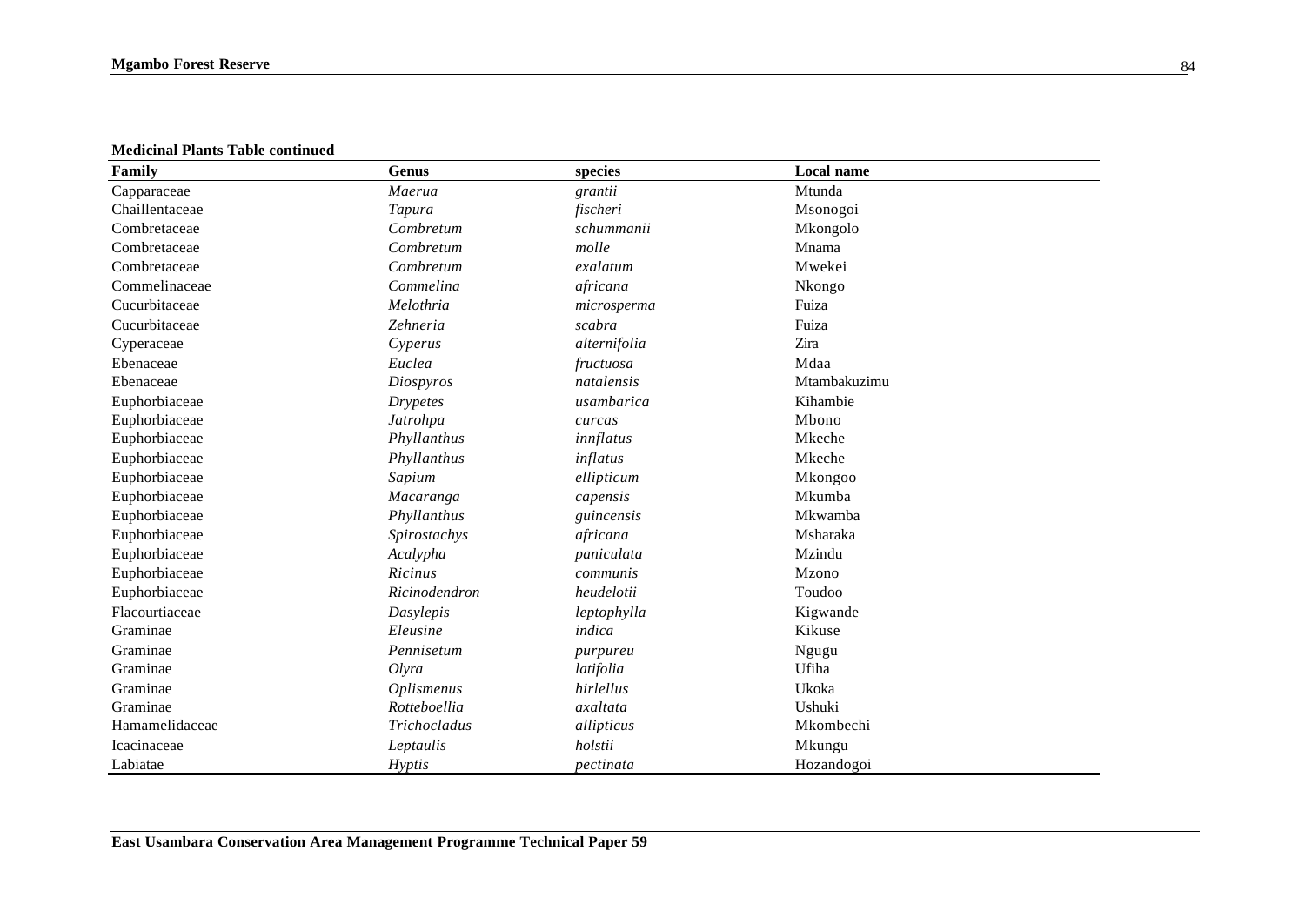**Medicinal Plants Table continued**

| Family        | <b>Genus</b>    | species       | Local name  |
|---------------|-----------------|---------------|-------------|
| Labiatae      | Lipia           | asperifolia   | Mzugwa      |
| Labiatae      | Ocimum          | sp.           | Vumba manga |
| Labitae       | Plectranthus    | amaniensis    | Hozandogoi  |
| Labitae       | Ocimum          | suave         | Kivumbasi   |
| Labitae       | Hoslundia       | oposita       | Mshwee      |
| Labitae       | Plectranthus    | barbatus      | Mzugwa      |
| Loganiaceae   | Strychnos       | innocua       | Mtonga      |
| Menispemaceae | Stephania       | abyssinica    | Usisi mdodo |
| Mimosaceae    | Acacia          | mellifera     | Kikwata     |
| Mimosaceae    | Acacia          | sp            | Mgungamwita |
| Mimosaceae    | Acacia          | clavigera     | Mkame       |
| Mimosaceae    | Albizia         | harveyi       | Msisimizi   |
| Monimiaceae   | Xymaros         | monospora     | Kidimudimu  |
| Moraceae      | Ficus           | kirkii        | Kinyandege  |
| Moraceae      | Ficus           | sur           | Mkuyu       |
| Moraceae      | Ficus           | valis choudae | Mkuyu maji  |
| Moraceae      | $Ficus$         | exasperata    | Msasa       |
| Moraceae      | Ficus           | holstii       | Msoso       |
| Moraceae      | Ficus           | natalensis    | Mvumo       |
| Moraceae      | Milicia         | excelsa       | Mzutwe      |
| Musaceae      | Musa            | sp            | Tindi       |
| Myrtaceae     | Psdium          | guajava       | Mpea        |
| Myrtaceae     | Myrica          | salicifolia   | Mshegheshe  |
| Olacaceae     | Ximenia         | americana     | Mtundwi     |
| Onaginaceae   | Jussiaea        | sp            | Kisagata    |
| Palmae        | Cocos           | nucifera      | Mnazi       |
| Palmae        | <b>Borassus</b> | aethiopum     | Mvuma       |
| Papilionaceae | Cajanus         | cajan         | Mbaazi      |
| Papilionaceae | Lonchocarpus    | bussei        | Mfumbii     |
| Papilionaceae | Entada          | abyssinica    | Mgodogodo   |
| Papilionaceae | Dalbergia       | melanoxylon   | Mpingo      |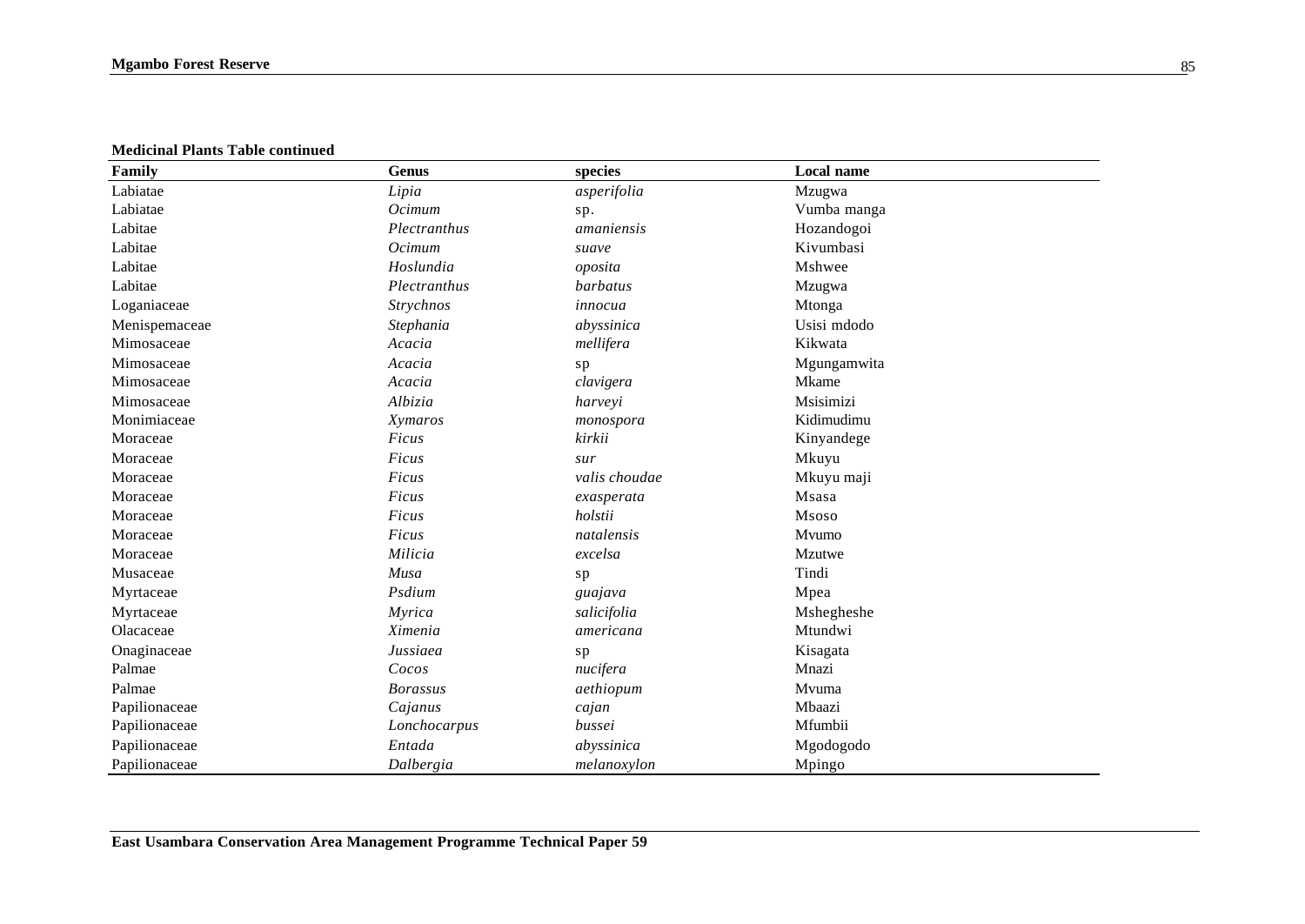**Medicinal Plants Table continued**

| Family         | <b>Genus</b>      | species        | Local name    |
|----------------|-------------------|----------------|---------------|
| Papilionaceae  | Dalbergia         | elata          | Msangazi      |
| Papilionaceae  | Abrus             | precatorius    | Ufyambo       |
| Passifloraceae | Adenia            | cissampeloides | Ghoe          |
| Piperaceae     | Piper             | capnesis       | Ngoko         |
| Polygonaceae   | oxygonumatriplici | folium         | Mbigili       |
| Rubiacea       | Canthium          | sp             | Mlawa         |
| Rubiacea       | Rytigynia         | amaniensis     | Msonganya     |
| Rubiaceae      | Vangueria         | infausta       | Mvui          |
| Rutaceae       | Citrus            | aurantifolia   | Mdimu         |
| Rutaceae       | Toddalia          | asiatica       | Mdongonyezi   |
| Rutaceae       | Zanthoxylum       | eickii         | Mhombo        |
| Rutaceae       | Citrus            | aurantium      | Mshusa        |
| Sapindaceae    | Alluphyllus       | abyssinica     | Mbangwe       |
| Sapindaceae    | Allophylus        | calophyllus    | Mbangwe       |
| Sapindaceae    | Deinbollia        | borbonica      | Mbwakabwaka   |
| Sapindaceae    | Lecaniodiscus     | fraxinifolia   | Mbwewe        |
| Sapindaceae    | Blighia           | unijugata      | Mzinda nguuwe |
| sapotaceae     | Afrosersalsia     | cerasifora     | Mohoyo        |
| Solanaceae     | Solanum           | incanum        | Mtua          |
| Solanaceae     | Nicotiana         | tabacum        | Tumbaku       |
| Sterculiaceae  | <i>Sterculia</i>  | appendiculata  | Mfune         |
| Sterculiaceae  | Dombeya           | shupangae      | Mkiika        |
| Sterculiaceae  | Dombeya           | rotundifolia   | Mkilika       |
| Sterculiaceae  | Dombeya           | guinguieseta   | Mlwati        |
| Tiliaceae      | Grewia            | forbesii       | Mkongodeka    |
| Ulmaceae       | <b>Trema</b>      | orientalis     | Mshinga       |
| Umbeliferea    | Steganotaenia     | araliacea      | Mnyongampembe |
| Verbenaceae    | Lantana           | camara         | Mvuti         |
| Zingiberaceae  | Aframomum         | angustifolium  | Samaka        |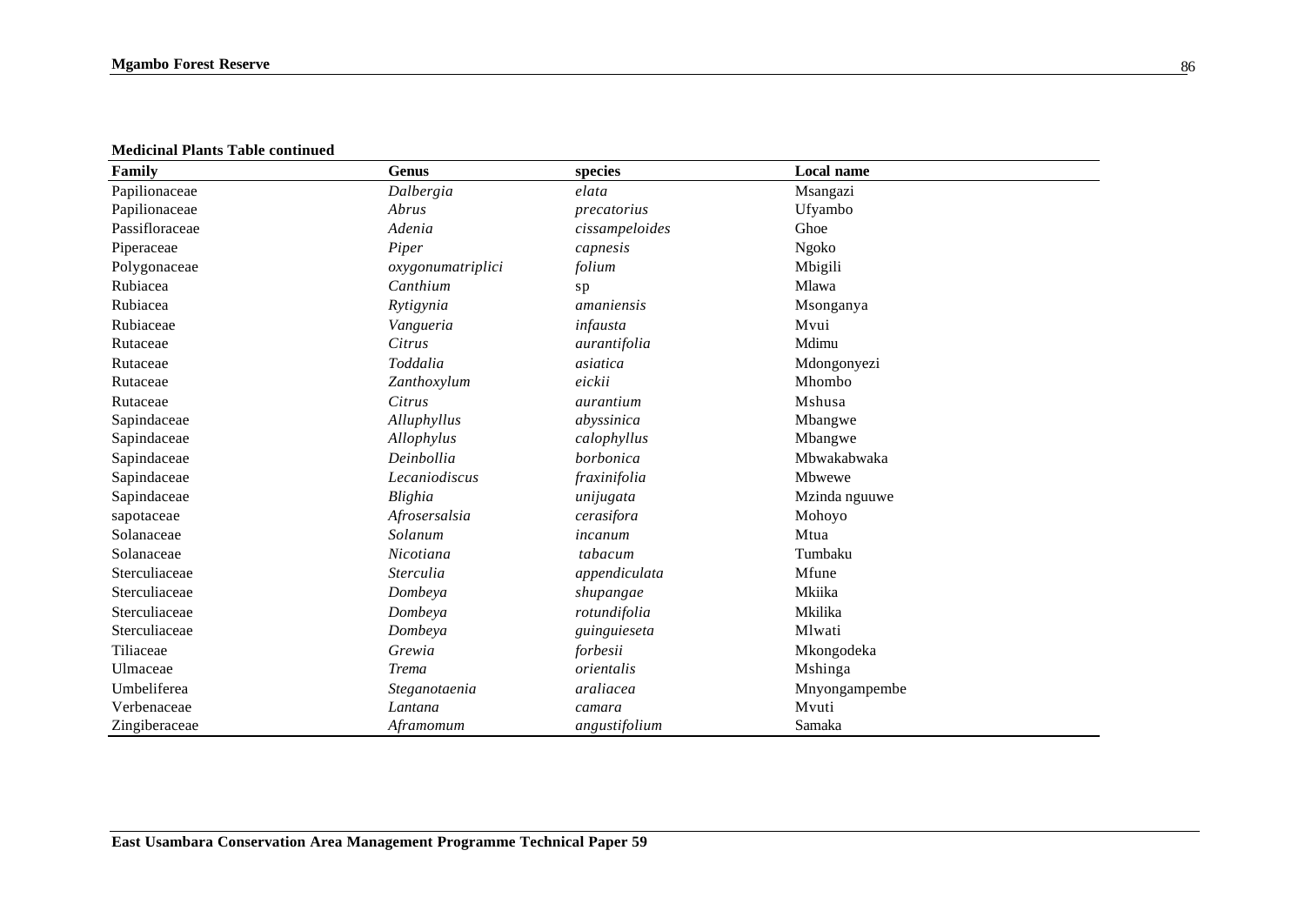# **Appendix 7: Regeneration plot descriptions**

Summary of rgenereration plot descriptions in Mgambo FR.

| Regen. Plot | Habitat                   | Ground cover $(\% )$ |                    |                |                | Dominance (%)  |          |                | <b>Soil Texture</b> | <b>Soil Colour</b> | No. of         | No. of         |
|-------------|---------------------------|----------------------|--------------------|----------------|----------------|----------------|----------|----------------|---------------------|--------------------|----------------|----------------|
|             |                           | <b>Herbs</b>         | <b>Bare soil</b>   | Litter         | <b>Rocks</b>   | <b>Grasses</b> | Forbs    | <b>Sages</b>   |                     |                    | inds.          | species        |
|             | Open Woodland             | 60                   | 20                 | 10             | 10             | 55             | 10       | $\Omega$       | sandy-loam          | dark brown         | 9              | 3              |
|             | Scrub/Thicket/Bush        | 50                   | 30                 | 20             | $\overline{0}$ | 40             | 60       | $\Omega$       | sandy-loam          | dark brown         | 5              | $\overline{2}$ |
|             | Open Woodland             | 50                   | 30                 | 5              | 15             | 80             | 20       | $\Omega$       | sandy-loam          | dark brown         | 14             | $\overline{c}$ |
|             | Open Woodland             | 10                   | 20                 | 30             | 40             | 10             | 90       | $\Omega$       | loam                | dark brown         |                |                |
|             | <b>Lowland Forest</b>     | 45                   | 40                 | 10             | 5              | 80             | 20       | $\Omega$       | loamy-clay          | brown              | 3              | $\overline{2}$ |
|             | Open Woodland             | 40                   | 40                 | $\theta$       | 20             | 55             | 45       | $\Omega$       | sandy-loam          | dark brown         | 29             |                |
|             | Open Woodland             | 10                   | 30                 | 60             | $\Omega$       | 10             | 90       | $\Omega$       | loam                | brown              | 5              | 3              |
|             | <b>Lowland Forest</b>     | 5                    | 15                 | 80             | $\Omega$       | $\overline{2}$ | 98       | $\Omega$       | loam                | dark grey          | 9              |                |
|             | Open Woodland             | 50                   | 30                 | 20             | $\Omega$       | 60             | 40       | $\Omega$       | clay                | brown              | 8              | $\gamma$       |
| 10          | Open Woodland             | 70                   | 30                 | $\overline{0}$ | 20             | 90             | 10       | $\Omega$       | sandy-loam          | dark grey          | 3              |                |
| 11          | Open Woodland             | 45                   | 20                 | 30             | 15             | 60             | 40       | $\Omega$       | sandy-loam          | brown              | $\overline{c}$ |                |
| 12          | Open Woodland             | 50                   | 20                 | 30             | $\Omega$       | 80             | 20       | $\theta$       | loamy-clay          | dark brown         | $\overline{2}$ |                |
| 13          | Open Woodland             | 50                   | 40                 | 10             | $\Omega$       | 80             | 20       | $\Omega$       | sandy-clay          | dark brown         | 3              | $\mathfrak{D}$ |
| 14          | <b>Lowland Forest</b>     | 10                   | 10                 | 80             | $\Omega$       | $\Omega$       | 100      | $\theta$       | loamy-clay          | dark brown         |                |                |
| 15          | Open Woodland             | 70                   | 10                 | 20             | $\Omega$       | 95             | 5        | $\Omega$       | loam                | black              |                |                |
| 16          | Scrub/Thicket/Bush        | 60                   | 30                 | 10             | $\Omega$       | 90             | 10       | $\Omega$       | sandy-loam          | brown              | 8              |                |
| 17          | Scrub/Thicket/Bush        | 50                   | 40                 | 10             | $\Omega$       | 80             | 20       | $\Omega$       | sandy-loam          | brown              | 9              | $\sqrt{2}$     |
| 18          | Open Woodland             | 80                   | 20                 | $\theta$       | $\Omega$       | 80             | 20       | $\Omega$       | loamy-clay          | brown              | 3              | $\overline{c}$ |
| 19          | Open Woodland             | 45                   | 40                 | 15             | $\mathbf{0}$   | 80             | 20       | $\overline{0}$ | loamy-clay          | dark brown         |                | $\overline{2}$ |
| 20          | Open Woodland             | 25                   | 0                  | 70             | 5              | 50             | 40       | 10             | sandy-loam          | red brown          |                |                |
| 21          | Scrub/Thicket/Bush        | 10                   | 5                  | 85             | $\Omega$       | $\theta$       | 100      | $\theta$       | loam                | brown              |                |                |
| 22          | Open Woodland             | 60                   | 0                  | 40             | $\Omega$       | 60             | 40       | $\Omega$       | loam                | dark brown         | 0              |                |
| 23          | Scrub/Thicket/Bush        | 5                    | 20                 | 75             | $\Omega$       | $\Omega$       | 100      | $\theta$       | sandy-loam          | light grey         | O              |                |
| 24          | Open Woodland             | 40                   | 40                 | 20             | $\Omega$       | 10             | 90       | $\Omega$       | loamy-clay          | brown              |                | 3              |
| 25          | Scrub/Thicket/Bush        | 10                   | $\Omega$           | 90             |                | $\theta$       | 100      | $\Omega$       | loamy-clay          | brown              | 28             | $\mathfrak{2}$ |
| 26          | Open Woodland             | 20                   | 30                 | 50             | $\Omega$       | 70             | 30       | $\Omega$       | sandy-clay          | dark brown         | Δ              |                |
| 27          | Open Woodland             | 60                   | 30                 | 10             | $\Omega$       | 95             | 5        | $\Omega$       | loamy-clay          | red brown          | 3              |                |
| 28          | <b>Lowland Forest</b>     | 15                   | 50                 | 35             | $\Omega$       | 10             | 80       | $\Omega$       | sandy-clay          | brown              | 17             |                |
| 29          | Open Woodland             | 85                   | 0                  | 15             | $\Omega$       | 90             | 10       | $\Omega$       | loam                | dark brown         |                |                |
| 30          | Open Woodland             | 100                  | $\Omega$           | $\theta$       | $\Omega$       | 100            | $\Omega$ | $\overline{0}$ | loamy-clay          | dark brown         | 0              |                |
| 31          | <b>Lowland Forest</b>     | 20                   | 0                  | 50             | 30             | $\Omega$       | 100      | $\Omega$       | loamy-clay          | dark brown         |                |                |
|             | <b>MEAN</b>               | 41.94                | $\overline{22.26}$ | 31.61          | 5.16           | 52.00          | 46.23    | 0.32           |                     |                    | 5.81           | 2.06           |
|             | <b>Standard Deviation</b> | 25.26                | 14.80              | 28.10          | 9.96           | 35.73          | 36.03    | 1.77           |                     |                    | 7.19           | 1.50           |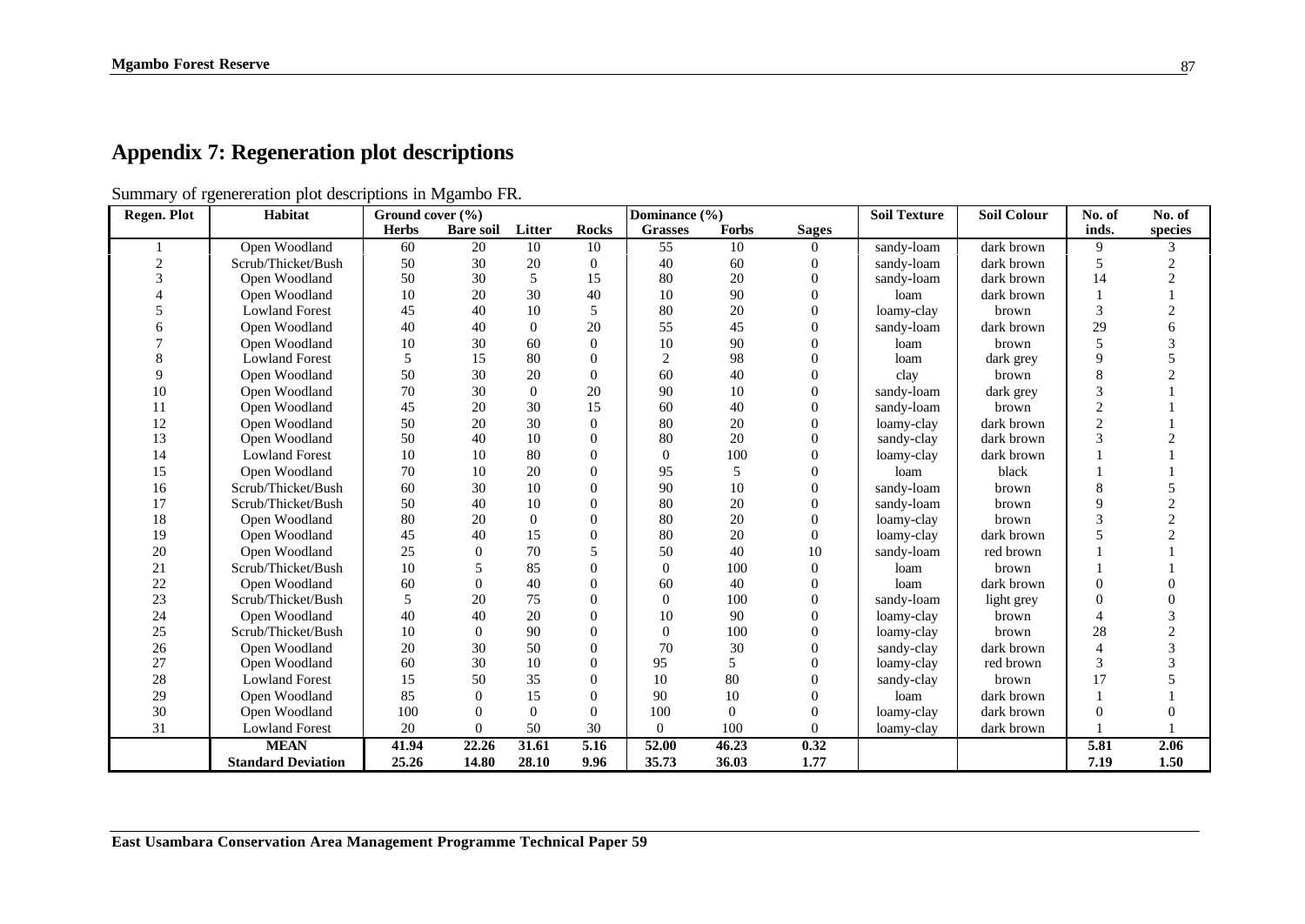# **Appendix 8:Mammal capture data**

| <b>8a</b> Summary of small mammal capture at zoological trapsites in Mgambo FR (refer to Tables |  |
|-------------------------------------------------------------------------------------------------|--|
| 18 and 19 for trapsite locations, descriptions and sampling intensity).                         |  |

| <b>Species</b>           |       |                                      |                     | Number of individuals caught in |      |          | No. of      | No. of     | <b>Total</b> |
|--------------------------|-------|--------------------------------------|---------------------|---------------------------------|------|----------|-------------|------------|--------------|
|                          |       | trapsites 1-6 (sampling intensity in |                     |                                 |      |          | individuals | recaptures | specimens    |
|                          |       |                                      |                     | Sherman trap nights)            |      |          | captured    |            | taken        |
|                          |       |                                      | 3                   |                                 |      | 6        |             |            |              |
|                          | (998) |                                      | $(989)$ (997) (997) |                                 | (29) | (100)    | (4110)      |            |              |
| <b>SORICIDAE</b>         |       |                                      |                     |                                 |      |          |             |            |              |
| Crocidura bicolor        |       |                                      |                     |                                 |      |          |             |            |              |
| Crocidura elongius       |       | 5                                    |                     |                                 |      |          |             |            |              |
| Crocidura hirta/xantippe |       | 2                                    |                     |                                 |      |          |             |            |              |
| Crocidura hildegardeae   | 1     |                                      |                     |                                 |      |          |             |            |              |
| Crocidura sp.            | 2     |                                      |                     |                                 |      |          | 3           |            |              |
| <b>MURIDAE</b>           |       |                                      |                     |                                 |      |          |             |            |              |
| Acomys spinosissimus     |       | 21                                   |                     |                                 |      |          | 23          | 10         |              |
| Grammomys sp.            |       |                                      |                     |                                 |      |          |             |            |              |
| Mastomys natalensis      | ۰     |                                      |                     |                                 |      |          |             |            |              |
| <b>MYOXIDAE</b>          |       |                                      |                     |                                 |      |          |             |            |              |
| <i>Graphiurus</i> sp.    |       |                                      |                     |                                 |      |          |             |            |              |
| <b>TOTAL</b>             | 4     | 30                                   | 3                   |                                 |      | $\theta$ | 39          | 10         | 18           |

**8b** Summary of bat capture at bat-netting sites in Mgambo FR (refer to Table 20).

| <b>Species</b>              |                |                             | Number of individuals caught in |       | Total no.   | <b>Total specimen</b> |
|-----------------------------|----------------|-----------------------------|---------------------------------|-------|-------------|-----------------------|
|                             |                | bat net sites 1-3 (sampling |                                 |       | individuals | taken                 |
|                             |                |                             | intensity in net square meter   |       | captured    |                       |
|                             |                |                             | hours)                          |       |             |                       |
|                             | 1              | $\mathbf{2}$                | 3                               | 4     |             |                       |
|                             | (52.7)         | (416)                       | (684.8)                         | (390) | (1548)      |                       |
| <b>NYCTERIDAE</b>           |                |                             |                                 |       |             |                       |
| <i>Nycteris</i> sp.         |                |                             |                                 |       |             |                       |
| Nycteris grandis            |                |                             | 1                               |       |             | 1                     |
| PTEROPODIDAE                |                |                             |                                 |       |             |                       |
| Epomorphus wahlbergi        |                |                             | 1                               | 2     | 3           | 1                     |
| <b>RHINOLOPHIDAE</b>        |                |                             |                                 |       |             |                       |
| Hipposideros caffer / ruber | $\overline{2}$ |                             |                                 |       | 2           |                       |
| Rhinolophus clivosus        | 14             | $\mathbf 1$                 |                                 | 3     | 18          | 5                     |
| Rhinolophus hildebrandti    |                | 4                           |                                 |       | 5           | 2                     |
| Rhinolophus landeri         |                |                             | 1                               |       | 1           | 1                     |
| VESPERTILIONIDAE            |                |                             |                                 |       |             |                       |
| Glauconycteris argentata /  |                |                             | 6                               |       | 7           | 2                     |
| variegata                   |                |                             |                                 |       |             |                       |
| Nyctecius shlieffeni        | 1              |                             |                                 |       | 1           | 1                     |
| Scotoecus sp.               |                |                             | 6                               |       | 6           | 2                     |
| <b>TOTAL</b>                | 18             | 6                           | 16                              | 5     | 45          | 17                    |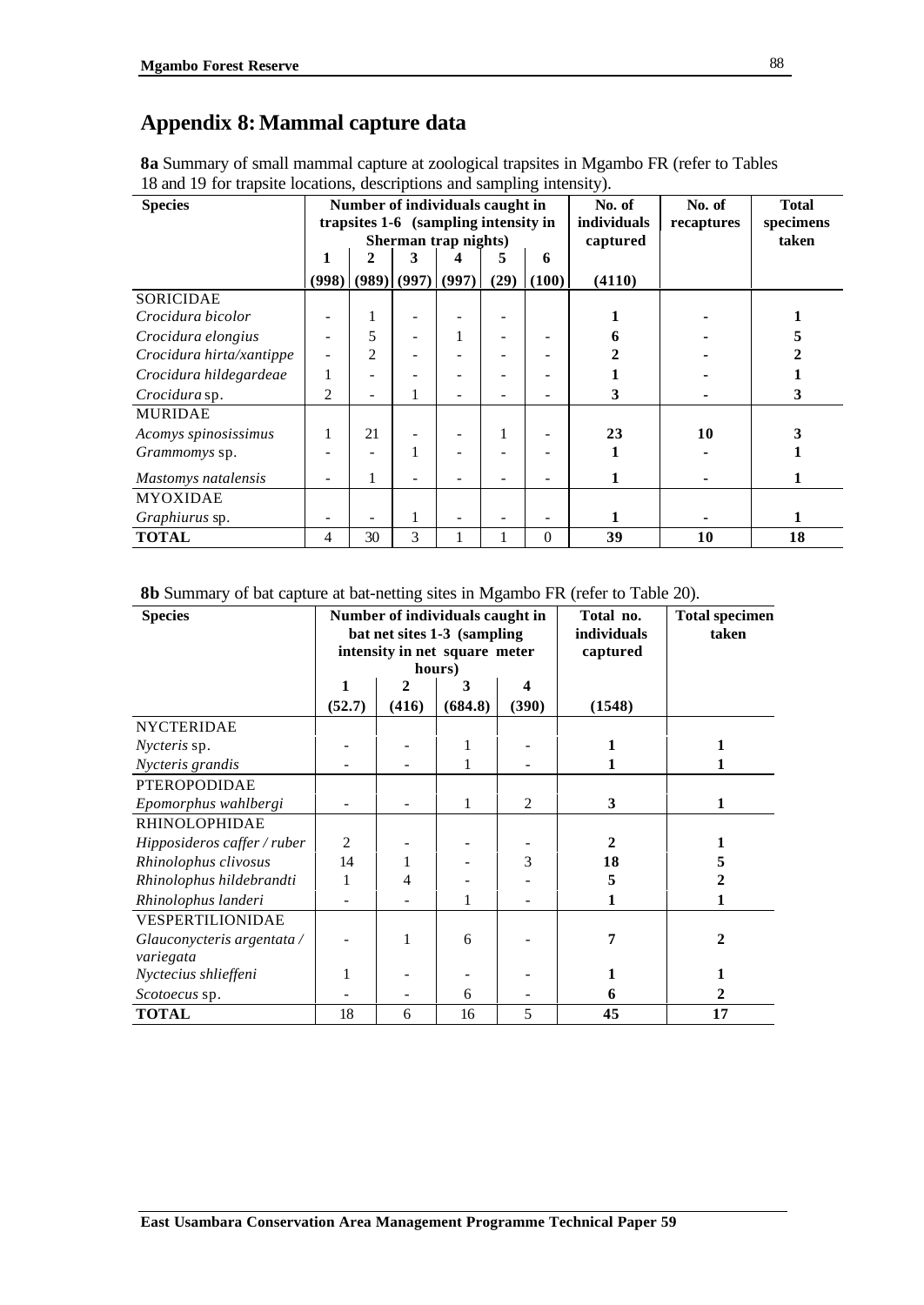# **Appendix 9: Reptile capture data**

Summary of reptile capture at zoological trapsites and during opportunistic collection in Mgambo FR (refer to Tables 18 and 19 for trapsite locations, descriptions and sampling intensity).

| <b>Species</b>             |                          | Number of individuals caught<br>in traps at trapsites 1-4<br>(sampling intensity in trap | nights)        |       | Casual<br>collections | Total no.<br>individuals<br>captured | <b>Total</b><br>specimens<br>taken |
|----------------------------|--------------------------|------------------------------------------------------------------------------------------|----------------|-------|-----------------------|--------------------------------------|------------------------------------|
|                            | 1                        | 2                                                                                        | 3              | 4     |                       |                                      |                                    |
|                            | (330)                    | (330)                                                                                    | (330)          | (330) |                       |                                      |                                    |
| <b>CHAMAELEONIDAE</b>      |                          |                                                                                          |                |       |                       |                                      |                                    |
| Rhampholeon k. kerstenii   | $\overline{\phantom{0}}$ | $1\,$                                                                                    | $\frac{1}{2}$  |       |                       | $\,1$                                | $\,1$                              |
| <b>COLUBRIDAE</b>          |                          |                                                                                          |                |       |                       |                                      |                                    |
| Natriciteres olivacea      |                          |                                                                                          |                |       | $\overline{c}$        | $\overline{2}$                       | $\overline{2}$                     |
| Philothamnus sp.           |                          |                                                                                          |                |       | $\mathbf{1}$          | 1                                    | 1                                  |
| Psammophis sudanensis      | ٠                        |                                                                                          | $\overline{a}$ |       | $\overline{c}$        | $\overline{2}$                       | $\overline{2}$                     |
| Scaphiophus                |                          |                                                                                          |                | 5     |                       | 5                                    | 1                                  |
| albopunctatus              |                          |                                                                                          |                |       |                       |                                      |                                    |
| Unknown genus              | $\overline{\phantom{a}}$ | $\blacksquare$                                                                           | $\mathbf 1$    | ÷     | 1                     | 1                                    | 1                                  |
| <b>ELAPIDAE</b>            |                          |                                                                                          |                |       |                       |                                      |                                    |
| Dendroaspis angusticeps    | $\overline{\phantom{a}}$ |                                                                                          |                |       | $\mathbf{1}$          | $\mathbf{1}$                         | 1                                  |
| Naja sp.                   | $\mathbf{1}$             |                                                                                          |                |       |                       | $\mathbf{1}$                         | 1                                  |
| <b>GEKKONIDAE</b>          |                          |                                                                                          |                |       |                       |                                      |                                    |
| Cnemaspis africana         | $\mathbf{1}$             |                                                                                          | $\mathbf{1}$   |       |                       | $\overline{2}$                       | $\mathbf{2}$                       |
| Hemidactylus sp.           |                          |                                                                                          |                |       | $\mathbf{1}$          | $\mathbf{1}$                         | 1                                  |
| Hemidactylus               |                          |                                                                                          | $\overline{2}$ |       |                       | $\overline{2}$                       | $\mathbf{1}$                       |
| platycephalus              |                          |                                                                                          |                |       |                       |                                      |                                    |
| Pachydactylussp.           |                          |                                                                                          |                |       | $\mathbf{1}$          | $\mathbf{1}$                         | 1                                  |
| <b>GERRHOSAURIDAE</b>      |                          |                                                                                          |                |       |                       |                                      |                                    |
| Gerrhosaurus flavigularis  | $\mathbf{1}$             | 10                                                                                       |                |       |                       | 11                                   | $\overline{2}$                     |
| Gerrhosaurus sp.           | ÷,                       |                                                                                          |                |       |                       | 1                                    | 1                                  |
| <b>LACERTIDAE</b>          |                          |                                                                                          |                |       |                       |                                      |                                    |
| Heliobolus speckii speckii | $\overline{a}$           | $\overline{2}$                                                                           |                |       | $\mathbf{1}$          | $\mathfrak{Z}$                       | 1                                  |
| Holaspis guentheri laevis  | ä,                       |                                                                                          |                |       | $\mathbf{1}$          | $\mathbf{1}$                         | $\mathbf{1}$                       |
| Latastia longicaudata      | L.                       | $\mathbf{1}$                                                                             |                | 1     | ÷                     | $\overline{2}$                       | $\overline{2}$                     |
| <b>LEPTOTYPHLOPIDAE</b>    |                          |                                                                                          |                |       |                       |                                      |                                    |
| Leptotyphlops sp.          | $\overline{a}$           |                                                                                          |                |       | $\overline{c}$        | $\overline{2}$                       | $\mathbf{2}$                       |
| <b>SCINCIDAE</b>           |                          |                                                                                          |                |       |                       |                                      |                                    |
| Mabuya maculilabris        | 1                        |                                                                                          | $\mathbf{1}$   |       |                       | $\boldsymbol{2}$                     | $\mathbf{2}$                       |
| Lygosoma sp.               | $\overline{a}$           |                                                                                          |                |       | $\mathbf{1}$          | $\mathbf{1}$                         | 1                                  |
| <b>VIPERIDAE</b>           |                          |                                                                                          |                |       |                       |                                      |                                    |
| <b>Bitis</b> arientans     | 1                        |                                                                                          |                |       | 1                     | 2                                    | 2                                  |
| <b>TOTAL</b>               | 5                        | 14                                                                                       | 5              | 6     | 15                    | 45                                   | 29                                 |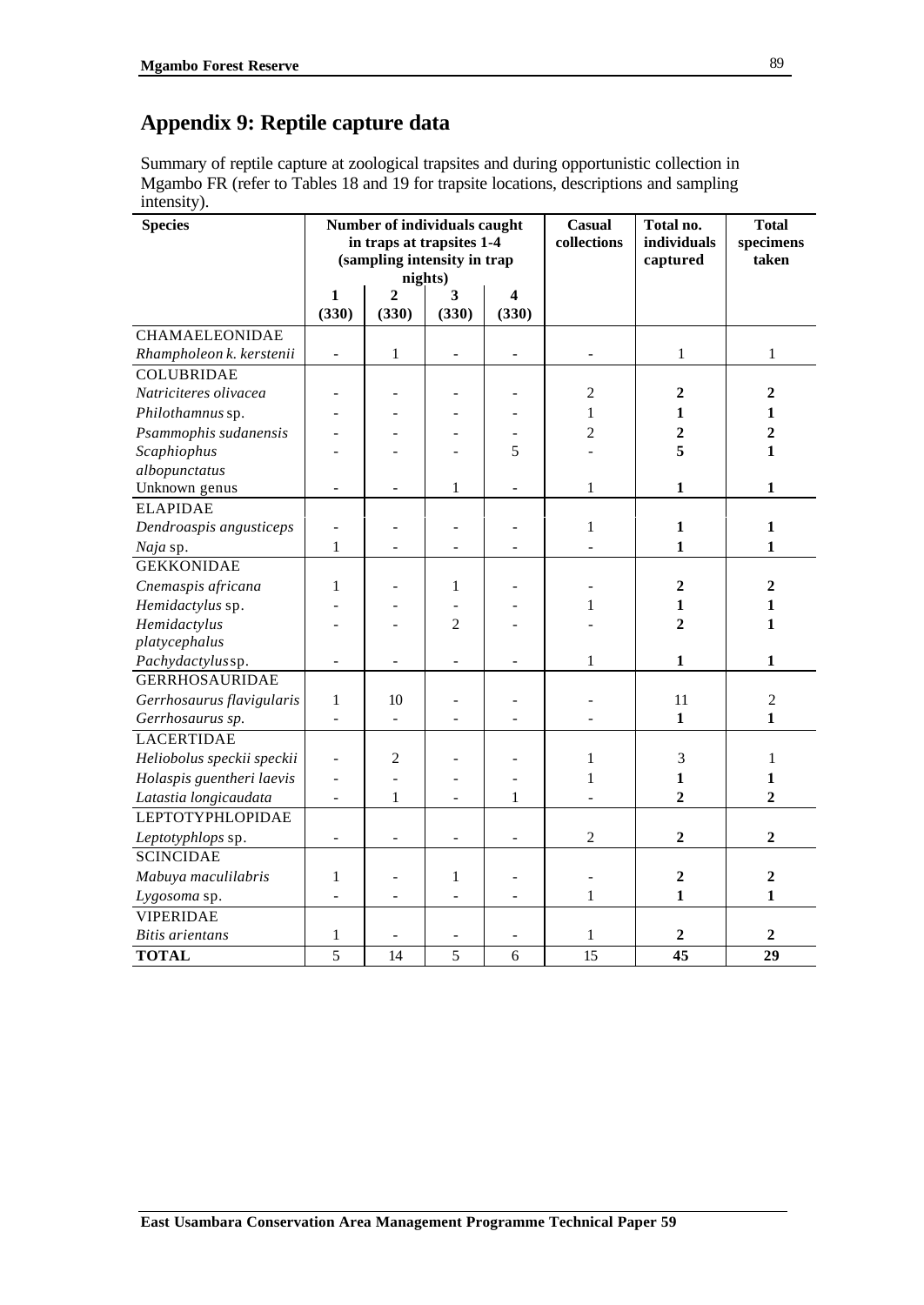# **Appendix 10 : Amphibian capture data**

Summary of amphibian capture at zoological trapsites and during opportunistic collection in Mgambo FR (refer to Tables 18 and 19 for trapsite locations, descriptions and sampling intensity).

| <b>Species</b>                |                |                  | Number of individuals caught in<br>traps Trapsites 1-4 (sampling<br>intensity in bucket pitfall nights) |                  | Casual<br>collections | Total no.<br>indivuals<br>captured* | <b>Total</b><br>specimens<br>taken |
|-------------------------------|----------------|------------------|---------------------------------------------------------------------------------------------------------|------------------|-----------------------|-------------------------------------|------------------------------------|
|                               | 1              | $\mathbf{2}$     | 3                                                                                                       | 4                |                       |                                     |                                    |
|                               | (330)          | (330)            | (330)                                                                                                   | (330)            |                       |                                     |                                    |
| <b>ARTHROLEPTIDAE</b>         |                |                  |                                                                                                         |                  |                       |                                     |                                    |
| Arthroleptis stenodactylus*   | 53             |                  | 25                                                                                                      |                  |                       | 78                                  | 3                                  |
| Arthroleptis xenodactyloides* | 39             |                  | 32                                                                                                      |                  |                       | 71                                  | 7                                  |
| <b>BUFONIDAE</b>              |                |                  |                                                                                                         |                  |                       |                                     |                                    |
| Bufo brauni                   | 7              |                  |                                                                                                         |                  |                       | 7                                   | $\overline{2}$                     |
| Bufo gutturalis               |                |                  |                                                                                                         |                  |                       | 1                                   |                                    |
| <b>Bufo</b> maculatus         |                |                  | 10                                                                                                      |                  |                       | 10                                  | 1                                  |
| Bufo sp.                      |                |                  |                                                                                                         |                  | 1                     | 1                                   | 1                                  |
| Mertensophryne micranotis     |                |                  |                                                                                                         |                  |                       | 1                                   | 1                                  |
| <b>HEMISOTIDAE</b>            |                |                  |                                                                                                         |                  |                       |                                     |                                    |
| Hemisus marmoratus            | 6              |                  | 10                                                                                                      |                  |                       | 16                                  | $\overline{2}$                     |
| <b>HYPEROLIIDAE</b>           |                |                  |                                                                                                         |                  |                       |                                     |                                    |
| Leptopelis barbouri           | 1              |                  |                                                                                                         |                  | $\overline{4}$        | 5                                   | 1                                  |
| <b>PIPIDAE</b>                |                |                  |                                                                                                         |                  |                       |                                     |                                    |
| Xenopus muelleri              |                |                  |                                                                                                         |                  | $\mathbf{1}$          | $\mathbf{1}$                        | 1                                  |
| <b>RHACOPHORIDAE</b>          |                |                  |                                                                                                         |                  |                       |                                     |                                    |
| Chiromantis xerampelina       | $\overline{a}$ |                  |                                                                                                         |                  | 1                     | 1                                   | $\mathbf{1}$                       |
| <b>RANIDAE</b>                |                |                  |                                                                                                         |                  |                       |                                     |                                    |
| Arthroleptides martiensseni   |                |                  |                                                                                                         |                  | 1                     | 1                                   | 1                                  |
| Phrynobatrachus sp.           |                |                  |                                                                                                         |                  | 1                     | 1                                   | 1                                  |
| Rana angolensis               | $\overline{c}$ |                  | 1                                                                                                       |                  | 4                     | 7                                   | $\mathbf{2}$                       |
| <b>SCOLECOMORPHIDAE</b>       |                |                  |                                                                                                         |                  |                       |                                     |                                    |
| Scolecomorphus vittatus       | 1              |                  |                                                                                                         |                  |                       | $\mathbf{1}$                        | 1                                  |
| <b>TOTAL</b>                  | 109            | $\boldsymbol{0}$ | 78                                                                                                      | $\boldsymbol{0}$ | 15                    | 202                                 | 25                                 |

\*May include recaptures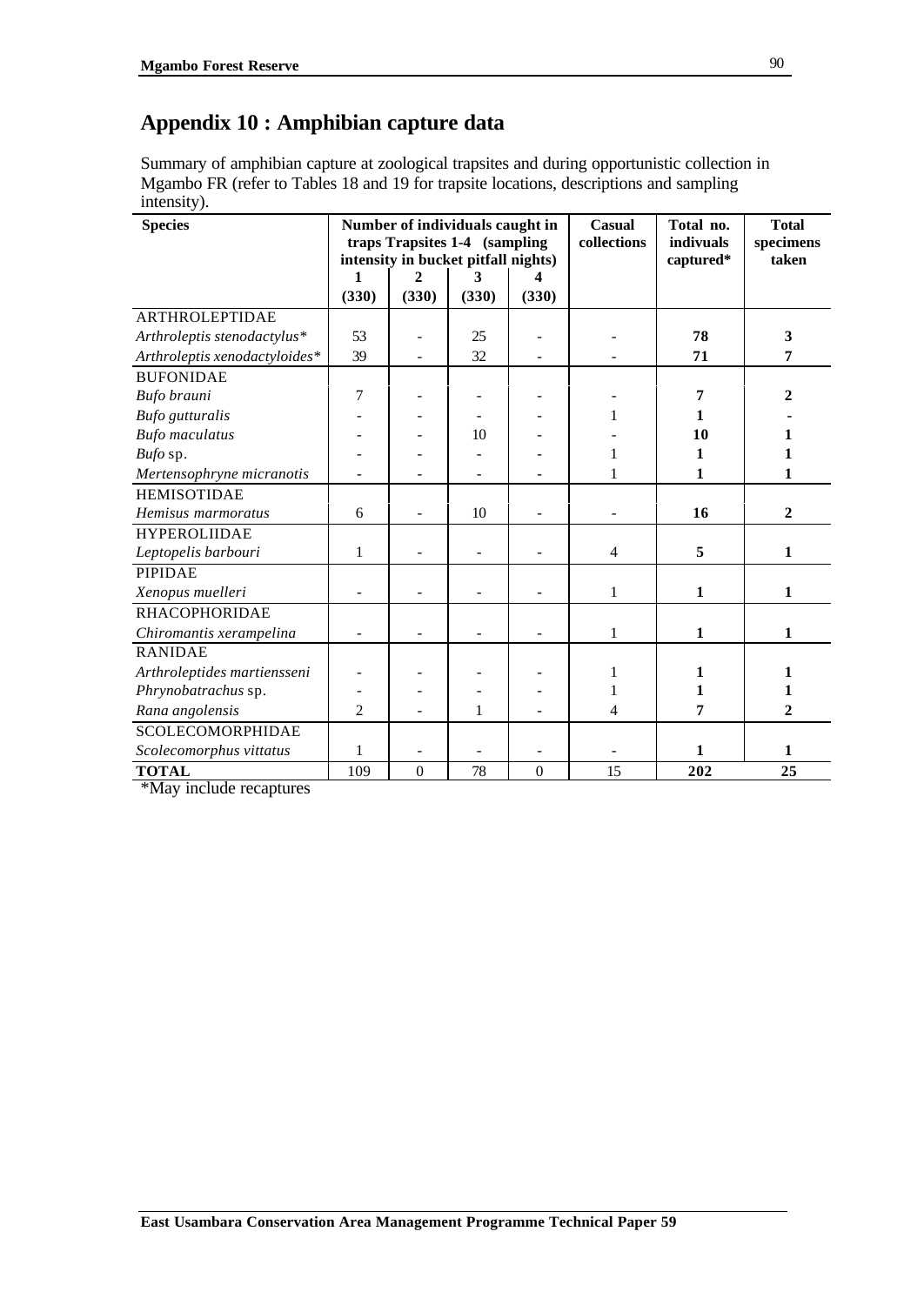# **Appendix 11: Butterfly capture data**

**11a** Summary of butterfly capture in canopy traps at zoological trapsites 1 to 4 in Mgambo FR (refer to Tables 18 and 19 for trapsite locations, descriptions and sampling intensity).

| <b>Species</b>                  |                          |                | Number of individuals caught in<br>canopy traps Trapsites 1-4<br>(sampling intensity in butterfly | Total no.<br>individuals<br>captured | No. of<br>specimens<br>taken |                |
|---------------------------------|--------------------------|----------------|---------------------------------------------------------------------------------------------------|--------------------------------------|------------------------------|----------------|
|                                 |                          |                | trap days)                                                                                        |                                      |                              |                |
|                                 | 1                        | 2              | 3                                                                                                 | 4                                    |                              |                |
|                                 | (50)                     | (50)           | (50)                                                                                              | (50)                                 |                              |                |
| <b>LYCAENIDAE</b>               |                          |                |                                                                                                   |                                      |                              |                |
| Baliochila hildegarda           | $\overline{\phantom{a}}$ | 1              | $\overline{\phantom{a}}$                                                                          | $\overline{\phantom{a}}$             | 1                            | 1              |
| NYMPHALIDAE                     |                          |                |                                                                                                   |                                      |                              |                |
| Apaturopsis cleochares schulzei | 1                        |                |                                                                                                   |                                      | 1                            | 1              |
| Bicyclus campinus ocelligerus   |                          |                | $\overline{c}$                                                                                    |                                      | $\overline{2}$               | 0              |
| Bicyclus safitza safitza        | 1                        | 1              | 13                                                                                                |                                      | 15                           | 0              |
| Byblia ilithyia                 |                          | 11             | 4                                                                                                 |                                      | 15                           | 0              |
| Byblia anvatara acheloia        |                          | 16             | 2                                                                                                 |                                      | 18                           | 2              |
| <i>Charaxes</i> $sp1$ .         |                          | 1              |                                                                                                   |                                      | $\mathbf{1}$                 | 1              |
| Charaxes $sp2$ .                |                          |                |                                                                                                   | 1                                    | 1                            | 1              |
| Charaxes sp3.                   |                          |                |                                                                                                   | 1                                    | $\mathbf{1}$                 | 1              |
| Charaxes achaemenes achaemenes  |                          | $\overline{2}$ |                                                                                                   |                                      | $\mathbf{2}$                 | $\mathbf{1}$   |
| Charaxes aubyni ecketti         |                          |                |                                                                                                   | $\overline{2}$                       | $\mathbf{2}$                 | $\overline{2}$ |
| Charaxes bohemani               |                          | $\overline{c}$ |                                                                                                   |                                      | $\overline{2}$               | $\overline{2}$ |
| Charaxes brutus                 | 1                        | 15             | 45                                                                                                | 17                                   | 78                           | 3              |
| Charaxes candiope candiope      | 1                        | 10             | 35                                                                                                | 31                                   | 77                           | $\overline{2}$ |
| Charaxes castor castor          | 2                        | 3              | $\overline{2}$                                                                                    | 11                                   | 18                           | $\overline{2}$ |
| Charaxes cithaeron nairobicus   | 2                        | 1              | 29                                                                                                | 4                                    | 36                           | 3              |
| Charaxes contrarius             |                          | 1              | 14                                                                                                | 18                                   | 33                           | $\overline{2}$ |
| Charaxes cf. etheocles evansi   |                          |                | 3                                                                                                 |                                      | 3                            | 1              |
| Charaxes etesipe gordoni        | 1                        | 1              |                                                                                                   | 1                                    | 3                            | $\mathbf{1}$   |
| Charaxes ethalion kikuyensis    |                          | $\overline{2}$ | 6                                                                                                 | 3                                    | 11                           | 3              |
| Charaxes fionae                 |                          | 1              |                                                                                                   |                                      | $\mathbf{1}$                 | 1              |
| Charaxes fulvescens             | 1                        |                |                                                                                                   |                                      | $\mathbf{1}$                 | 1              |
| Charaxes guderiana rabaiensis   |                          | $\overline{c}$ |                                                                                                   |                                      | $\overline{2}$               | 2              |
| Charaxes cf. howarthi           |                          | $\overline{2}$ | 3                                                                                                 |                                      | 5                            | 2              |
| Charaxes cf. hansali baringana  |                          | 1              | 1                                                                                                 | 1                                    | 3                            | 1              |
| Charaxes jahlusa kenyensis      |                          | 1              | 9                                                                                                 | 19                                   | 29                           | 1              |
| Charaxes kirki kirki            |                          | $\mathfrak{2}$ | 3                                                                                                 | 1                                    | 6                            | 1              |
| Charaxes lasti kimbozae         |                          |                | 4                                                                                                 |                                      | 4                            | 1              |
| Charaxes lasti lasti            | 1                        |                | 7                                                                                                 |                                      | 8                            | 1              |
| Charaxes protoclea azota        |                          |                | 4                                                                                                 | 5                                    | 9                            | 0              |
| Charaxes pythodoris nesaea      | $\mathbf{1}$             |                |                                                                                                   |                                      | $\mathbf{1}$                 | 1              |
| Charaxes saturnus               |                          | 1              | 1                                                                                                 | 1                                    | 3                            | $\mathbf{1}$   |
| Charaxes varanes vologeses      |                          |                | 8                                                                                                 | 6                                    | 14                           | $\bf{0}$       |
| Charaxes violetta maritimus     | 9                        | -              | 29                                                                                                | 5                                    | 43                           | $\mathbf{1}$   |
| Charaxes zoolina zoolina        |                          | 6              | 15                                                                                                | 19                                   | 40                           | 5              |
| Danaus sp.                      |                          | 1              |                                                                                                   |                                      | $\mathbf{1}$                 | 1              |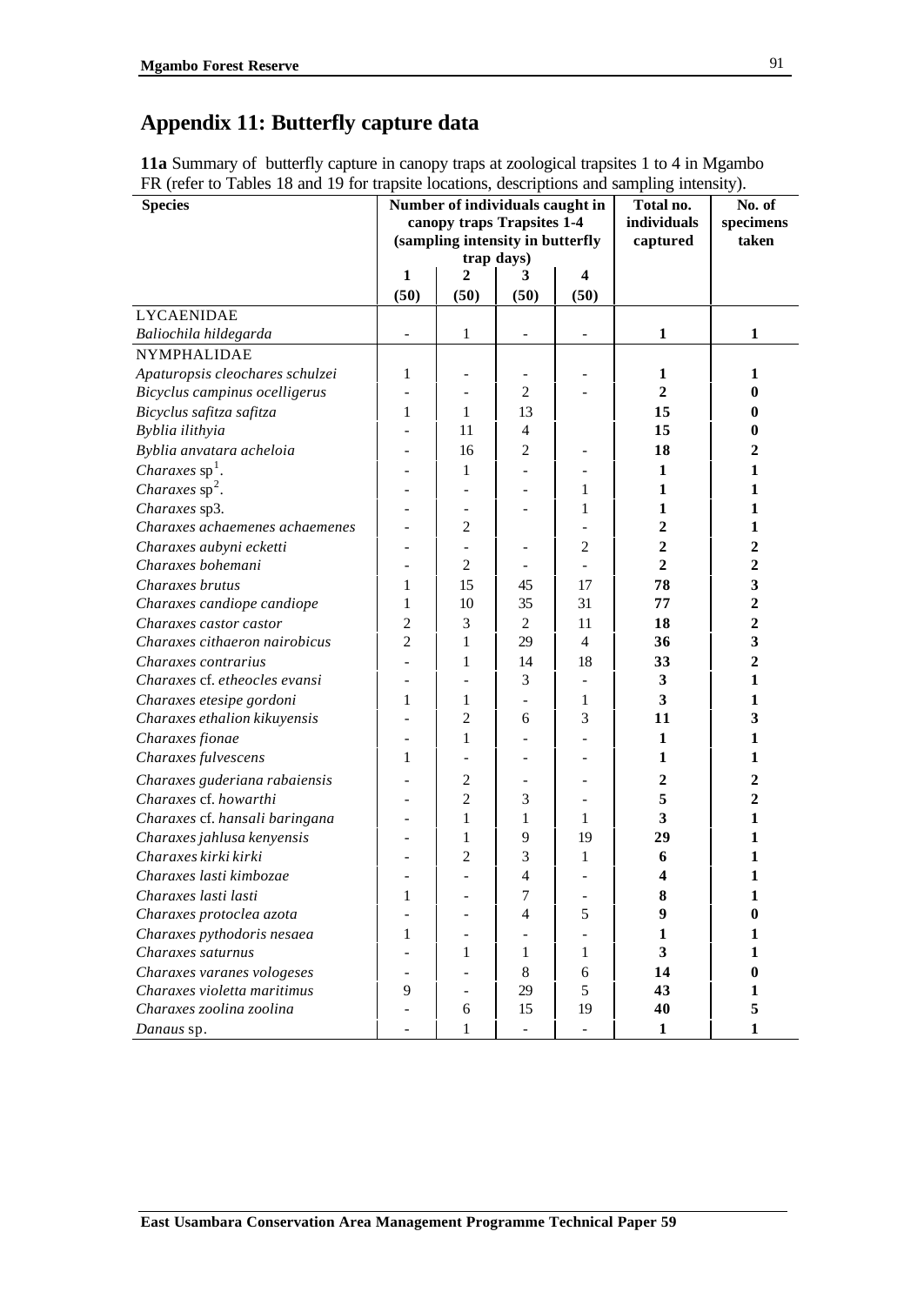#### **11a** continued

| <b>Species</b>                |      |                | Number of individuals caught in<br>canopy traps Trapsites 1-4<br>(sampling intensity in butterfly<br>trap days) | Total no.<br>individuals<br>captured | No. of<br>specimens<br>taken |              |
|-------------------------------|------|----------------|-----------------------------------------------------------------------------------------------------------------|--------------------------------------|------------------------------|--------------|
|                               | 1    | 2              | 3                                                                                                               | 4                                    |                              |              |
| NYMPHALIDAE continued.        | (50) | (50)           | (50)                                                                                                            | (50)                                 |                              |              |
|                               | 11   |                |                                                                                                                 |                                      | 11                           | 6            |
| Euptera kinugnana             |      |                |                                                                                                                 |                                      |                              |              |
| Euryphura achlys              |      |                | 1                                                                                                               | 1                                    | 2                            |              |
| Eurytela dryope angulata      | 1    | $\overline{2}$ | 10                                                                                                              | 5                                    | 18                           |              |
| Euxanthe wakefieldi           |      |                |                                                                                                                 | 1                                    | 1                            |              |
| Hamanumida daedalus           | 2    |                | 1                                                                                                               |                                      | 3                            |              |
| Henotesia sp.                 |      | 1              |                                                                                                                 |                                      | 1                            |              |
| Henotesia perspicua           |      | $\overline{c}$ |                                                                                                                 |                                      | 2                            |              |
| Hypolimnas anthedon           | 3    |                |                                                                                                                 | 3                                    | 6                            |              |
| Hypolimnas deceptor deceptor  |      |                |                                                                                                                 |                                      |                              |              |
| Hypolimnas usambara           |      |                |                                                                                                                 |                                      |                              |              |
| Libythea labdaca laius        |      |                | 2                                                                                                               | 4                                    | 7                            |              |
| Melantis leda                 | 2    | 5              | 25                                                                                                              | 12                                   | 44                           | 2            |
| Pseudacraea lucretia expansa  |      |                |                                                                                                                 | 3                                    | 4                            | 2            |
| Pseudacraea lucetia protracta | 2    |                |                                                                                                                 | 6                                    | 8                            | 2            |
| Sallya garega garega          |      | 1              |                                                                                                                 | 3                                    |                              | 3            |
| Sallya natalensis             |      | 2              | 1                                                                                                               | 1                                    | 4                            | 2            |
| PIERIDAE                      |      |                |                                                                                                                 |                                      |                              |              |
| Belenois creona severina      |      |                |                                                                                                                 | 3                                    | 3                            | $\mathbf{0}$ |
| <b>TOTAL</b>                  | 46   | 97             | 279                                                                                                             | 188                                  | 610                          | 78           |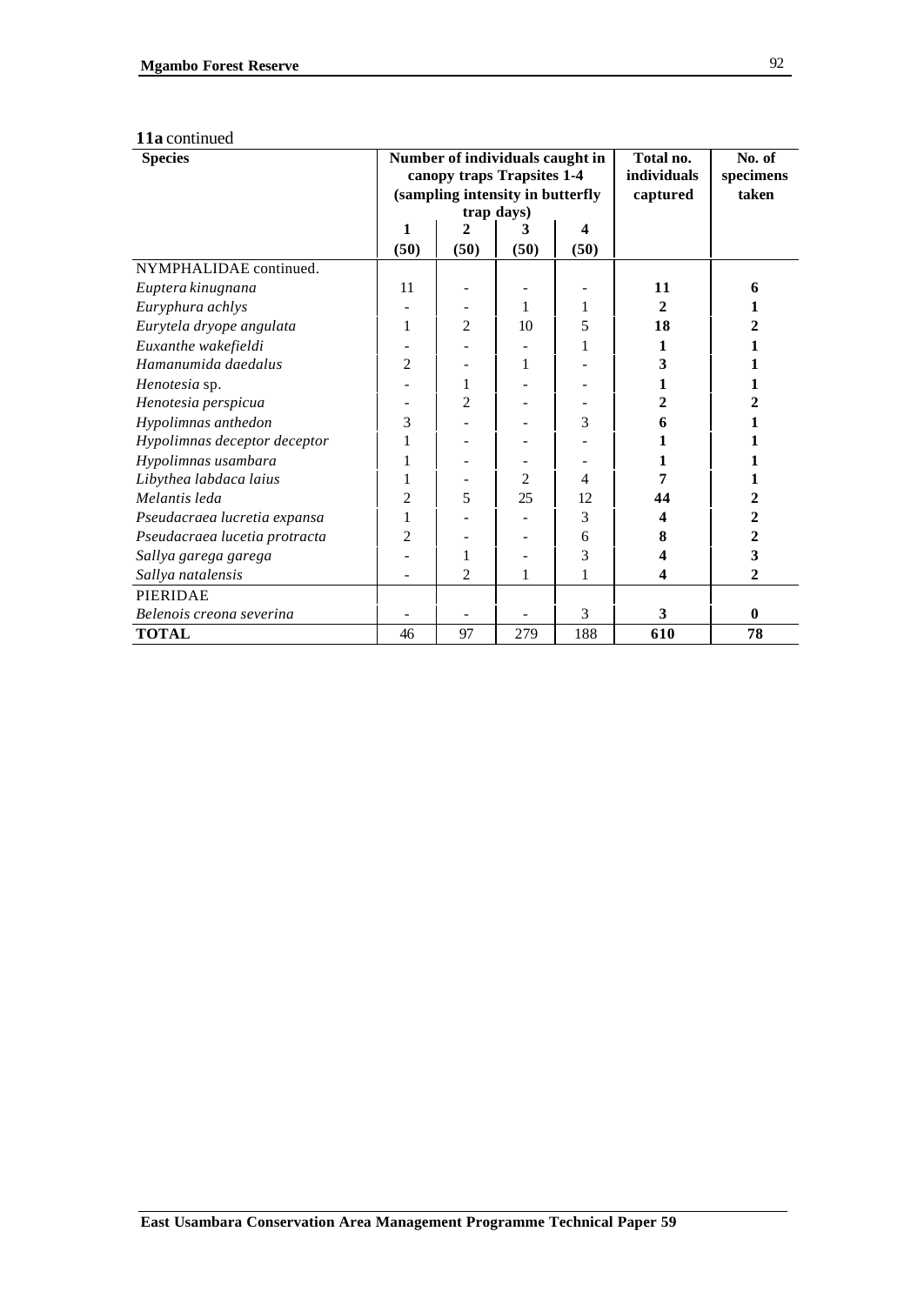**11b** Summary of butterflies caught sweepnetting at zoological trapsites and casually in Mgambo FR (refer to Tables 18 and 19 for trapsite locations, descriptions and sampling intensity).

| <b>Species</b>                                       | <b>Number of individuals</b><br>caught in systematic<br>sweepnetting Trapsites 1-4<br>(sampling intensity in<br>sweepnet hours) |                          | Casual<br>sweepnet<br>captures | Total no.<br>individuals<br>captured | No. of<br>specimens<br>taken |                                |              |
|------------------------------------------------------|---------------------------------------------------------------------------------------------------------------------------------|--------------------------|--------------------------------|--------------------------------------|------------------------------|--------------------------------|--------------|
|                                                      | 1                                                                                                                               | 2                        | 3                              | 4                                    |                              |                                |              |
|                                                      | (20)                                                                                                                            | (20)                     | (20)                           | (20)                                 |                              |                                |              |
| <b>HESPERIIDAE</b>                                   |                                                                                                                                 |                          |                                |                                      |                              |                                |              |
| Coeliades anchises anchises                          |                                                                                                                                 |                          |                                |                                      |                              | 1                              | 1            |
|                                                      |                                                                                                                                 |                          | $\qquad \qquad \blacksquare$   |                                      | 1                            |                                |              |
| <b>LYCAENIDAE</b>                                    |                                                                                                                                 |                          |                                |                                      |                              |                                |              |
| Aslauga purpurascens                                 |                                                                                                                                 | 1                        |                                |                                      |                              | 1                              | 1            |
| Axiocerses amanga                                    |                                                                                                                                 | 1                        |                                |                                      |                              | 1                              | 1            |
| Axiocerses harpax                                    |                                                                                                                                 |                          |                                |                                      | 2                            | 2                              | 1            |
| Axiocerses punicea                                   |                                                                                                                                 | 1                        |                                |                                      |                              | 1                              | 1            |
| Axiocerses tjoane                                    |                                                                                                                                 | 1                        |                                |                                      | 1                            | 2                              | 1            |
| Baliochila cf. hildegarda                            |                                                                                                                                 | $\overline{c}$           |                                |                                      |                              | 2                              | 2            |
| Baliochila sp.                                       |                                                                                                                                 | 1                        |                                |                                      |                              | 1                              | 1            |
| Ornipholidotos peucetia peucetia                     | 1                                                                                                                               |                          |                                |                                      |                              | 1                              | 1            |
| Pentila tropicalis                                   |                                                                                                                                 | 1                        |                                |                                      |                              | 1                              | 1            |
| Spindasis mozambica                                  |                                                                                                                                 | 4                        |                                |                                      | 1                            | 5                              | 3            |
| Teriominia subpunctata                               |                                                                                                                                 |                          | 1                              |                                      |                              | 1                              | 1            |
| Zizeeria knysna                                      |                                                                                                                                 | 1                        |                                |                                      |                              | 1                              | 1            |
| NYMPHALIDAE                                          |                                                                                                                                 |                          |                                |                                      |                              |                                |              |
| Unknown sp.                                          |                                                                                                                                 |                          |                                |                                      | 1                            | 1                              | 1            |
| Acraea sp.                                           |                                                                                                                                 |                          |                                | 1                                    |                              | 1                              | 1            |
| Acraea sp. <sup>2</sup>                              |                                                                                                                                 | ۰                        |                                |                                      | 1                            | 1                              | 1            |
| Acraea acrita                                        |                                                                                                                                 | 1                        |                                |                                      |                              | 1                              | 1            |
| Acraea anemosa                                       |                                                                                                                                 | 5                        |                                |                                      | 2                            | 7                              | $\mathbf{2}$ |
| Acraea eponina eponina                               | 1                                                                                                                               |                          |                                |                                      | 1                            | 2                              | 1            |
| Acraea cf. macarista                                 | 1                                                                                                                               | $\overline{\phantom{0}}$ |                                |                                      |                              | 1                              | 1            |
| Acraea cf. matuapa                                   |                                                                                                                                 | 1                        |                                |                                      |                              | 1                              | 1            |
| Acraea natalica natalica                             |                                                                                                                                 | 1                        |                                |                                      |                              | 1                              | 1            |
| Acraea rabbaiae mombasae                             | 6                                                                                                                               | 8                        |                                | 4                                    |                              | 18                             | 1            |
| Amauris ochlea ochlea                                |                                                                                                                                 |                          |                                |                                      | 1                            | 1                              | 1            |
| Bicyclus ena                                         |                                                                                                                                 | $\overline{c}$           |                                |                                      |                              | 2                              | 2            |
| Bicyclus safitza safitza                             |                                                                                                                                 | 4                        | 11                             |                                      | 2                            | 17                             | 1            |
| Byblia anvatara acheloia                             |                                                                                                                                 | 7                        | 1                              |                                      |                              | 8                              | 1            |
| Byblia ilithyia                                      |                                                                                                                                 | 5                        |                                |                                      |                              | 5                              | 0            |
| Charaxes sp. <sup>4</sup>                            |                                                                                                                                 |                          |                                |                                      | 1                            | $\mathbf{1}$                   |              |
| Charaxes cf. howarthi                                |                                                                                                                                 | $\overline{\phantom{0}}$ | 1                              |                                      |                              | 1                              | 0            |
| Charaxes juhlasa kenyensis                           |                                                                                                                                 | 1                        |                                |                                      |                              | 1                              | 1            |
| Charaxes pleione oriens                              | 1                                                                                                                               |                          |                                |                                      |                              | $\mathbf{1}$                   | $\bf{0}$     |
|                                                      |                                                                                                                                 |                          |                                |                                      | 1                            | 1                              | 1            |
| Charaxes protoclea azota<br>Charaxes zoolina zoolina | 1                                                                                                                               |                          |                                |                                      |                              | $\boldsymbol{2}$               | 1            |
|                                                      |                                                                                                                                 | ۰                        |                                | 1                                    |                              |                                | $\bf{0}$     |
| Charaxes varanes vologeses                           |                                                                                                                                 | 1<br>$\overline{2}$      |                                |                                      |                              | $\mathbf{1}$<br>$\overline{2}$ | 1            |
| Danaus sp.                                           |                                                                                                                                 |                          |                                |                                      |                              |                                |              |

93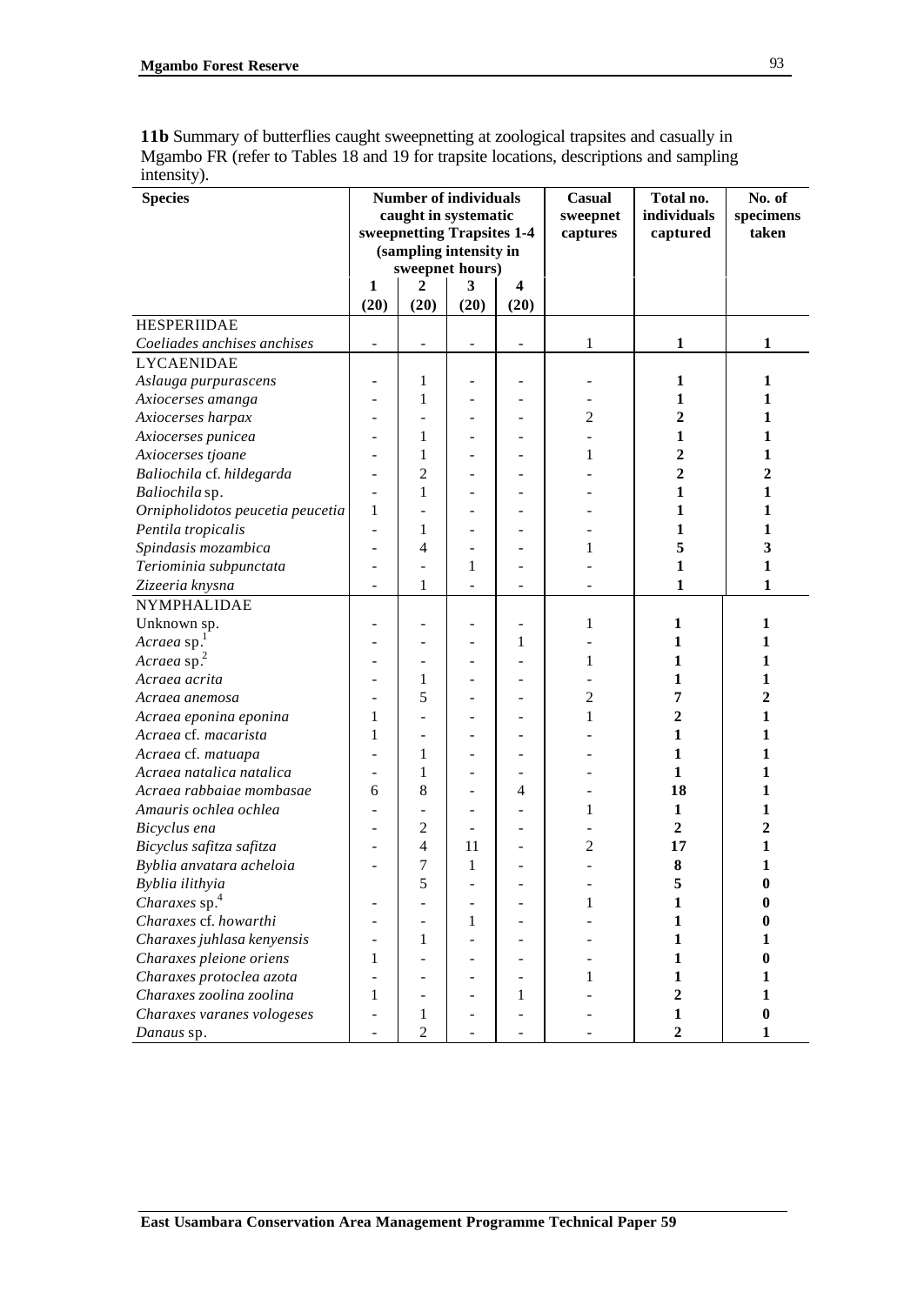#### **11b** continued

| <b>Species</b>                 |                | <b>Number of individuals</b> |                |                          | <b>Casual</b>  | Total no.        | No. of           |
|--------------------------------|----------------|------------------------------|----------------|--------------------------|----------------|------------------|------------------|
|                                |                | caught in systematic         |                |                          | sweepnet       | individuals      | specimens        |
|                                |                | sweepnetting Trapsites 1-4   |                |                          | captures       | captured         | taken            |
|                                |                | (sampling intensity in       |                |                          |                |                  |                  |
|                                |                | sweepnet hours)              |                |                          |                |                  |                  |
|                                | 1              | $\overline{2}$               | 3              | $\overline{\mathbf{4}}$  |                |                  |                  |
|                                | (20)           | (20)                         | (20)           | (20)                     |                |                  |                  |
| NYMPHALIDAE continued.         |                |                              |                |                          |                |                  |                  |
| Euphaedra neophron littoralis  | 8              |                              | 4              | 1                        | 1              | 14               | $\boldsymbol{2}$ |
| Euptera kinugnana              | 3              |                              |                |                          |                | 3                | 1                |
| Eurytela dryope angulata       |                | 2                            |                |                          | 1              | 3                | $\mathbf{1}$     |
| Euxanthe tiberius              | 1              |                              | ۰              | $\overline{\phantom{0}}$ |                | 1                | 1                |
| Hamanumida daedalus            |                | 1                            | ٠              | $\overline{\phantom{0}}$ | 1              | 2                | 1                |
| Henotesia perspicua            |                | 1                            |                |                          |                | 1                | 1                |
| Hypolimnas misippus            |                |                              |                |                          | 1              | 1                | 1                |
| Hypolimnas cf. deceptor        |                | ÷                            |                |                          | 1              | 1                | 1                |
| Junonia oenone oenone          |                |                              | ÷              |                          | 1              | 1                | 0                |
| Junonia natalica natalica      |                | $\mathbf 1$                  |                |                          | 1              | 2                | 1                |
| Libythea labdaca laius         |                |                              | 1              | 1                        |                | 2                | 1                |
| Melanitis leda                 |                | 1                            | $\overline{4}$ |                          |                | 5                | 0                |
| Neptis carcassoni              |                |                              |                | $\mathbf{1}$             |                | 1                | 1                |
| Neptis goochi                  |                |                              |                |                          | 1              | 1                | 1                |
| Neptis saclava marpessa        | 1              |                              |                | ÷                        |                | 1                | 1                |
| Phalanta phalantha aethiopicus |                | 1                            |                |                          |                | 1                | 1                |
| Physcaeneura leda              | 1              | 1                            |                |                          |                | 2                | 1                |
| Pseudacraea eurytus condrati   | 1              |                              |                |                          |                | $\mathbf{1}$     | 1                |
| Pseudacraea lucretia expansa   | 1              |                              |                |                          |                | 1                | 0                |
| Salamis cf. anacardii.         |                |                              |                |                          | 1              | 1                | 1                |
| Salamis cacta                  | $\blacksquare$ | $\overline{a}$               | ٠              | $\overline{\phantom{a}}$ | 1              | 1                | 1                |
| PAPILIONIDAE                   |                |                              |                |                          |                |                  |                  |
| Graphium angolanus angolanus   |                |                              |                |                          | $\overline{c}$ | $\boldsymbol{2}$ | 1                |
| Graphium antheus               | 1              | 1                            |                | 1                        |                | 3                | 2                |
| Graphium colonna               |                |                              |                |                          | 1              | 1                | 0                |
| Graphium policenes             | 1              |                              |                |                          |                | 1                | 0                |
| Graphium porthaon mackie       |                |                              |                | $\mathbf{1}$             |                | 1                | 1                |
| Papilio bromius                | 4              |                              |                |                          |                | 4                | 1                |
| Papilio constantinus           |                | 2                            |                |                          | 1              | 3                |                  |
| Papilio dardanus polytrophus   | 1              |                              | $\mathbf{1}$   | 14                       |                | 16               | 1                |
| Papilio demodocus demodocus    |                | $\,$ 8 $\,$                  |                |                          | 1              | $\boldsymbol{9}$ | 1                |
| Papilio hornimani              |                |                              |                | $\mathbf{1}$             |                | 1                | 1                |
| Papilio nireus lyaeus          |                |                              |                | $\mathbf{1}$             |                | $\mathbf{1}$     | $\mathbf{1}$     |
| Papilio ophidicephalus         |                |                              |                | $\mathbf{1}$             | $\mathbf{1}$   | $\boldsymbol{2}$ | $\mathbf{1}$     |
| ophidicephalus                 |                |                              |                |                          |                |                  |                  |
| PIERIDAE                       |                |                              |                |                          |                |                  |                  |
| Unknown sp                     |                |                              |                |                          | $\mathbf{1}$   | 1                | 1                |
| Appias epaphia orbona          |                |                              |                | $\overline{c}$           | 1              | 3                | $\overline{2}$   |
| Appias lasti lasti             | 1              |                              |                |                          |                | 1                | $\mathbf{1}$     |
| Appias sabina phoebe           | 1              |                              | ۰              | $\overline{\phantom{a}}$ |                | $\mathbf{1}$     | $\mathbf{1}$     |
| Belenois creona severina       |                | 22                           |                | 27                       | 1              | 50               | 4                |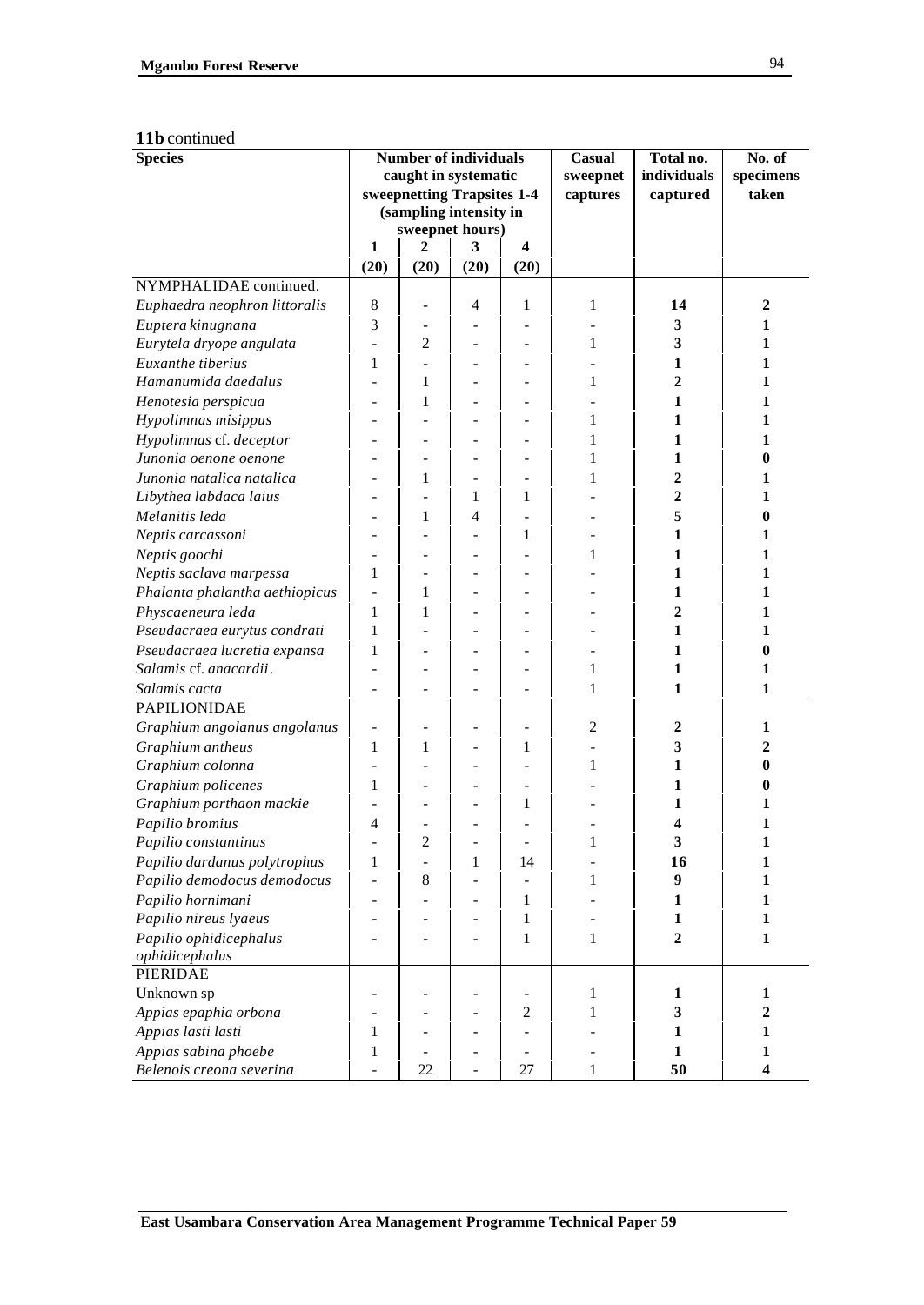#### **11b** continued.

| <b>Species</b>             | <b>Number of individuals</b><br>caught in systematic<br>sweepnetting Trapsites 1-4<br>(sampling intensity in |                 |      | Casual<br>sweepnet<br>captures | Total no.<br>individuals<br>captured | No. of<br>specimens<br>taken |              |
|----------------------------|--------------------------------------------------------------------------------------------------------------|-----------------|------|--------------------------------|--------------------------------------|------------------------------|--------------|
|                            |                                                                                                              | sweepnet hours) |      |                                |                                      |                              |              |
|                            | 1                                                                                                            | 2               | 3    | $\overline{\mathbf{4}}$        |                                      |                              |              |
|                            | (20)                                                                                                         | (20)            | (20) | (20)                           |                                      |                              |              |
| PIERIDAE continued         |                                                                                                              |                 |      |                                |                                      |                              |              |
| Belenois thysa thysa       | $\overline{2}$                                                                                               | 3               |      | 1                              | 1                                    | 7                            | 1            |
| Belenois subeida           |                                                                                                              | 1               |      |                                |                                      | 1                            |              |
| Colotis aurigineus         |                                                                                                              | 1               |      |                                |                                      | 1                            | 1            |
| Colotis auxo incretus      |                                                                                                              | 4               |      | 1                              |                                      | 5                            |              |
| Colotis danae              |                                                                                                              |                 |      |                                | 1                                    | 1                            | 1            |
| Colotis cf. diara jacksoni |                                                                                                              | 1               |      |                                |                                      | 1                            | 1            |
| Colotis euippe omphale     | 1                                                                                                            | 4               |      |                                | 1                                    | 6                            | 1            |
| Colotis evagore antigone   |                                                                                                              | 1               |      |                                |                                      | 1                            | 1            |
| Colotis ione               |                                                                                                              |                 |      |                                | $\overline{c}$                       | 2                            |              |
| Colotis regina             |                                                                                                              | 7               |      | 1                              |                                      | 8                            |              |
| Colotis $sp1$              |                                                                                                              | 1               |      |                                |                                      | 1                            | 1            |
| Colotis $sp2$              |                                                                                                              |                 |      | 1                              |                                      | 1                            |              |
| Colotis vesta              |                                                                                                              | 1               |      |                                | 1                                    | 2                            | 1            |
| Dixeia doxo                |                                                                                                              | 1               |      |                                |                                      | 1                            |              |
| Eronia leda                |                                                                                                              |                 |      | ۰                              | 1                                    | 1                            | 0            |
| Eurema brigatta brigatta   |                                                                                                              | 1               |      |                                |                                      | 1                            | 1            |
| Eurema floricola           | 6                                                                                                            | 1               |      |                                | 1                                    | 8                            | $\mathbf{2}$ |
| Eurema regularis           |                                                                                                              | 5               |      |                                |                                      | 6                            | 3            |
| Mylothris agathina         |                                                                                                              |                 |      | 1                              |                                      | 1                            | 1            |
| Mylothris similis          |                                                                                                              | 1               |      |                                |                                      | 1                            | 1            |
| Nepheronia argia argia     | 2                                                                                                            |                 |      |                                | $\overline{c}$                       | 4                            | 1            |
| <b>TOTAL</b>               | 47                                                                                                           | 125             | 24   | 62                             | 45                                   | 303                          | 101          |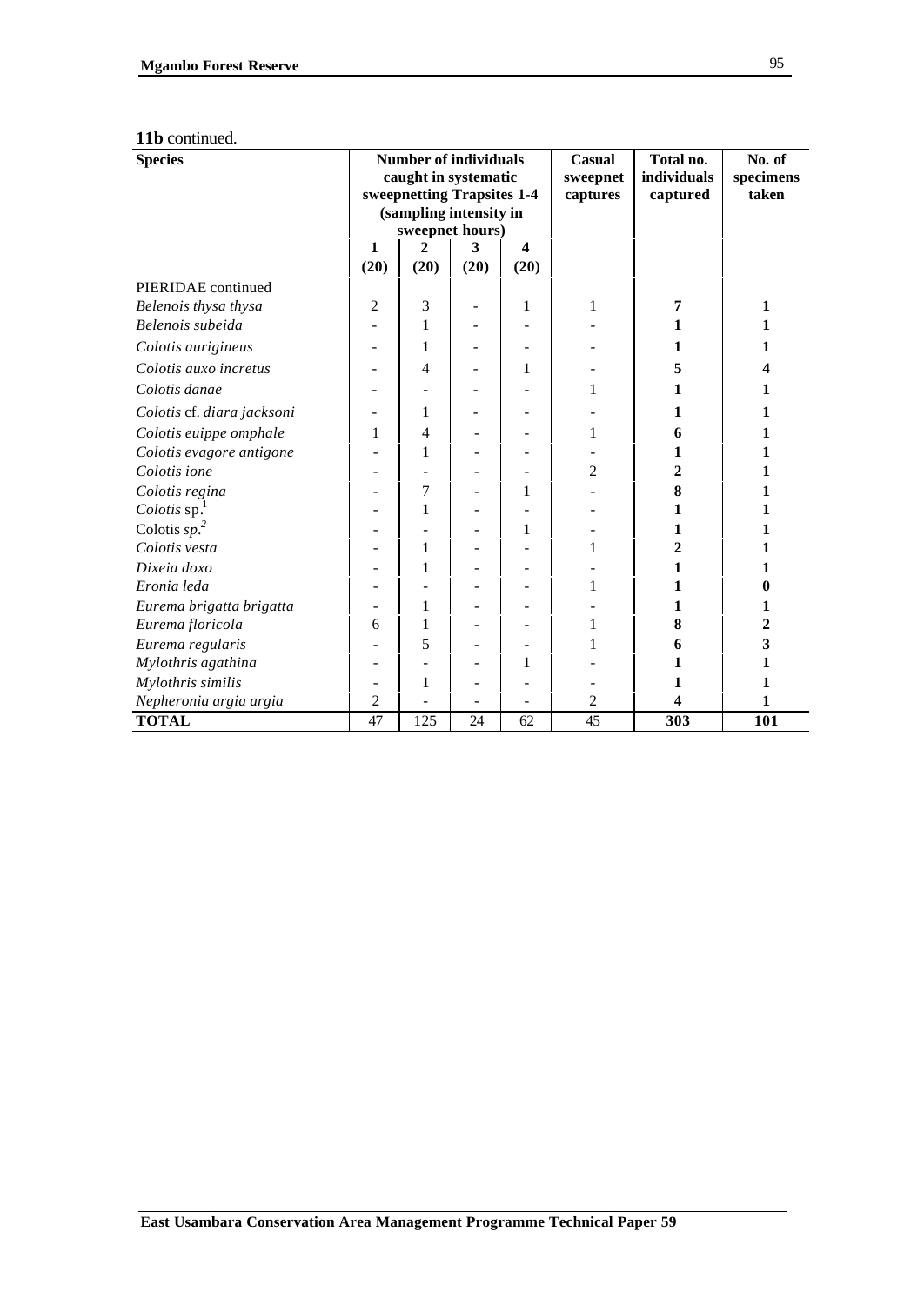| <b>Species</b>                   | Number. of<br>individuals caught<br>in casual sweepnet<br>captures | Total no. of<br>individuals<br>captured | No. of spciemens<br>taken |
|----------------------------------|--------------------------------------------------------------------|-----------------------------------------|---------------------------|
| <b>LYCAENIDAE</b>                |                                                                    |                                         |                           |
| Leptotes adamsoni                |                                                                    |                                         |                           |
| <b>NYMPHALIDAE</b>               |                                                                    |                                         |                           |
| Acraea eponina eponina           |                                                                    |                                         |                           |
| Amauris niavius naivius          |                                                                    |                                         |                           |
| Bicyclus safitza safitza         |                                                                    |                                         |                           |
| Charaxes cithaeron               |                                                                    |                                         |                           |
| Junonia cf. hierta               |                                                                    |                                         |                           |
| Junonia oenone oenone            |                                                                    |                                         |                           |
| Neptidopsis fulgurata platyptera |                                                                    |                                         |                           |
| Physcaeneura leda                |                                                                    |                                         |                           |
| Sallya sp                        |                                                                    |                                         |                           |
| Tirumala petiverana              |                                                                    |                                         |                           |
| PAPILIONIDAE                     |                                                                    |                                         |                           |
| Graphium leonidas leonidas       |                                                                    |                                         |                           |
| Graphium sp.                     |                                                                    |                                         |                           |
| Papilio dardanus polytrophhus    |                                                                    |                                         |                           |
| Papilio cf. hornimani            |                                                                    |                                         |                           |
| PIERIDAE                         |                                                                    |                                         |                           |
| Eurema floricola                 |                                                                    |                                         |                           |

**TOTAL** 18 **18 12**

**11c.** Summary of butterflies caught casually within Mgambo Forest reserve (excluding the zoological trapsites).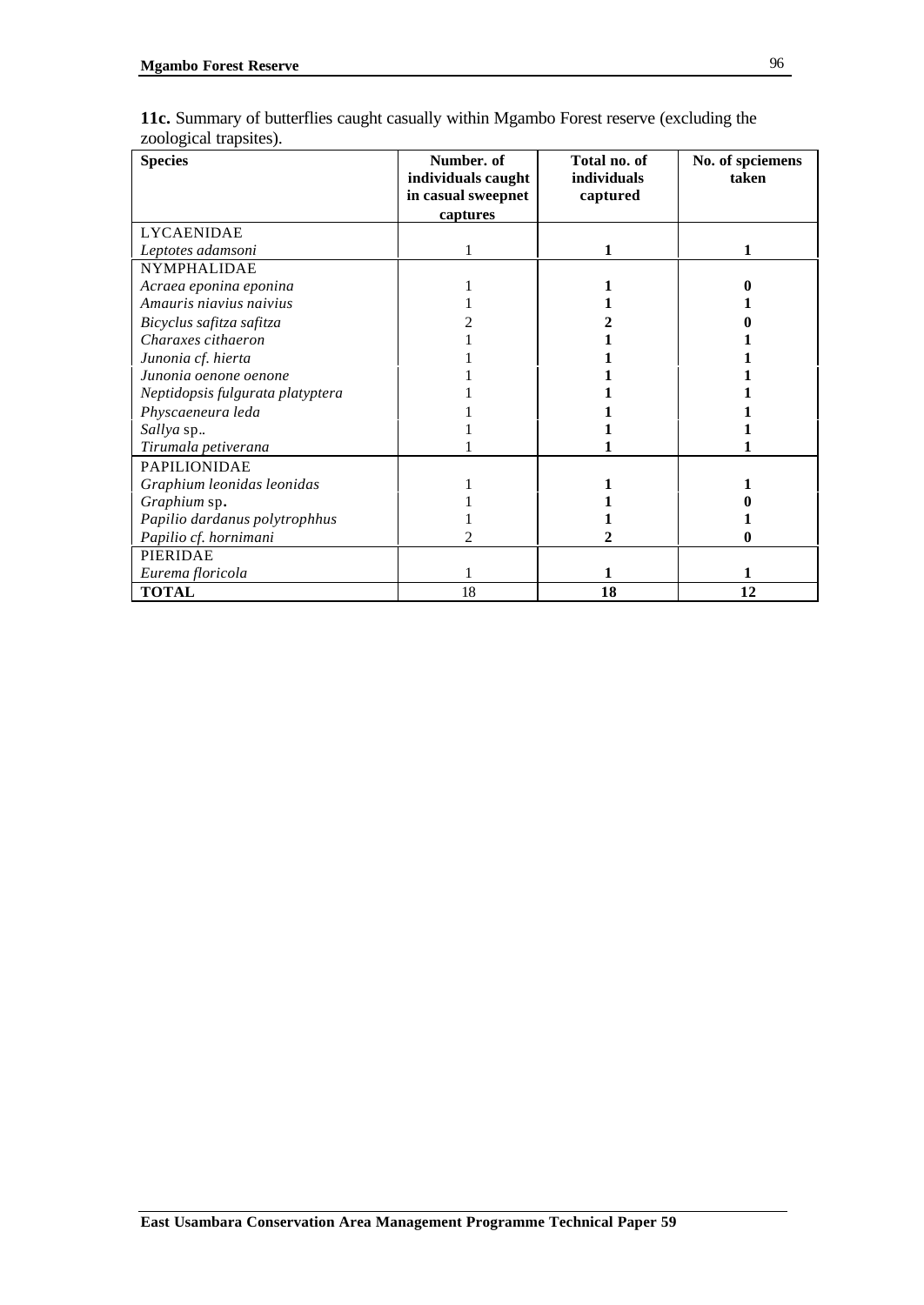## **Appendix 12: East Usambara Conservation Area Management Programme Technical Paper Series**

## (ISSN 1236-620X)

The East Usambara Conservation Area Management Programme Technical Papers Series consists of reports on forestry issues in the East Usambara Mountains. This series started in 1991. These reports aim to make information more widely available to staff members of the East Usambara Conservation Area Management Programme, to the Forestry and Beekeeping Division, and to other institutions and individuals concerned and interested in the conservation of the East Usambara forests.

The reports are prepared by staff members of the East Usambara Conservation Area Management Programme or by other researchers, consultants and interested individuals. The views expressed in the reports are those of the author(s).

## **Current titles in the series are:**

- 1. Mwihomeke, S.T. 1991. Some notes to identify and discuss cooperation in forestry research in the East Usambara mountains.
	- Räsänen, P.K. 1991. Outline of a research planning programme for the East Usambara Catchment Forest Project.
- 2. Hyytiäinen, K. 1992. Forest management plan for Longuza teak plantations.
- 3. Seymour, M. 1992. Manual harvesting of *Maesopsis eminii* in the East Usambara mountains, Tanzania.
- 4. Newmark, W.D. 1992. Recommendations for wildlife corridors and the extension and management of forest reserves in the East Usambara mountains, Tanzania.
- 5. Häkkinen, I. & Wambura, M. 1992. A Frame plan for the Amani Nature Reserve.
- 6. Masilingi, W.M.K. 1992. Consultancy report on the legal establishment of the Amani Nature Reserve.
- 7. Binagi, E.R. 1992. Consolidation of environmental education for adults: critique of FINNIDAfunded forestry projects in Tanzania. A case study of the East Usambara Catchment Forest Project.
- 8. Tuominen, V. 1993. Marking of the forest reserve boundaries in the East Usambara mountains.
- 9. Pirttilä, I. 1993. The discharge of Sigi River as an indicator of water catchment value of the East Usambara mountains in Tanzania.
- 10. Hyytiäinen, K. 1993. Combined seed and timber production in Longuza Teak plantations, Tanzania.
- 11. Kajembe, G.C. & Mwaseba, D. 1994. The extension and communication programme for the East Usambara Catchment Forest Project.
- 12. Hyytiäinen, K. 1995. Land use classification and mapping for the East Usambara Mountains.
- 13. Hall, J.B. 1995. *Maesopsis eminii* and its status in the East Usambara Mountains.
- 14. Heinonen, P. 1995. PSPs in East Usambara Mountains: present findings and future recommendations.
- 15. Mnyuku, F.C.N. 1995. Report on an inventory of selected proposed forest reserves in Muheza District, Tanga Region.
- 16. Kamugisha, S.M. & Materu, E.M.A. 1995. Preliminary results from a study on water flow and in Sigi and Bombo rivers in the East Usambara mountains.
- 17. Ellman, A., Tye, A., Rwamugira, S., Mallya, B., Mahenge, F. and Mndolwa, A. 1995. Development of forest trails and drive routes in the Amani Nature Reserve.
- 18. Ellman, A.E. 1996. Handing over the stick? Report of a village forest management and farm forestry consultancy
- 19. Kigula, J.J., Kijazi, M., Nyangasa, H., Mtango, J., Mahenge, F. 1998. Local communities aspirations and needs.
- 20. Fowler, S. & Nyambo, B. 1996. Report of a short consultancy on the potential of biological control of invasive species in Amani Nature Reserve. International Institute for Biological Control & EUCFP.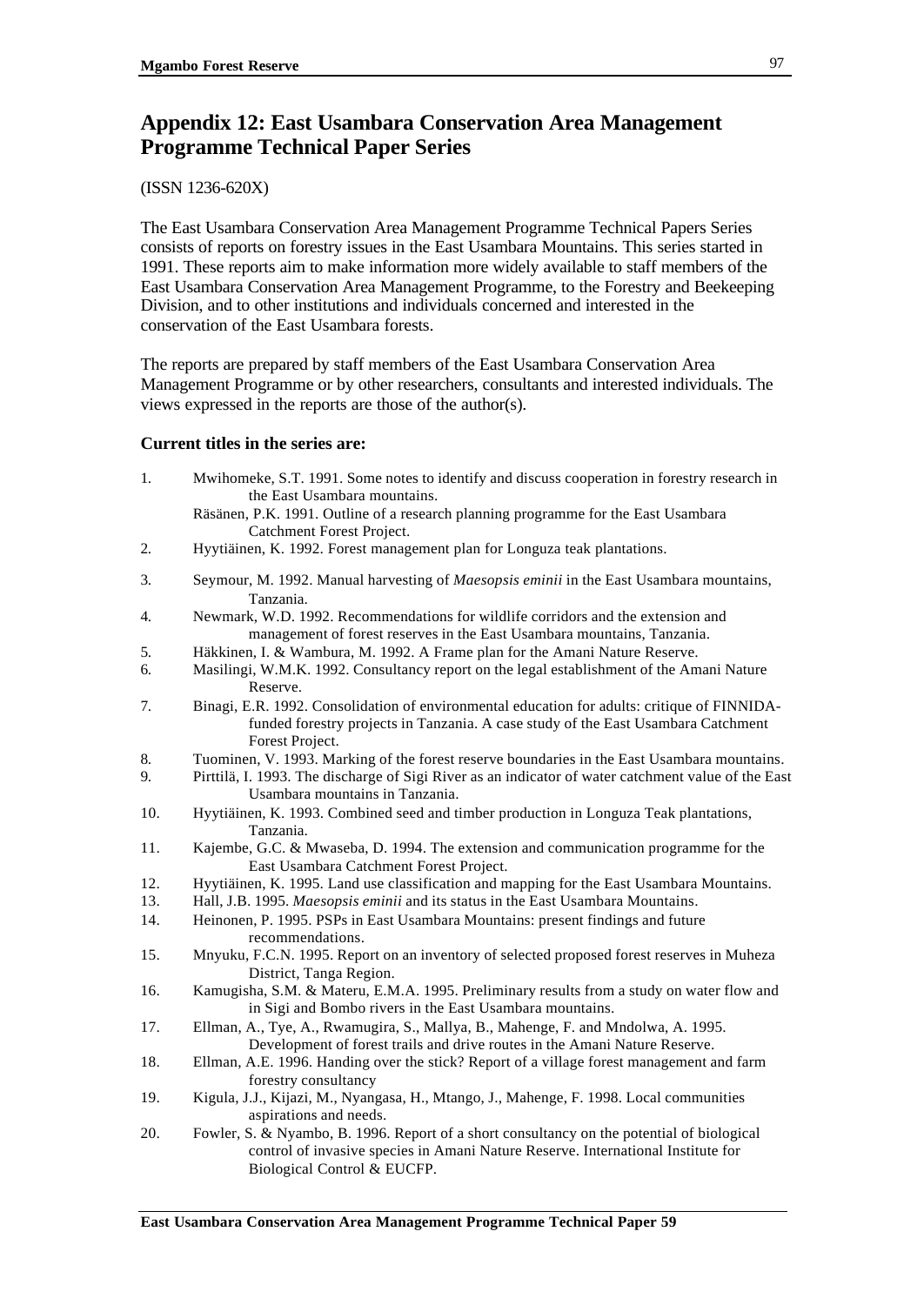| 21. | Howard, P.C. 1996. Baseline biological surveys in selected East Usambara forest reserves and<br>forests, 1995-96 - project evaluation report                                               |
|-----|--------------------------------------------------------------------------------------------------------------------------------------------------------------------------------------------|
| 22. | Woodcock, K. 1995. Local utilisation and indigenous knowledge - two case studies on forest<br>resources use in the East Usambara Mountains.                                                |
| 23. | Shaka J.M. & Msangi, A. 1996. Soils and vegetation of Bamba Ridge forest reserve, Maramba                                                                                                  |
| 24. | Division, Muheza District, Tanga.<br>Shaka J.M. & Msangi, A. 1996. Soils and vegetation of Mlungui proposed forest reserve,<br>Maramba Division, Muheza District, Tanga.                   |
| 25. | Shaka J.M. & Msangi, A. 1996. Soils and vegetation of Kwamarimba and north Longuza forest<br>reserve, Bombwera Division, Muheza District, Tanga.                                           |
| 26. | Shaka J.M., Kabushemera, W. & Msangi, A. 1996. Soils and vegetation of Kambai forest<br>reserve, Bombwera Division, Muheza District, Tanga.                                                |
| 27. | Shelutete, M. 1996. Women in focus. Report of a consultancy on conservation and women in<br>East Usambara.                                                                                 |
| 28. | Johansson, S.G. & Sandy, R. 1996. Protected areas and public lands - land use in the East<br>Usambara mountains.                                                                           |
| 29. | SEE. 1996. Biodiversity survey methods report. - Technical Paper of the Society for<br>Environmental Exploration, London.                                                                  |
| 30. | Frontier Tanzania. 1996. Cunneyworth, P., Stubblefield, L. Fanning, E. & Howell, K.M. (eds.).<br>Magaroto Forest. A biodiversity survey.                                                   |
| 31. | Frontier Tanzania. 1996. Cunneyworth, P., Stubblefield, L. Fanning, E. & Howell, K.M. (eds.).<br>Bamba Ridge Forest Reserve. A biodiversity survey.                                        |
| 32. | Frontier Tanzania.1996. Cunneyworth, P., Stubblefield, L. Fanning, E. & Howell, K.M. (eds.).<br>Mlungui proposed forest reserve. A biodiversity survey.                                    |
| 33. | Frontier Tanzania.1996. Cunneyworth, P., Fanning, E. & Howell, K.M. (eds.). Kwamarimba<br>Forest Reserve. A biodiversity survey.                                                           |
| 34. | Frontier Tanzania.1996. Cunneyworth, P., Fanning, E. & Howell, K.M. (eds.). Longuza Forest<br>Reserve. A biodiversity survey.                                                              |
| 35. | Frontier Tanzania. 1996. Cunneyworth, P., Fanning, E. & Howell, K.M. (eds.). Kambai Forest<br>Reserve. A biodiversity survey.                                                              |
| 36. | Shaka, J.M., W. Kabushemera & A. Msangi.1997. A survey and vegetation of Semdoe                                                                                                            |
| 37. | proposed forest reserve, Bombwera Division, Muheza District, Tanga<br>Vainio-Mattila, K., Mwasumbi, L. & Lahti, K. 1997. Traditional use of wild vegetables in East<br>Usambara mountains. |
| 38. | Sandy, R.P., Boniface, G. & Rajabu, I. 1997. A survey and inventory of the Amani Botanical<br>Garden.                                                                                      |
| 39. | Frontier Tanzania. 1999. Doggart, N.H., Dilger M., Kilenga, R. & Fanning, E. (eds.) Mtai<br>Forest Reserve. A biodiversity survey.                                                         |
| 40. | Frontier Tanzania.1999. Doggart, N., Cunneyworth, P., Dilger, M & Fanning, E. (eds.).<br>Kwamgumi Forest Reserve . A biodiversity survey.                                                  |
| 41. | Frontier Tanzania. 1999. Doggart, N., Joseph, L., Bayliss, J. & Fanning, E. (eds.). Manga forest<br>reserve. A biodiversity survey.                                                        |
| 42. | Frontier Tanzania 2001. Doggart, N. H., Doody, K. Z., Howell, K. M., and Fanning, E. (eds.)<br>Semdoe Forest Reserve: A biodiversity survey.                                               |
| 44. | Doggart, N. 2000. The East Usambara biodiversity database: A user's manual                                                                                                                 |
| 45. | Jambiya, G. 2000. The Social Impact Assessment of the proposed Derema Forest Reserve and<br>Wildlife Corridors.                                                                            |
| 46. | Kamugisha, S.M. 2000. Progress Report on water flow and sediment load in Sigi & Bombo<br>rivers.                                                                                           |
| 47. | Cordeiro, J. N. 2001. Population study on the Long-billed tailorbird in the East Usambara<br>Mountains.                                                                                    |
| 48. | Kobb, D. 1998. Forestry royalties in Tanga region: Paper versus reality                                                                                                                    |
| 50. | Frontier Tanzania 2001. Doody, K. Z., Fanning, E. & Howell, K.M. (eds.). Segoma Forest<br>Reserve: A biodiversity survey.                                                                  |
| 51. | Frontier Tanzania 2001. Doody, K.Z., Beharrell, N.K., Howell, K.M. and Fanning, E. (eds.)                                                                                                  |
|     | Mpanga Village Forest Reserve: A biodiversity survey.                                                                                                                                      |
| 52. | Frontier Tanzania 2001. Doody, K.Z., Howell, K.M. and Fanning, E. (eds.) Amani Nature<br>Reserve: A biodiversity survey.                                                                   |
| 53. | Frontier Tanzania 2001. Beharrell, N.K., Fanning, E. and Howell, K.M. (eds.) Nilo Forest<br>Reserve: A biodiversity survey.                                                                |